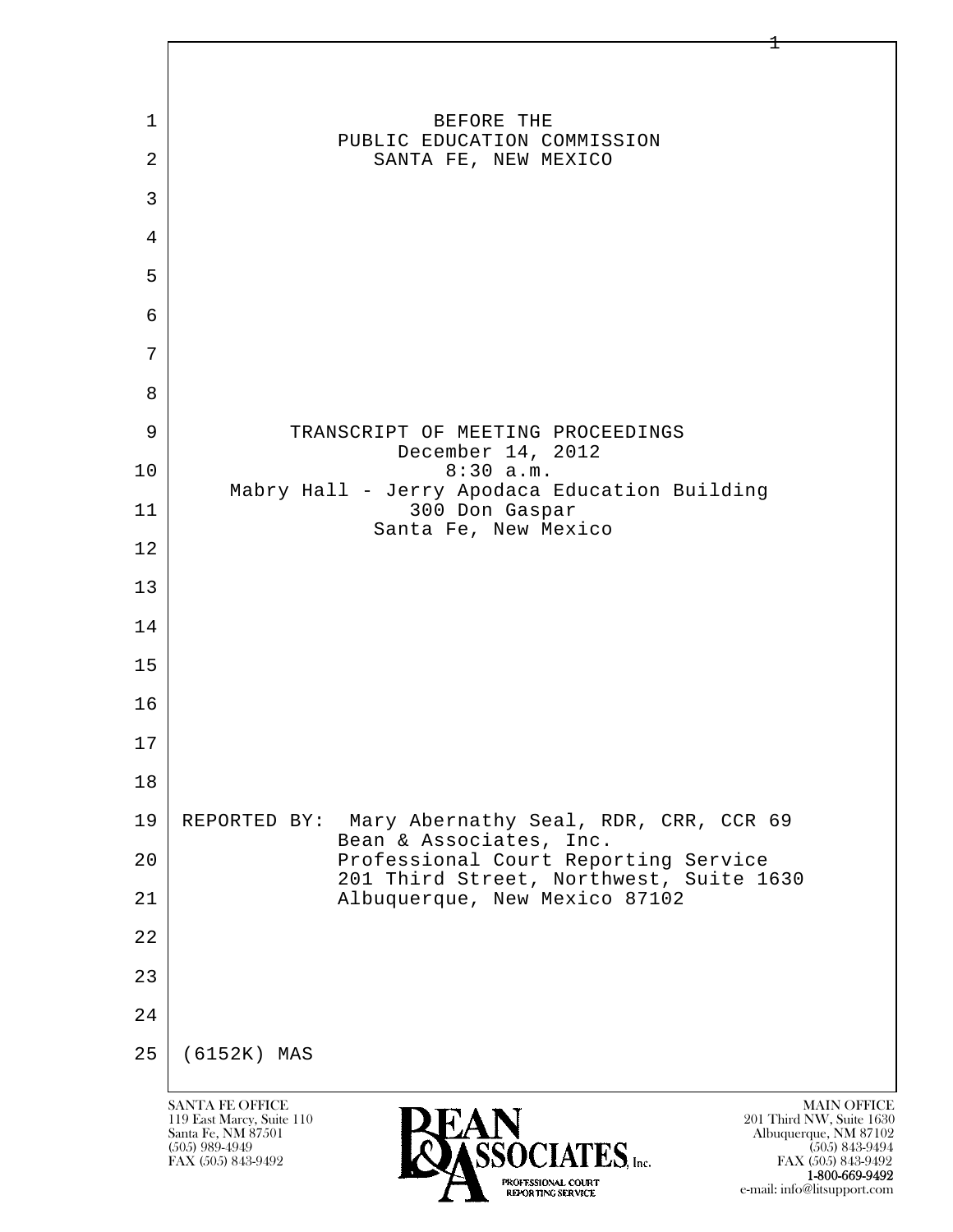| $\mathbf{1}$    | APPEARANCES                                                                                       |
|-----------------|---------------------------------------------------------------------------------------------------|
| 2               | COMMISSIONERS:                                                                                    |
| 3<br>4          | MR. M. ANDREW GARRISON, Chair<br>MS. CAROLYN SHEARMAN, Vice Chair<br>MR. EUGENE GANT, Secretary   |
| 5               | MS. CARLA LOPEZ<br>MR. JEFF CARR<br>MR. VINCE BERGMAN                                             |
| б.              | MR. GILBERT PERALTA                                                                               |
| 7               | STAFF:                                                                                            |
| 8               | MR. TONY GERLICZ, Director, Office of Options for<br>Parents, Public Education Department         |
| 9               | MS. KELLY CALLAHAN, General Manager, Charter Schools<br>Division                                  |
| 10 <sub>1</sub> | MS. BEVERLY FRIEDMAN, PED Liaison to the PEC<br>MS. SHELLY CHERRIN                                |
| 11 <sub>1</sub> | MS. RACHEL STOFOCIK<br>MR. BRAD RICHARDSON                                                        |
| 12              | MS. KAREN EHLERT<br>MS. SUSAN COATES                                                              |
| 13              |                                                                                                   |
| 14              | ALSO PRESENT:                                                                                     |
| 15<br>16        | DEPUTY SECRETARY PAUL AGUILAR, PED - Finance and<br>Operations                                    |
| 17              | MR. MARK REYNOLDS, New Mexico Attorney General's<br>Office                                        |
| 18              | MS. ABBY WEAR, PED Counsel                                                                        |
| 19              | INDEX TO PROCEEDINGS                                                                              |
| 20              | CALL TO ORDER by Chairman Garrison<br>4<br>1.                                                     |
| 21              | ROLL CALL by Secretary Gant<br>2.<br>4                                                            |
| 22              | 11. VOTE ON 7 CURRENT CHARTER SCHOOLS<br>4                                                        |
| 23              | 11-5. MEDIA ARTS COLLABORATIVE (ALBUQUERQUE)<br>6                                                 |
| 24              | 14<br>11-7. VILLAGE ACADEMY (BERNALILLO)                                                          |
| 25              | 14.<br>STATUS REPORT AND DISCUSSION ON JOSEPHINE<br>51<br>DORN CHARTER SCHOOL by Director Gerlicz |

 $\overline{\phantom{a}}$ 

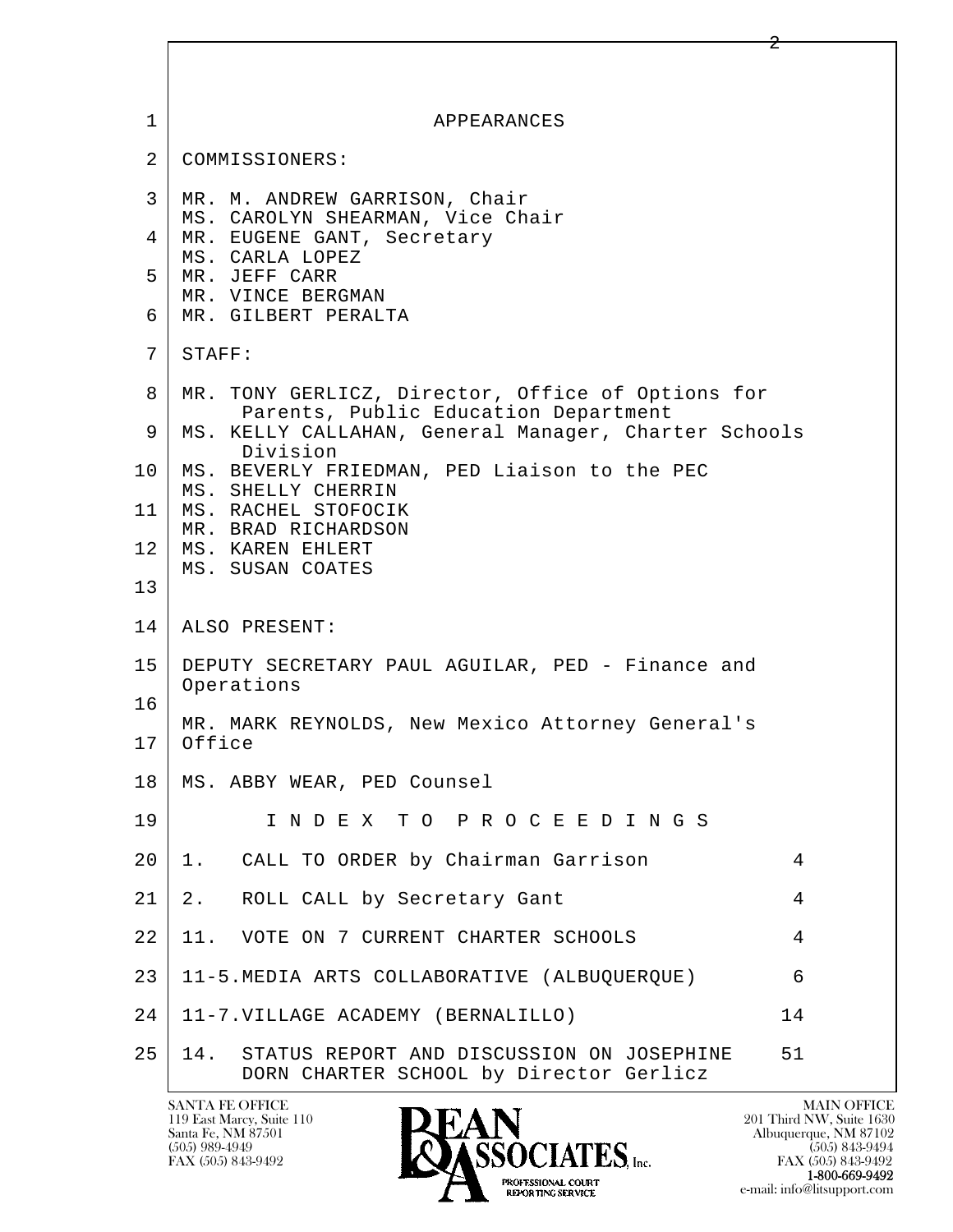|                                  |                                                                                           | 5                                              |
|----------------------------------|-------------------------------------------------------------------------------------------|------------------------------------------------|
| $\mathbf 1$                      | 6.<br>SECRETARY-DESIGNATE'S REPORT TO PEC                                                 | 83                                             |
|                                  |                                                                                           |                                                |
| $\overline{2}$<br>$\mathfrak{Z}$ | 12.<br>REPORT BY LESLIE LUJAN, SECONARY LEARNING<br>CENTER                                | 97                                             |
| $\overline{4}$                   | 17.<br>UPDATE ON NM CARL PERKINS PROGRAM by Eric<br>Spencer, Director, College and Career | 117                                            |
| 5                                | Readiness Bureau                                                                          |                                                |
| 6                                | 18. PEC BUSINESS                                                                          | 142                                            |
| 7                                | 18-a. Committee Reports                                                                   | 143                                            |
| 8                                | 18-b.PEC Calendar                                                                         | 154                                            |
| 9                                | 18-d.Memberships                                                                          | 168                                            |
| $10$                             | 19.<br>PEC COMMENTS                                                                       | 173                                            |
| 11                               | REPORTER'S CERTIFICATE                                                                    | 179                                            |
| 12                               |                                                                                           |                                                |
| 13                               |                                                                                           |                                                |
| 14                               |                                                                                           |                                                |
| 15                               |                                                                                           |                                                |
| 16                               |                                                                                           |                                                |
| $1\,7$                           |                                                                                           |                                                |
| 18                               |                                                                                           |                                                |
| 19                               |                                                                                           |                                                |
| 20                               |                                                                                           |                                                |
| $2\,1$                           |                                                                                           |                                                |
| 22                               |                                                                                           |                                                |
| 23                               |                                                                                           |                                                |
| 24                               |                                                                                           |                                                |
| 25                               |                                                                                           |                                                |
|                                  | SANTA FE OFFICE<br>DEAN<br>119 East Marcy, Suite 110                                      | <b>MAIN OFFICE</b><br>201 Third NW, Suite 1630 |

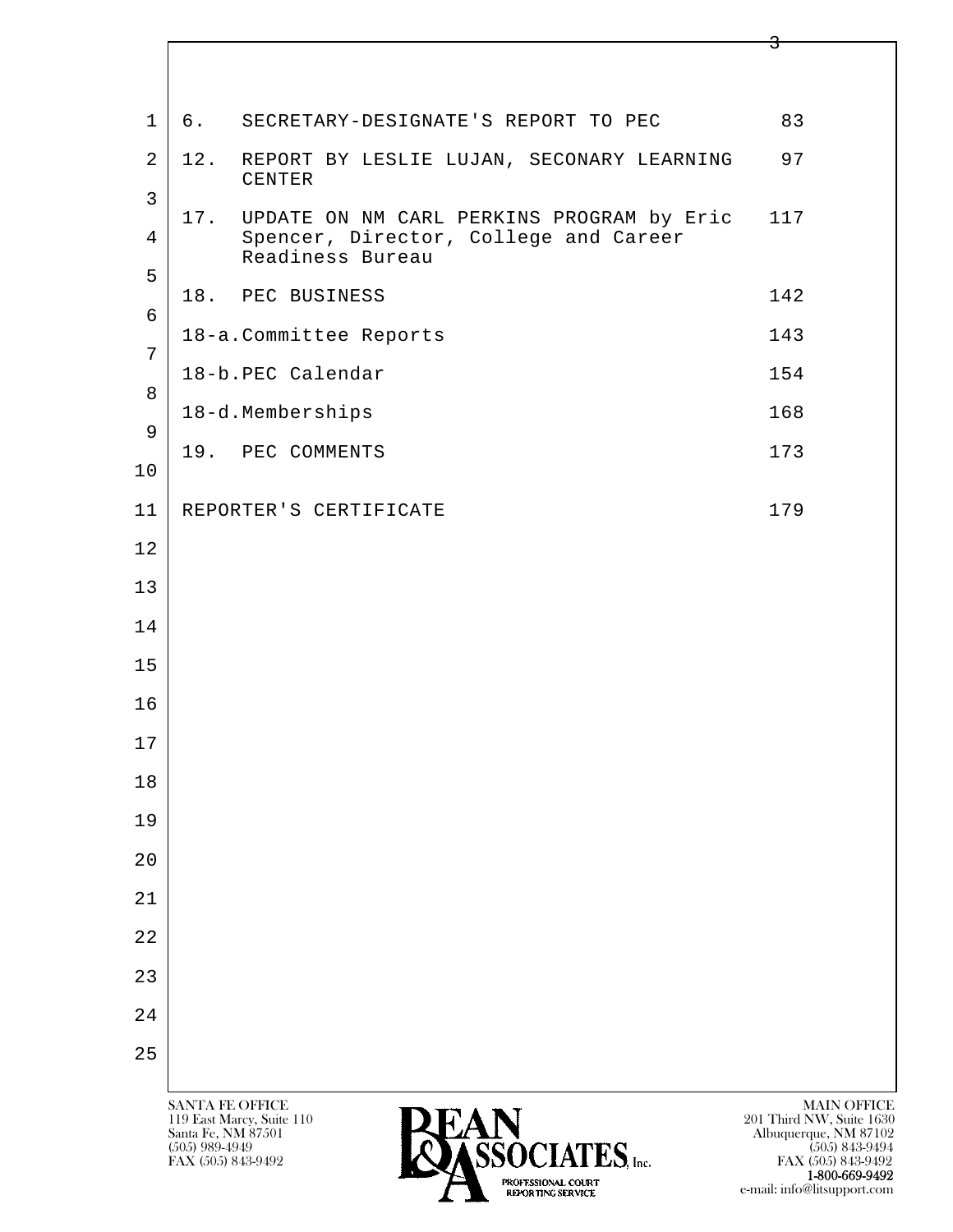| $\mathbf 1$ | COMMISSIONER GARRISON: Good morning,                |
|-------------|-----------------------------------------------------|
| 2           | everyone. Our meeting is back in session. Before    |
| 3           | we proceed with item number 11 on the agenda, we    |
| 4           | will proceed with a roll call vote from Secretary   |
| 5           | Gant.                                               |
| 6           | COMMISSIONER GANT: Commissioner Peralta.            |
| 7           | COMMISSIONER PERALTA: Here.                         |
| 8           | COMMISSIONER GANT: Commissioner Bergman.            |
| 9           | COMMISSIONER BERGMAN: Here.                         |
| 10          | COMMISSIONER GANT: Commissioner Carr.               |
| 11          | COMMISSIONER CARR: Here.                            |
| 12          | COMMISSIONER GANT: Commissioner Lopez.              |
| 13          | COMMISSIONER LOPEZ: Here.                           |
| 14          | COMMISSIONER GANT: Commissioner Shearman.           |
| 15          | COMMISSIONER SHEARMAN: Here.                        |
| 16          | COMMISSIONER GANT: Commissioner Garrison.           |
| 17          | COMMISSIONER GARRISON: Here.                        |
| 18          | COMMISSIONER GANT: Commissioner Gant is             |
| 19          | here. You have seven. That gives you a quorum.      |
| 20          | COMMISSIONER GARRISON: Thank you, sir.              |
| 21          | This meeting is being conducted pursuant            |
| 22          | to New Mexico Statutes Annotated, title 22, Section |
| 23          | 8B-12IK and New Mexico Administrative Code          |
| 24          | 6.80.4.13. The purpose of this meeting is to        |
| 25          | consider and vote on the renewal applications for   |

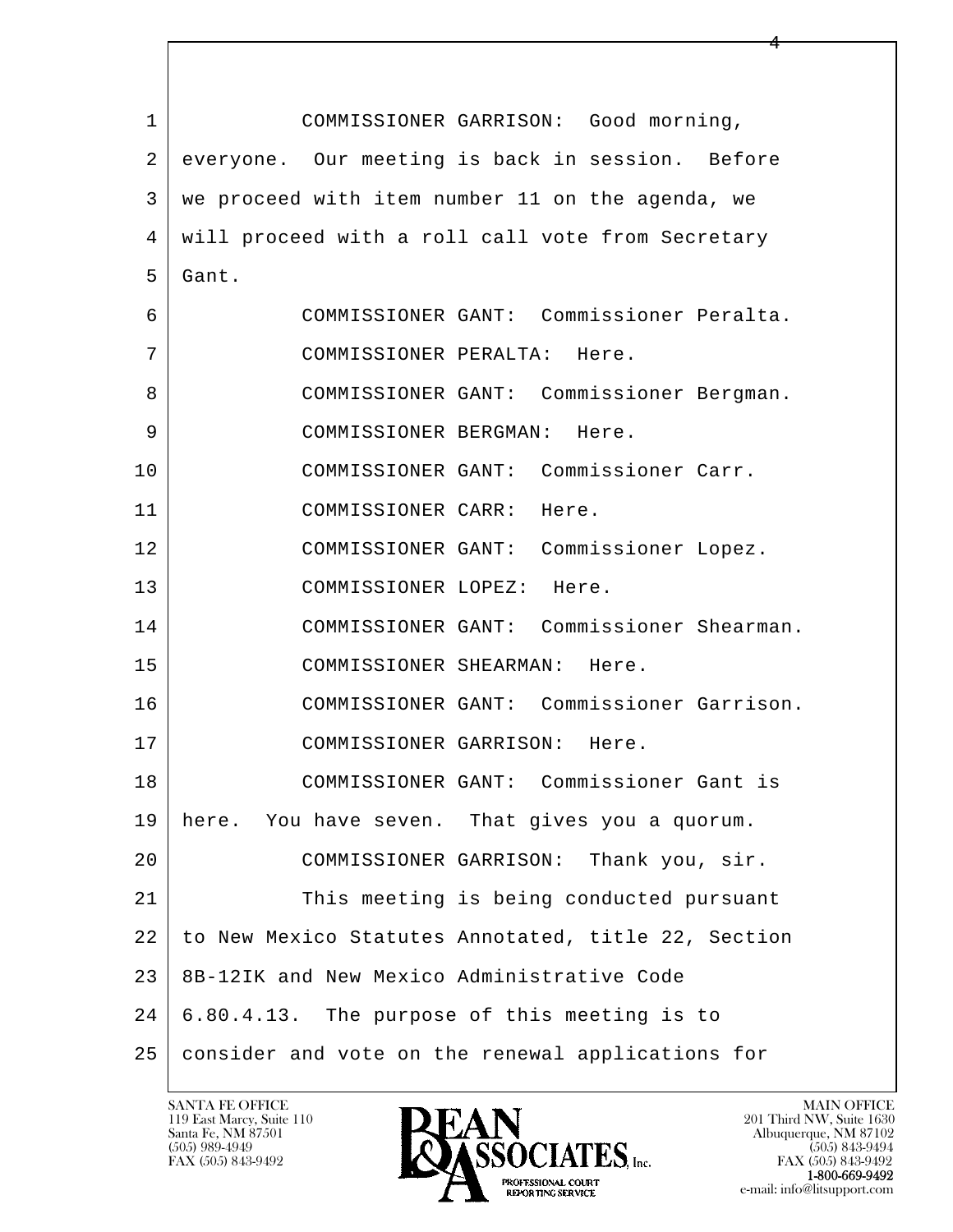1 seven charter schools. The Commission will hear the 2 | recommendations from the Charter School Division, 3 hear the applicants' responses or input concerning 4 the recommendations, provide the opportunity for 5 discussion among the Commissioners, and take an 6 official vote on whether to approve the schools' 7 renewal applications.

l  $\overline{\phantom{a}}$ 8 According to 22-8B-12K NMSA 1978 and NMAC 9 6.80.4.13.D, the Commission may deny the charter 10 | renewal if the Commission finds that the charter 11 school did any of the following. A charter may be 12 suspended, revoked, or not renewed by the chartering 13 authority if the chartering authority determines 14 that the charter school did any of the following. 15 One, committed a material violation of any of the 16 conditions, standards, or procedures set forth in 17 the charter. Two, failed to meet or make 18 substantial progress toward achievement of the 19 department's minimum education standards or student 20 performance standards identified in the charter 21 application. Three, failed to meet generally 22 accepted standards of fiscal management. Or four, 23 violated any provision of law from which the charter 24 school was not specifically exempted.

25 Prior to taking action on each of the

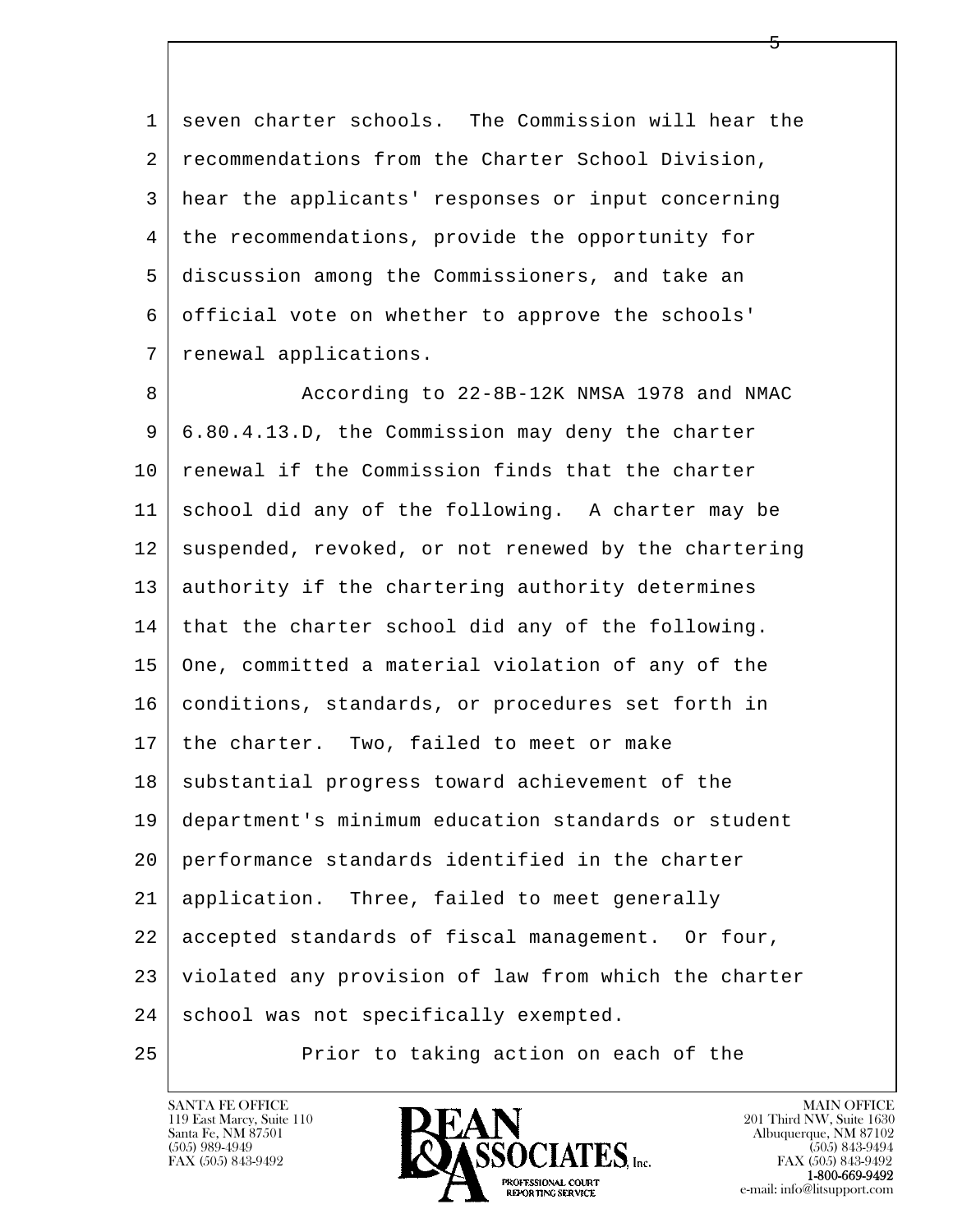| $\mathbf{1}$ | renewal applications, the Commission will follow     |
|--------------|------------------------------------------------------|
| 2            | this process. The Charter School Division will have  |
| 3            | 15 minutes to present its recommendations. The       |
| 4            | applicant will have 15 minutes to respond to the     |
| 5            | Charter School Division's recommendations. The       |
| 6            | Public Education Commission then has as much time as |
| 7            | it deems necessary to ask questions of the applicant |
| 8            | and/or the Charter School Division, but is not       |
| 9            | required to do so.                                   |
| 10           | The Commission will hold discussion as it            |
| 11           | deems necessary prior to holding a vote on the       |
| 12           | application. The Commission will then vote to        |
| 13           | approve, approve with conditions, or deny the        |
| 14           | renewal application. If the Commission does not      |

15 | approve a charter renewal application, or approves 16 the renewal application with conditions, it shall 17 state its reasons for the nonrenewal or imposition 18 of conditions on the record and in writing within 14 19 days of the meeting.

l  $\overline{\phantom{a}}$  20 Commissioners, are you ready to proceed? 21 (Commissioners indicated assent.) 22 COMMISSIONER GARRISON: Agenda item number 23 11, vote on the seven current charter schools. We 24 are on number 5, the Media Arts Collaborative. If I 25 could ask the representatives from the Media Arts

119 East Marcy, Suite 110<br>Santa Fe, NM 87501



 $\overline{6}$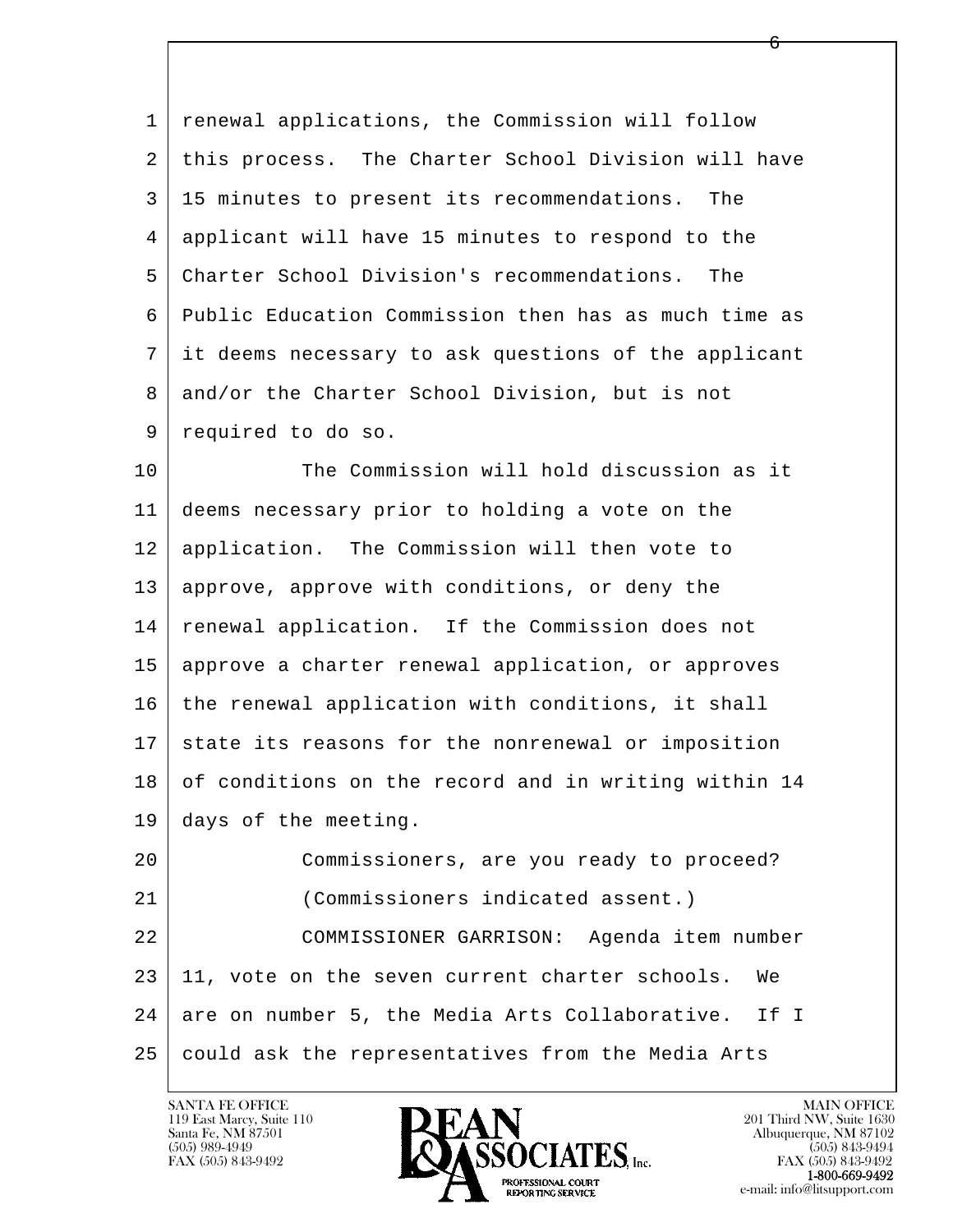l  $\overline{\phantom{a}}$ 1 School to come forward. If you need extra chairs, 2 please pull them up to the round table. You will 3 introduce yourselves in a bit, after the Charter 4 | School Division's presentation. 5 Charter School Division, you have 15 6 minutes to present. 7 MR. GERLICZ: Commissioner Garrison, 8 members of the Public Education Commission, good 9 morning. And we are reviewing firstly the Media 10 | Arts Collaborative. Welcome. 11 Media Arts was, you may recall, the very 12 first school to be authorized under the new state 13 | chartered act back in 2007, and this is their first 14 renewal after having been so authorized. After 15 careful review by the Charter School Division, we 16 wanted to applaud Media Arts not only for its fine 17 | renewal application but for the innovation and the 18 success that it's showing its students, and we 19 recommend a full five-year renewal with some 20 conditions. And those conditions, as set forth, are 21 | the following. 22 We ask that they establish and set 23 measures for one or more mission-specific goals,  $24$  that they negotiate and set with the Public 25 Education Commission or its designee goals relative

119 East Marcy, Suite 110<br>Santa Fe, NM 87501

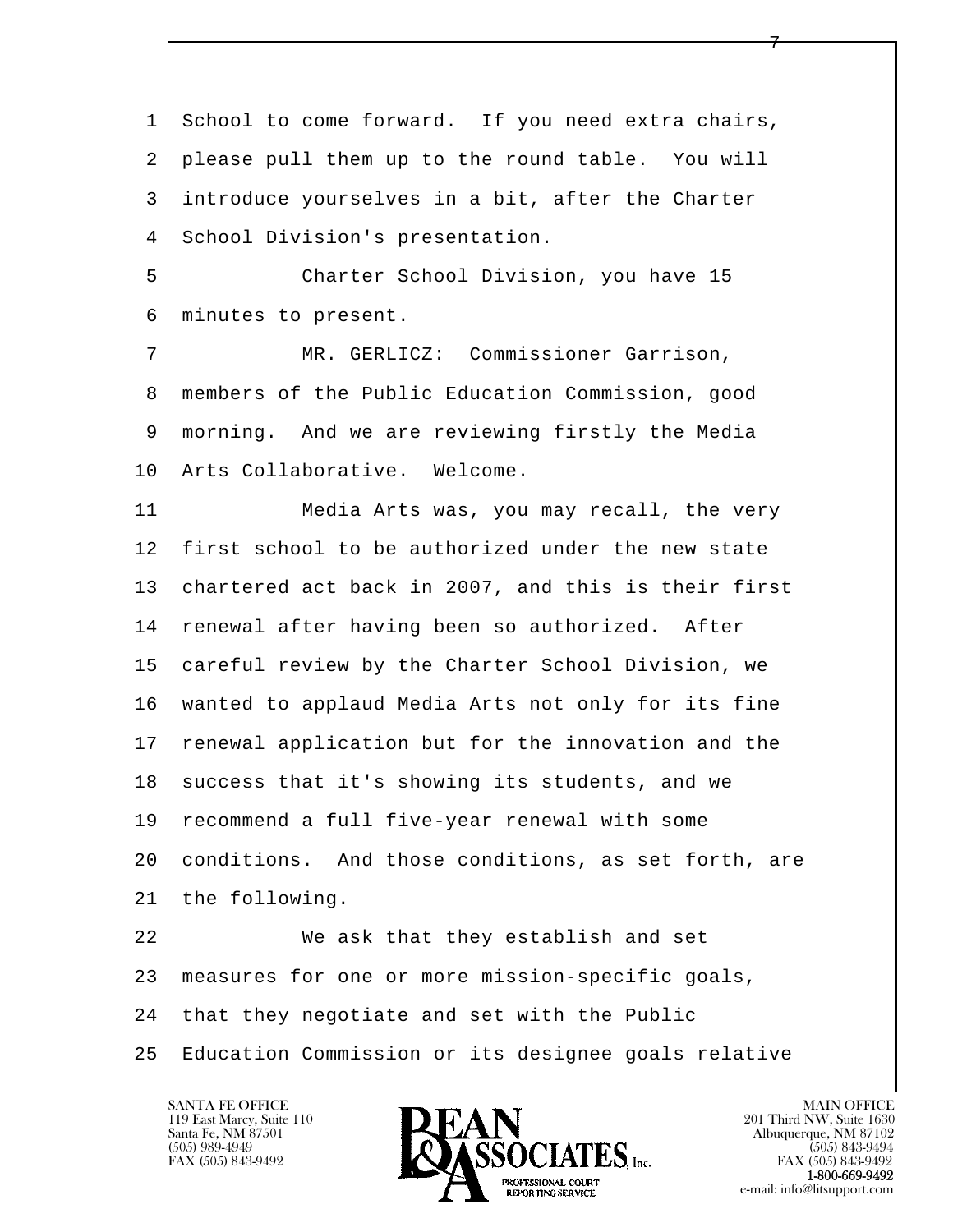l  $\overline{\phantom{a}}$  1 to student academic growth, and that they negotiate 2 and set with the Public Education Commission or its 3 designee optional supplemental goals measuring 4 student academic performance. 5 That is our recommendation. Thank you. 6 COMMISSIONER GARRISON: Thank you, 7 Director Gerlicz. 8 Media Arts Collaborative, please introduce 9 yourselves, give us your title, and we won't ask for 10 life stories. We did that yesterday, and it went 11 too long. This is not against your time, so -- 12 MS. VOIGT: Thank you. Good morning, 13 Commissioner, members of the Commission. My name is 14 Glenna Voigt, and I'm the founding principal of the 15 Media Arts Collaborative Charter School. At my 16 left, I have Patty Gladstone, who is the governing 17 board chair and also a founder of the Media Arts. 18 | And at my right I have Pat Kelly, who is our 19 business manager for Media Arts. 20 Sitting with us here for support we have 21 got Mr. Marvin Gladstone, who is a member and 22 secretary of our foundation board, and also a 23 founder of our school. Behind Mr. Gladstone is 24 Shannon Beyer. She's the head teacher of Media 25 Arts. Behind her we have Janet Bridgers, who is the

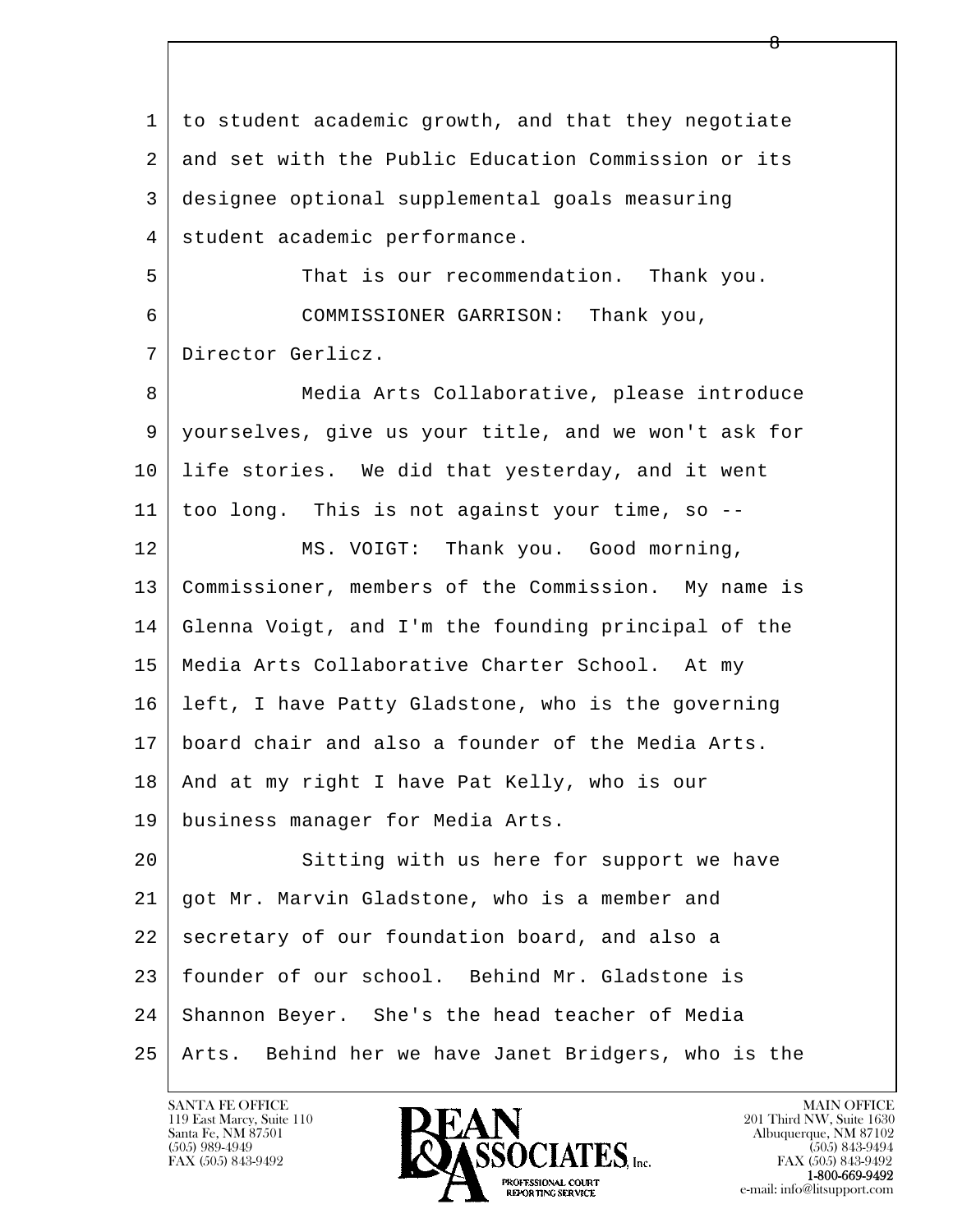l  $\overline{\phantom{a}}$  1 president of our foundation board and also a founder 2 of our school. And next to Janet we have Gina 3 Yaker, who is a member of our governing board. To 4 her left we have Mr. John Dunphy, who is the 5 facilities chair and also a member of our governing 6 board, and also the president-elect. And we are 7 | thrilled to be here today. 8 COMMISSIONER GARRISON: Thank you very 9 | much. Good morning, everyone. We appreciate you 10 making the drive up. You have 15 minutes to respond 11 to the Charter School Division recommendation. 12 MS. VOIGT: First of all, thank you so 13 much, Charter School Division, for your hard work 14 and your advice over these seemingly fast four 15 years. We've had many great success stories, as I'm 16 sure you have read through our application, and also 17 many challenges, having been the first 18 state-authorized charter school for the state of 19 New Mexico. 20 It's been a tremendous learning experience 21 and we've gained a lot of knowledge. We feel pretty 22 confident and solid in what we are doing at our  $23$  school that works. We have had two graduating 24 classes, and of those we've had over half a million 25 dollars in scholarships provided to a graduating

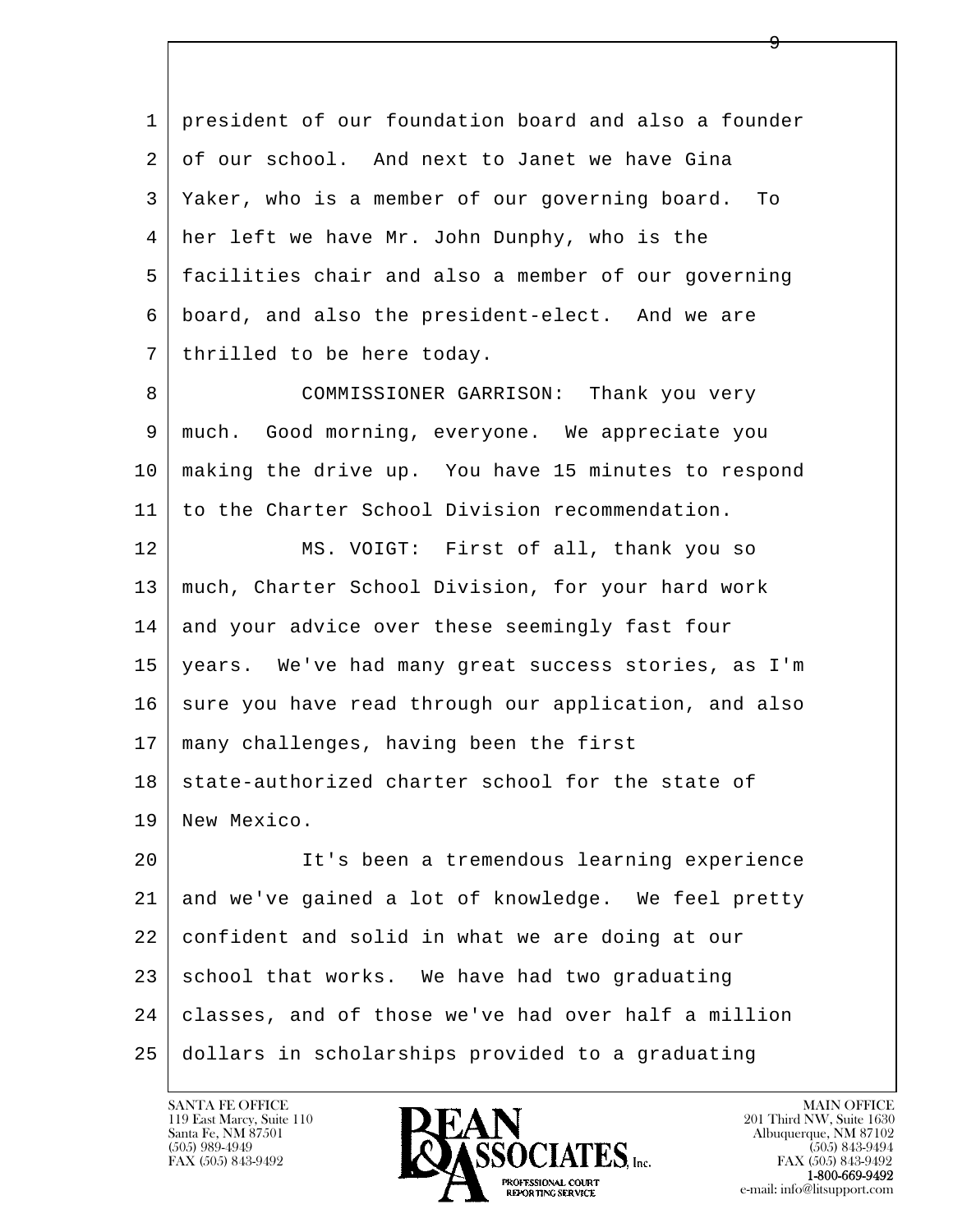1 class last year of only 38 students. And we've had 2 students graduate and gone straight to work in the 3 media industry.

4 So we feel like we're doing the right 5 thing within our mission, and of course, as you 6 know, inherent with all charter schools, mobility is 7 a big challenge, so right now we are working really 8 hard to retain our students and have them stick with 9 us for three more years.

10 You'll notice in our goals that we have 11 been successful with that. The students that have 12 been able to stay with us for six or more semesters 13 are showing great growth. And so this is the path 14 that we want to continue on, and as the initiatives 15 coming from PED are clearly outlined to us, I think  $16$  that we'll be able to do our job successfully.

17 Thank you. Is there anything you'd like 18 to add? Okay.

 19 COMMISSIONER GARRISON: Thank you very 20 much.

 21 Commissioners, the floor is open for 22 comments and/or questions of the Charter School 23 Division or the Media Arts Collaborative.

l  $\overline{\phantom{a}}$ 24 Commission Bergman.

25 COMMISSIONER BERGMAN: Thank you,

119 East Marcy, Suite 110<br>Santa Fe, NM 87501

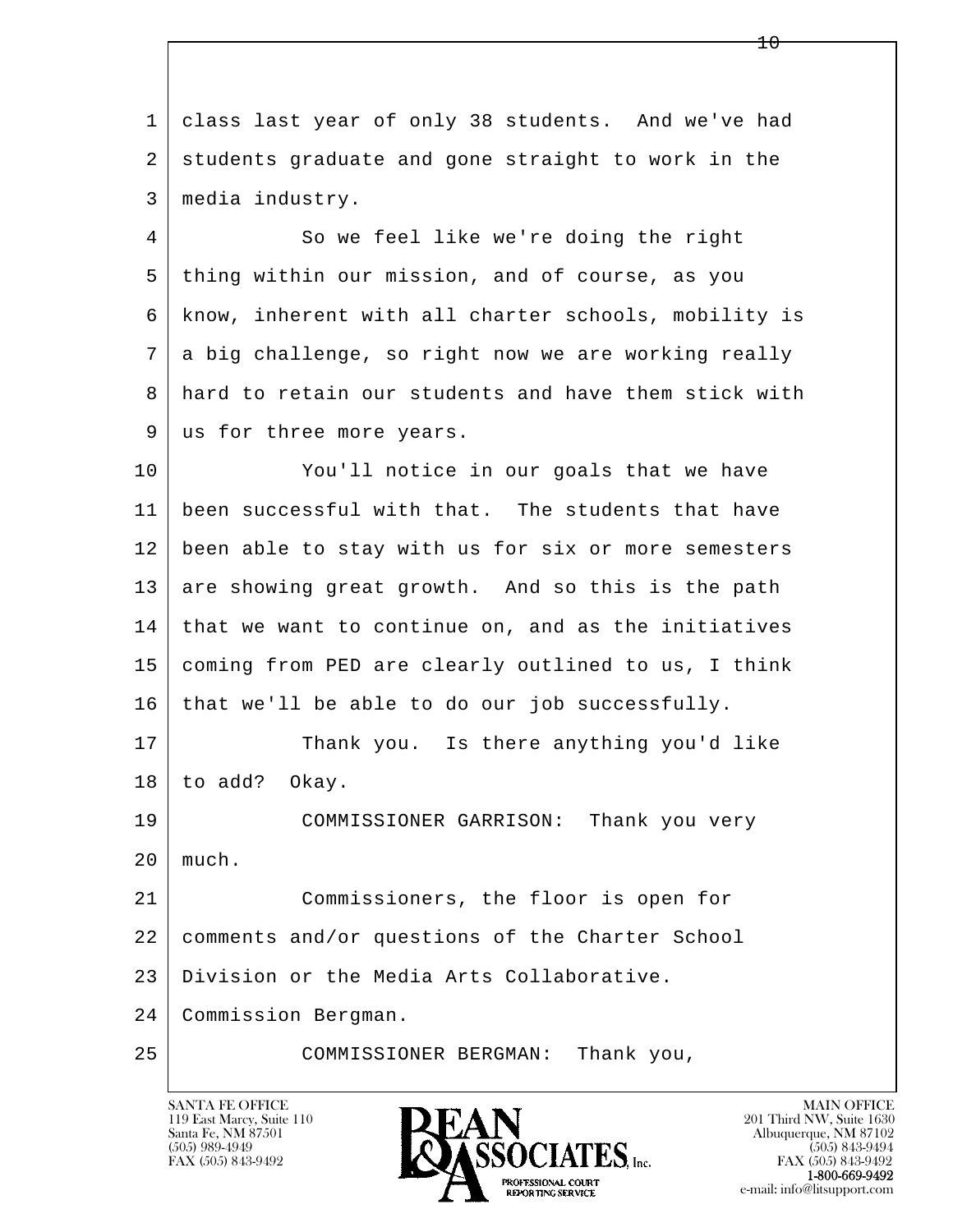|  |  | $1 \mid Mr. Chair.$ |
|--|--|---------------------|
|--|--|---------------------|

2 I was just curious, I know there's no data 3 yet, but what's your sense of how your new sixth 4 grade class is doing? You're almost halfway through 5 your first year with that.

l  $\overline{\phantom{a}}$  6 MS. VOIGT: Yes, Mr. Chairman, members of 7 the Commission. Thank you so much for asking. They 8 are a bright star in our school. Our sixth graders 9 are doing true project-based learning. They have 10 already had three grade-level presentations of 11 learning and exhibitions. We have one going on next 12 Tuesday, beginning at 9:00, if you're in 13 Albuquerque. They're going to be presenting on life 14 of the sea, so they are wonderful. And so through 15 this cultivation and growth with their retention at 16 Media Arts, they're going to be stellar high school 17 | students. Thanks for asking. 18 COMMISSIONER BERGMAN: Thanks. Appreciate 19 it. 20 Thank you, Mr. Chairman. 21 COMMISSIONER GARRISON: You're very 22 welcome. 23 COMMISSIONER CARR: Mr. Chair. 24 COMMISSIONER GARRISON: Commissioner Carr.

25 COMMISSIONER CARR: I notice that your

119 East Marcy, Suite 110<br>Santa Fe, NM 87501



FAX (505) 843-9492<br>**1-800-669-9492**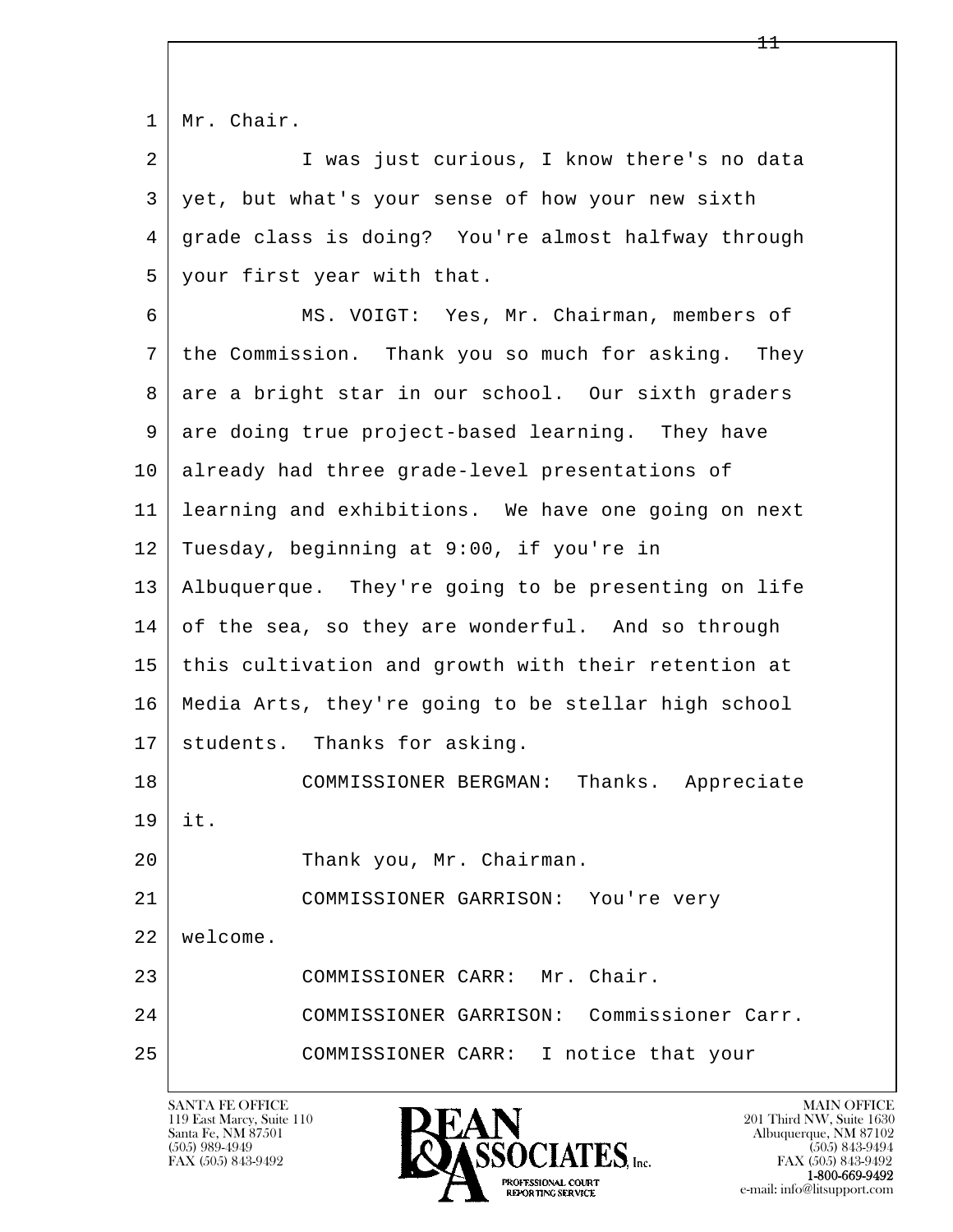l  $\overline{\phantom{a}}$  1 scores went down last year from previous. What do 2 you attribute that to? 3 MS. VOIGT: Last year, as you know, was 4 | the first year that we had the initiative 5 implementation of the school letter grades, and our 6 | students coming into Media Arts were measured versus 7 the AYP system with the letter grade. Students that 8 | were entering our school within a month or even 9 weeks before the standards-based assessment, their 10 test scores did count toward their proficiency, our 11 school's proficiency, as well, whereas in the AYP 12 system, students had to be enrolled for 120 days to 13 make full academic year, and that measurement is not 14 calculated into the AS school grade. 15 COMMISSIONER CARR: Thank you. 16 COMMISSIONER GARRISON: Any other 17 questions? 18 Thank you, Commissioner Carr. 19 Seeing none the chair will entertain a 20 motion. Commissioner Bergman. 21 COMMISSIONER BERGMAN: Thank you, 22 Mr. Chair. I would move that the Public Education 23 Commission approve the Media Arts Collaborative 24 charter school for a full five-year term with the 25 following conditions: The applicant will negotiate

119 East Marcy, Suite 110<br>Santa Fe, NM 87501

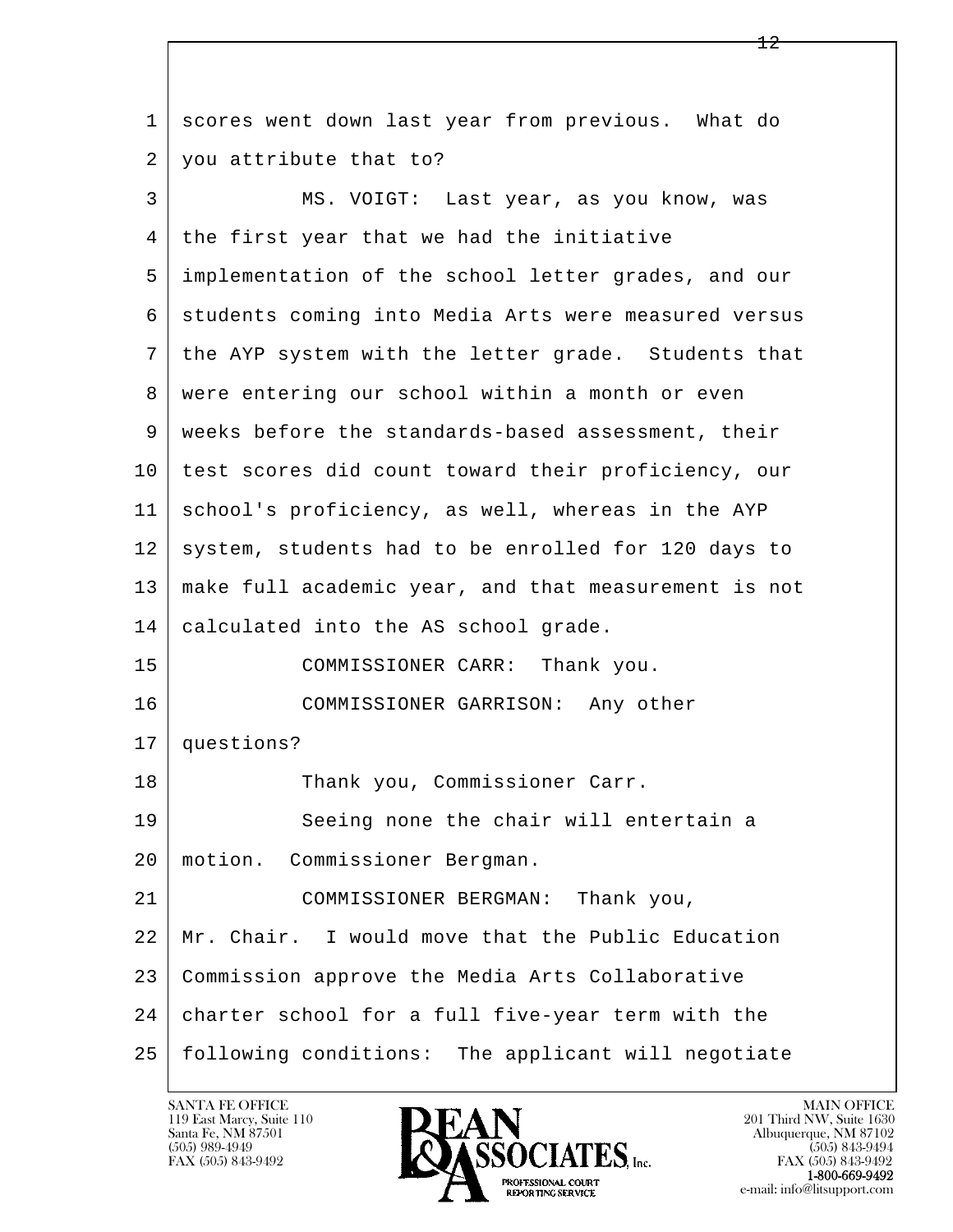| $\mathbf{1}$ | a renewal contract with the Public Education         |
|--------------|------------------------------------------------------|
| 2            | Commission pursuant to 22-AB-9.1, one, establish and |
| 3            | set measures for one or more mission-specific goals; |
| 4            | two, negotiate and set with the PEC or its designee  |
| 5            | goals relative to student academic growth; negotiate |
| 6            | and set with the PEC or its designee optional        |
| 7            | supplemental goals measuring student academic        |
| 8            | performance.                                         |
| 9            | COMMISSIONER PERALTA: Second.                        |
| 10           | COMMISSIONER GARRISON: Seconded by                   |
| 11           | Commissioner Peralta. Is there any discussion on     |
| 12           | the motion? Seeing none, we will proceed with a      |
| 13           | roll call vote through Secretary Gant.               |
| 14           | COMMISSIONER GANT: Commissioner Peralta.             |
| 15           | COMMISSIONER PERALTA:<br>Yes.                        |
| 16           | COMMISSIONER GANT: Commissioner Bergman.             |
| 17           | Yes.<br>COMMISSIONER BERGMAN:                        |
| 18           | COMMISSIONER GANT: Commissioner Carr.                |
| 19           | COMMISSIONER CARR: Yes.                              |
| 20           | COMMISSIONER GANT: Commissioner Lopez.               |
| 21           | COMMISSIONER LOPEZ:<br>Yes.                          |
| 22           | COMMISSIONER GANT: Commissioner Shearman.            |
| 23           | COMMISSIONER SHEARMAN:<br>Yes.                       |
| 24           | COMMISSIONER GANT: Commissioner Garrison.            |
| 25           | COMMISSIONER GARRISON:<br>Yes.                       |

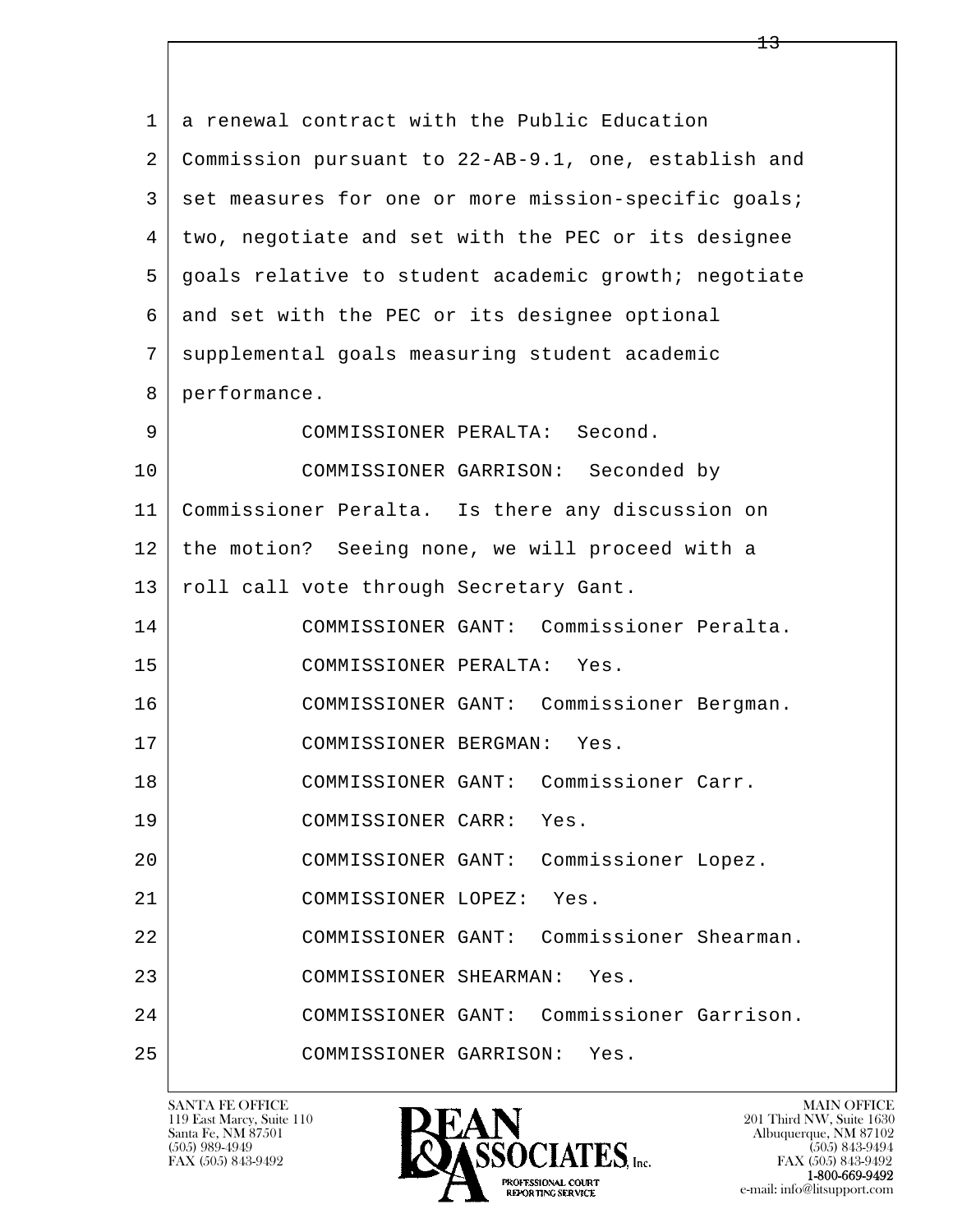l  $\overline{\phantom{a}}$  1 COMMISSIONER GANT: Commissioner Gant 2 votes yes. It's 7/0 in favor. 3 COMMISSIONER GARRISON: It is unanimous. 4 The vote of the Public Education Commission is to 5 approve the renewal application with conditions that 6 | shall be included with the material terms of the 7 performance contract to be negotiated between the 8 charter school and the Commission and shall be 9 incorporated fully into the renewal charter. 10 | Congratulations. 11 | MS. VOIGT: Thank you so much. 12 MR. GERLICZ: Mr. Chair. 13 COMMISSIONER GARRISON: Director Gerlicz. 14 MR. GERLICZ: Glenna and members of Media 15 Arts, congratulation, as well, and just a request 16 that I have. You may know we're compiling a list of 17 innovations that charter schools have contributed to 18 | public education, and we know that Media Arts has, 19 so just send that to us. 20 MS. VOIGT: Thank you. 21 COMMISSIONER GARRISON: Continuing with 22 item number 11, vote on current charter schools, we  $23$  will move to number 7, the Village Academy, 24 Bernalillo. 25 If you folks would come on up. If you

119 East Marcy, Suite 110<br>Santa Fe, NM 87501



FAX (505) 843-9492<br>1-800-669-9492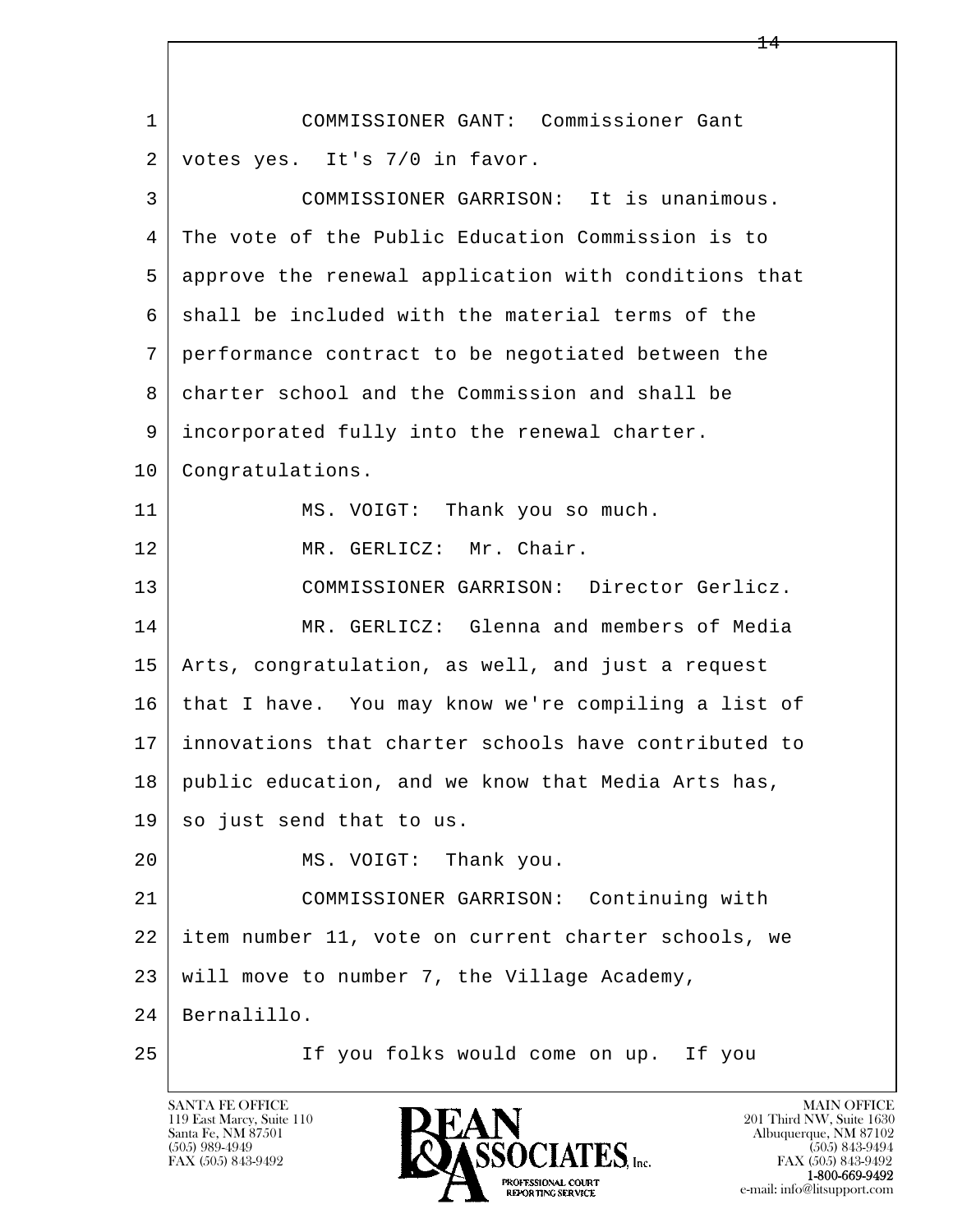l  $\overline{\phantom{a}}$  1 need more chairs, you're welcome to pull some up 2 from the round table. You will introduce yourselves 3 in just a few moments. So as you get settled in, 4 please direct our attention to Director Gerlicz, who 5 will give a 15-minute presentation on the renewal 6 application. 7 MR. GERLICZ: Commissioner Garrison, 8 members of the Public Education Commission, Village 9 Academy comes to us after having been initially 10 authorized in 2004 by the Bernalillo School 11 District. They applied for renewal application in 12 2009 with the Public Education Commission, and were 13 granted a three-year conditional renewal at that 14 time. They are now applying again in front of this 15 Commission. 16 After careful review by the Charter School 17 Division, it's our recommendation that the renewal 18 and application be denied for the following reasons, 19 two and four in your packets. That the school has 20 not met or is not making substantial progress toward 21 achievement of the PED's minimum educational 22 standards or student performance standards 23 identified in the charter application, and has 24 violated a provision of the law from which the state 25 charter school was not specifically exempted. And

119 East Marcy, Suite 110<br>Santa Fe, NM 87501

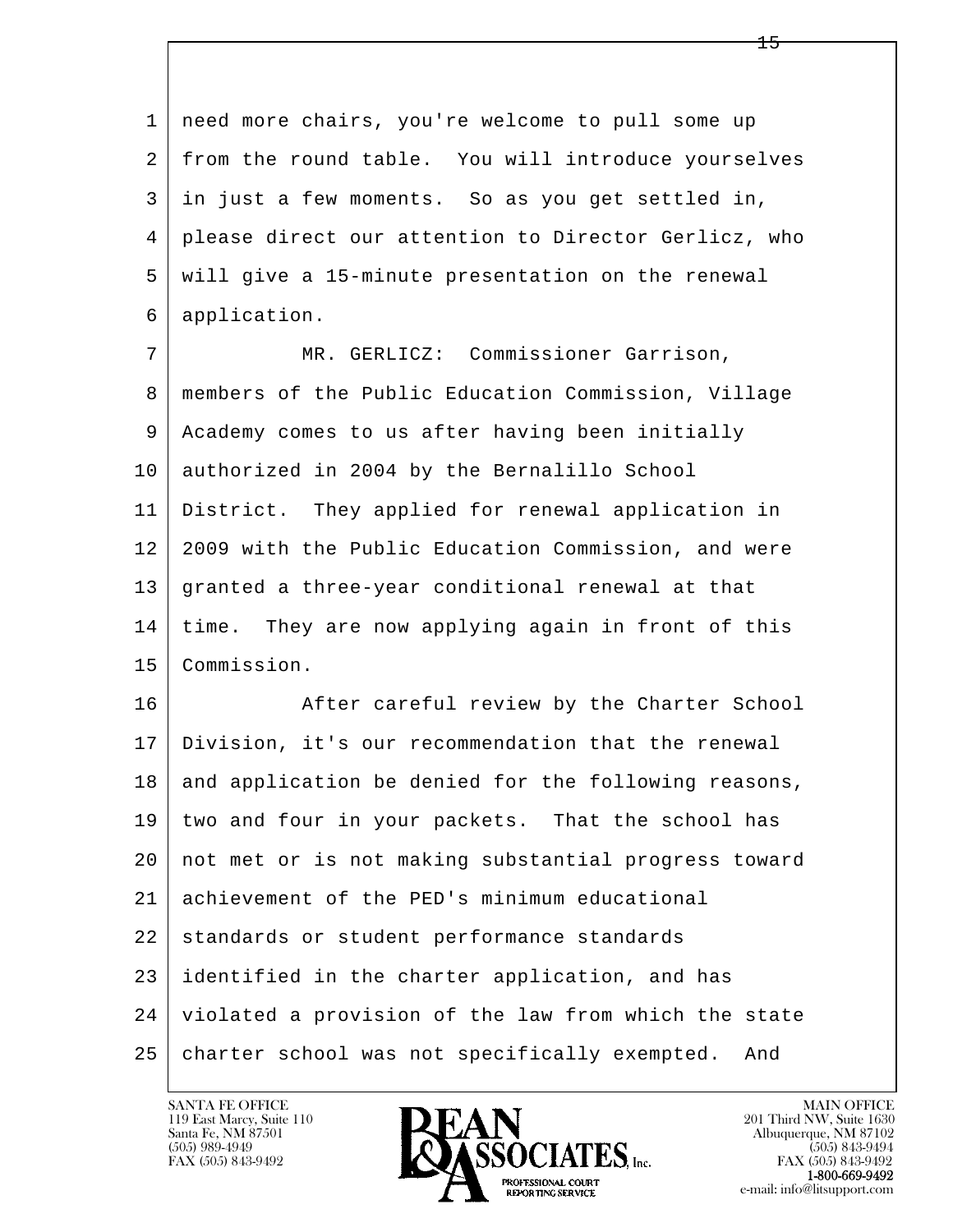l  $\overline{\phantom{a}}$ 1 | that is our recommendation. 2 COMMISSIONER GARRISON: Thank you, 3 Director Gerlicz. 4 Welcome, Village Academy. Please 5 introduce yourselves and give your titles. This 6 doesn't count against the 15 minutes. And then 7 you'll proceed with your presentation after 8 introductions. Good morning. 9 MS. MAYHEW: Good morning. Good morning, 10 Commissioners, Chair, and Commissioners. I am Karen 11 Mayhew. I'm the principal at Village Academy 12 Charter School. And to my left is Chris Pino. He's 13 our governance council president. And to the left 14 of him is Norma Powdrell. She is also a governance 15 council member. 16 To my right is Gilbert Mondragon. He is 17 our business manager. And another governance 18 council member is Gail Goldstein. 19 COMMISSIONER GARRISON: Thank you. You 20 have 15 minutes to comment on the Charter School 21 Division's presentation and recommendation. 22 MS. MAYHEW: Thank you. As you may know, 23 back to the very small rural-based charter school, 24 we serve sixth, seventh and eighth grades for the 25 town of Bernalillo and surrounding areas.

119 East Marcy, Suite 110<br>Santa Fe, NM 87501

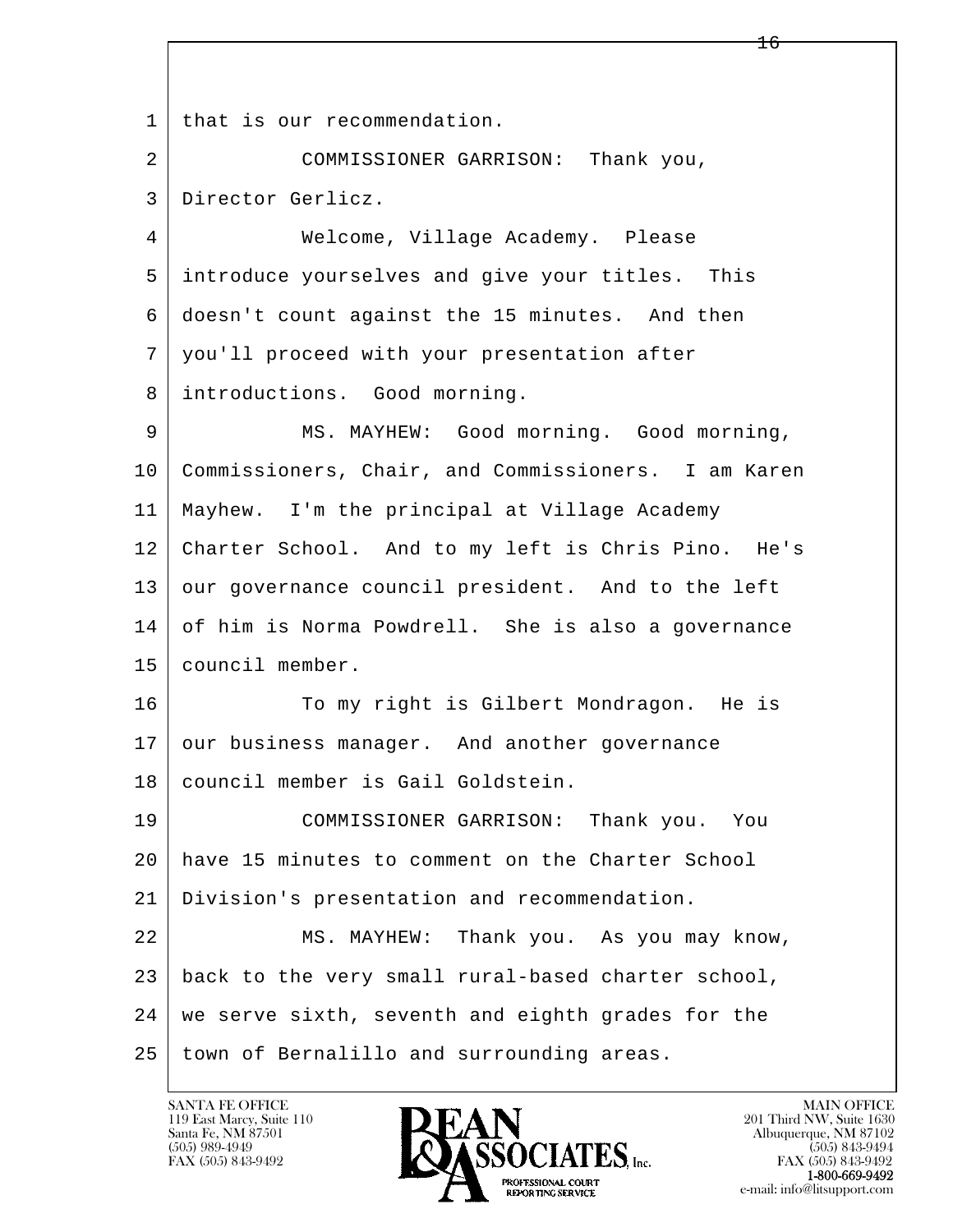1 Over the past two years it has experienced 2 a lot of transition and inconsistency. Demographics 3 have shifted dramatically to higher enrollment in 4 Native American and Hispanic populations at our 5 school.

6 The school has experienced changes in 7 administration each year and has struggled to 8 increase enrollment. However, even with these 9 challenges, the students that stayed at VACS 10 demonstrated an increase in their academic skills. 11 In the 2010/2011 school year, Village Academy 12 Charter School made an unprecedented increase of 53 13 percent over the previous year in reading and 31 14 percent in math. This demonstrates the success of a 15 | small school setting, and while it is true that the 16 following year our gains were not as substantial, we 17 were inundated with a variety of challenges. Even 18 with these challenges, our students that stayed with 19 us grew in their academic school level. 20 VACS' enrollment of students with

l  $\overline{\phantom{a}}$  21 disabilities during that year increased from 30 22 percent school wide in 2010/11 to 40 percent school 23 wide in 2011/12. Total enrollment also declined 24 12.5 percent during that same period. Due to the 25 small number of students tested, this high

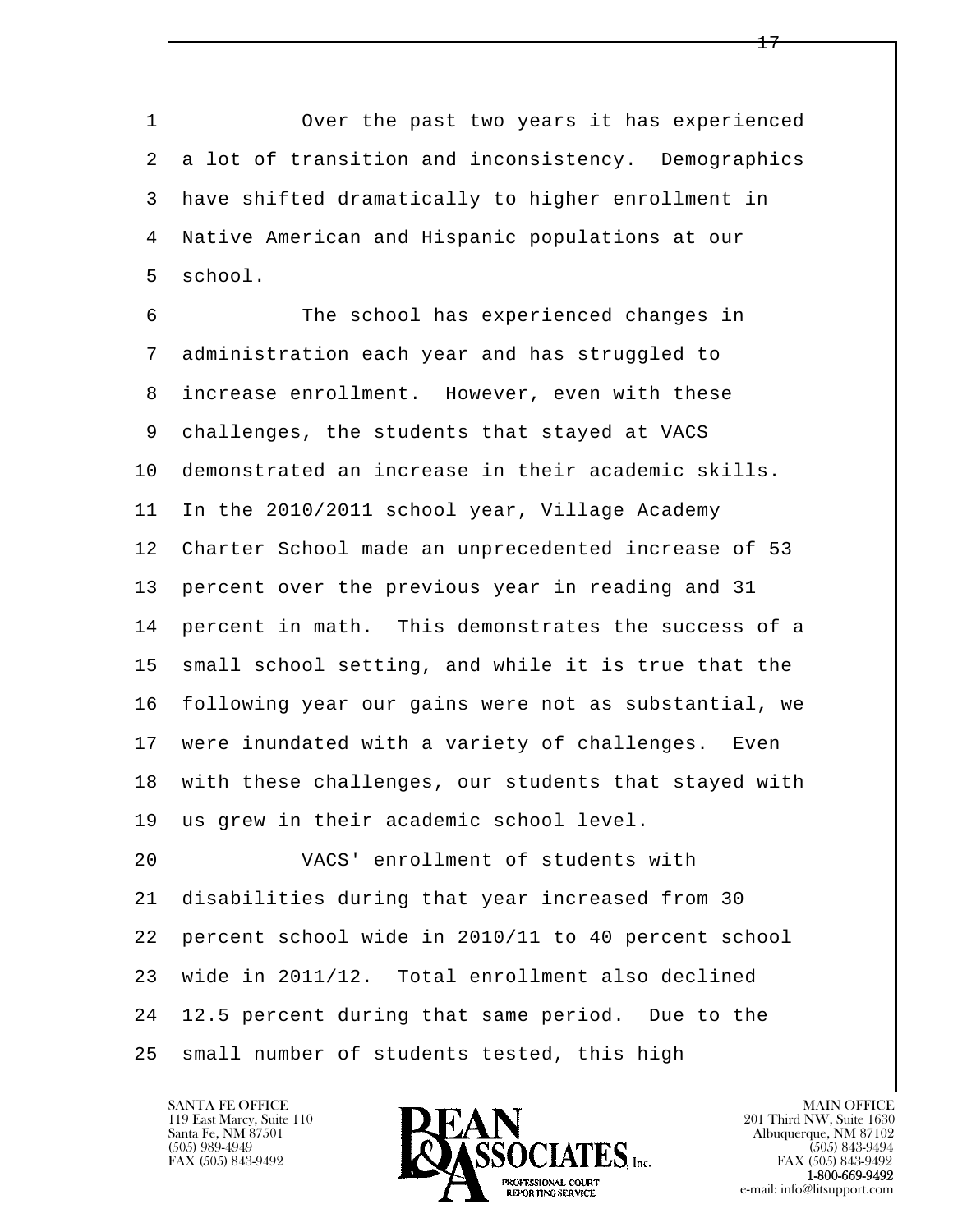| 1  | population in this category can drastically impact   |
|----|------------------------------------------------------|
| 2  | proficiency levels in both reading and math. So the  |
| 3  | single year performance varies from year to year.    |
| 4  | It is not unusual that this type of challenging      |
| 5  | group would drop the scores. All charter schools     |
| 6  | experience this, as you just spoke to previously,    |
| 7  | that there was this charter school before us.<br>We  |
| 8  | all have that struggle, especially since they        |
| 9  | changed the dynamics of how they calculated          |
| 10 | proficiency from allowing FAY students, full         |
| 11 | academic year students, in 2010/11 and then saying   |
| 12 | all students in 2011/12. So that's going to change   |
| 13 | statistically, it's relevant, and it's going to      |
| 14 | change your numbers.                                 |
| 15 | Unfortunately for most of us, in the                 |
| 16 | charter world, it changed it to the negative, as     |
| 17 | actually in the public schools.                      |
| 18 | So student growth is our main focus here             |
| 19 | at VACS, and we demonstrate a great success in the   |
| 20 | area by getting Bs on the report card in both the    |
| 21 | growth of highest-performing students and the growth |
| 22 | in lowest-performing students. So focusing on        |
| 23 | student growth in the lowest 25 percent, Village     |
| 24 | Academy Charter School ranked second out of 32 in    |
| 25 | English language learner category, fifth out of 30   |

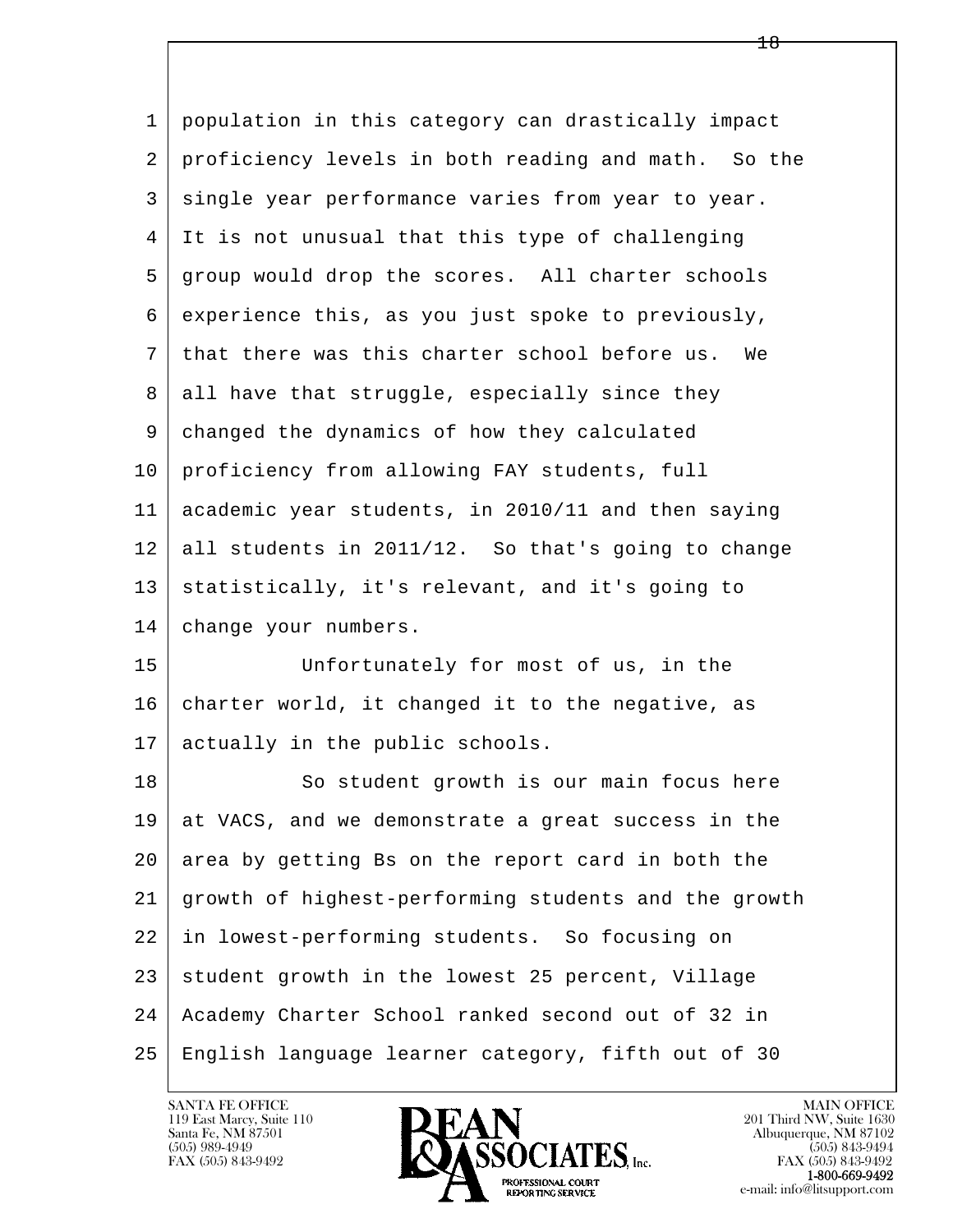l  $\overline{\phantom{a}}$  1 in students with disabilities, seventh out of 30 in 2 ethnicity, fifth out of 30 in economically 3 disadvantaged, and fourth out of 30 in mobile 4 category. Also we ranked 90 and 31 in the composite 5 category. 6 So that means that when it all was 7 calculated, we were in the top five schools of 8 | recognition for the lowest 25 percent performing. 9 So we made great, great gains with those students 10 | who came to us at their lowest levels. 11 So it should be noted that based on this, 12 we really are able to make great successes with our 13 students, even though the numbers may not show it 14 clearly as we would like it to show it. So we 15 appreciate the opportunity to explain these things. 16 We understand that last year we met with great 17 challenges, but this year we have worked intensively 18 to overcome these challenges. Currently we've taken 19 corrective action to remedy compliance deficits that 20 occurred early in the charter term, to increase our 21 enrollment, to establish stronger relationships with 22 the local community, and to establish a professional 23 development plan to address the high number of ELL 24 population; and also, of course, to help with the 25 transition to the Common Core. So we believe that

119 East Marcy, Suite 110<br>Santa Fe, NM 87501

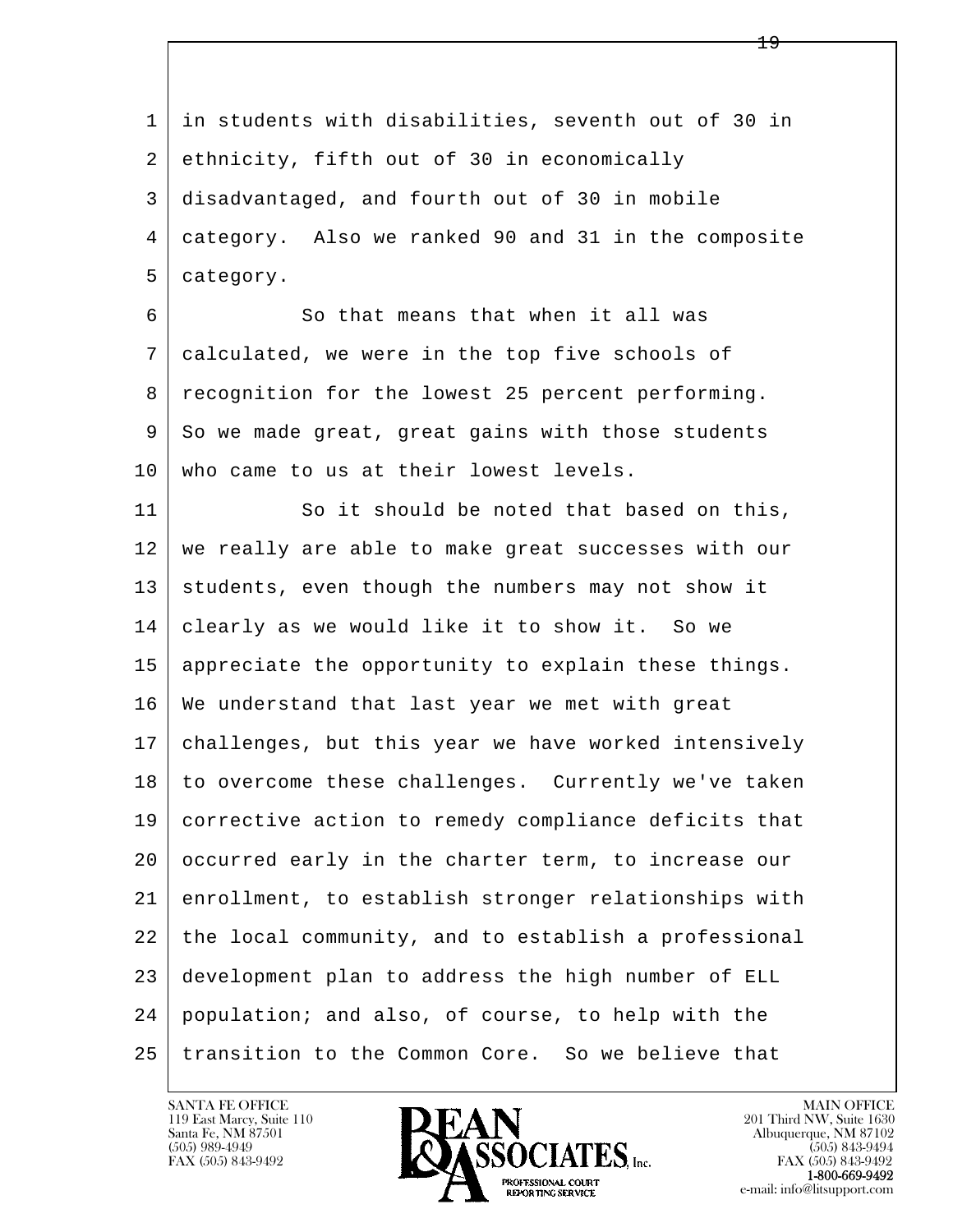| 1  | we are now on the right path, and we look forward to |
|----|------------------------------------------------------|
| 2  | serving our community in years to come.              |
| 3  | With that, I would like to introduce Chris           |
| 4  | Pino, our governance council president.              |
| 5  | MR. PINO: Good morning, Commissioner                 |
| 6  | Chair, Vice Chair. I'd just like to express a        |
| 7  | little of my own personal feelings towards this      |
| 8  | thing. I'm very honored to be able to serve on the   |
| 9  | Village Academy Charter School governing board for   |
| 10 | the last five years. I'm also sorry to hear that,    |
| 11 | you know, we were not approved for renewal. It is    |
| 12 | very unfortunate to hear that you feel that this is  |
| 13 | the only recourse of action that can be taken.       |
| 14 | We as a board have been progressively                |
| 15 | adhering to the stipulations you have set forth for  |
| 16 | the school's renewal, and although we've had a minor |
| 17 | setback last year, which I think this is based on,   |
| 18 | we have continued to improve and move forward        |
| 19 | throughout adversity with various actions such as    |
| 20 | hiring an entirely new staff from the principal to   |
| 21 | all the new teachers, and adding new governance      |
| 22 | council board members to our board. We know on the   |
| 23 | report we were only, I believe, at three members on  |
| 24 | the board for quite some time because we had some    |
| 25 | trouble initially recruiting board members from      |

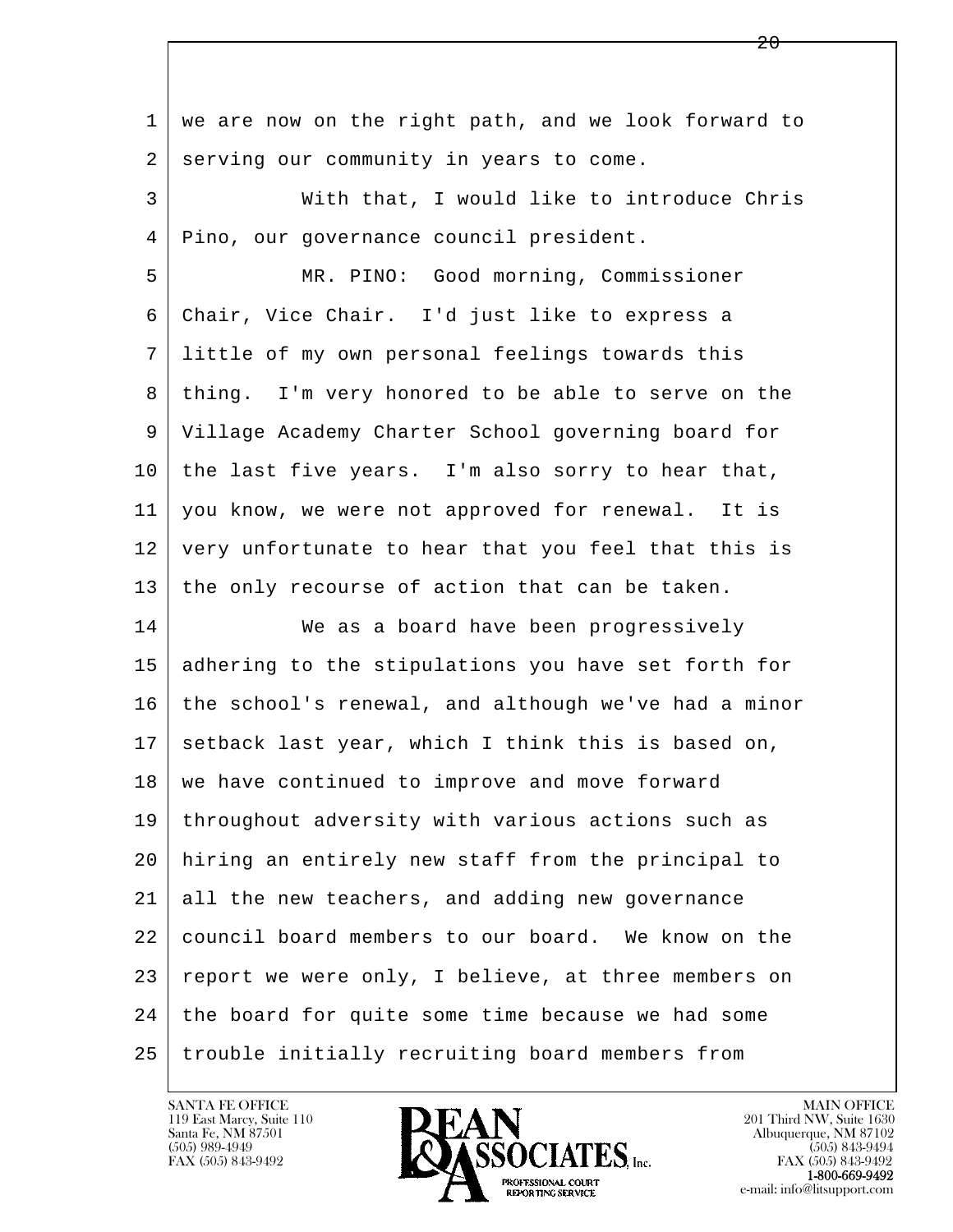1 within the local communities. But we seem to have 2 | come out of that by, you know, progressively 3 promoting ourselves and, you know, kind of a lot of 4 our constituents did not really know that we were 5 | around, according to a lot of our initial new 6 clients that we have picked up.

7 So we have started a progressive campaign 8 to, you know, make ourselves more visible, make 9 ourselves more known within our local communities, 10 within our local pueblos. That was our main 11 clientele that we deal with. And you know, like she 12 said, we are, you know, able to bring up our kids' 13 grades because, as you know, the grade levels have 14 | changed, but we are inheriting most of our, you 15 know, our kids. We don't have a K through five 16 school, so we're kind of dealing with whatever we 17 get from within our local school district, and we 18 kind of have to work with what we get.

l  $\overline{\phantom{a}}$ 19 And you know, kind of like she said, we've 20 been SPED by denomination at least more or less 21 equal to or with the state levels, and you know, 22 recently we've had more -- almost 50 percent SPED, 23 and it's been a challenge, but we've been working 24 with it. And like we said, we did initially -- the 25 year before we did make our gains that you expected

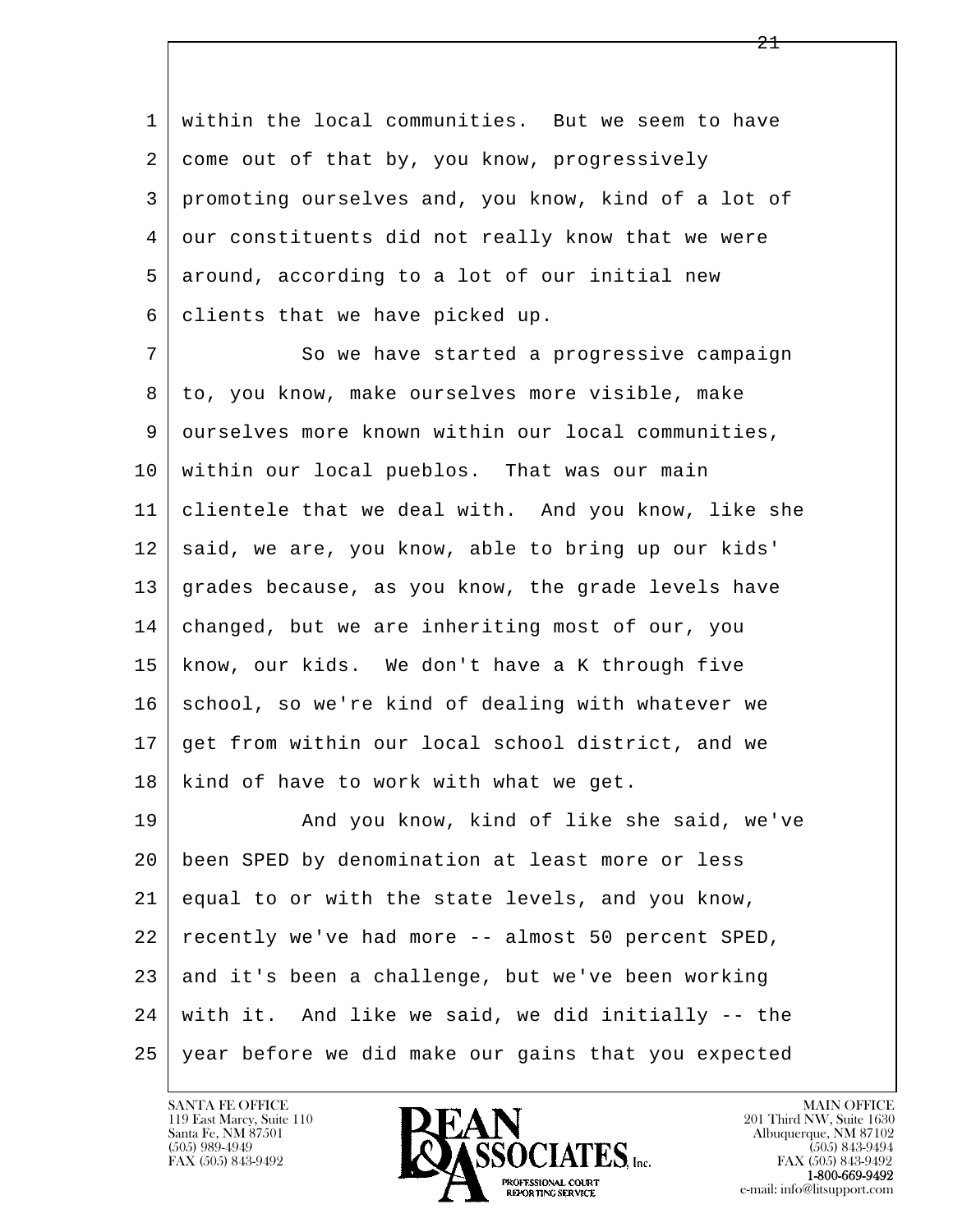| 1  | of us, and I think we kind of went above and beyond, |
|----|------------------------------------------------------|
| 2  | and kind of, you know -- I mean, not to say that it  |
| 3  | wasn't a good thing, but it kind of put us, you      |
| 4  | know, in a hard place because of our transitional    |
| 5  | kids that are coming in and be able to maintain that |
| 6  | criteria, and you know, we do, like I said, our best |
| 7  | that we can, and we did have, you know, a little     |
| 8  | shakeup there. That's why we kind of got rid of,     |
| 9  | you know, our entire staff there, and started anew,  |
| 10 | because we felt that they were not following what we |
| 11 | wanted to actually have implemented there.           |
| 12 | And it's kind of created a few problems,             |
| 13 | but we're working through that. And that's not to    |
| 14 | say that that's because of the transitions that      |
| 15 | happened over the past couple of years. Like she     |
| 16 | said, we have had a new principal for every year of  |
| 17 | the renewal process that we had been renewed for.    |
| 18 | And I'm not sure if that's because of the            |
| 19 | stipulations that were set forth in the charter and, |
| 20 | you know, they have not been able to, I guess, you   |
| 21 | know, come up with a remedy for that. But we've      |
| 22 | been diligent in our process and making sure that    |
| 23 | our students are being taught, being able to, you    |
| 24 | know, carry on to that next level for us, which is   |
| 25 | high school, and, you know, be successful in the     |

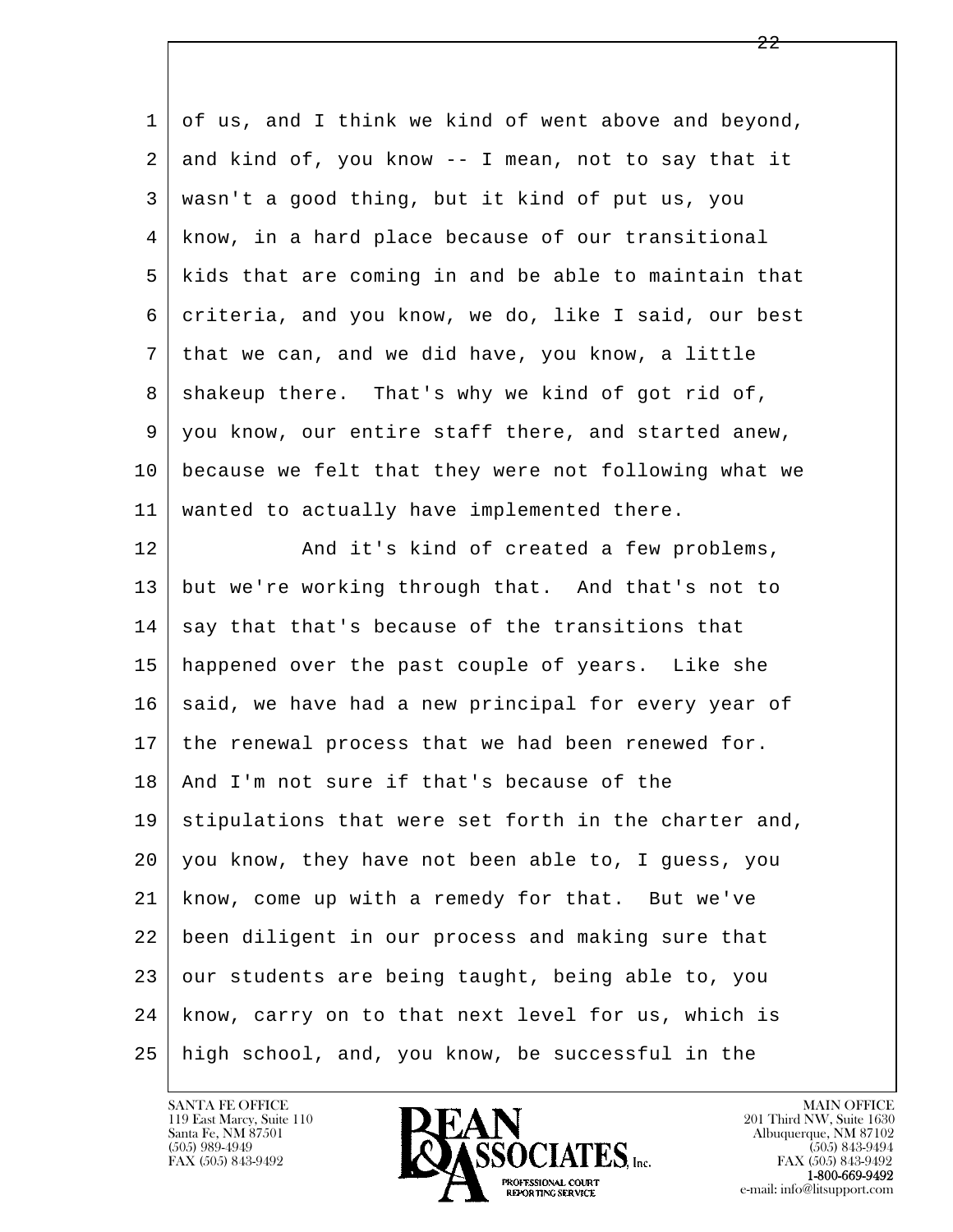l  $\overline{\phantom{a}}$  1 public schools, even though it would be more 2 populated than our current school. But we are 3 trying to help, you know, help them be viable 4 students in their high school career and into the 5 future, and be productive and, you know, amicable 6 members of their communities. Thank you. 7 MS. POWDRELL: My name is Norma Powdrell. 8 I'm the governance council secretary, and my son has 9 | been attending the school for three years. 10 COMMISSIONER GARRISON: Do me a favor, 11 move the microphone closer to you. 12 MS. POWDRELL: My son has been attending 13 the school three years. He's now currently in 14 Cleveland High School and he made extreme advances 15 in math, reading, due to their curriculum. So I 16 want to applaud their effort and the support. Thank 17 you very much. 18 | MS. GOLDSTEIN: I have such a loud voice, 19 | I hesitate to use the microphone. 20 Good morning. My name is Gail Goldstein. 21 I recently joined the governance council of Village 22 Academy Charter School. I am a lifelong educator. 23 I retired from the public education system some four 24 years ago, and apparently, I failed retirement, 25 although I hesitate to use that word in this room.

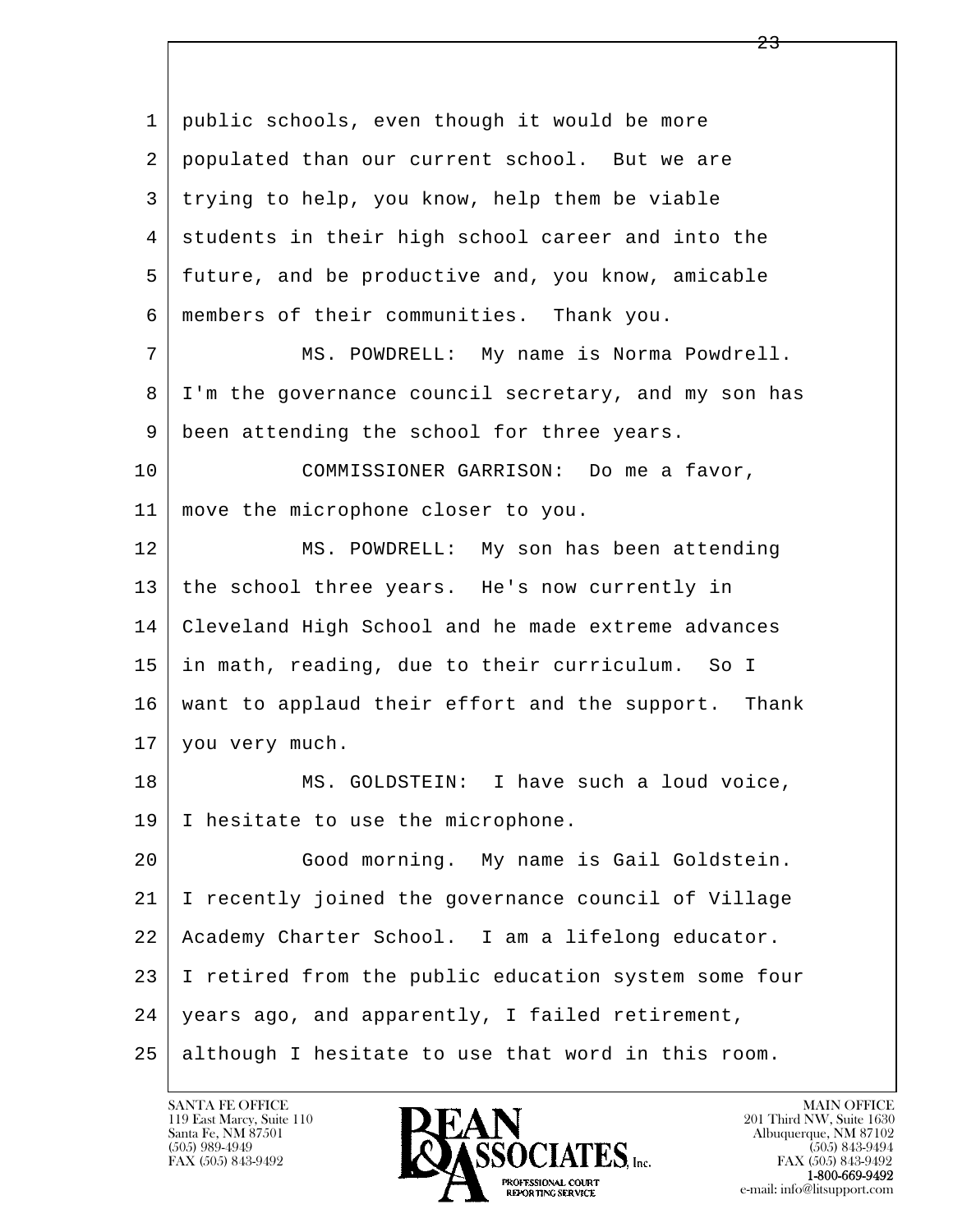| $\mathbf{1}$ | But I have been a parent in the Bernalillo           |
|--------------|------------------------------------------------------|
| 2            | Public School District, and I want to speak from     |
| 3            | that perspective more than my role as an educator of |
| 4            | educators. I actually worked as a teacher educator.  |
| 5            | When my daughter went to school in                   |
| 6            | Bernalillo, she was absolutely a square peg trying   |
| 7            | to fit into a round hole, and there were no round    |
| 8            | hole places for her to go. Her middle school years   |
| 9            | were a disaster and high school almost worse. And    |
| 10           | thank God I worked for Albuquerque Public Schools    |
| 11           | then, and by reason of exemption could bring her     |
| 12           | with me to an alternative school within APS for her  |
| 13           | final years.                                         |
| 14           | I can't stress to you how important I                |
| 15           | think it is to have an alternative to the Bernalillo |
| 16           | Public Schools in the town of Bernalillo.<br>In a    |
| 17           | school district where less than 50 percent of high   |
| 18           | school entrants complete high school, an alternative |
| 19           | setting is vital to the health and well-being of our |
| 20           | children and our community, and I hope, given that,  |
| 21           | that you will consider renewing the charter for      |
| 22           | Village Academy Charter School for another term.     |
| 23           | Thank you.                                           |
| 24           | Thank you. That concludes<br>MS. MAYHEW:             |
| 25           | our remarks.                                         |

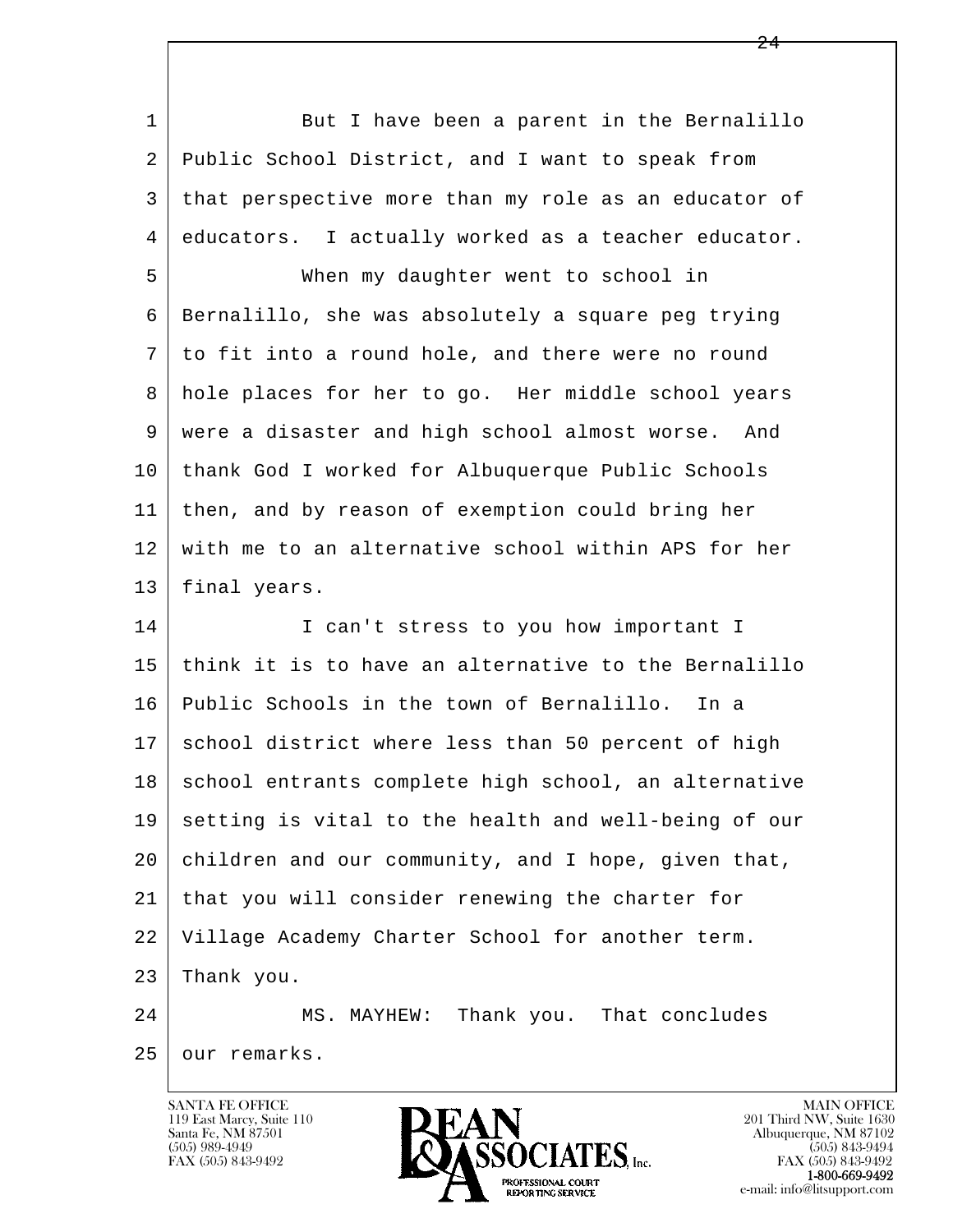l  $\overline{\phantom{a}}$  1 COMMISSIONER GARRISON: Thank you very 2 much. Commissioners, the floor is open for comments 3 and/or questions of the Charter School Division or 4 the applicant. We'll begin with Commissioner Gant 5 and then Commissioner Lopez will follow. 6 COMMISSIONER GANT: Mr. Chair, members, 7 good morning. I have a few questions here, and they 8 | may seem simple, but right now you have 31 students; 9 is that correct? 10 MS. MAYHEW: Thirty-three. 11 COMMISSIONER GANT: I have got to go by 12 what I see here. All right, 33. You started out in 13 2008/2009 with 60. It's continually dropped. I 14 need to hear why. There's got to be a reason other 15 than staff. There's got to be more reason than just 16 what was said. 17 | MS. MAYHEW: I can tell you from my 18 perspective and being new to the school, just hired 19 this year, I came in assuming that the community 20 knew us, because this is Village Academy Charter 21 School's eighth year. What I did not realize was 22 that with all the changes prior to my coming in, the 23 previous principals did not ever target enrollment, 24 and the community kind of forgot about us, with no 25 direction and goal-setting to keep the enrollment at

25

119 East Marcy, Suite 110<br>Santa Fe, NM 87501

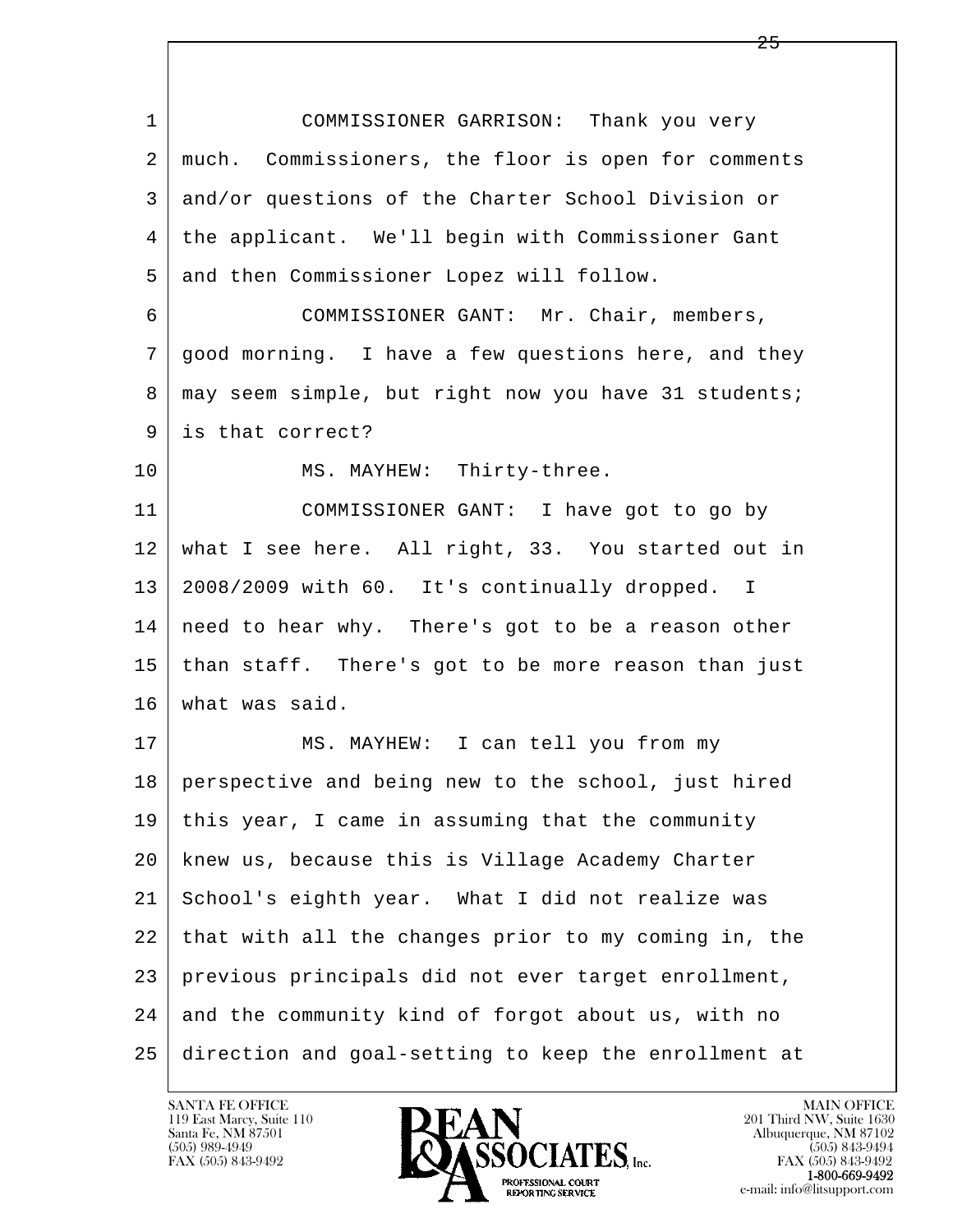1 that level.

| $\overline{a}$ | Sixty is the charter max, so even if they            |
|----------------|------------------------------------------------------|
| 3              | would have targeted enrollment as one of their goals |
| 4              | to work on, they would not have tried to go over 60. |
| 5              | That is in our charter. So what happened was -- and  |
| 6              | again, I wasn't there -- as new people came in,      |
| 7              | families were disappointed in them, and left, and    |
| 8              | then as the second new person came in, they still    |
| 9              | didn't realize that this declining enrollment was    |
| 10             | affecting the school negatively, and did not put a   |
| 11             | lot of effort into it. And then when the third new   |
| 12             | person came in last year, she obviously gave         |
| 13             | absolutely no time to promoting the school, to up    |
| 14             | enrollment.                                          |
| 15             | When I came in, in July, that was my                 |
| 16             | number one goal, to get the charter renewed and      |
| 17             | increase enrollment. It was quite obvious to me.     |
| 18             | And it was quite shocking that it took a little      |
| 19             | while to realize that the community was like         |
| 20             | thinking we had disappeared or we had closed up.     |
| 21             | When the charter was denied originally, they thought |
| 22             | that we weren't there anymore.                       |
| 23             | So now we started the school at 23, we               |
|                |                                                      |
| 24             | increased by ten, we are having more lottery         |

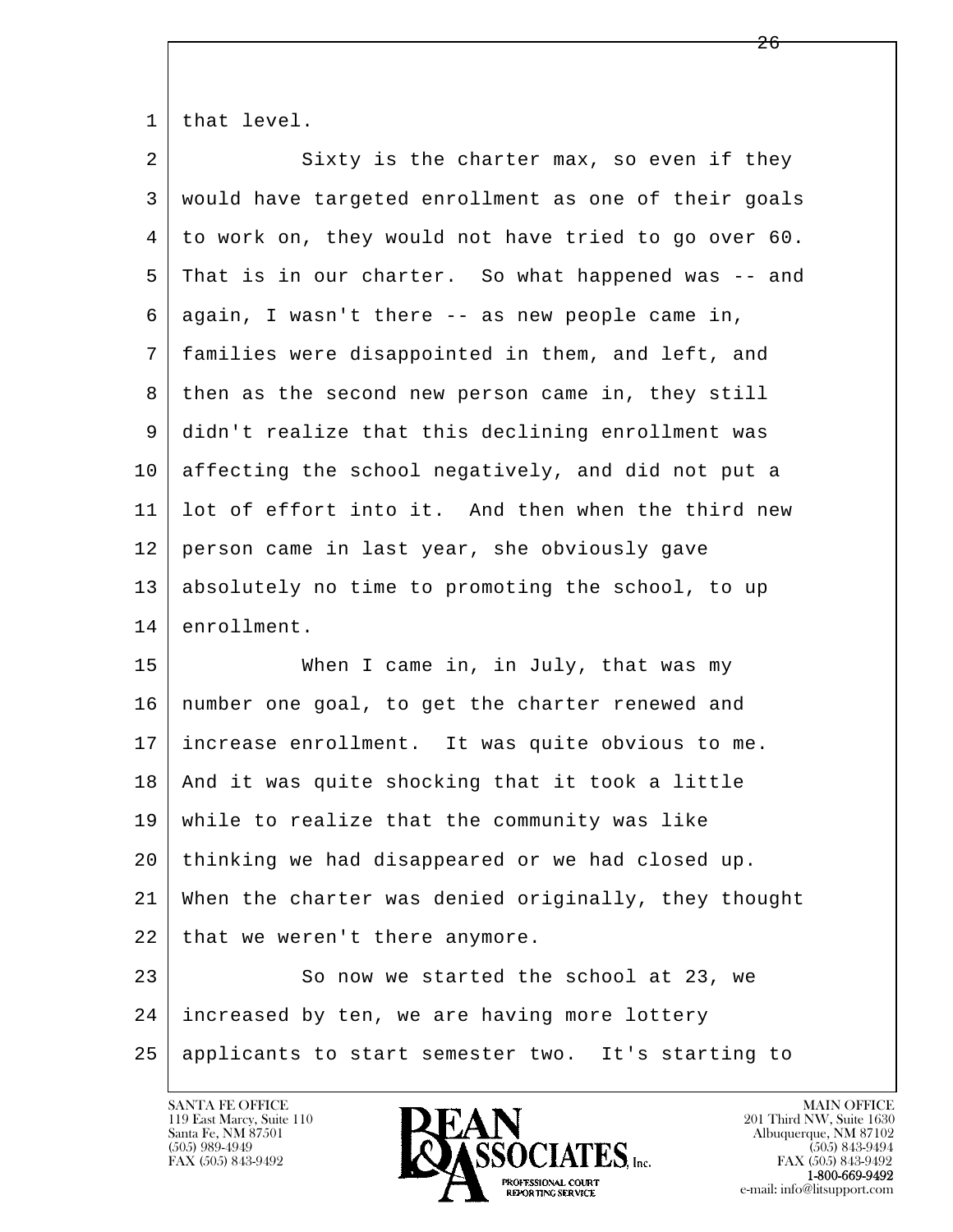l  $\overline{\phantom{a}}$  1 pick up. But when you're coming from so far behind 2 | the eight ball, it is hard to pick up. 3 COMMISSIONER GANT: Mr. Chair, a couple of 4 points. One, I did see somewhere you don't have a 5 waiting list. 6 MS. MAYHEW: No, we don't have a waiting 7 list per se. We have lottery applicants. We have 8 several families that are going to start semester 9 two. It's too late to start right now. 10 COMMISSIONER GANT: I understand that. 11 But you say you have a lottery waiting list. 12 MS. MAYHEW: If I did, I apologize. 13 COMMISSIONER GANT: That's an indication, 14 because you say you have a waiting list -- that's 15 okay. But the gentleman said here that -- well,  $16$  from your comments, I get the indication there 17 should be students and family talking to other  $18$  students and family in the community, telling them 19 about -- don't your students and families talk to 20 each other in the community and tell them of the 21 opportunities of this school? 22 MS. MAYHEW: Yes, sir, that's probably our 23 primary way of increasing enrollment this year. 24 COMMISSIONER GANT: Okay. Next question. 25 On your chart on page 7, or 5, or however it breaks

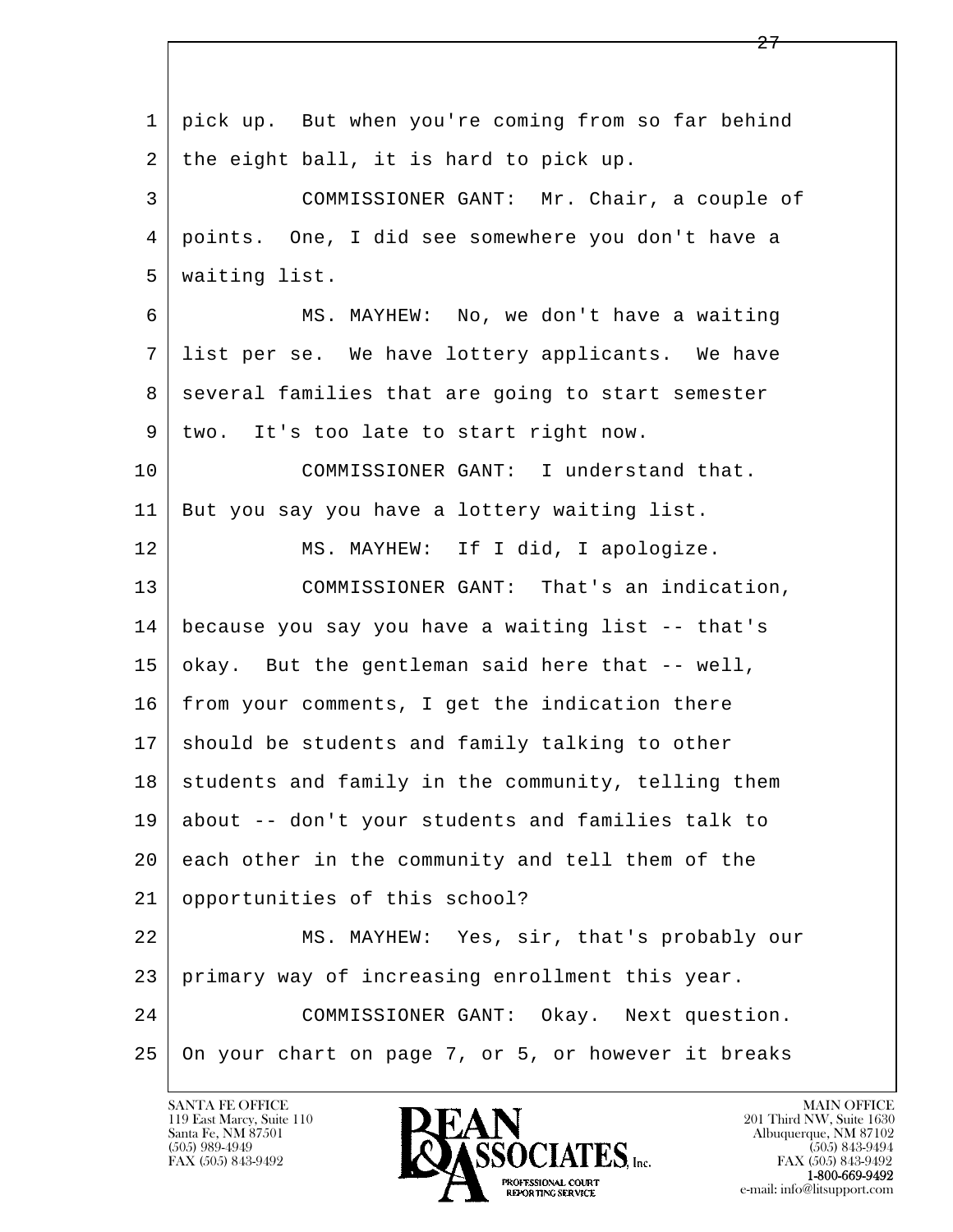l  $\overline{\phantom{a}}$  $1 \mid out$  -- what shows up on my computer is page 7 -- you 2 have zero ELL and then on page 25 or whatever page 3 it is, you show 79 percent ELL. Now, I'm used to 4 facts being facts across the board. Which is it? 5 Zero or 79 percent? 6 MS. MAYHEW: It was zero in the past 7 because the previous two principals did not test for 8 ELL. And that was one of the things that I 9 discovered upon coming, that there was never any 10 testing done for ELL students. And so right away I 11 contracted with Tracy Silva and brought her in and  $12$  she tested all the students. And we have a very 13 large population of ELL. So that's why professional 14 development training went towards the teachers this 15 year for ELL. Ms. Goldstein, Gail, is helping us 16 with that also. That's one of her areas of 17 expertise. So we are zeroing in on that. I can't  $18$  speak to why the other two principals chose not to 19 do this, but it's being done now. 20 COMMISSIONER GANT: That is a violation. 21 | MS. MAYHEW: Yes, sir, it is. 22 COMMISSIONER GANT: Back to the 23 population, school population. You're up and down, 24 up and down. How can you manage the staff, maintain  $25$  the staff numbers, pay for the overhead, and

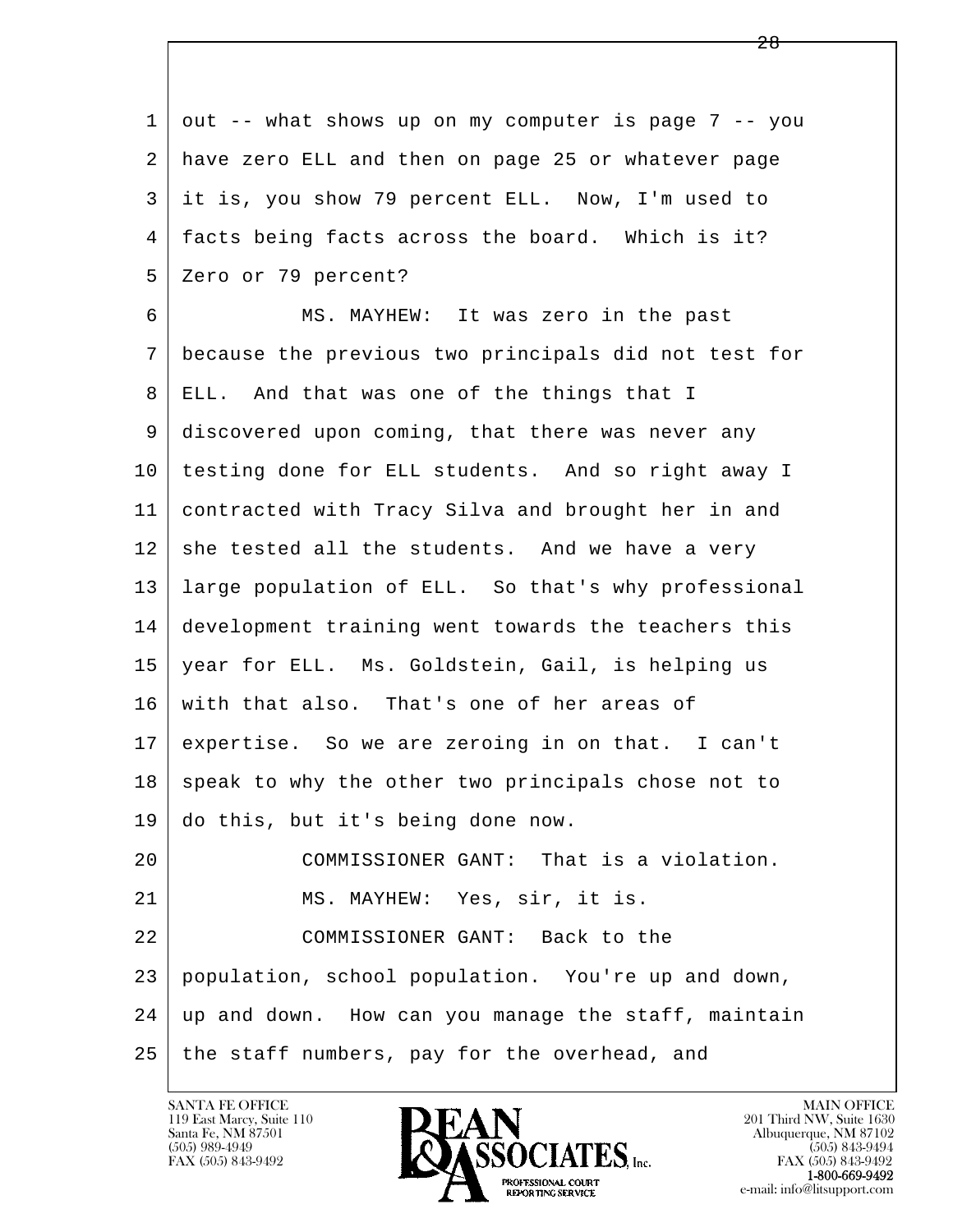1 everything of the school, you're based on SEG. 98 2 percent of the SEG for each student. And I don't 3 understand how you can maintain a budget or even 4 build a budget when you really don't know what your 5 total population is going to be from year to year.

 6 MS. MAYHEW: That's correct. Last year 7 the school went through a major RIF. They lost 8 about half of their staff, so this year we're 9 starting with what I call a skeleton crew. Not only  $10$  am I the principal, but I teach in the afternoons 11 and I am the special ed. coordinator, teacher, 12 because I have all those licenses. So I am highly 13 qualified as special ed., as general ed., and a 14 principal.

l  $\overline{\phantom{a}}$ 15 So one of the things to help, because the 16 budget is so tiny, is that in a charter school, 17 people take on multiple hats, and I have taken on 18 quite a few, as have my teachers. The new teachers 19 coming in are highly -- we have one teacher who does 20 both math and science. She's full-time, and she is 21 highly qualified in both. It was hard to find her,  $22$  but we got her, and are blessed to have her. 23 We have another teacher who is highly 24 qualified in reading and English and language arts 25 and gifted, and so she tackles all of that. So we

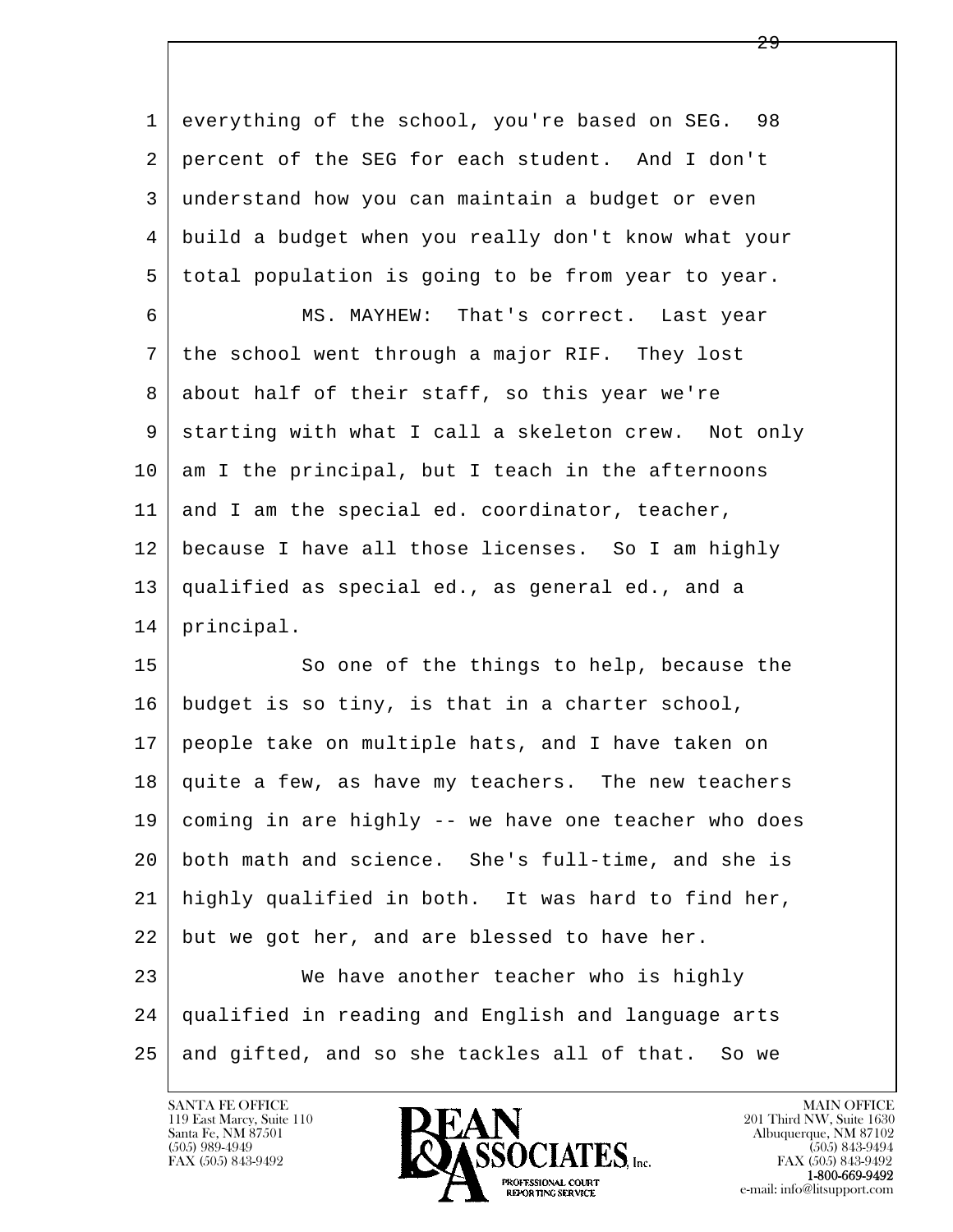1 only have two full-time teachers at the school right 2 now. We do have a contract teacher that does our PE 3 and health. We have a part-time teacher that does 4 social studies, and because we have such a -- we are 5 living within our budget now.

 6 I can't speak to what happened in the 7 past. I know that the budget was dramatically hurt 8 last year. And so when Mr. Mondragon talked to me 9 about where we were at, I understood the cuts that 10 had to happen. I took on more hats. We never even 11 tried to advertise for special ed. I knew I would 12 be doing that also in my duties, and we're making it 13 work. Is it difficult? Is it a lot of work? Yes, 14 but we are living within our means.

 15 COMMISSIONER GANT: With that said, you 16 are the SPED teacher, et cetera, but who does your 17 speech and language? Who does your OT/PT and all 18 | that? How can you afford those? Because those 19 don't come cheap.

l  $\overline{\phantom{a}}$  20 MS. MAYHEW: No, they don't, but we do 21 contract with CES. And unfortunately, in the past, 22 the person in charge didn't understand special ed., 23 and so they brought in an OT for an entire day and 24 there wasn't an entire day worth of students to do 25 OT. So if you do it correctly and you're just

119 East Marcy, Suite 110<br>Santa Fe, NM 87501

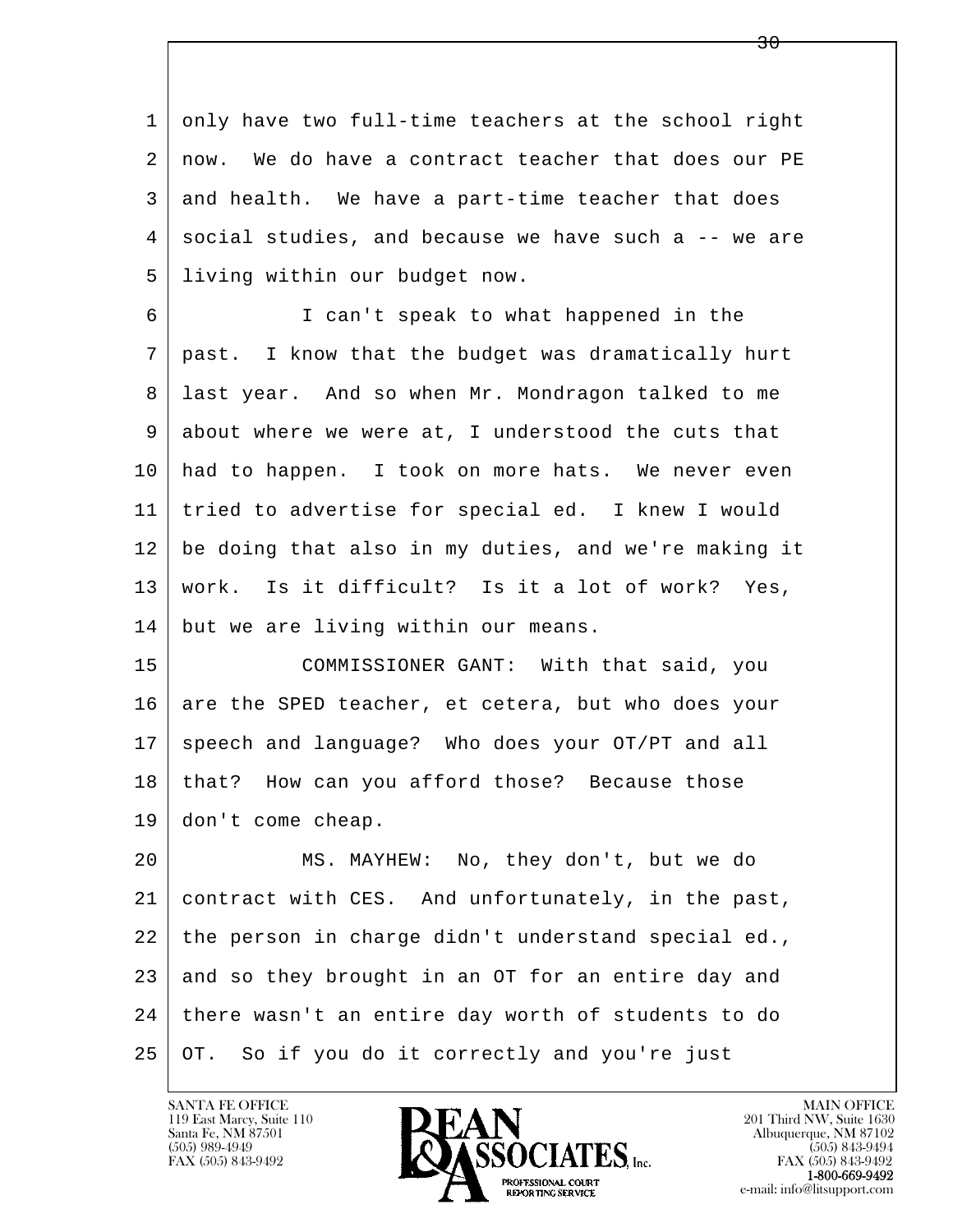l  $\overline{\phantom{a}}$  1 bringing in the therapist just for the students who 2 | need it, our IDAB funds will cover that. 3 Same thing with speech. We are 4 contracting for speech currently. Those are the 5 only two therapies our students with special ed. 6 IEPs need, and so we're bringing them in just for 7 that time, and we do have -- IDEA monies do cover 8 that. 9 The other little bit that it helps us with 10 is we have one EA who does a tremendous job of doing 11 all types of things, not just special ed., but does 12 the lunches in the cafeteria, and as I said, all of 13 us are wearing multiple hats. But every student 14 this year is covered. The IEPs that were due in 15 first semester have been done. The parents have 16 reported back on parent surveys that they are 17 extremely satisfied this year with how the special 18 ed. student is being serviced at our school. 19 COMMISSIONER GANT: Does the EA have the 20 qualifications required by the state education 21 requirements? 22 MS. MAYHEW: Yes, sir, she does. If 23 you'll check our STARS reporting, all of our staff 24 members are highly qualified. 25 COMMISSIONER GANT: Thank you.

119 East Marcy, Suite 110<br>Santa Fe, NM 87501



FAX (505) 843-9492<br>**1-800-669-9492**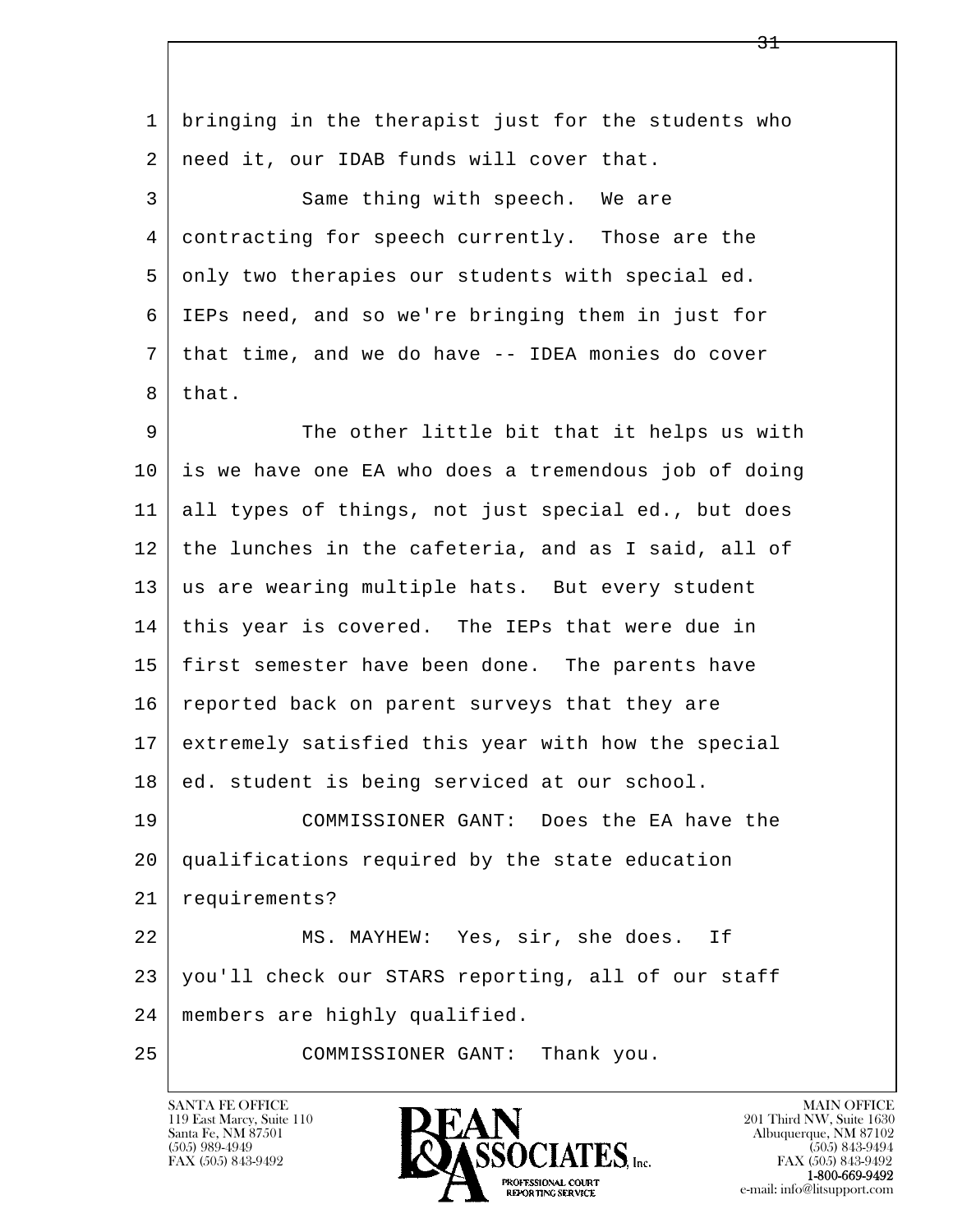l  $\overline{\phantom{a}}$  1 COMMISSIONER GARRISON: Thank you, 2 Commissioner Gant. 3 Commissioner Lopez. 4 COMMISSIONER LOPEZ: You know, I was one 5 of the people that went to bat for your school three 6 years ago, two years ago, whenever it was, and you 7 know, this is hard. You know, losing all your staff 8 and having a principal who doesn't know what she was 9 doing speaks to some issues on the governing 10 council. Was there micromanagement? Did they get 11 in the way? What is happening with the governance 12 council that, you know -- I mean, you should have 13 had a principal like this woman. And if one of you 14 from the council wants to address that. 15 MR. PINO: Yes, that is unfortunate, and 16 | we did, you know, try to address it. We did have 17 one of our initial principals that, you know, 18 brought us up on that. He did move on to a 19 different charter school and we were kind of left 20 behind, you know, just trying to scramble into 21 finding a principal. And the next principal that 22 was chosen didn't -- as you said, did not, you know, 23 follow rules and was kind of, you know, not up to 24 par, per se, because, as you said, we did not 25 micromanage. We let -- you know, we hired the

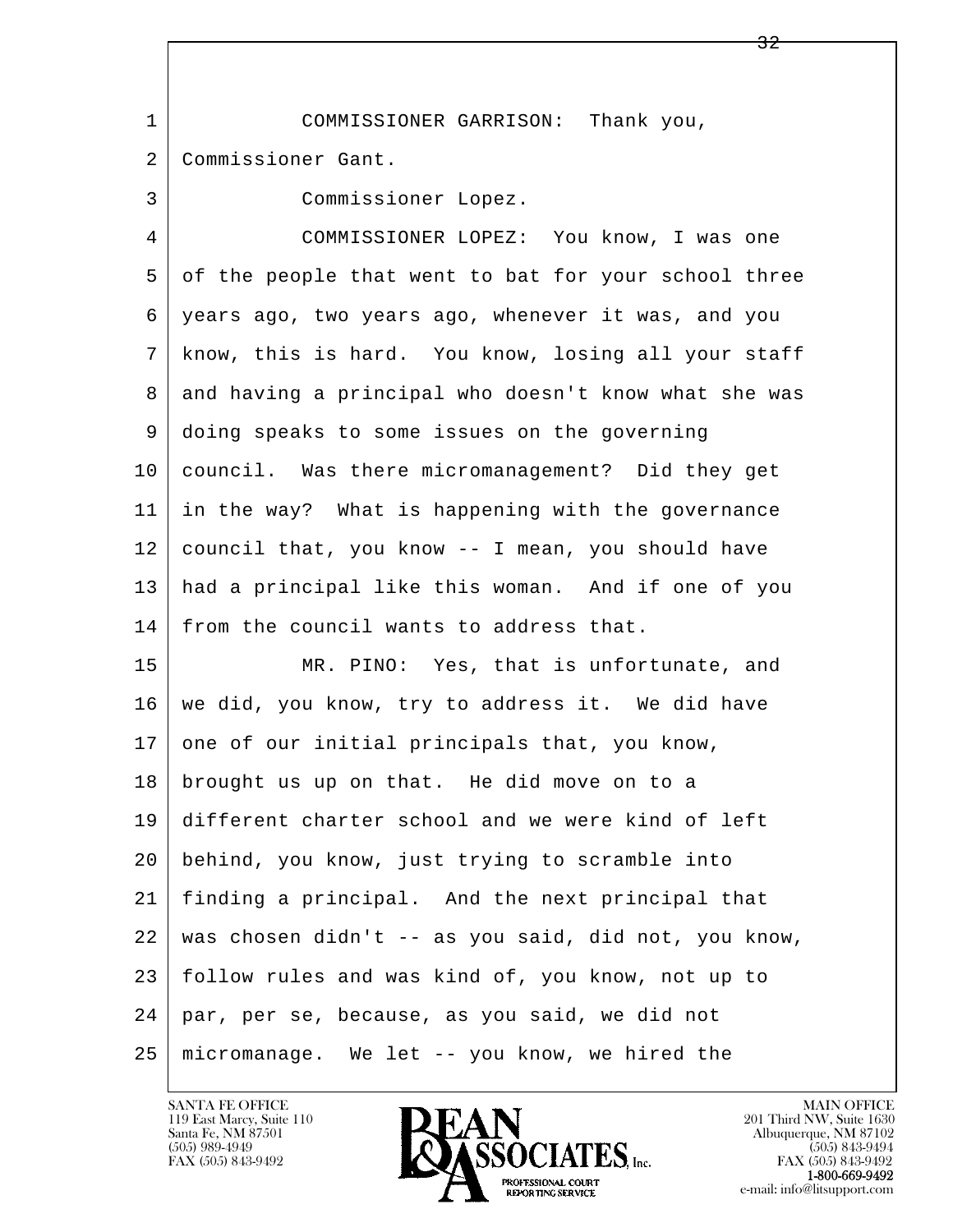l  $\overline{\phantom{a}}$ 1 administrator, you know, hoping that they were 2 capable of doing their job, and obviously, you know,  $3$  the last two that we hired weren't. 4 And we found Karen here, and you know,  $5 \mid$  she's really turned it around, and she's a very 6 qualified applicant that, you know, we were able to 7 take because we weren't, as you say, a big school  $8$  and able to offer, you know -- the minimum is all we 9 could offer them basically for the principal job. 10 So it wasn't like we could offer them more 11 funding, you know, and it was kind of hard to, like 12 I said, find a qualified applicant that was capable 13 and had the credentials that she does. 14 And mainly I think the most worst part of 15 our hiring here that came back to us was that a lot 16 of our principals that we hired were not 17 superintendent-qualified. They really didn't know 18 the budgets and stuff like that, which really kind 19 of hurt us, and they didn't know rules and you know  $20$  | I -- based on their qualifications it said that they 21 did, but when we put them in the actual position, 22 they were not capable of performing up to their 23 qualifications. 24 So that's why we've had a transition, like 25 I said, the past, you know, since we got renewed,

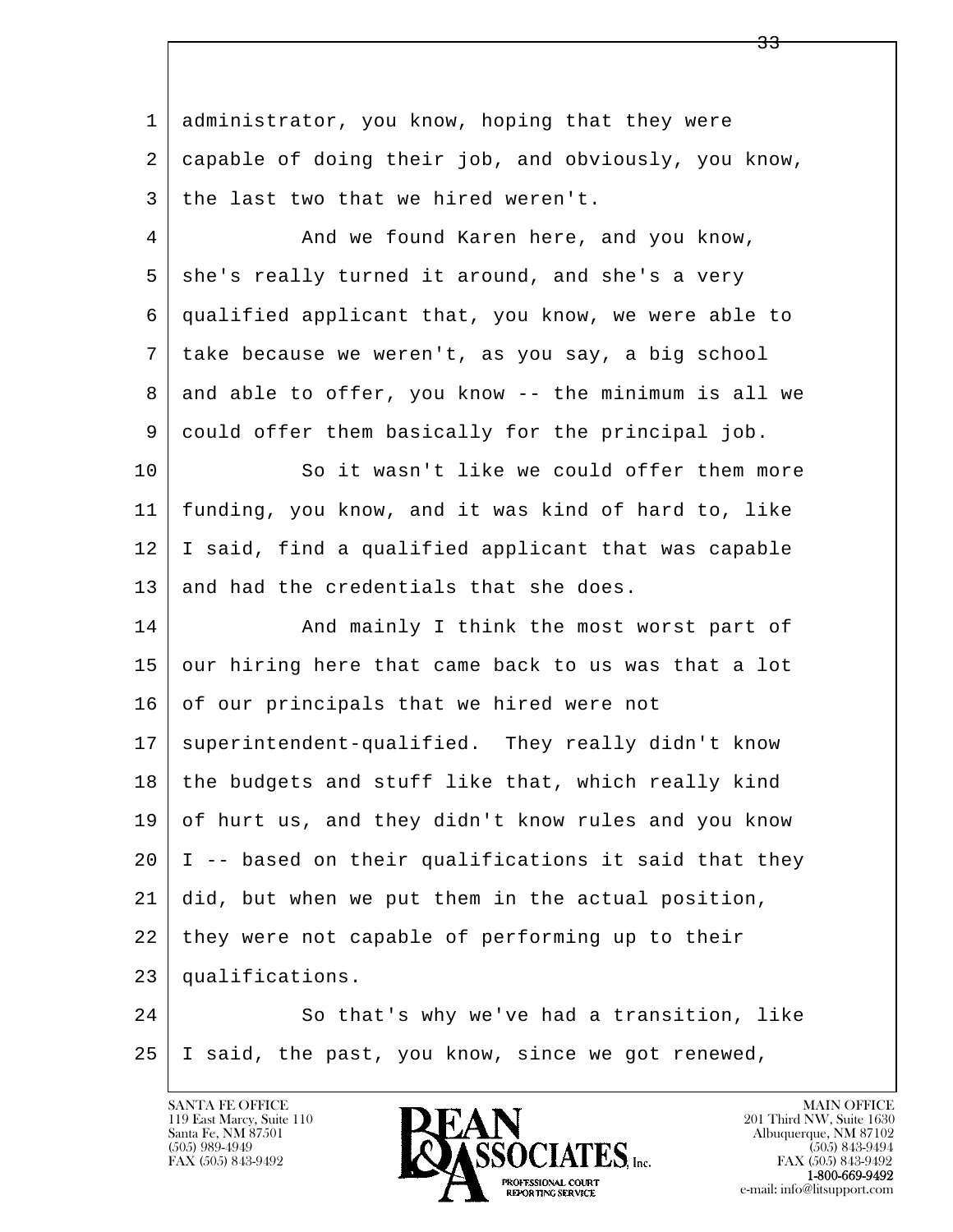l  $\overline{\phantom{a}}$ 1 because, you know, with the stipulations and 2 basically, you know, just being able to offer the 3 minimum, we were kind of, you know, losing more 4 qualified applicants, I guess you would say, that 5 were looking for a better-paying type of deal, and 6 we were only able to offer \$70,000, which was, you 7 | know, minimum that the State requires. 8 And you know, that on our end, you know, 9 is -- you know, that probably involves more training  $10$  for us, you know, because as I said, we are 11 basically just volunteering for this position, and 12 we're basically learning as we go, and you know, I 13 like to applaud her for her training that she had 14 this year at the state charter, which, you know, 15 opened up a lot of things that I think that we've 16 been overlooking, you know, and that I guess as a 17 board, we've never really been trained on it. 18 So there's a lot of newer things that came 19 up on that process, and to make us look at, you 20 know, the hiring of a principal differently. And 21 you know, I think that was our main downfall the 22 first two years, was that we did hire a principal  $23$  that was capable of doing it academically, but you 24 know, they chose to go elsewhere, where, you know, 25 | pay was basically better, and, you know, the next



<u>34</u>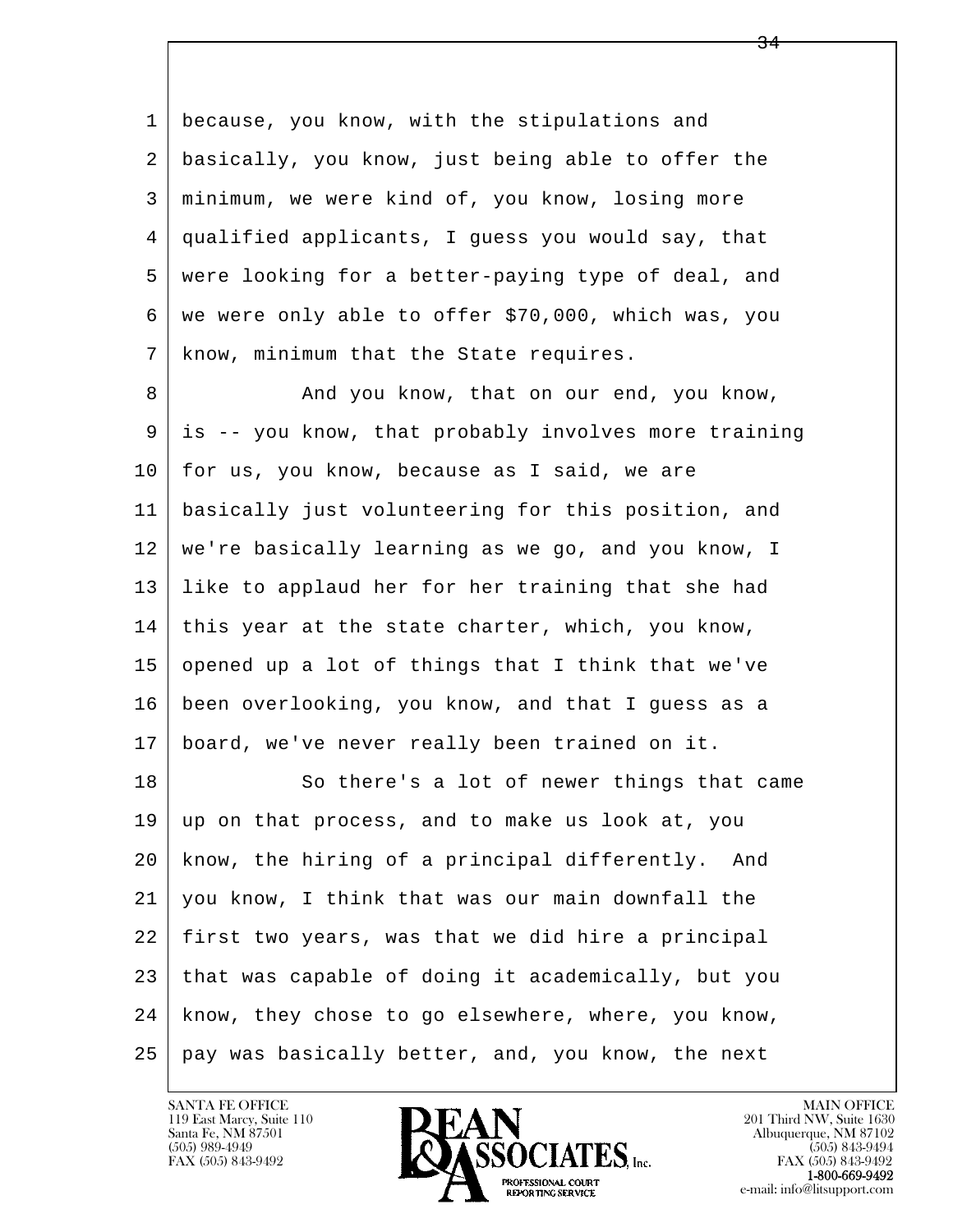l  $\overline{\phantom{a}}$  1 two were, like I said, not superintendent material, 2 which, you know, that was kind of where that stands 3 on that. 4 COMMISSIONER LOPEZ: How many governing 5 council members do you have? 6 MR. PINO: We currently have six. 7 COMMISSIONER LOPEZ: And how stable is the 8 council? How many have been on the council and for 9 how long? 10 | MR. PINO: I've been on initially, I 11 think, a year or two after it opened. And then 12 Norma came on. 13 MS. POWDRELL: I have always attended the 14 meetings but never been a board number until this  $15$  year. 16 | MR. PINO: She basically came on last 17 year. And Gail came on earlier this year, and we 18 have another board member, a vice chair, Elvis, and 19 he's been with us for four years. Melanie Martinez, 20 she's been with us for four years, also. And Daniel 21 Trujillo. He's our treasurer, and he's actually a 22 CPA accountant, and he's been with us now for going 23 on two years. 24 COMMISSIONER LOPEZ: Okay. And my 25 question for the principal is, what is your

119 East Marcy, Suite 110<br>Santa Fe, NM 87501



**EXECUTE EXECUTE:**<br>REPORTING SERVICE e-mail: info@litsupport.com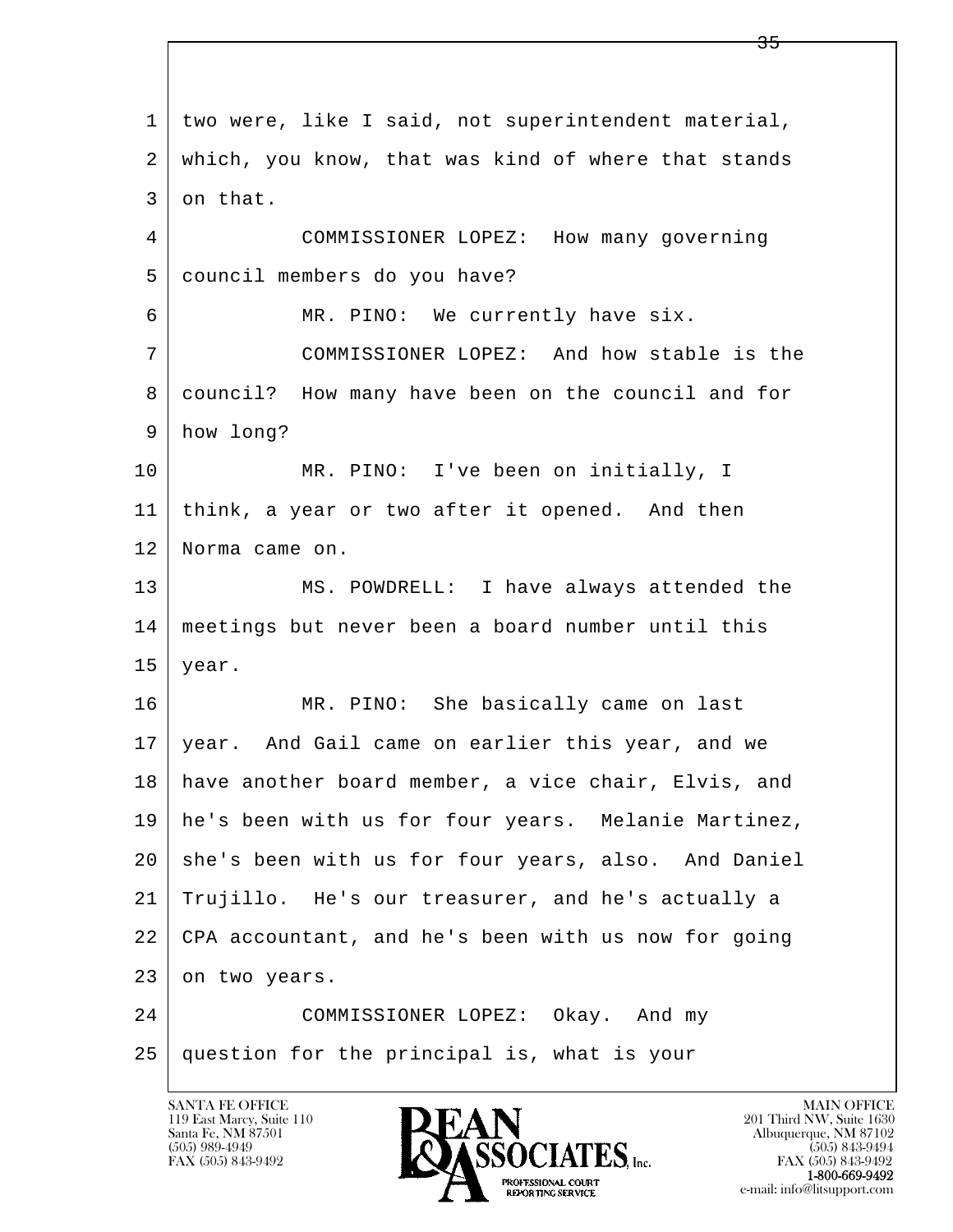l  $\overline{\phantom{a}}$  1 commitment to this school, if it's low-paying and a 2 really challenging population and huge problems? 3 MS. MAYHEW: Low-paying is in the eye of 4 the beholder, I guess, because I'm not making 70, 5 I'm making less. But it's not about money. I have  $6 \mid$  never -- I have been in education since the early 7 1980s and I never went into education for the money. 8 | I went in because about six, seven years ago, I got 9 into charter schools -- I was in public school prior  $10$  to that, all those years -- and I saw something in 11 charters that I think this state really needs, and I 12 truly believe that these students that we have in  $13$  our school would definitely  $-$  are the square pegs,  $14$  and they are not going to be successful. And I go 15 home every day thrilled with my job, when I am 16 teaching these kids and being with these kids and 17 giving them a school where they are successful. 18 We had a little boy come to us who cried 19 every morning. He had school phobia something 20 terrible. And that little boy comes to school now 21 every day smiling. It used to be we had to have him 22 half-day and then finally he was able to come full 23 day and every Monday he'd come crying into my office 24 because he'd been off for two days, and so he was 25 going back into that old way. We've had Mondays go

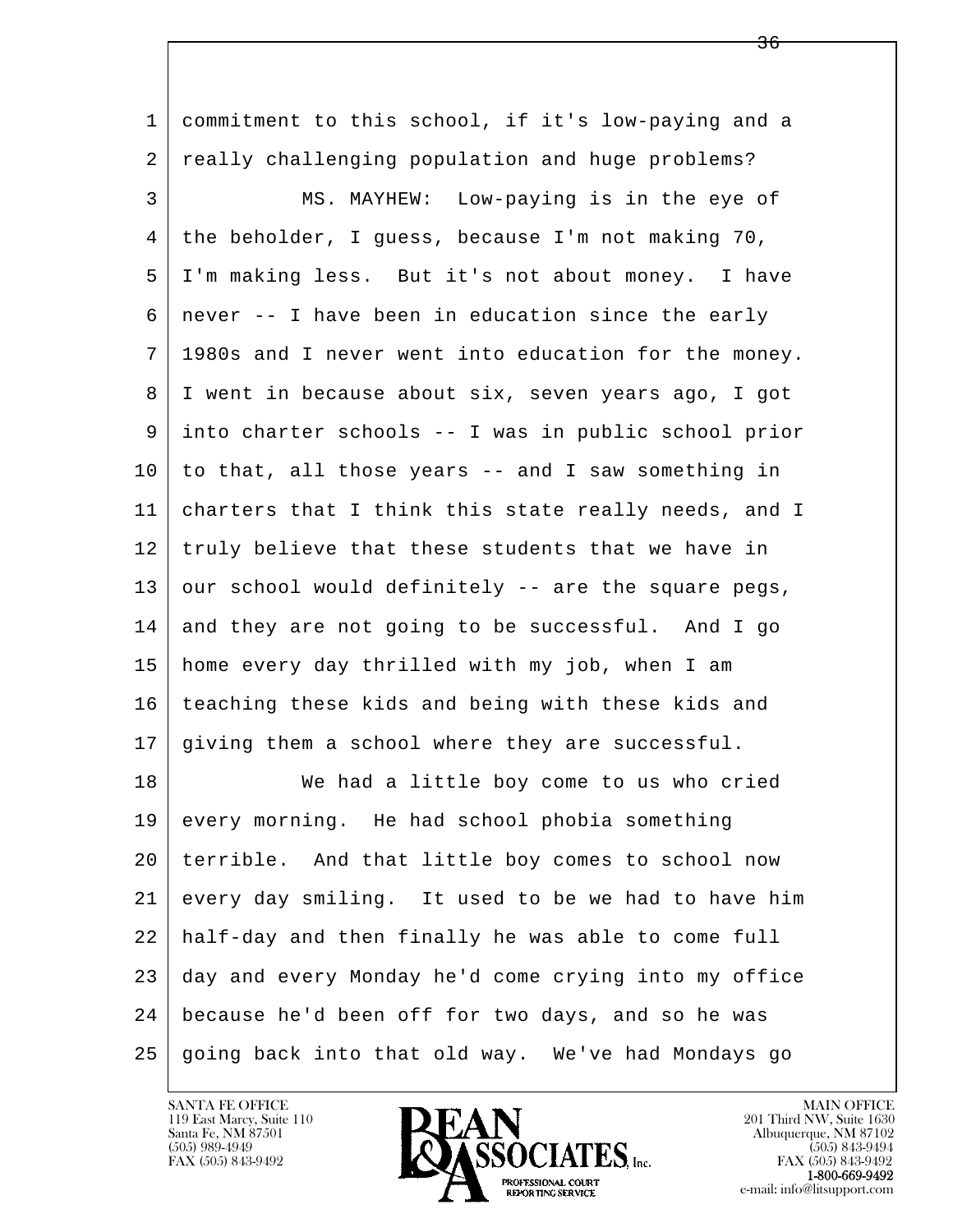l  $\overline{\phantom{a}}$  1 by now where he just comes in and he's just as happy 2 as can be, and successful as can be. And I have 3 story after story like that. That's why I'm doing 4 this. 5 COMMISSIONER LOPEZ: Thank you. After 6 your students were tested for English language, how 7 many languages are you dealing with at your school? 8 MS. MAYHEW: Okay. So the main language, 9 of course, is Spanish and Keris. Now, we have five 10 pueblos that speak a variety of Keris, so I don't 11 know if you count that as five or one, but those are 12 | the two languages, two or six languages that we  $13$  have. 14 COMMISSIONER LOPEZ: Okay, thank you. 15 | I have a question for Mr. Gerlicz. I 16 | zeroed in on those growth numbers also, and they 17 look pretty impressive, you know. The composite is 18 for the high 75 percent, they're number ten out of 19 31 and for the lowest 25 percent, they're number  $20$  nine out of 31. Seems to me we want to see growth. 21 And that's good growth, isn't it? What am I 22 missing? 23 MR. GERLICZ: Commissioner Lopez, we saw 24 the same thing, and we congratulate Village Academy 25 Charter School for that demonstrated growth. The

119 East Marcy, Suite 110<br>Santa Fe, NM 87501

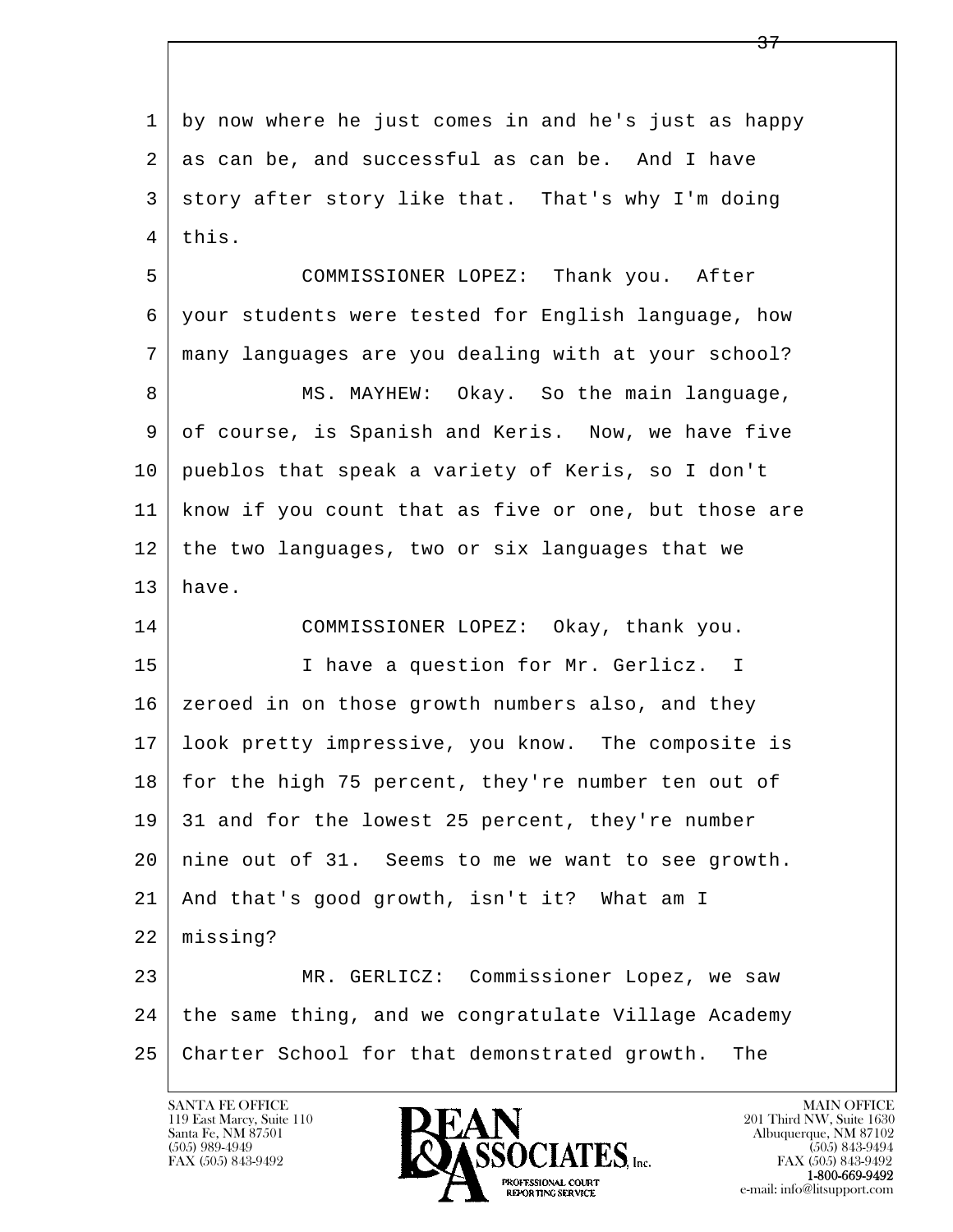l  $\overline{\phantom{a}}$  1 declining population makes the analysis of those 2 numbers statistically difficult to put a value 3 judgment on it. Yes, they had it for those students 4 that have stayed with Village Academy Charter 5 School, but they were low in number, those students 6 that had stayed with Village Academy Charter School. 7 So that makes it a bit challenging to put a value on 8 it for the same value as if you had a school of 400 9 and 500 who had the same numbers that were number 2 10 in the state relative to a certain performing group. 11 | And that was this year's numbers. The 12 prior year numbers, this school -- I don't know if 13 we used the term probationary status, but it was 14 granted three-year provisional renewal and that's 15 one year's growth. That hasn't been consistent in 16 the prior year, but it was evident this year. And 17 so our feeling was that a school that is on such 18 thin ice and that was given a three-year renewal 19 ought to have that consistency during its period of 20 probationary status. 21 COMMISSIONER LOPEZ: Thank you. Are 22 there -- I mean, I think you said this, but please 23 respond. Are there any other options for middle 24 school in Bernalillo or for the pueblos around that  $25$  area?

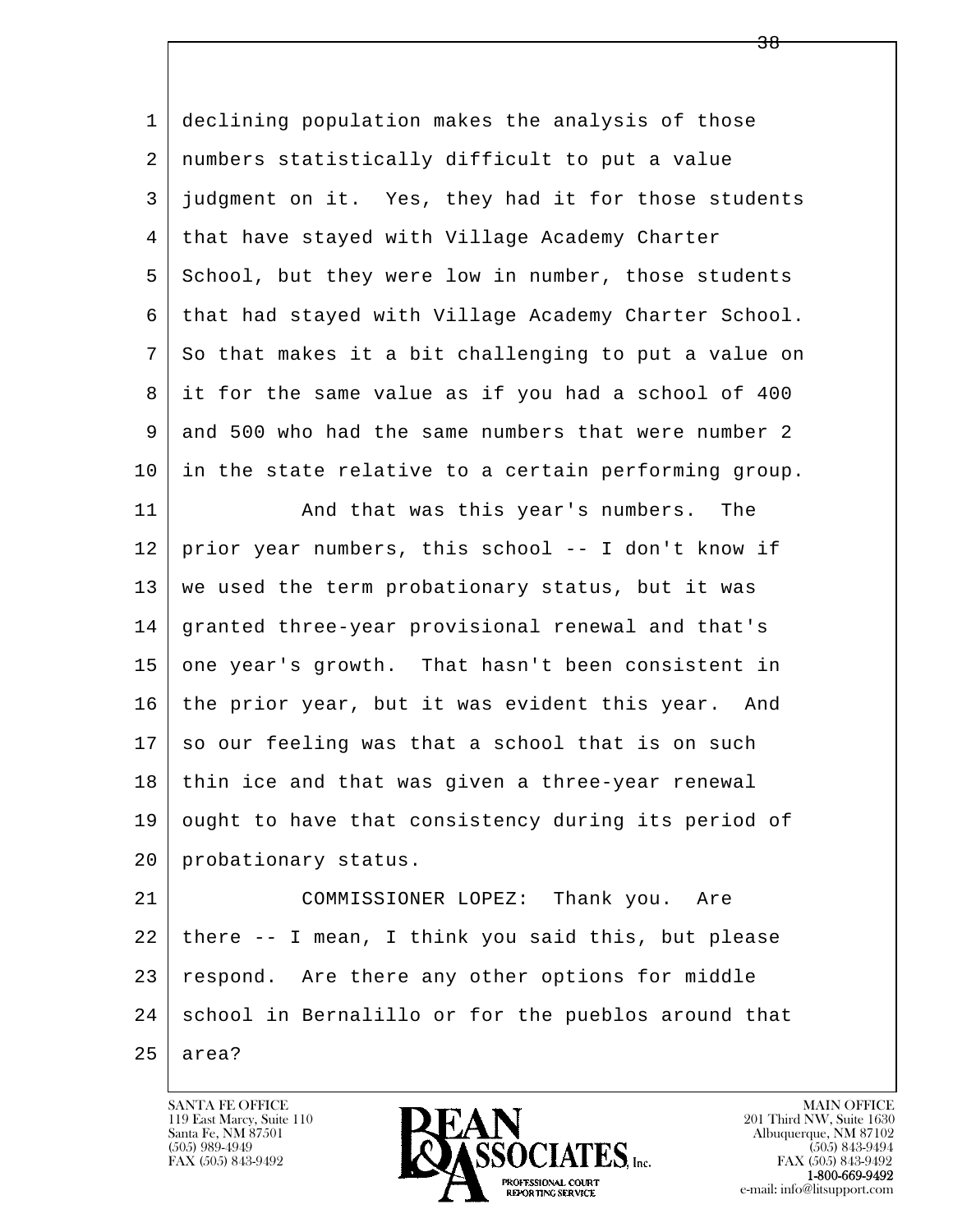l  $\overline{\phantom{a}}$ 1 | MS. MAYHEW: No, ma'am. 2 COMMISSIONER LOPEZ: In Rio Rancho? 3 MS. MAYHEW: No, ma'am, there's one 4 charter school in Rio Rancho, but it's a high 5 school, so not for middle school. We are it for the 6 entire surrounding area. 7 COMMISSIONER LOPEZ: Thank you. That's 8 all I have. 9 COMMISSIONER GARRISON: Thank you, 10 | Commissioner Lopez. 11 COMMISSIONER CARR: Mr. Chair. 12 COMMISSIONER GARRISON: Commissioner Carr. 13 COMMISSIONER CARR: I think this is the 14 | first school where they were recommended to deny and 15 we went the other direction, if I remember 16 correctly. And I think that, you know, a big thing 17 with charter schools is: Are you providing a  $18$  service, you know, that the local community is not 19 providing? 20 You clearly are attempting to do that, and 21 it looks like you're trying to turn around, and I 22 know one thing that, you know, was mentioned last  $23$  time, that tugged at my heart because I have dealt 24 with and taught Native American students for a good 25 number of years, and dealt with the cultural

 $\overline{39}$ 

119 East Marcy, Suite 110<br>Santa Fe, NM 87501



FAX (505) 843-9492 FAX (505) 843-9492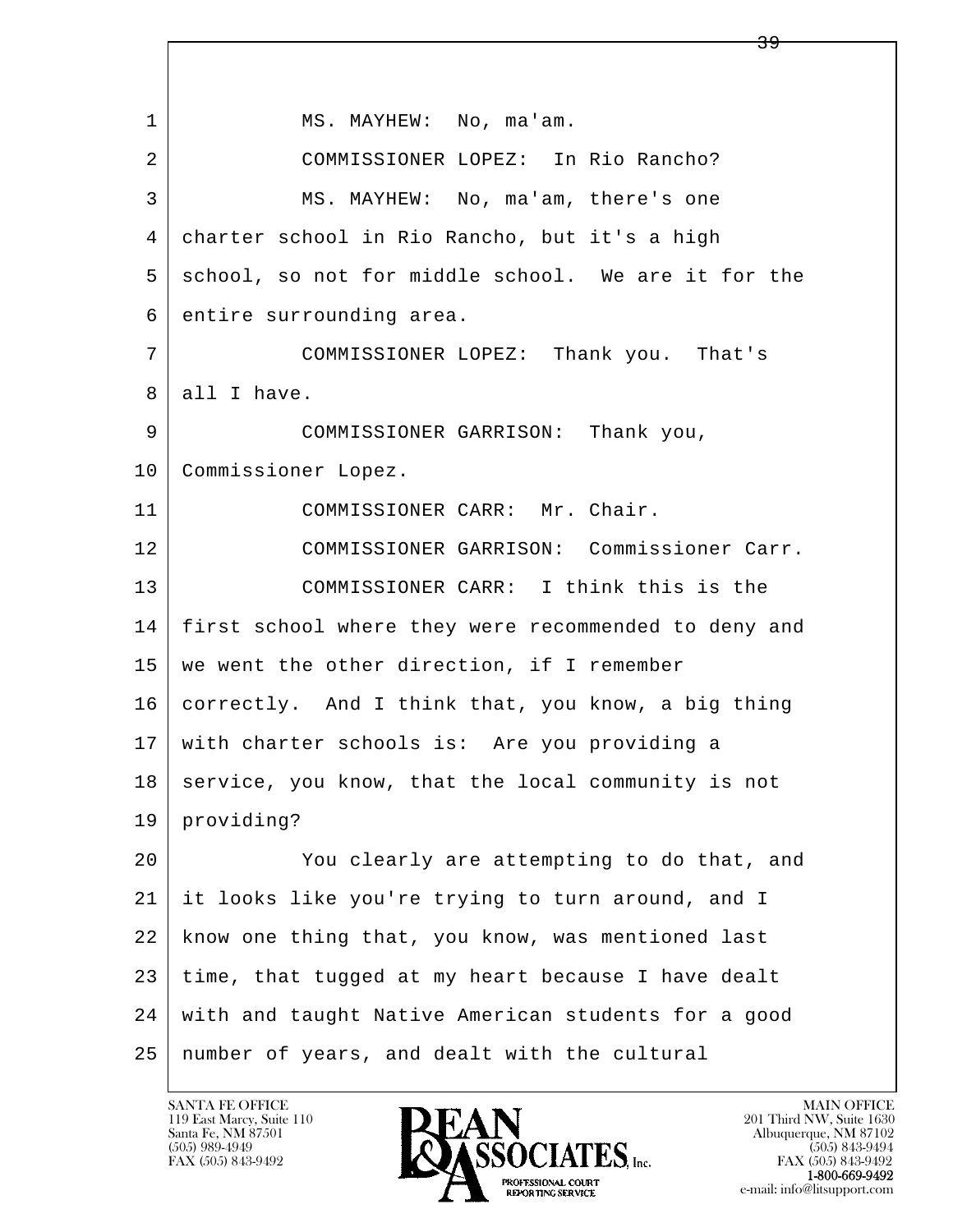l  $\overline{\phantom{a}}$  1 differences and everything, and I know one of the 2 issues was going to the regular high school was a 3 problem, and I see that all the time. Taos has 4 their day school up through eighth grade, and then 5 if they have gone through that, then they go through 6 culture shock coming to the high school, to a 7 certain extent. They do have a lot of support from 8 the other Native Americans that go. I'm talking all 9 around. Do you have any parents here? 10 | MS. POWDRELL: I'm a past parent. 11 COMMISSIONER CARR: Past? 12 MS. MAYHEW: We have two past parents 13 here. Current parents we do not have here at this  $14$  time. 15 COMMISSIONER CARR: Okay. I'm trying to  $16$  remember if there was a lot of  $-$  trying to 17 remember. It seemed to me at the time three years 18 | ago you had a lot more community people here. 19 MS. MAYHEW: Yes. 20 COMMISSIONER CARR: I remember that, as 21 well. Do you still feel like you have a lot of 22 community support? 23 MS. MAYHEW: I do. I do have to 24 apologize. We let the parents know, but we didn't 25 realize we'd be going on this early, and so because

 $40$ 

119 East Marcy, Suite 110<br>Santa Fe, NM 87501

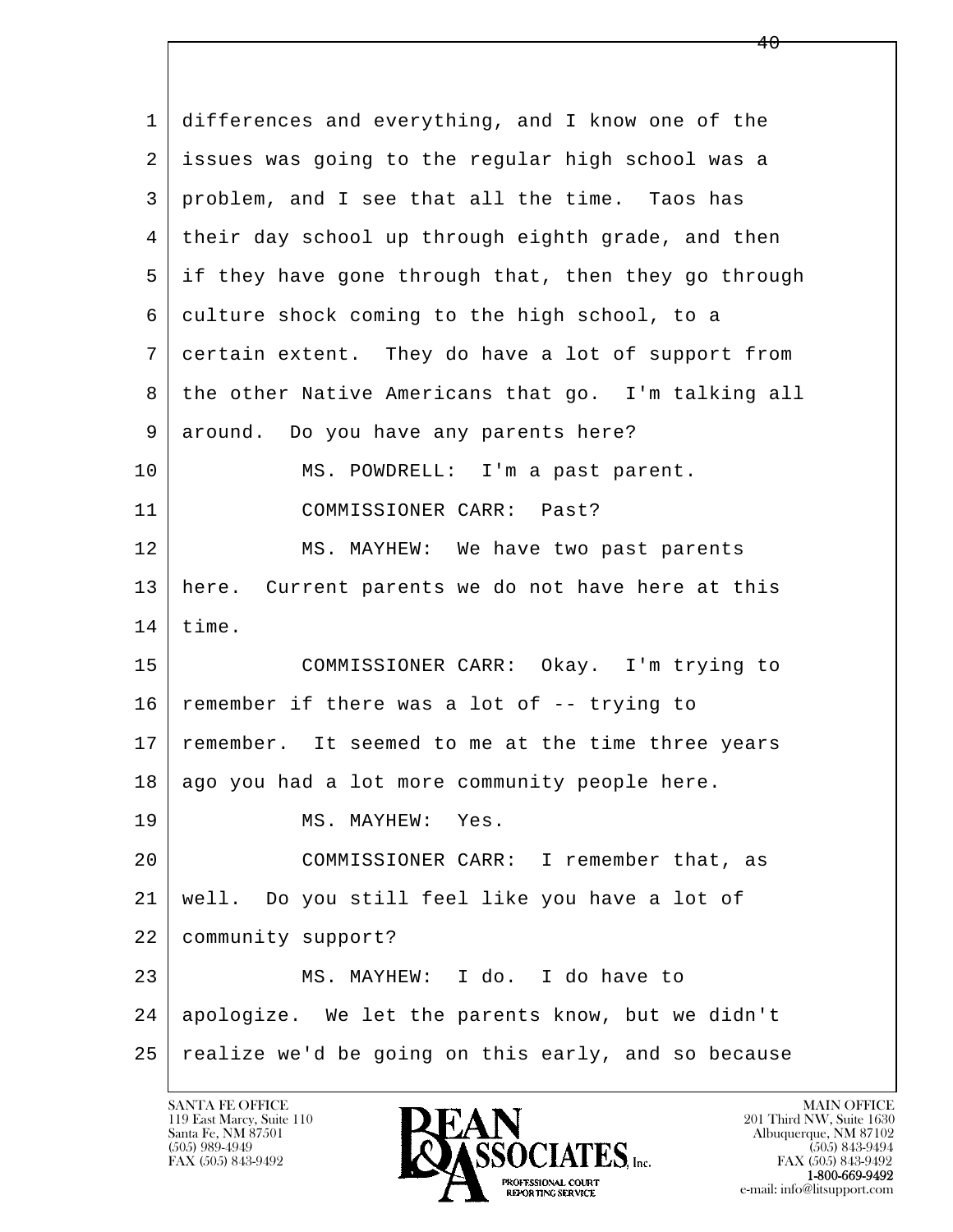l  $\overline{\phantom{a}}$  1 of the weather, they were waiting to come up later. 2 So I apologize. We would have. We had several 3 parents call yesterday, ask for maps, and said that 4 they would be up. But unfortunately, we had told 5 them the wrong time. So I do apologize for that. 6 COMMISSIONER CARR: Okay. I don't have 7 any more questions, but I am tending to want to give 8 | them 18 months or something, another time period, 9 not the full length. I don't know how the rest of 10 you feel, but I'm leaning in -- you know, I'm 11 leaning in that direction. Maybe I'm letting my 12 emotions take control over my pragmatist side, but 13 I'd like to hear how the rest of you all feel about 14 giving them a little bit more time. 15 COMMISSIONER LOPEZ: I would agree with  $16$  that. 17 COMMISSIONER GARRISON: Thank you, 18 Commissioner Carr. 19 Commissioner Shearman. 20 COMMISSIONER SHEARMAN: In response to 21 Commissioner Carr's comment, I was one of those 22 three years ago that thought this was a clearly 23 failing school, and that it should have been closed. 24 In hindsight, I don't think we did the school or the 25 students any favor by keeping it open, because it

119 East Marcy, Suite 110<br>Santa Fe, NM 87501

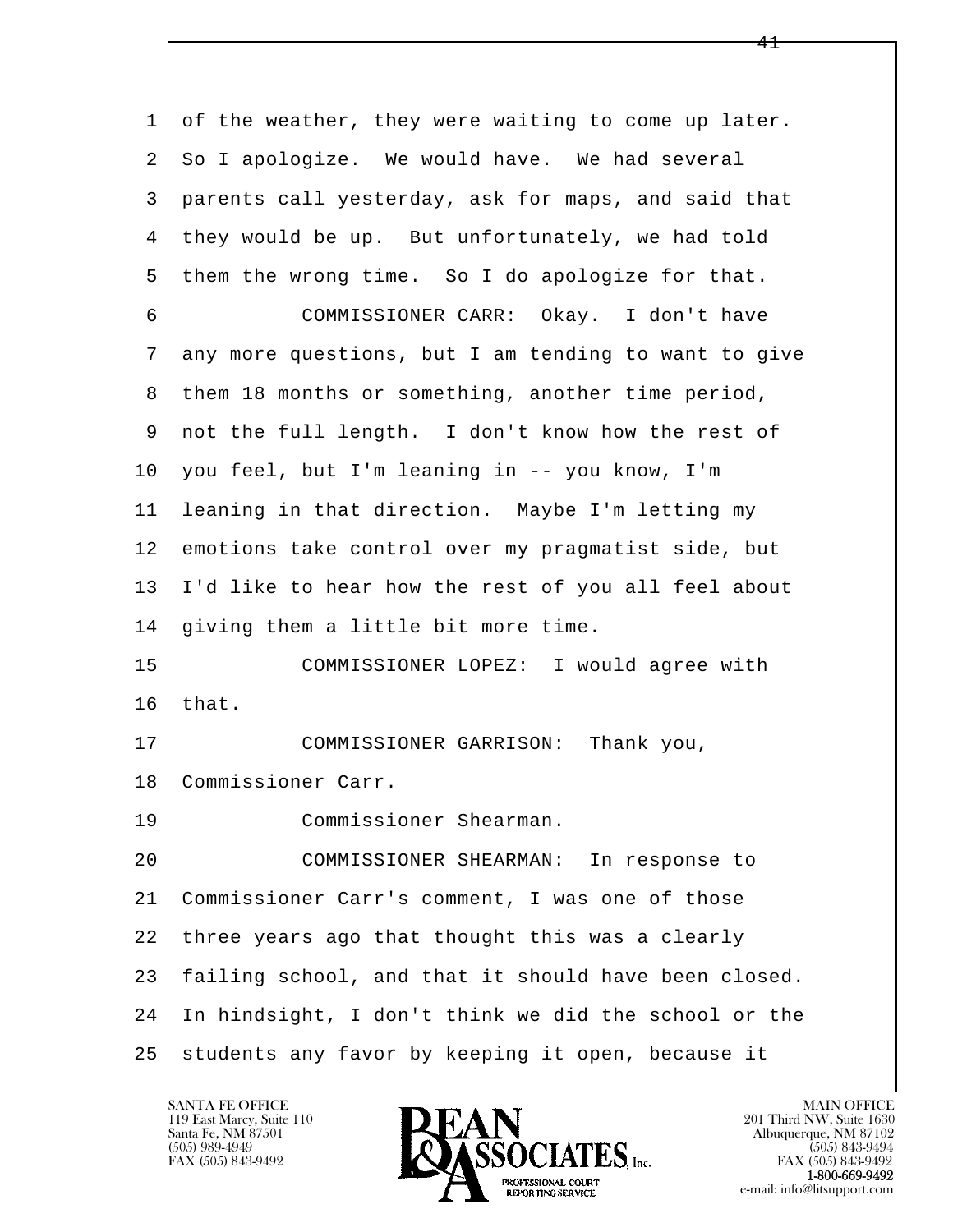l  $\overline{\phantom{a}}$  1 truly, perhaps until this year, has not served the 2 students well at all. 3 I think had we closed the school at that 4 time, the people who are genuinely concerned about 5 students and wanted a charter school perhaps would 6 have joined together and created a new charter 7 school that would have served the students. 8 | I'm very concerned about those ELL 9 students who are never even tested, never mind their 10 | needs met. And it seems that has been the pattern. 11 The other thing that truly bothers me is, 12 | this Commission put very specific requirements, 13 | stipulations, on the three-year term of this school, 14 and they have not been met. Perhaps for one year 15 | that big spike, one year, those requirements were 16 met. But they were very specific and the school 17 | agreed to them, that they would meet those 18 conditions, and I think it's sheer folly of us to 19 come back and say, "Okay, you weren't doing well, 20 you were clearly failing, we put conditions, you 21 didn't meet those, now let's put some more 22 conditions on you and we'll try it again." 23 I think that is not serving the students 24 well, even though there may be a group in place now 25 that is doing better, that is trying harder. My

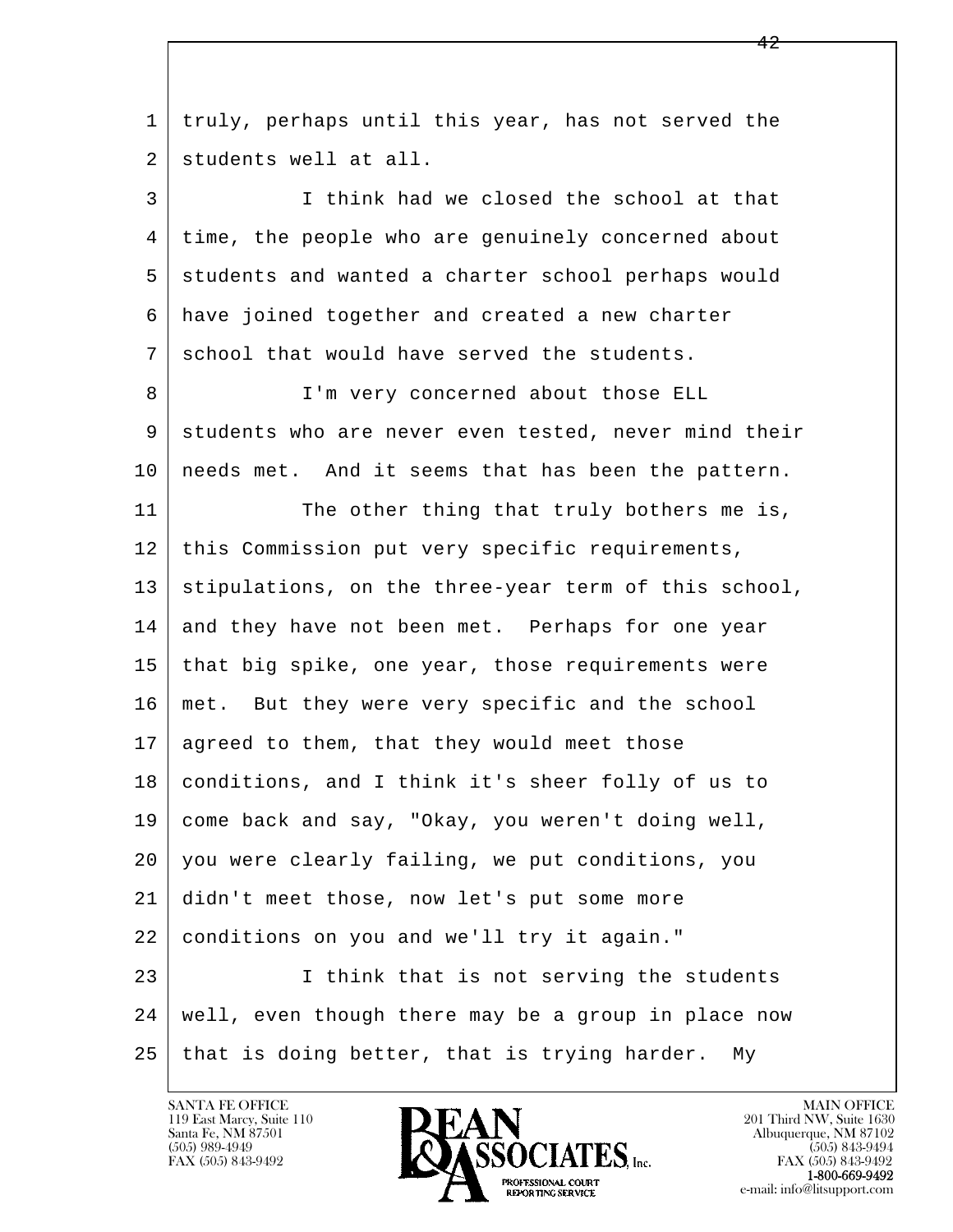l  $\overline{\phantom{a}}$  1 thought is a clean break, and if there is really a 2 need and a desire for that charter school in this 3 community, then let those people band together and 4 come back with an application for a school that from 5 day one is going to serve the students' needs. This 6 school has too much baggage that it's carrying with 7 it. 8 And I cannot support again saying, "Well, 9 never mind what's happened in the past, let's go 10 forward with some more requirements." 11 | I think a clean break would serve everyone 12 much better. And I have to disagree with your heart 13 strings. 14 COMMISSIONER GARRISON: Thank you, 15 Commissioner Shearman. 16 Commissioner Gant. 17 | COMMISSIONER GANT: Mr. Chair, members, 18 I'm going to go back and talk a little bit or 19 question a couple of questions about fiscal 20 management. I don't understand how it happened that 21 audits for this school, which is a state 22 requirement, a PED requirement annually, to be 23 completed, and this says you had completed only one  $24$  over the time. That's what it says. 25 MR. MONDRAGON: That's not accurate. We

119 East Marcy, Suite 110<br>Santa Fe, NM 87501

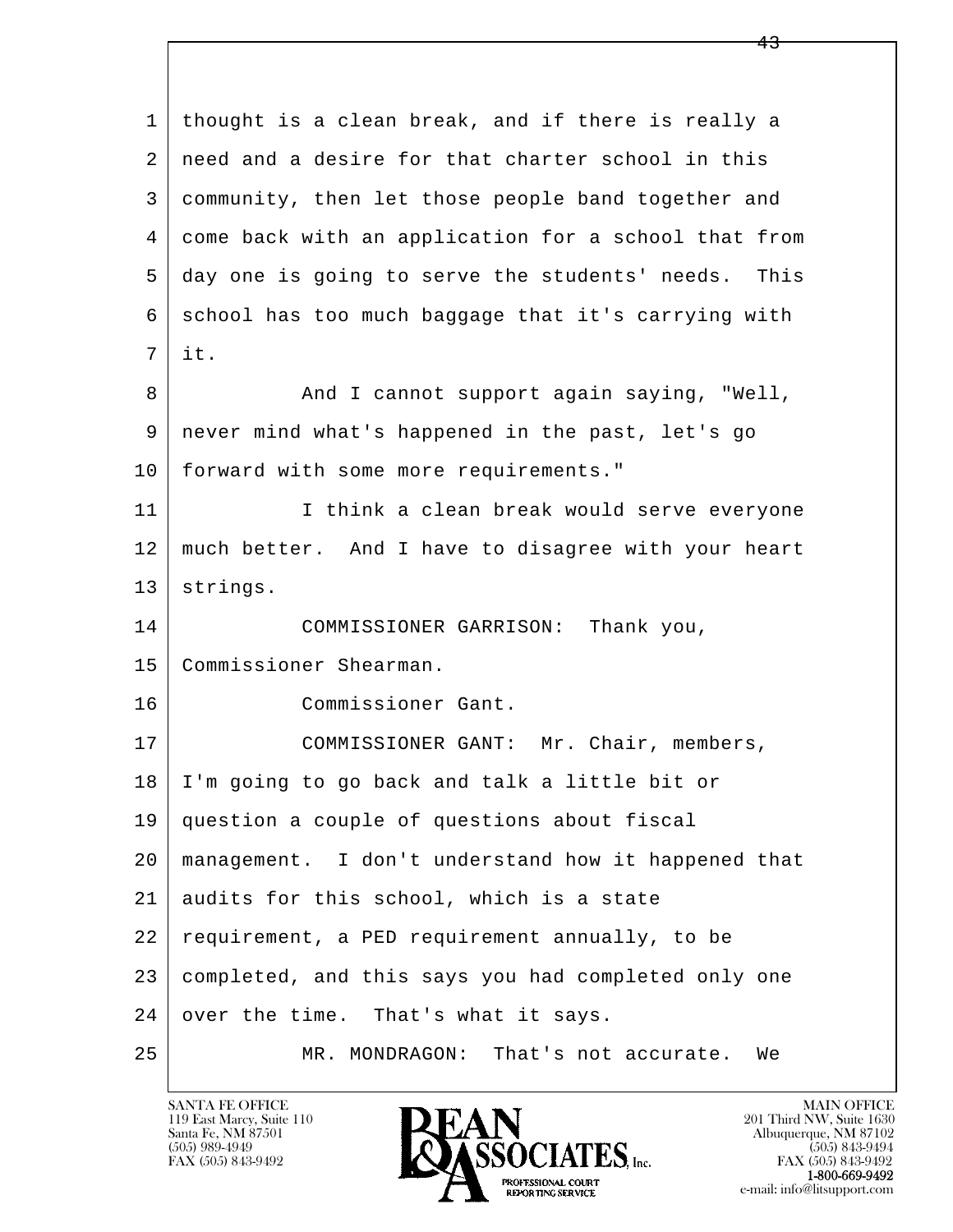l  $\overline{\phantom{a}}$  1 have completed all of our audits. And they have 2 been submitted on time. And we have the audits. 3 MS. MAYHEW: Yes. 4 MR. MONDRAGON: The actual audits were 5 completed. That is incorrect. Our auditor was Moss 6 Adams, and they were completed on time. 7 COMMISSIONER GANT: It says here only one 8 | audit -- one year of audit by this fiscal year 2011 9 for the current charter term was available at the 10 | time of submitted application. 11 MR. MONDRAGON: Yeah, because the other is 12 being submitted to the State as of right now. 13 COMMISSIONER GANT: All right. I can buy  $14$  that. 15 | MS. MAYHEW: Sir, this is only two years. 16 Even though we have a three-year charter, you only 17 had two years with information because this current 18 year is the third year. So that first audit for 19 that first year, 10/11, was approved last year. 20 That's the only one you can look at because last 21 year's is not available yet for any charter school.  $22$  So you only have one audit available. 23 MR. MONDRAGON: But it has been completed. 24 MS. MAYHEW: Yes. 25 MR. MONDRAGON: It's been completed, and

119 East Marcy, Suite 110<br>Santa Fe, NM 87501

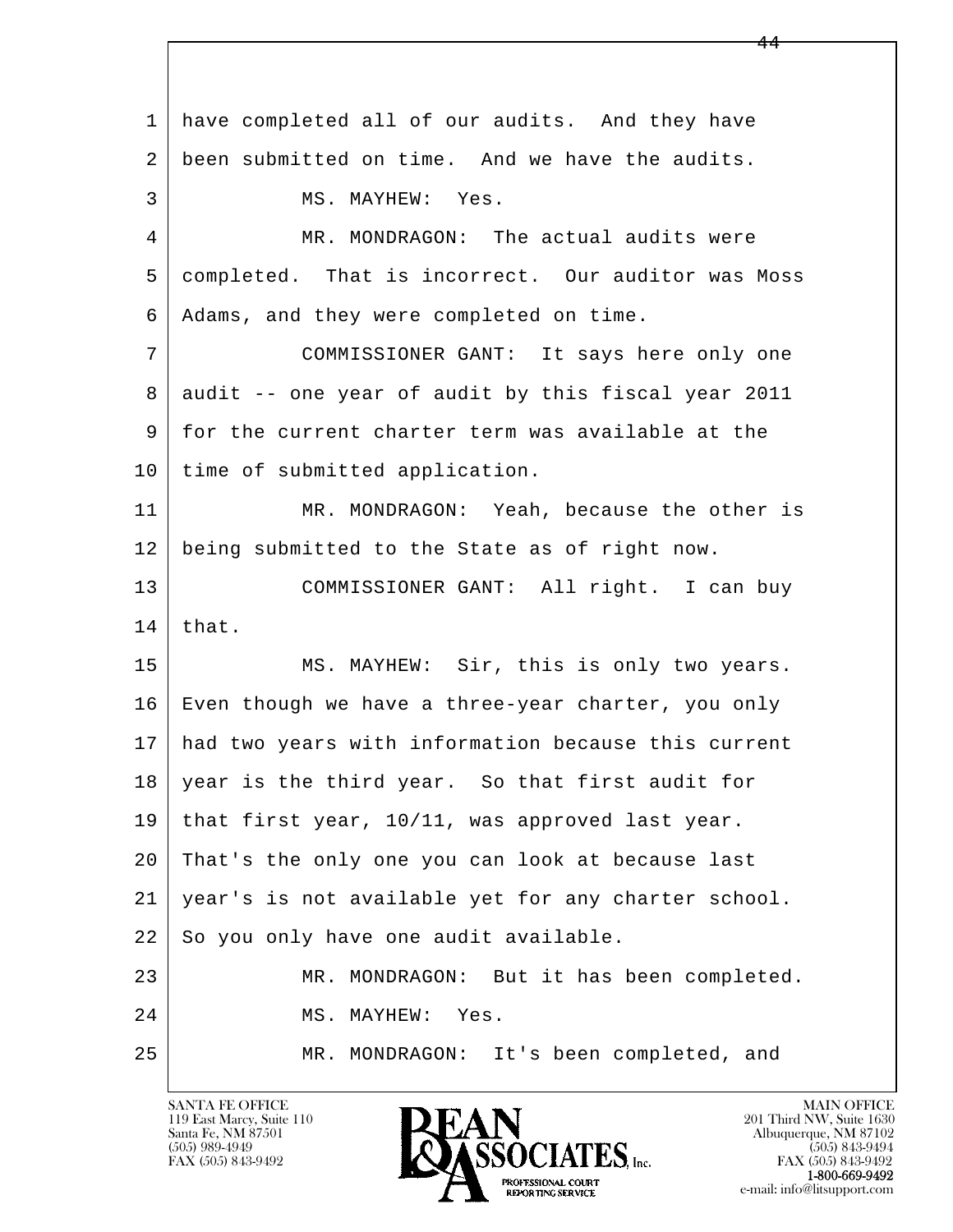l  $\overline{\phantom{a}}$  1 it's currently -- we came down Tuesday for the exit 2 conference with Moss Adams, and that will be 3 submitted. 4 COMMISSIONER GANT: I'll give you that. 5 But I find it very disturbing to have five findings, 6 some of which are noncompliant, okay. And specific 7 deficiencies for a very small school, very small 8 budget, very small number of children, and very 9 small staff. It just -- I got to say, I was on a 10 school board with 24,000 students. We might have 11 had a minor over a year. A small school like this  $12$  should be able to manage its budgets and its 13 finances better than this. That's my opinion, for 14 what it's worth, but I had eight years of school 15 board and I knew the budget well, very well. So I 16 don't understand. I really don't. Okay. I got to 17 be honest. Thank you. 18 COMMISSIONER GARRISON: Thank you, 19 Commissioner Gant. 20 | Cher comments or questions by the 21 Commission? Commissioner Bergman. 22 COMMISSIONER BERGMAN: Thank you. I 23 vividly remember that hearing three years ago in 24 2009, how emotional it was, and there was an 25 administrator sitting there where you are now, that

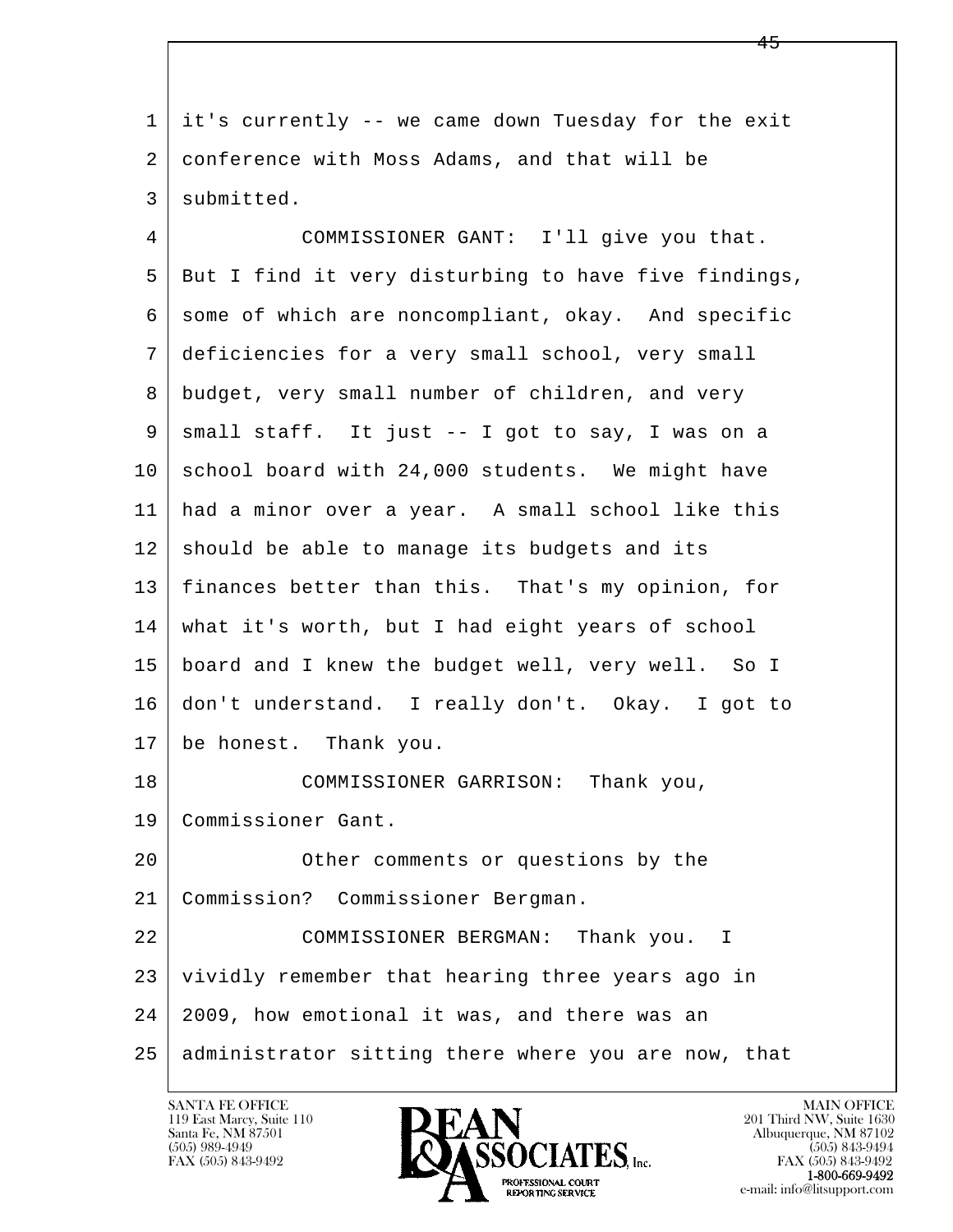l  $\overline{\phantom{a}}$  1 was just as positive as you are, and was going to 2 fix the problem, and was going to take care of the 3 situation and it was all going to be great. And 4 sadly, it did not work out that way. 5 | The Rand then you have had another 6 administrator, and that one did not work out. That 7 is a major concern, that certainly is of a concern 8 that the governing council is having trouble finding 9 someone to really get in and do the job. That is a 10 | major concern for me. 11 And you were given the one chance. The 12 fact that you're down to 33 students now when your 13 cap is apparently 60 -- I don't remember, so I'll 14 take your word on that -- certainly is a concern to 15 me about whether there is a need for this school. I 16 understand that for these 33 students, that they 17 felt like in their families that there was a need. 18 And yet, I would question why you don't have the 19 full 60, whether you promoted it, whether you 20 advertised it, whether it was not done by word of 21 mouth, as has been pointed out from your parents. 22 That's just a really major concern for me. 23 And we did give this school another chance 24 three years ago. We gave you another bite at the 25 apple. And now we're back to: Are we going to do

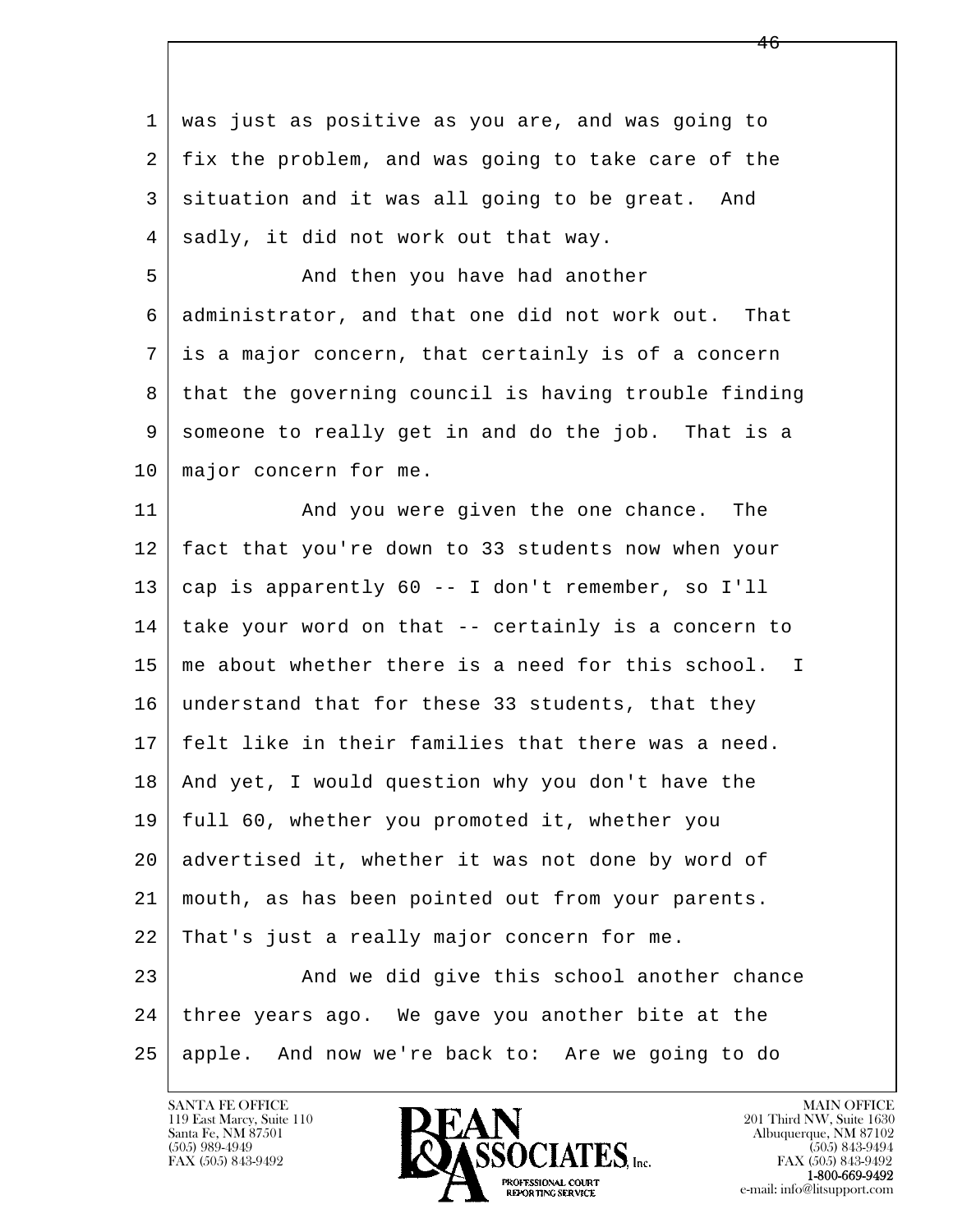| 1  | that again? And my concern then, three years ago,    |
|----|------------------------------------------------------|
| 2  | was about the need. And at that time I did support   |
| 3  | the renewal at that time. I certainly voted for it.  |
| 4  | And I remember how long it took this Commission to   |
| 5  | come up with those conditions. We wanted specific    |
| 6  | measurable conditions that you could come back with  |
| 7  | and say, "See, we did this. We fixed this problem."  |
| 8  | And the results are mixed right now.                 |
| 9  | Yeah, you have had some success, but yeah, you       |
| 10 | haven't had other success in other areas. So it's    |
| 11 | just -- this is going to be just as difficult for me |
| 12 | as it was three years ago, because I really do       |
| 13 | remember how emotional it was. I understand the      |
| 14 | parents' feelings, I understand the administration's |
| 15 | feelings, I understand the governing counsel's       |
| 16 | feelings.                                            |
| 17 | And yet, as Commissioner Sherman just                |
| 18 | pointed out, we have to consider whether this really |
| 19 | is a viable option again for another -- and how many |
| 20 | three-year terms do we give you until -- so, yeah,   |
| 21 | I'm having a very difficult time. Perhaps it is      |
| 22 | time to stop this option and go back and let         |
| 23 | somebody -- you all reapply again in the next cycle. |
| 24 | And of course, I understand that will affect those   |
| 25 | 33 students and their families, so boy, it's a tough |

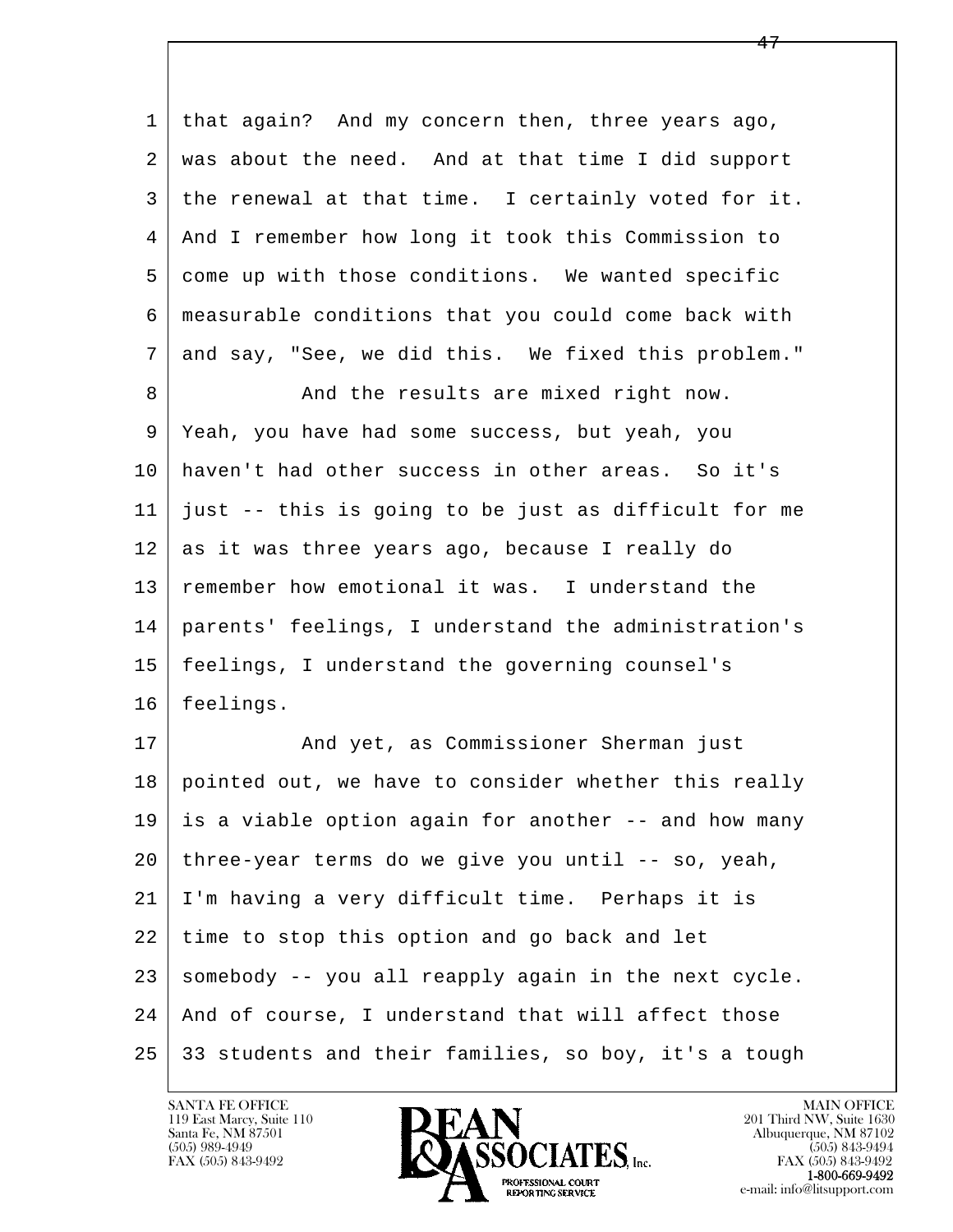l  $\overline{\phantom{a}}$  1 decision, folks, but we did give you a chance. We 2 | really did, three years ago. 3 So thank you. Thank you, Mr. Chair. 4 COMMISSIONER GARRISON: Thank you, 5 Commissioner Bergman. 6 Any other questions or comments? The 7 chair will entertain a motion. Commissioner 8 Peralta. 9 COMMISSIONER PERALTA: Mr. Chair, at this 10 time I'd like to move for a motion to deny the 11 application for the Village Academy. 12 COMMISSIONER GARRISON: There's a second 13 by Commissioner Shearman. 14 Is there any discussion on the motion? 15 COMMISSIONER BERGMAN: Shall we not read 16 into the record the reasons why we're denying it? 17 COMMISSIONER PERALTA: Did Mr. Gerlicz do  $18$  | that? 19 COMMISSIONER GARRISON: Commissioner 20 Peralta, let me get a recommendation from general 21 counsel. 22 MR. REYNOLDS: Yes, Mr. Chair, I believe 23 the motion in some way should have in the record the 24 reasons for the denial. If the motion is for the 25 reasons announced by the director earlier in the

48

119 East Marcy, Suite 110<br>Santa Fe, NM 87501



FAX (505) 843-9492 FAX (505) 843-9492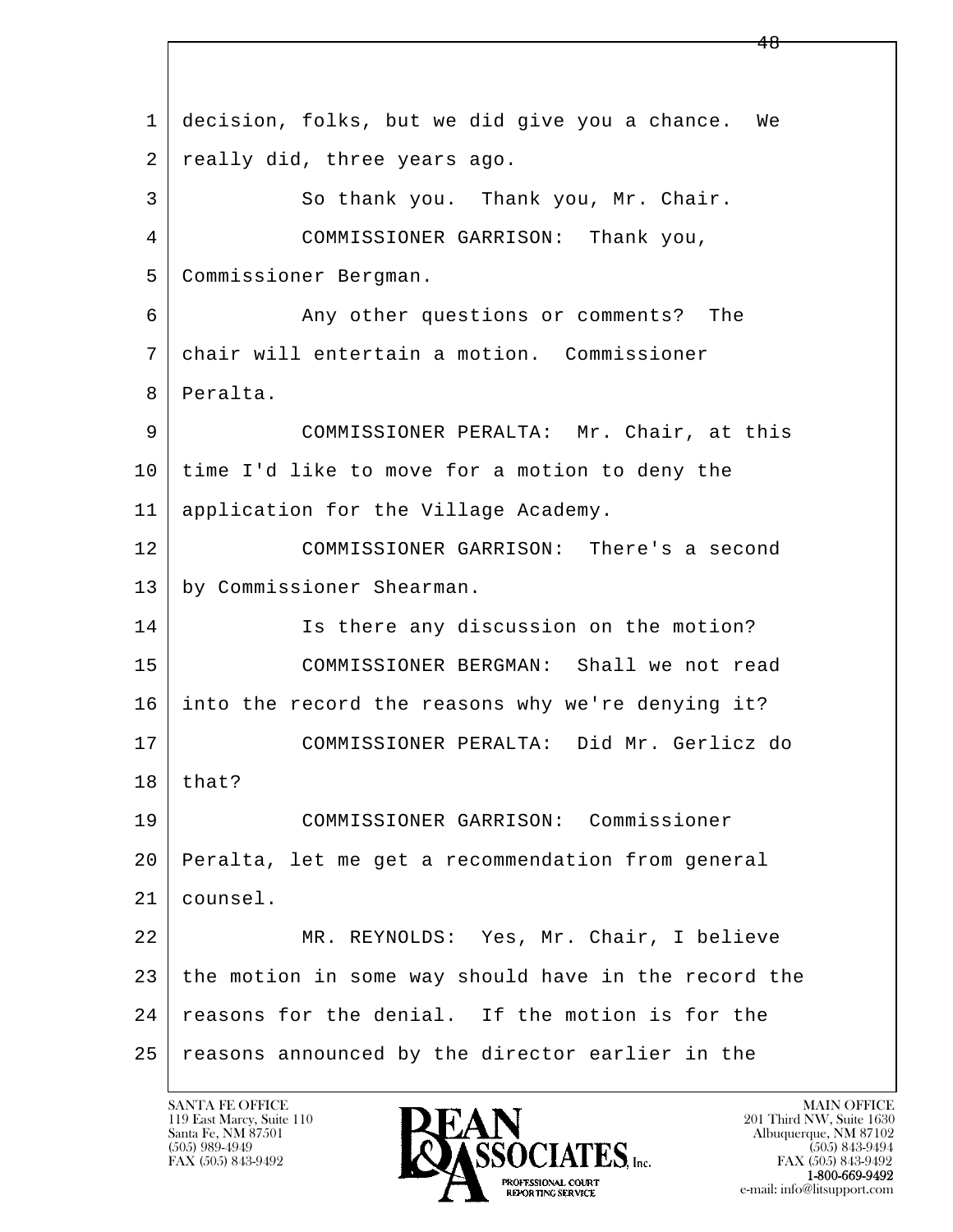| 1  | meeting, that is fine. But you need to incorporate   |
|----|------------------------------------------------------|
| 2  | the reasons for the denial into the motions.         |
| 3  | COMMISSIONER GARRISON: If you will,                  |
| 4  | Commissioner Peralta.                                |
| 5  | COMMISSIONER PERALTA: My motion for                  |
| 6  | denial for the Village Academy is for the following  |
| 7  | reasons. Number one, presented one or more material  |
| 8  | violations of conditions, standards, or procedures   |
| 9  | set forth in the charter. Number two, not met or is  |
| 10 | not making substantial progress toward achievement   |
| 11 | of the PED's minimum educational standards or        |
| 12 | student performance standards, identified in the     |
| 13 | charter application. Number three, has not met       |
| 14 | generally accepted standards of fiscal management.   |
| 15 | And number four, has violated a provision of the law |
| 16 | from which the state chartered school was not        |
| 17 | specifically exempted.                               |
| 18 | COMMISSIONER SHEARMAN:<br>Second.                    |
| 19 | COMMISSIONER GARRISON:<br>Seconded by                |
| 20 | Commissioner Shearman.                               |
| 21 | Is there any discussion? Seeing none, we             |
| 22 | will proceed with a roll call vote through Secretary |
| 23 | Gant.                                                |
| 24 | COMMISSIONER GANT: Commissioner Peralta.             |
| 25 | COMMISSIONER PERALTA:<br>Yes.                        |
|    |                                                      |

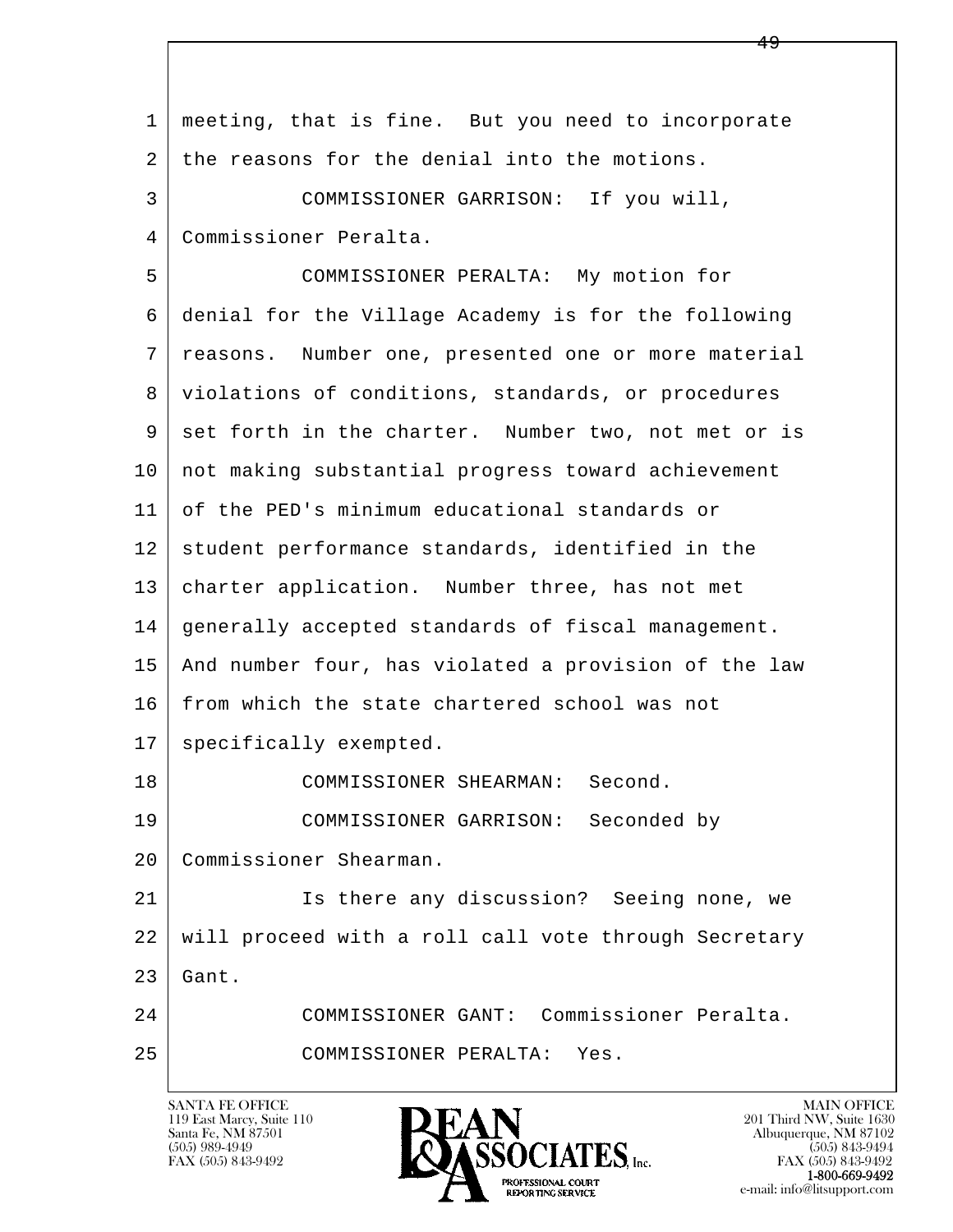l  $\overline{\phantom{a}}$  1 COMMISSIONER GANT: Commissioner Bergman. 2 COMMISSIONER BERGMAN: Yes. 3 COMMISSIONER GANT: Commissioner Carr. 4 COMMISSIONER CARR: Yes. 5 COMMISSIONER GANT: Commissioner Lopez. 6 COMMISSIONER LOPEZ: No. 7 COMMISSIONER GANT: Commissioner Shearman. 8 | COMMISSIONER SHEARMAN: Yes. 9 COMMISSIONER GANT: Commissioner Garrison. 10 COMMISSIONER GARRISON: Yes. 11 COMMISSIONER GANT: Commissioner Gant 12 votes yes. Six-one in favor of the motion to deny. 13 COMMISSIONER GARRISON: With the vote of  $14$  six to one, the vote of the Commission is to deny 15 the renewal application for the reasons stated on  $16$  | the record of this meeting recorded by a certified 17 court reporter. The Commission agrees to submit its 18 reasons to the charter school's governing body by no 19 later than 14 days from the date of this 20 decision-making meeting. 21 Thank you very much, and I appreciate all 22 your hard work. 23 MS. MAYHEW: Thank you. 24 COMMISSIONER GARRISON: We'll call a 25 | ten-minute recess.

119 East Marcy, Suite 110<br>Santa Fe, NM 87501

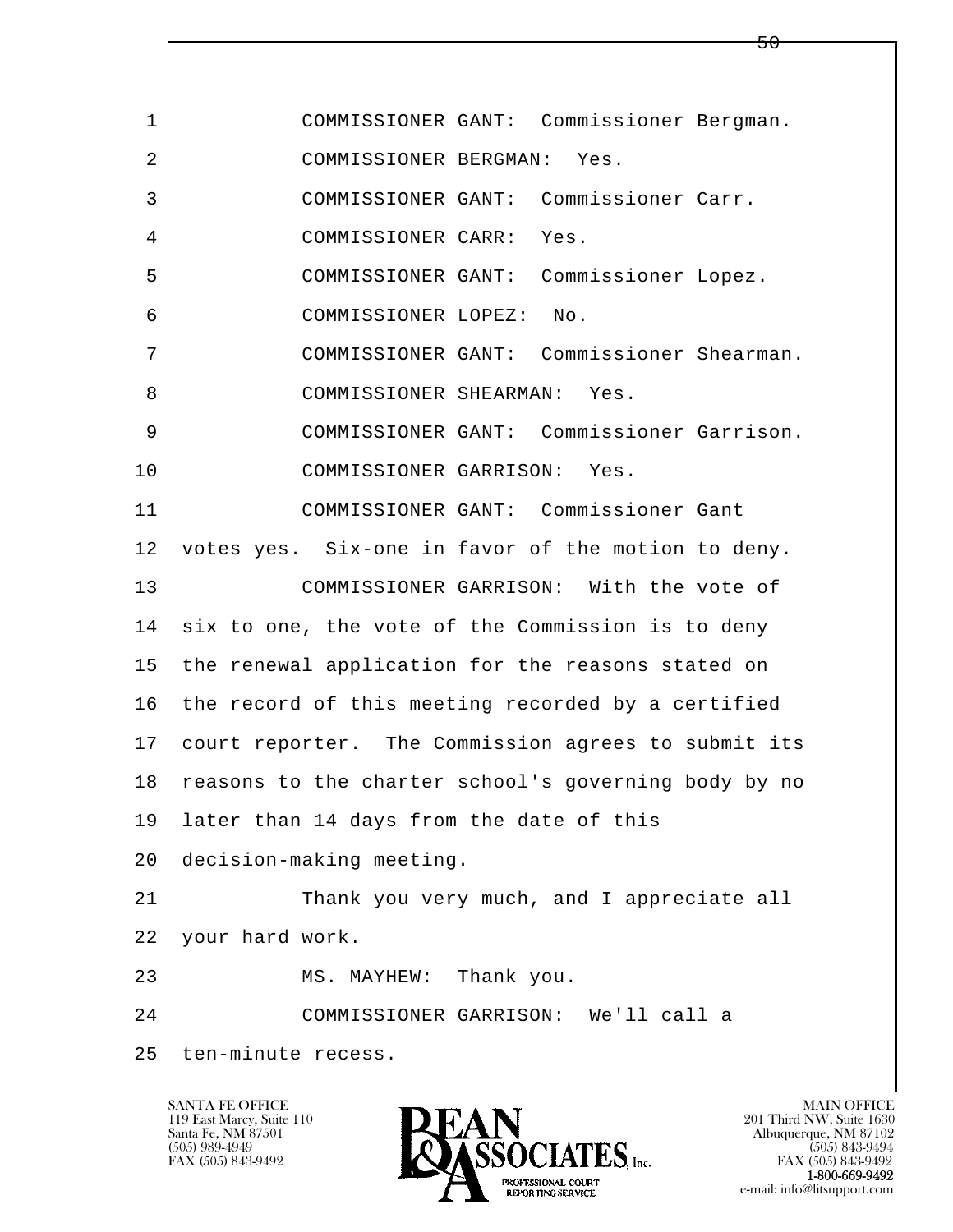1 (Recess from 9:35 a.m. to 9:50 a.m.) 2 COMMISSIONER GARRISON: We're back in 3 session. Good morning, everybody. The Public 4 Education Commission requested a status report on 5 the William W. and Josephine Dorn Charter School, so 6 Commissioners, we are on item number 14 to receive 7 that status report and to discuss the William W. and 8 Josephine Dorn Charter School.

l 9 We also requested the school to present a 10 written report based on the following questions from 11 the Public Education Commission. The Public 12 Education Commission is requesting that the William 13 | W. and Josephine Dorn Charter School provide a plan 14 that details, one, how the William W. and Josephine 15 Dorn Charter School will successfully meet the 16 requirements of its mission and student goals as 17 stated in the charter; number two, how classes are 18 being covered with qualified and licensed teachers; 19 three, how the school is being operated by qualified 20 administrative staff; and four, how the school is 21 financially viable with so few students and will 22 continue to be financially viable for this school 23 year and the term of the charter.

 $\overline{\phantom{a}}$ 24 I will turn the floor over to Director of 25 | Options for Parents, Mr. Tony Gerlicz.

119 East Marcy, Suite 110<br>Santa Fe, NM 87501



FAX (505) 843-9492<br>**1-800-669-9492**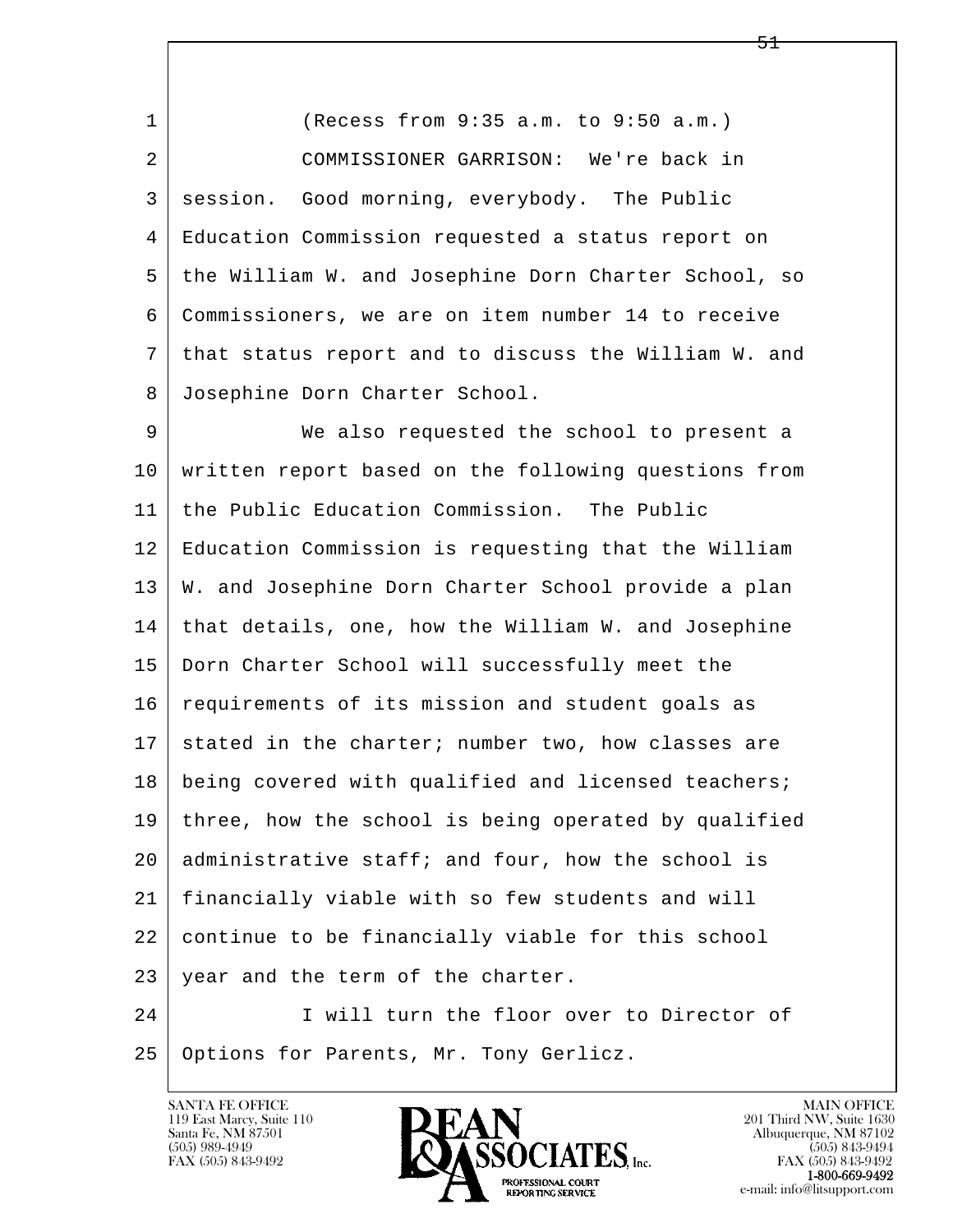l  $\overline{\phantom{a}}$ 1 | MR. GERLICZ: Thank you, Commissioner 2 Garrison, members of the Commission. Welcome to 3 representatives of the school. 4 The Commission had asked at our prior 5 meeting in November for a status update on this 6 | school. We have met with the representatives during 7 that time and asked them to prepare a written report 8 which is included in the packet. And I would 9 suggest that the Commission would ask the members of 10 the William and Josephine Dorn School forward to 11 | satisfy their concerns on this matter. 12 COMMISSIONER GARRISON: Thank you, 13 Director Gerlicz. 14 If the representatives from the William W. 15 and Josephine Dorn Charter School would come on up, 16 and introduce yourselves to the Commission. Good 17 morning. If you need an extra chair, you can pull 18 it up or sit in the comfy one in the back. 19 MS. JONES: Good morning, Commissioners. 20 My name is Diana Dorn Jones, and I work with United 21 South Broadway as executive director and as the 22 founder of the William W. and Josephine Dorn Charter  $23$  School. 24 We're here today to respond to the 25 Commission's request for information regarding the

119 East Marcy, Suite 110<br>Santa Fe, NM 87501

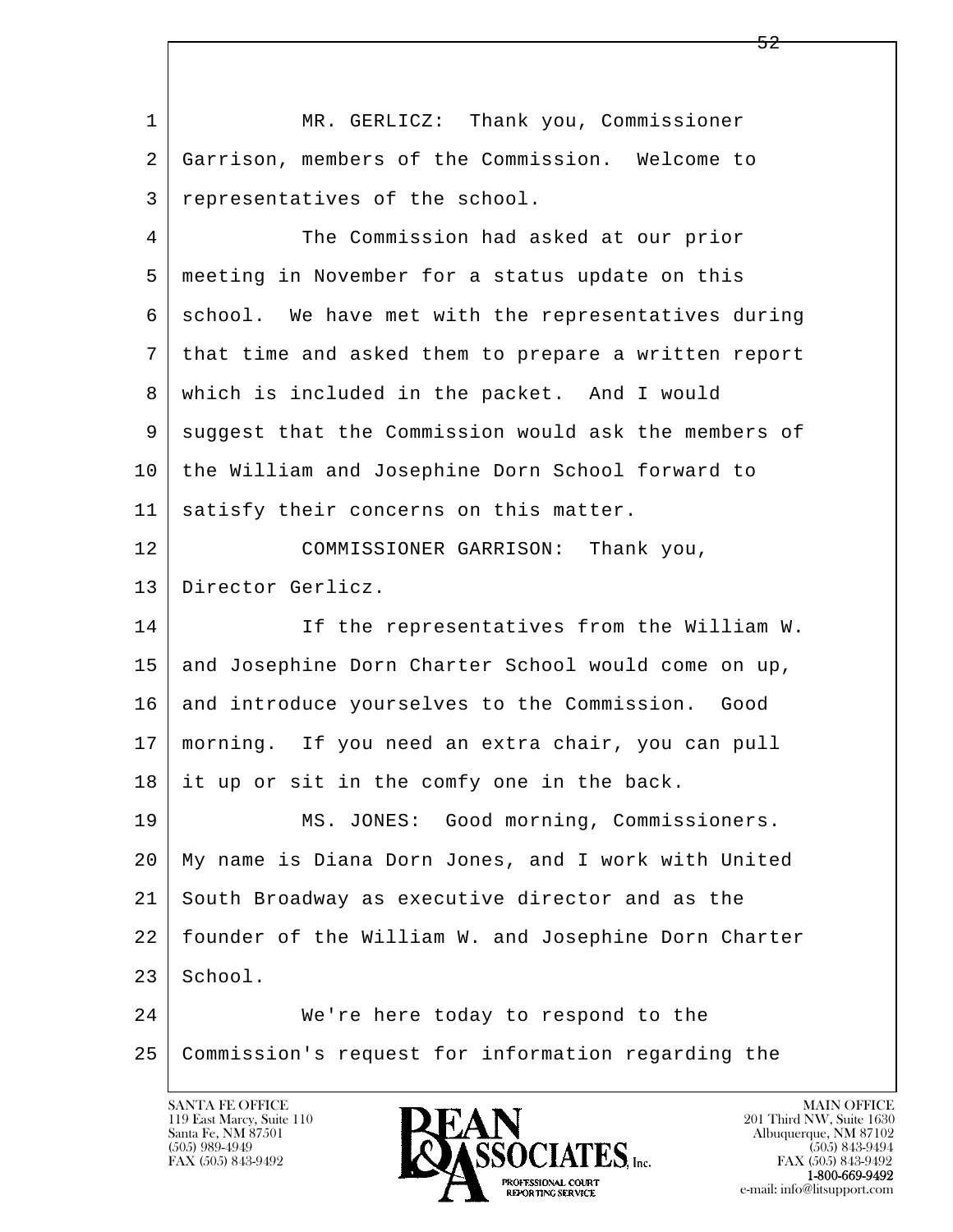l  $\overline{\phantom{a}}$  1 school, specifically to answer the questions that 2 were put forth by the Commission regarding 3 enrollment and sustainability. 4 I'm joined by Dr. Elizabeth Valenzuela, 5 better known as Dr. Elizabeth to us of the Dorn 6 Charter School, our director, and she will be 7 responding to those questions that have been 8 prepared for us. We've been working with PED staff, 9 as has been mentioned, and our business manager is 10 joining to us today, as well, Mr. Vigil, and he's 11 going to answer and be able to respond to any 12 budgetary questions that you may have today. 13 Before Dr. Elizabeth begins, I'd like to 14 | say that we have certainly not anticipated being in 15 this position. We kind of got out of the gate a 16 little bit late. The local school in our area 17 started in July. We started in August. So we had 18 some delays. Unfortunately, we got off to a slow 19 start. We are really working diligently to get our 20 enrollment up. As a matter of fact, we will have 21 nine people from the neighborhood along with some of 22 the children, young people, that have graduated from 23 some of our programs or after-school programming and  $24$  educational efforts that we have had in the  $25$  neighborhood  $-$  they'll be on the street today going

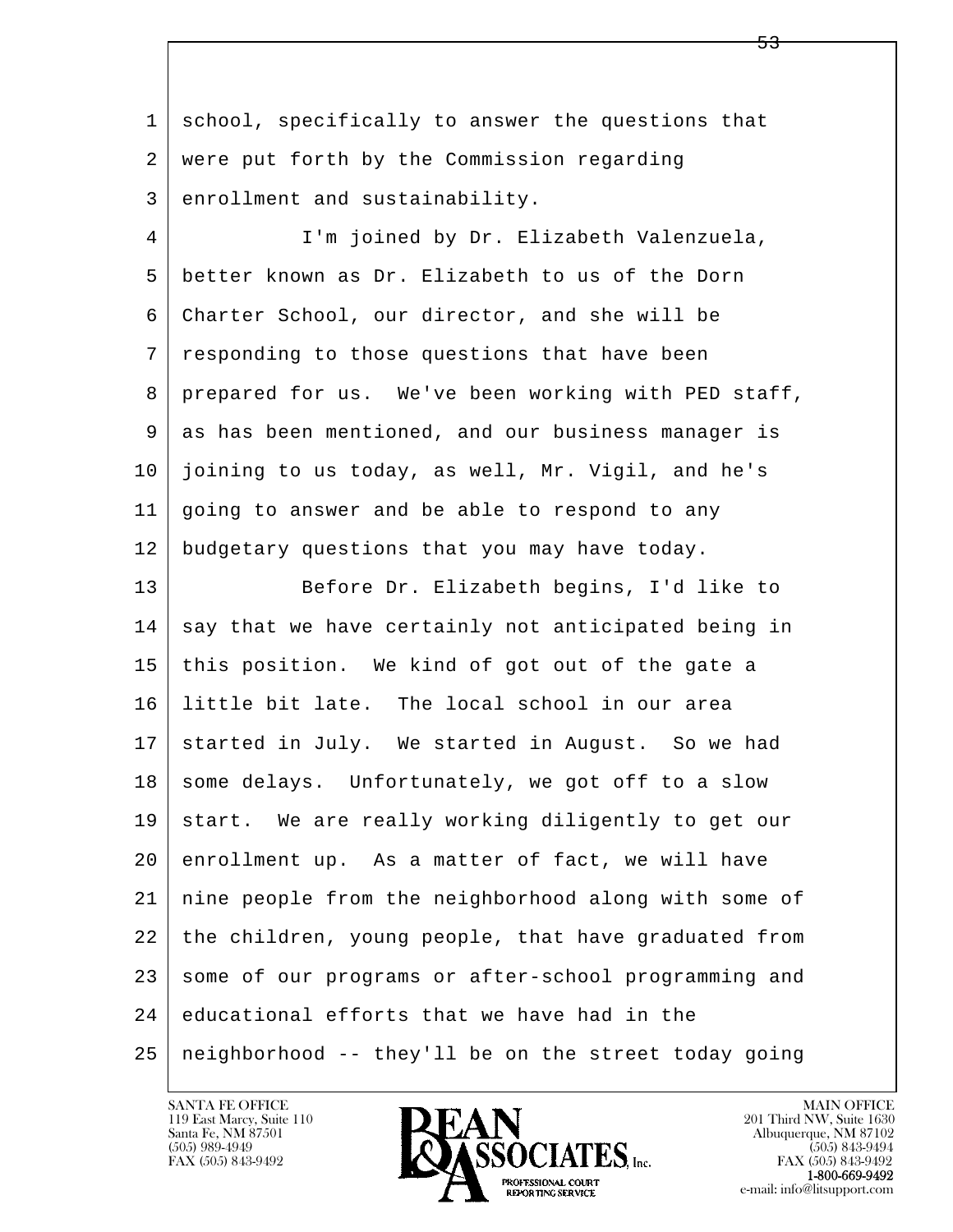l  $\overline{\phantom{a}}$  1 door to door talking about our program and trying to 2 recruit. 3 So we're really working hard on this. 4 We'd like to have the opportunity to make it happen. 5 We think we can make it happen. But whenever we 6 feel like we're struggling, we came forward and 7 self-reported this issue, and said, "We're getting a 8 little nervous about what's going on." 9 So we're hoping to be able to get a fresh 10 start and over this holiday period when school is 11 out we're going to be going door to door and talking 12 to parents and trying to build this enrollment. So 13 I just want you to know that. We're committed to 14 it, we want to see it work, it's needed. We just -- 15 when school starts two weeks later than parents need 16 it to, parents are going to go where it's 17 convenient. There's no question about that and we  $18 \mid$  get it. 19 So we've learned a lot in this process. 20 We've made some mistakes, we've learned from those 21 mistakes, and we intend to put our best foot forward 22 to make it happen and we're going to try our level 23 best to support this school until it gets its 24 wheels. Thank you. 25 DR. VALENZUELA: Good morning. My name is

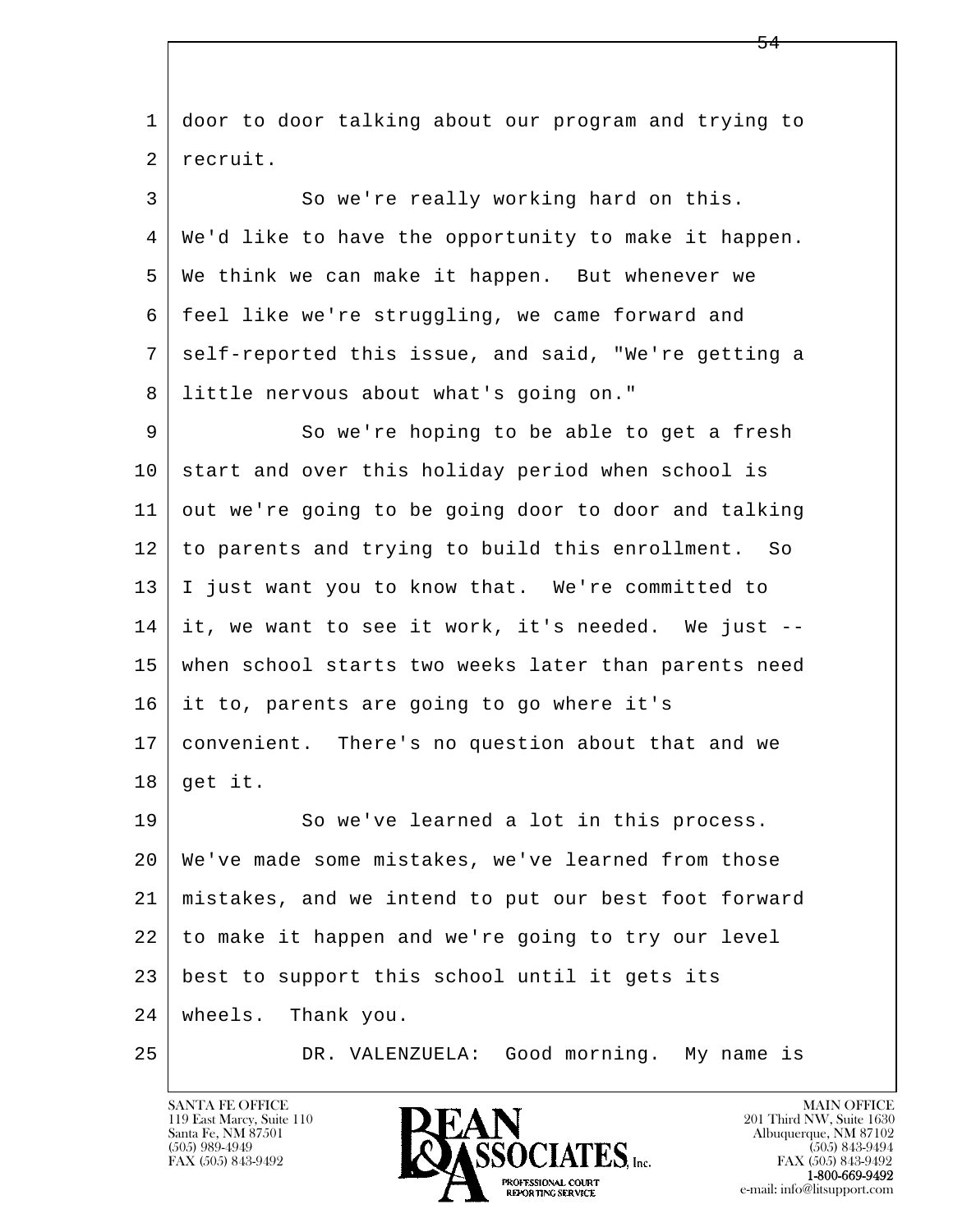l  $\overline{\phantom{a}}$  1 Elizabeth Valenzuela. I'm glad to be here this 2 morning with you guys. I will be going over, just 3 like you mentioned, the questions that were asked of 4 us and that we've responded to and sent via e-mail, 5 and I'm sure you have all received a copy of that. 6 So I just wanted to talk a little bit in 7 terms of the mission and our student goals. In 8 | terms of how it's stated in our charter, we've been 9 working diligently since the beginning of the school 10 year, working on curriculum and developing that, and 11 we've been very fortunate that United South Broadway 12 has really been a resource to us in terms of really 13 helping us not only in terms of supporting us in the 14 development of that, but also one of the things that 15 | the center, in terms of our charter, is using our 16 community garden, which is also provided free of 17 charge by United South Broadway. So since the 18 school year began on August 26, which was the first 19 day of classes, we've been working with our students 20 and our teachers in making sure we cover all 21 curriculum Core Standards, reading, writing, math, 22 science, social studies, all utilizing our community 23 gardens. But also we have, you know, the core 24 reading program and math program, The Treasurers and 25 Everyday Math.

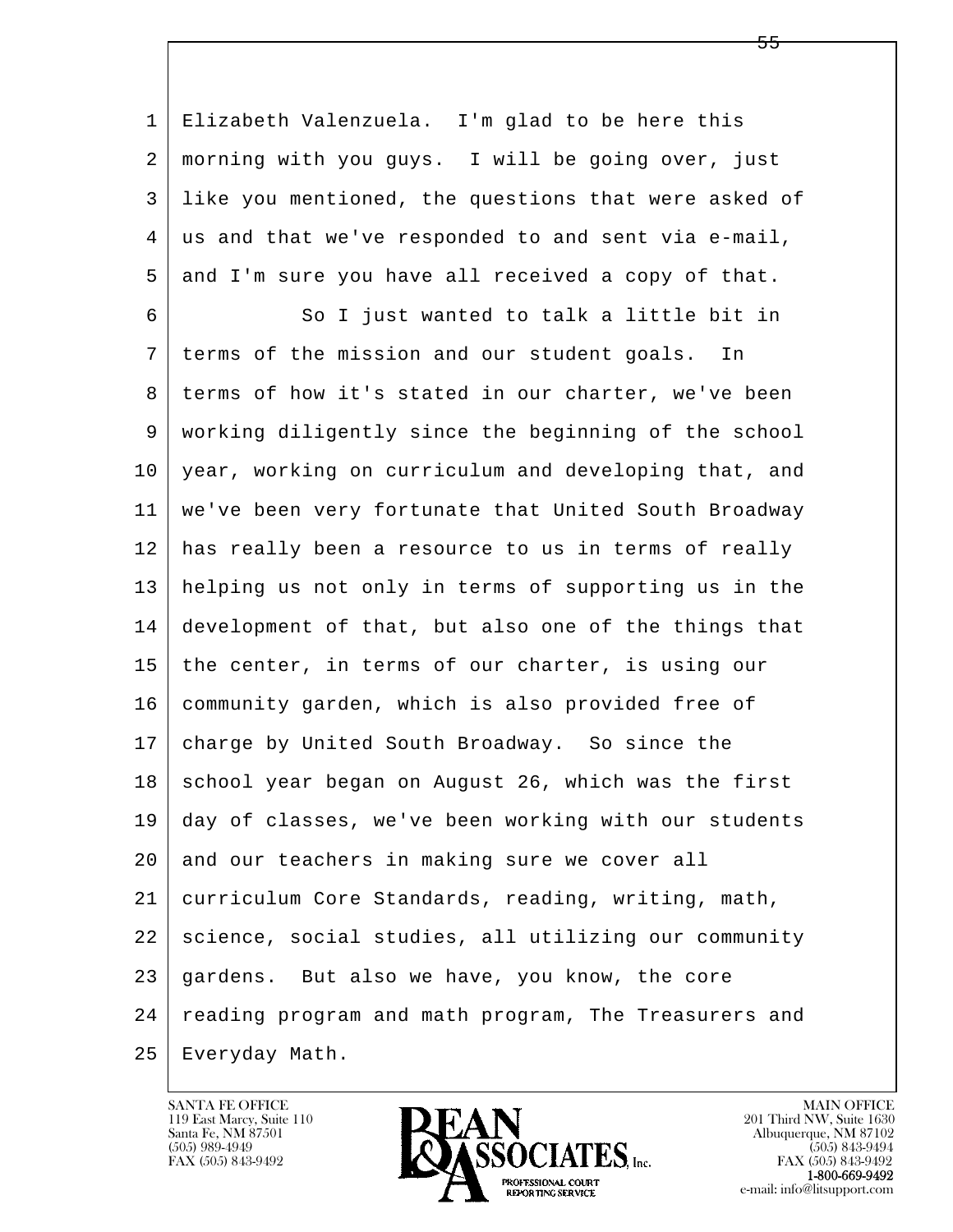1 So we've been doing that, and also through 2 the grants, which Mr. Vigil will talk a little bit 3 more, been using some of that money to buy a lot of 4 the curriculum and other materials that we need to 5 be able to cover those goals. Also, you know, a lot 6 of materials and supplies, especially everything 7 that has to do with the garden has been provided by 8 United South Broadway, so we didn't have to, you 9 | know, incur those expenses.

10 In terms of how our class is being covered 11 by qualified and certified teachers and also by the 12 administrator, we've started out as a charter at the 13 beginning that we would try to be funded for 90 14 students so it would be two kinder classrooms, two 15 | first grade classrooms, two second grade classrooms.

l  $\overline{\phantom{a}}$ 16 But since like Ms. Jones just stated, you 17 know, one of the things, knowing that we had started 18 late in terms of our location, we decided that we 19 would just hire one kinder, one first, and one 20 second-grade teacher to make sure that we would have 21 those grades covered, but not take on other teachers  $22$  just because of the situation, how things started. 23 So the teachers that we have, of course, 24 are qualified staff. Myself, I have been worked 25 with APS for 14 years as the bilingual educator, and

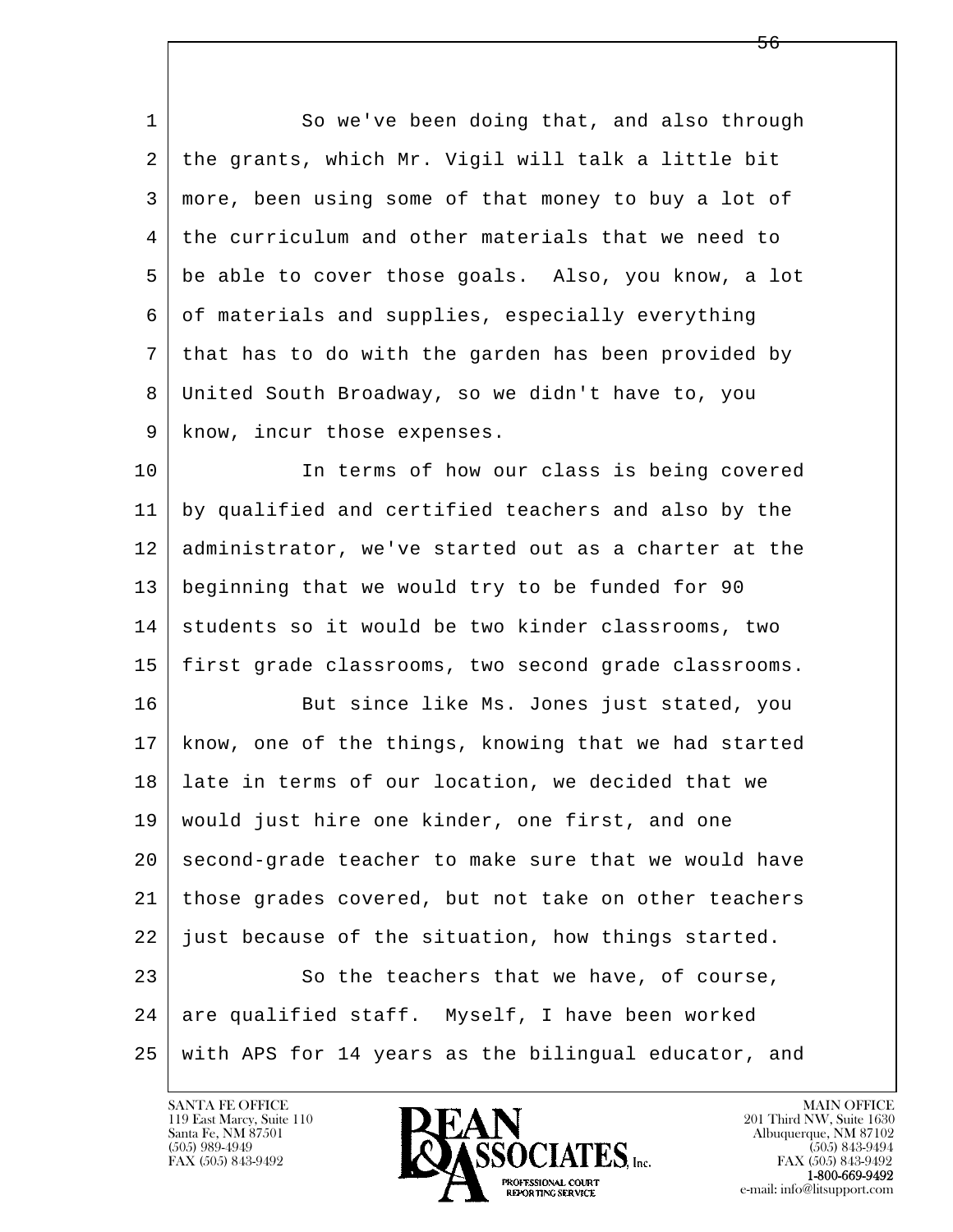1 so I have had, you know, experience in classrooms, K 2 | through fifth grade. And also the last seven years 3 of my teaching career with APS I had the fortune to 4 work with a really great mentor at my prior school, 5 Dolores Gonzales Elementary School, with Dora Ortiz,  $6 \mid$  so a lot of the administrative skills that I was 7 able to bring to WWJDC has been from my experience 8 working directly with Mrs. Ortiz, you know, and at 9 our local elementary school. 10 | Also, in working with the PED and also 11 with Mr. Vigil, you know, looking at how we were 12 | going to restructure some of our resources based on, 13 you know, not getting the 90 students that we 14 expected, and being where we're at in terms of 15 enrollment. 16 And of course, also during all this time, 17 since we started, you know, in August, we've just 18 been doing different things in terms of recruiting 19 students, so we haven't just been sitting back and 20 waiting for students to walk through our doors. We 21 really have been doing different activities, open 22 houses, we did deliver flyers around the 23 neighborhood before school started, you know, just

l  $\overline{\phantom{a}}$  24 talking to different other charter schools in terms 25 of their recruitment efforts and working with those

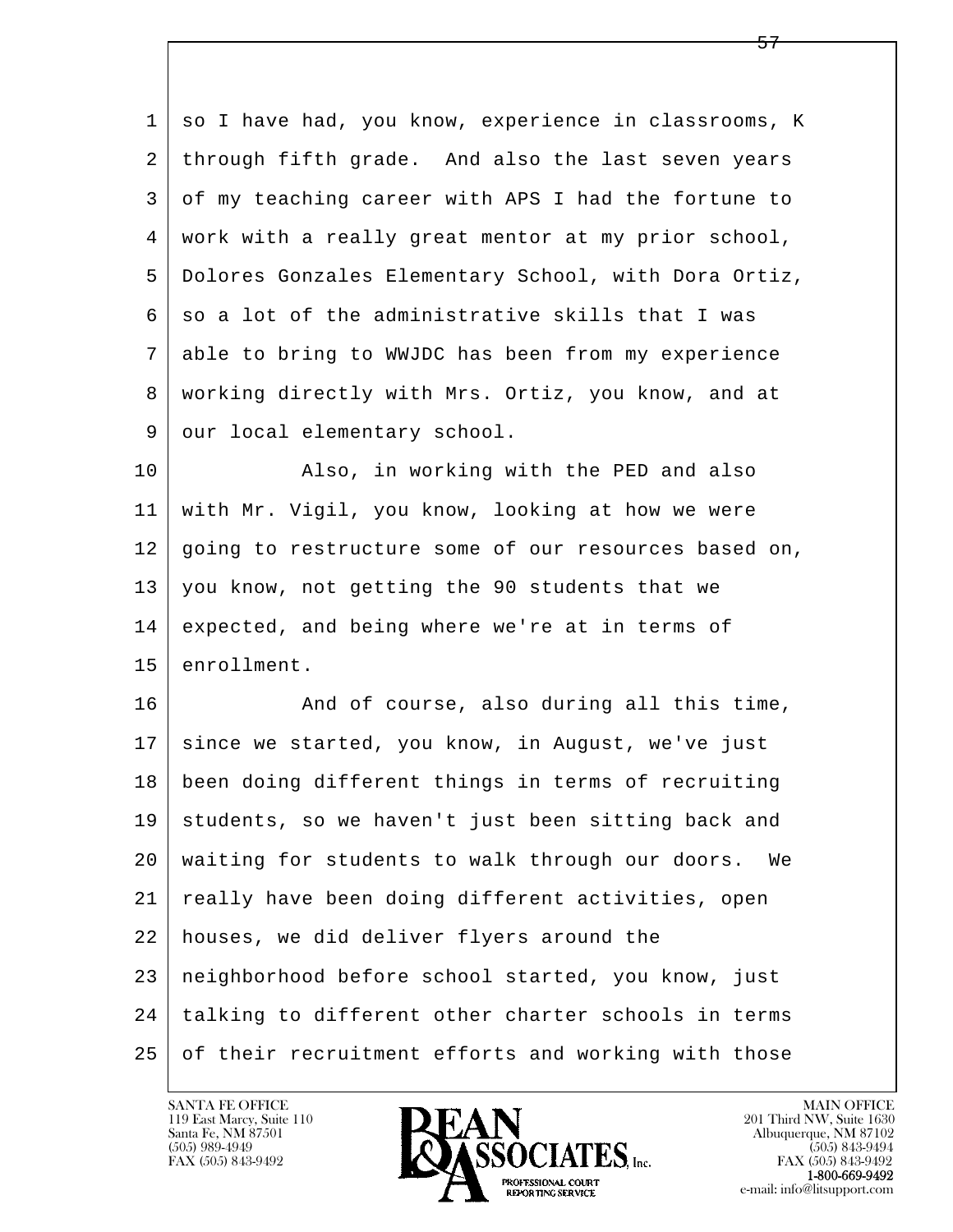1 directors at the schools to try to see if any of 2 their students, with their waiting list, would 3 benefit from our program at our school.

4 In terms of how the school is financially 5 viable with so few students and how we will continue 6 to operate for the rest of the school year, one of 7 the things that, like I mentioned earlier, is that 8 | we've been fortunate that United South Broadway has 9 provided a lot of resources and a lot of support to 10 our school. We have a free breakfast and lunch 11 program, and all that money, the money for the 12 program, for the food, to be able to feed our 13 students breakfast and lunch, and also snacks for 14 the after-school program, has been donated by United 15 South Broadway. So they will continue to be able to 16 provide that support for us because we want to be 17 able to, you know, keep what we have in terms of the 18 two teachers and myself, to be able to continue to 19 grow and really do more recruitment.

l  $\overline{\phantom{a}}$ 20 One of the things, like Ms. Dorn-Jones 21 just said, during the break, we will be, you know, 22 doing some -- going house to house. One of the 23 things that we didn't realize at the beginning of 24 the school year was that you can actually request a 25 list of students from different schools and

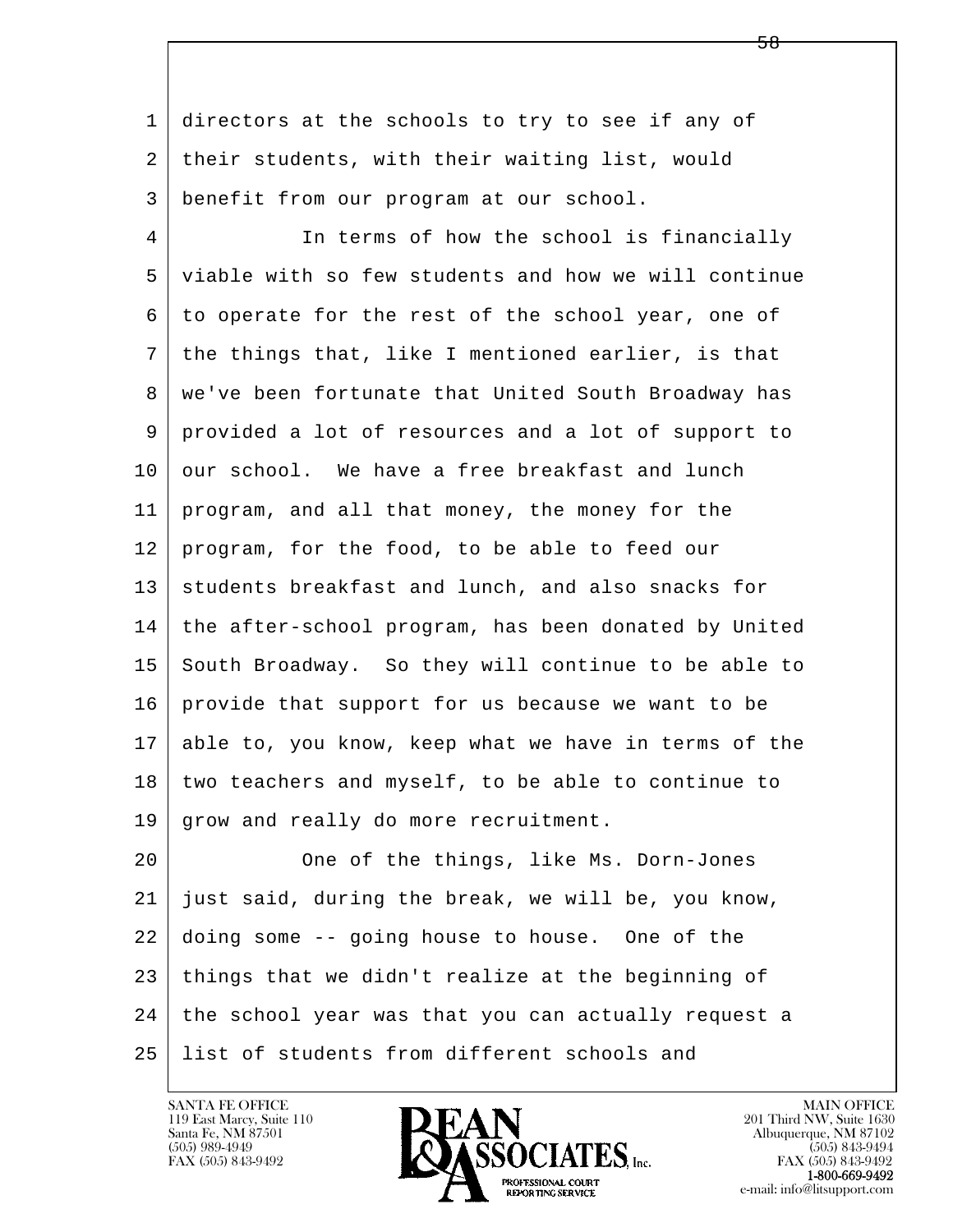1 different neighborhoods around our school. So we 2 have obtained that from the Albuquerque Public 3 Schools, that list of the students that are K 4 through second grade, and the addresses to those 5 families, and so we will be doing some direct 6 contacting of those families and offering our school 7 as a choice. Because one of the things that we have 8 heard from parents who are at our school right now 9 is that one of the things that they love about the  $10$  school is the fact that we offer a small classroom 11 size, but also the fact, in terms of the curriculum, 12 really is a different way, is very hands-on, very 13 projects-based, it gets students to really think 14 critically, to problem solve. And so they're just 15 very happy when our children go home and they're 16 able to talk about how their day went and they're 17 able to explain everything that they learned and 18 everything that they're gaining. They really see 19 those gains.

l  $\overline{\phantom{a}}$ 20 So we really believe strongly in terms of 21 what we're doing at our school, and feel that it 22 would be beneficial for many students, but you know,  $23$  one of the things that we found out during this 24 whole process is that at the elementary level 25 parents are not so willing to kind of pull their

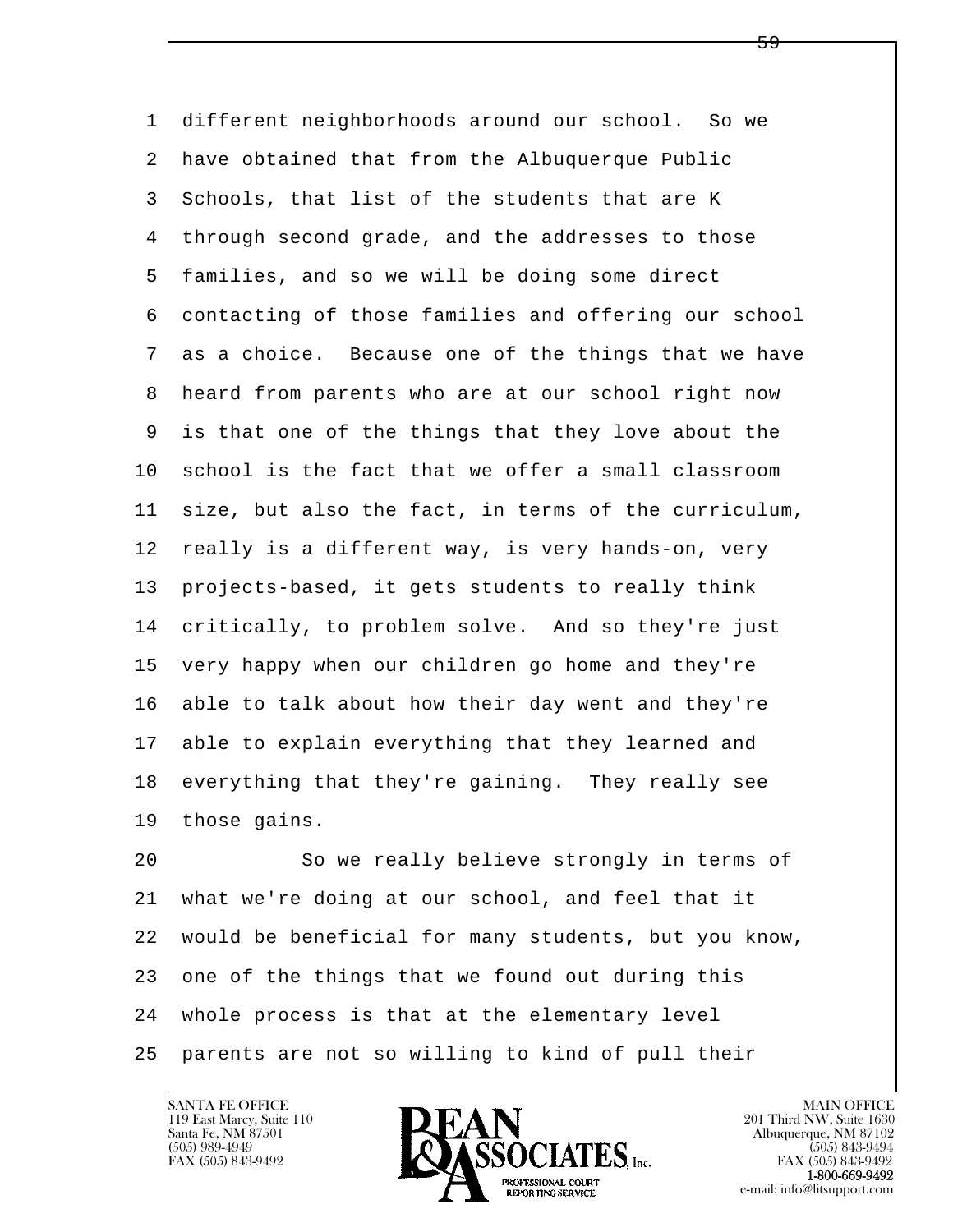l  $\overline{\phantom{a}}$  1 children out, you know, as they would be in the 2 middle and high school. 3 So we're really working, like I said, with 4 other resources around our neighborhood, but also 5 from other charter schools. And one of the things 6 that we've been told is, now that the first semester 7 is done and going into January, that, you know, 8 parents at the elementary level are more willing to 9 move their children at this point and so we're 10 really going to try to capitalize on that. Thank 11 you. 12 | And Mr. Vigil will talk a little bit about 13 the budget in terms of really going through and 14 letting you know about how we plan to -- what we 15 have in terms of based on what we had on the 40th 16 day in student enrollment and then what other 17 resources we'll be utilizing to be able to make it 18 through this school year. Thank you. 19 | MR. VIGIL: Good morning, Commissioners, 20 members of the Commission. When I started working 21 with the school, I, too, realized we had a problem, 22 you know, small enrollment. We went immediately to 23 look at that budget, because this is a big impact on 24 the school's operational budget. So what we have 25 done is, we have been meeting with the board every

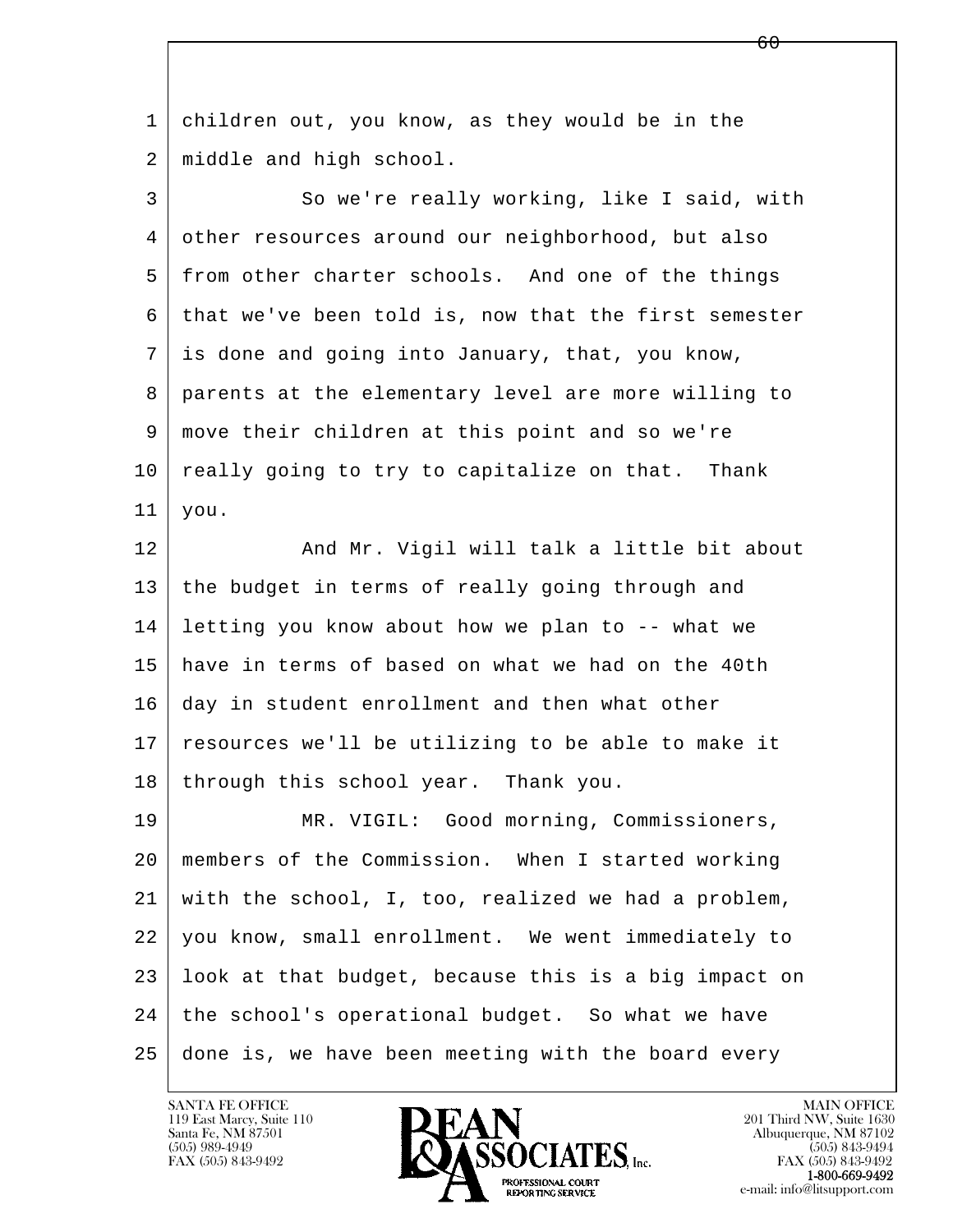l  $\overline{\phantom{a}}$  1 Sunday for a month or so, trying to put together a 2 budget that will work for this school to carry it 3 through the fiscal year. And so we have put 4 together an operational budget and the planning 5 grant budget. 6 We have submitted a bar that the board 7 recently approved at the last meeting on OBMS to 8 modify the planning grant budget. So it is BMS 9 currently, and it's a proposal where we would move 10 most of the expenditures that qualify, allowable, 11 under the grant into the grant. We would only 12 maintain what is required by the operational fund in 13 the operational fund. Items such as rent, as we've 14 been told United South Broadway is donating, they're 15 not going to have to pay rent. Our services, we're 16 not -- we're helping the school. We want to help 17 | the school. So it's very nominal. 18 COMMISSIONER GARRISON: Mr. Vigil, move 19 the microphone a little bit closer so the rest of 20 the room can hear you. 21 MR. VIGIL: Sorry about that. I do have 22 copies, which, if you would like, I could give you a 23 breakdown of this budget that I did bring, if it's 24 all right with the Commission. 25 COMMISSIONER GARRISON: It's absolutely

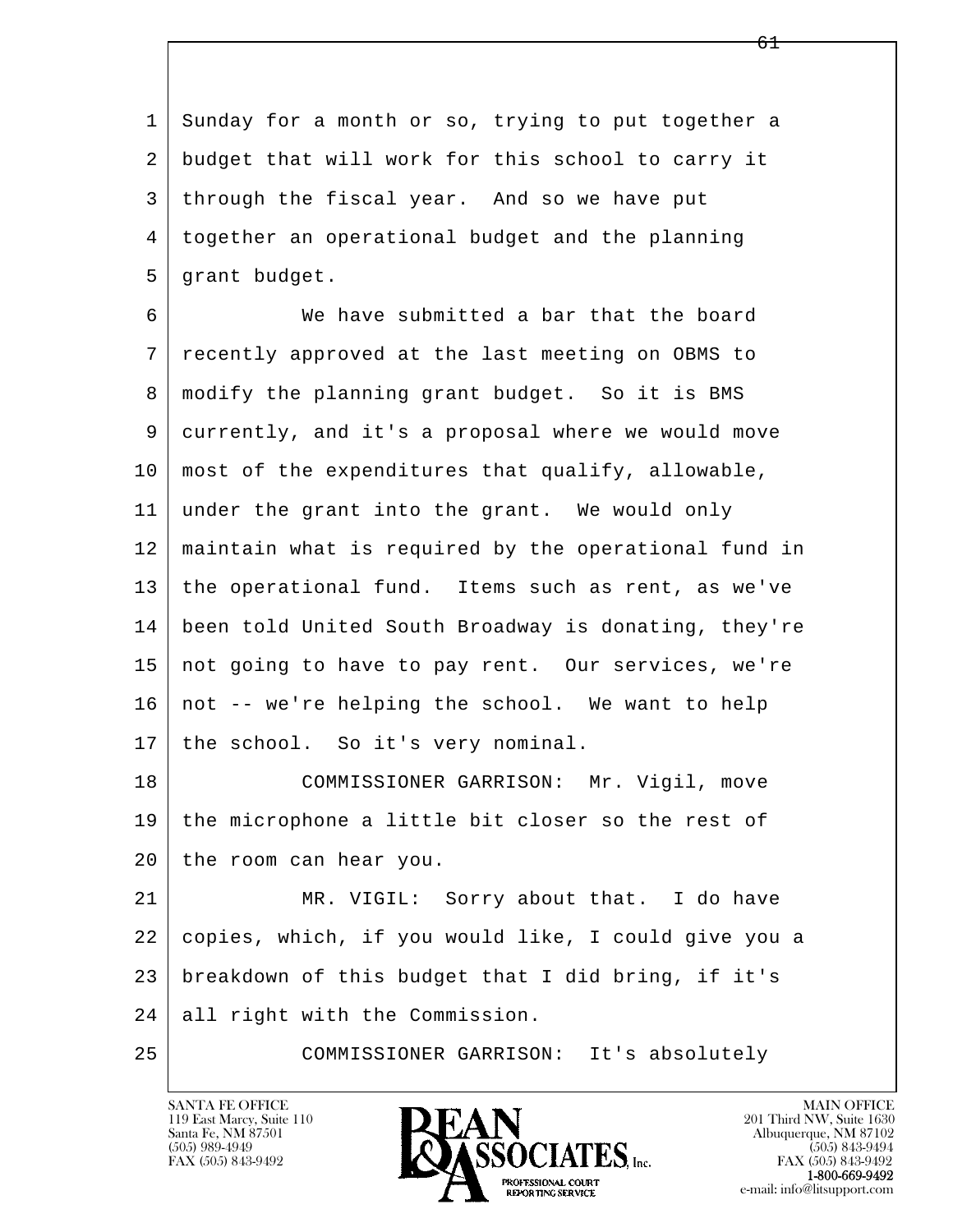| $\mathbf{1}$ | all right. Yes, sir, I'd love to see it.             |
|--------------|------------------------------------------------------|
| 2            | MR. VIGIL: I did not include all funds on            |
| 3            | this budget because we will have to work with the    |
| 4            | different program areas. For example, the IDEAL      |
| 5            | special ed. program people -- they will be modifying |
| 6            | based on enrollment, but we have not budgeted any    |
| 7            | funds that we would receive any from them or any     |
| 8            | other additional funds. We have worked with a        |
| 9            | budget analyst at PED to come up with the            |
| 10           | operational dollars as estimated using the current   |
| 11           | unit value and the current funding that's out there. |
| 12           | In talking with the budget office this               |
| 13           | morning, though, they are in the process of          |
| 14           | validating the 40-day count for the whole state, and |
| 15           | with that validation, there may be -- there may not  |
| 16           | be, but there may or may not be -- an increase in    |
| 17           | the unit value. So it's a possibility there would    |
| 18           | be a slight increase in funding there. But we're     |
| 19           | being conservative in that we have the lowest        |
| 20           | revenues that we would have.                         |
| 21           | So this plan is what we have shared.                 |
| 22           | We've talked to the charter school office, you know, |
| 23           | orally about how we would do this, and how we would  |
| 24           | split the cost. This budget would carry the school   |
| 25           | through the year with the current staffing, and      |

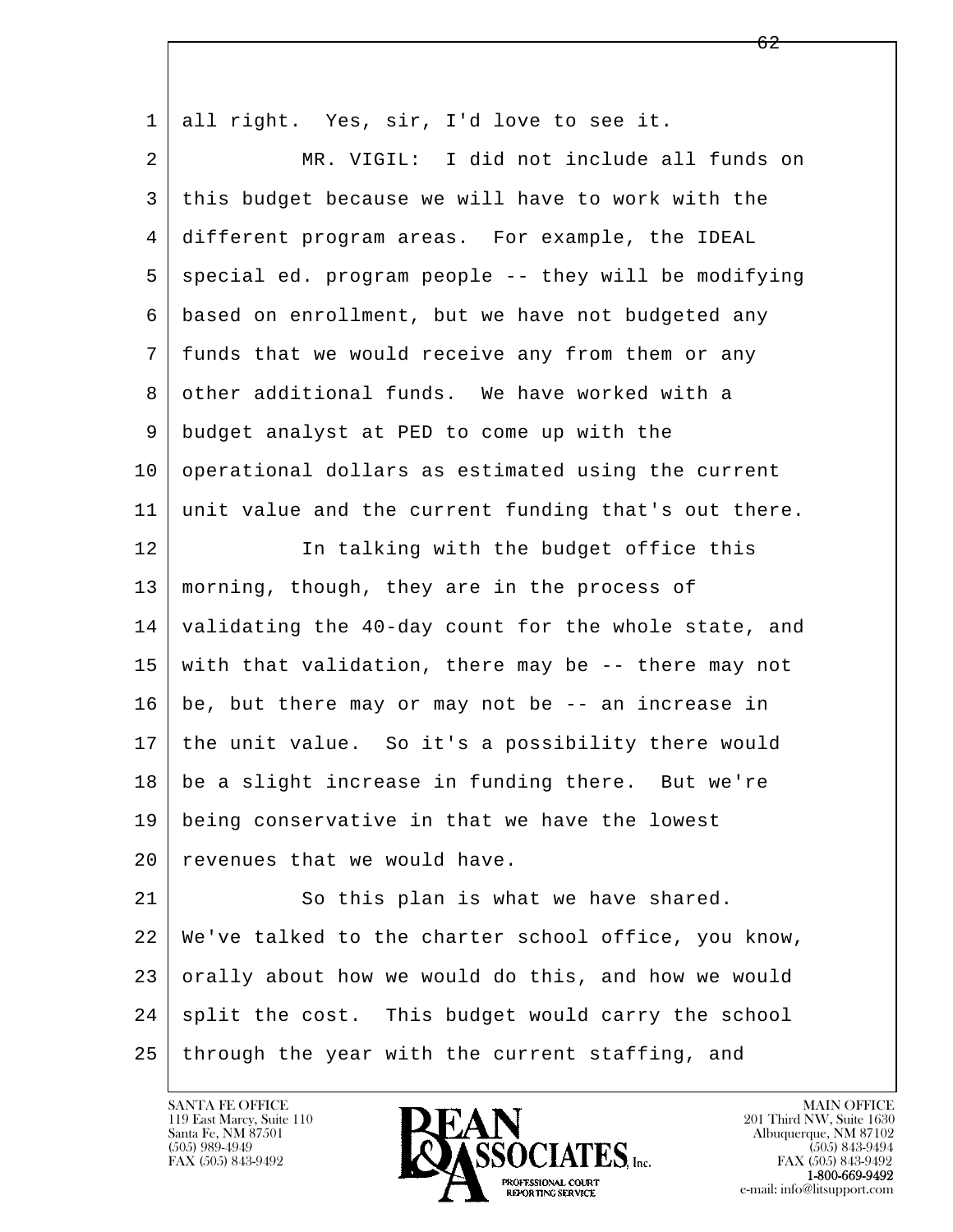l  $\overline{\phantom{a}}$ 1 staff has been changed, restructured, moved, 2 released. 3 We don't budget rent. We're not going to 4 pay rent. Things of that nature. So this would get 5 us through the fiscal year. The key element that I 6 have expressed to the school is, number one, getting 7 this approved and looking at the charter school 8 office to make sure we can get this through. 9 Then the second step is doing some 10 strategic planning for next year and years on, 11 because the 40th day passed, the 80th day passed. 12 So now we need to maximize our average, because, you 13 know, we're funded in our prior years, the 80th and 14 the 120th. The 120th day is February 12th, I 15 believe, and so we would need to increase that  $16$  student count as much as possible, maximize the 17 class loads of the classes we do have, so that our 18 | average will generate revenues into next year. 19 The school also in the charter had plans 20 to phase in grades over the next few years, and I 21 think we need to look at what grades would be phased 22 in and what the real projection would be based on 23 the facility that they currently have. So we do 24 have the next steps in place and we need to meet as  $25$  a governance council and administration to be

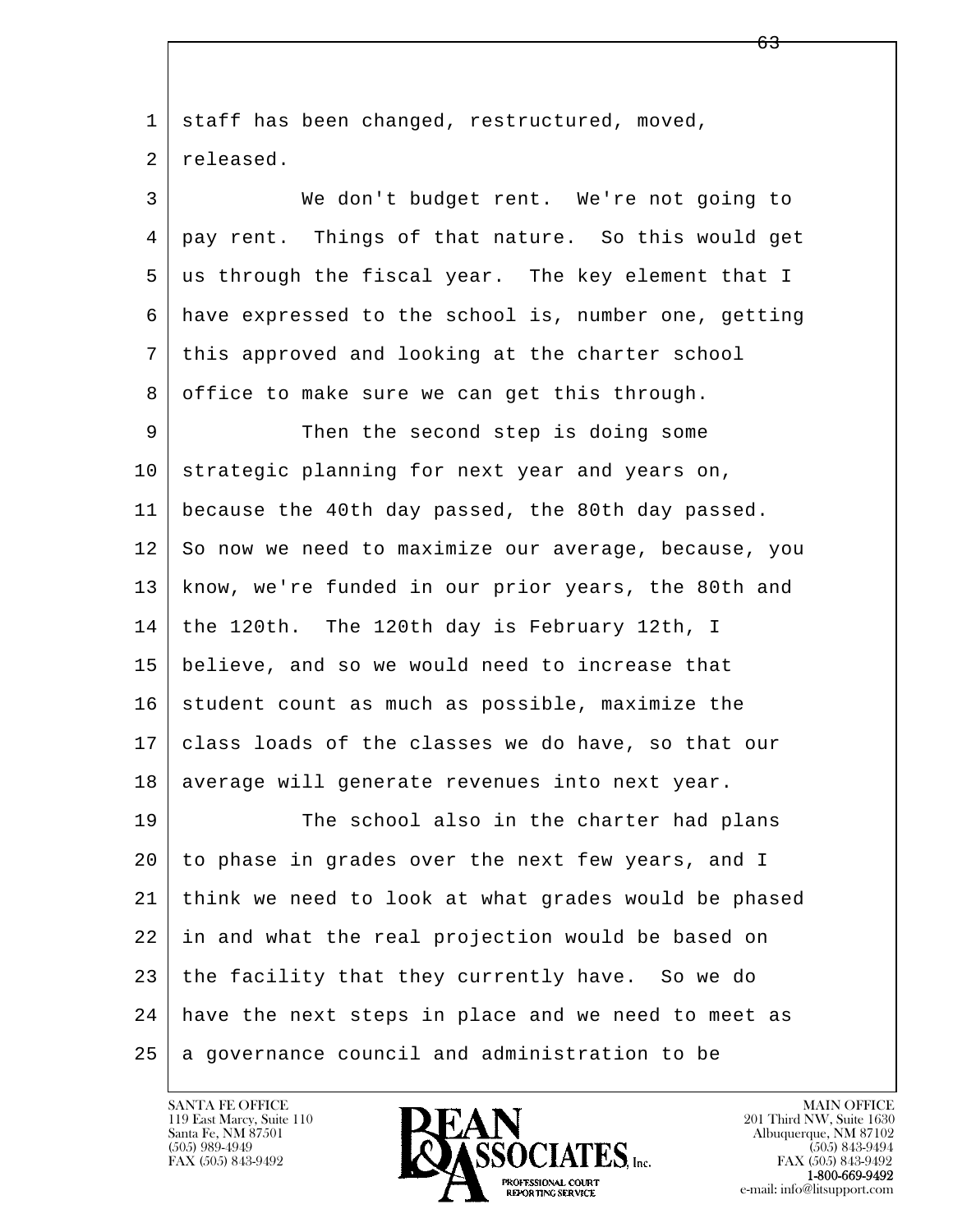l  $\overline{\phantom{a}}$  1 strategic in how we move forward after this. 2 So I can answer any questions that you 3 would like on the budget, also. 4 COMMISSIONER GARRISON: Thank you, Mr. 5 Vigil. Thank you. 6 Commissioner Gant. 7 COMMISSIONER GANT: Good morning. Just a 8 couple -- first of all, I hope, good morning. I 9 hope you are successful because you need to show  $10$  some  $-$ - what the charter was set up to do. And when 11 I first got this notice, you only had five students.  $12$  Oh, my God. 13 | Well, first of all, what kind of guarantee 14 do you have from the United South Broadway that they 15 will hang with you for the next few years? Because 16 why I ask this, I'm on several boards down there in 17 Las Cruces, that we do depend on donations like 18 United Way and others, some other sources, but we 19 don't hang our hat on it when we build a budget. We 20 hope. We worst-case it, we're not necessarily 21 promised that we're going to get it. 22 Do you think you're going to have this for 23 | years to come, or is this a one-year thing? Explain 24 the relationship with United South Broadway, how 25 long you expect this to last.



FAX (505) 843-9492<br>1-800-669-9492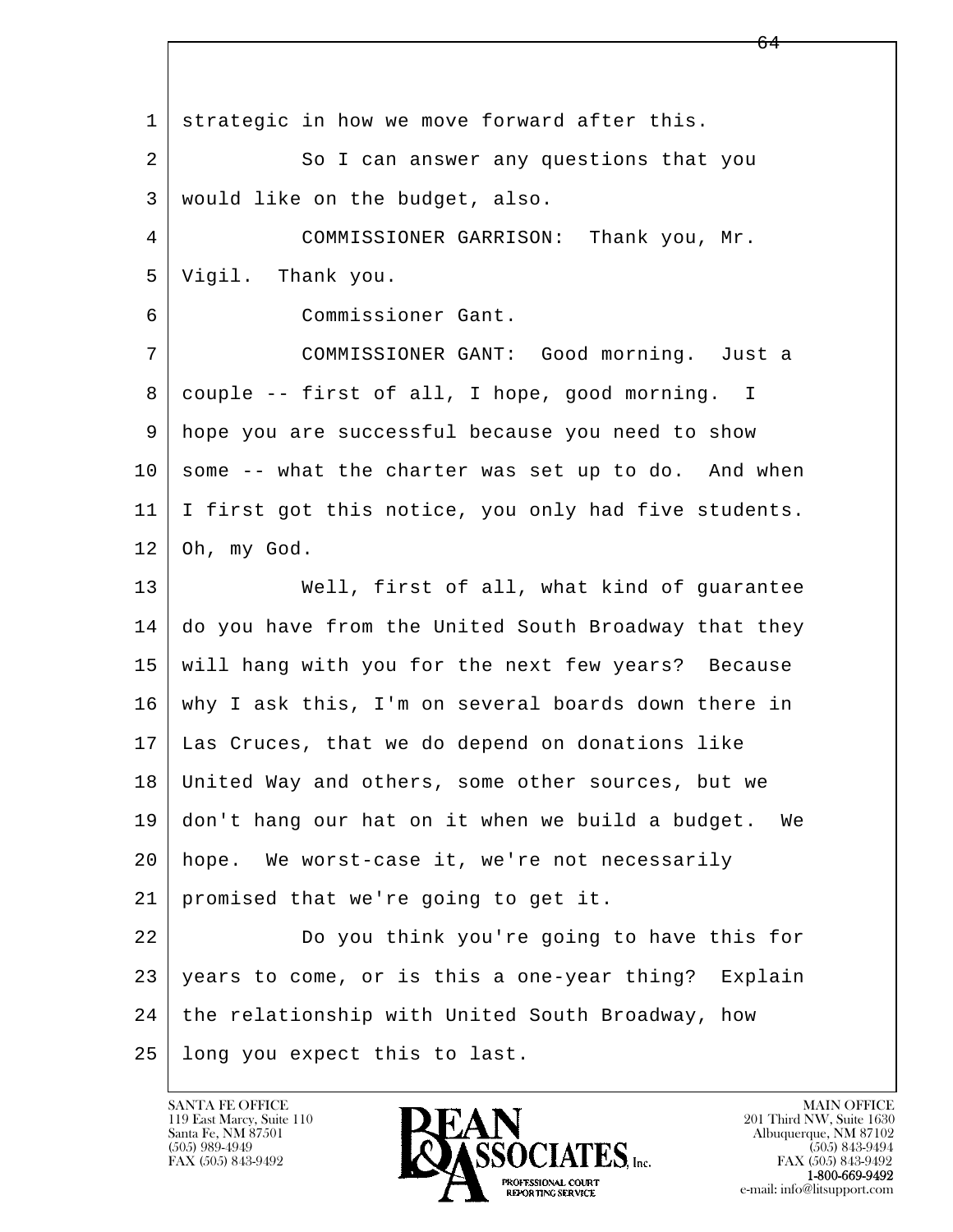| $\mathbf 1$ | MS. DORN-JONES: Commissioner Garrison,               |
|-------------|------------------------------------------------------|
| 2           | Commissioner Gant, United South Broadway has been    |
| 3           | around for 30 years now. This organization was       |
| 4           | cofounded, actually started by my mother, whom the   |
| 5           | school is named for. The board has a huge            |
| 6           | commitment to this program because we have been      |
| 7           | doing educational work in the community for probably |
| 8           | 17 years before ever starting a charter school.      |
| 9           | The United South Broadway has been getting           |
| 10          | grant funding from a major foundation. That          |
| 11          | foundation knows that we are in -- that part of that |
| 12          | work is -- our work is to help this school. And so   |
| 13          | we get money from the Marguerite Casey Foundation.   |
| 14          | We've received those dollars for probably the last   |
| 15          | five years. They're long-term funders, and they      |
| 16          | provide operating money for the work that we do.     |
| 17          | So if our work is housing, economic                  |
| 18          | development, and youth development, then they see    |
| 19          | this is our youth development component. And I have  |
| 20          | reported it as such.                                 |
| 21          | Our board has met and they are fully                 |
| 22          | supportive of making sure that this school -- at     |
| 23          | least is doing our level best to make sure that this |
| 24          | school survives. Of course, you're right, one never  |
| 25          | knows what's going to happen in terms of funding.    |

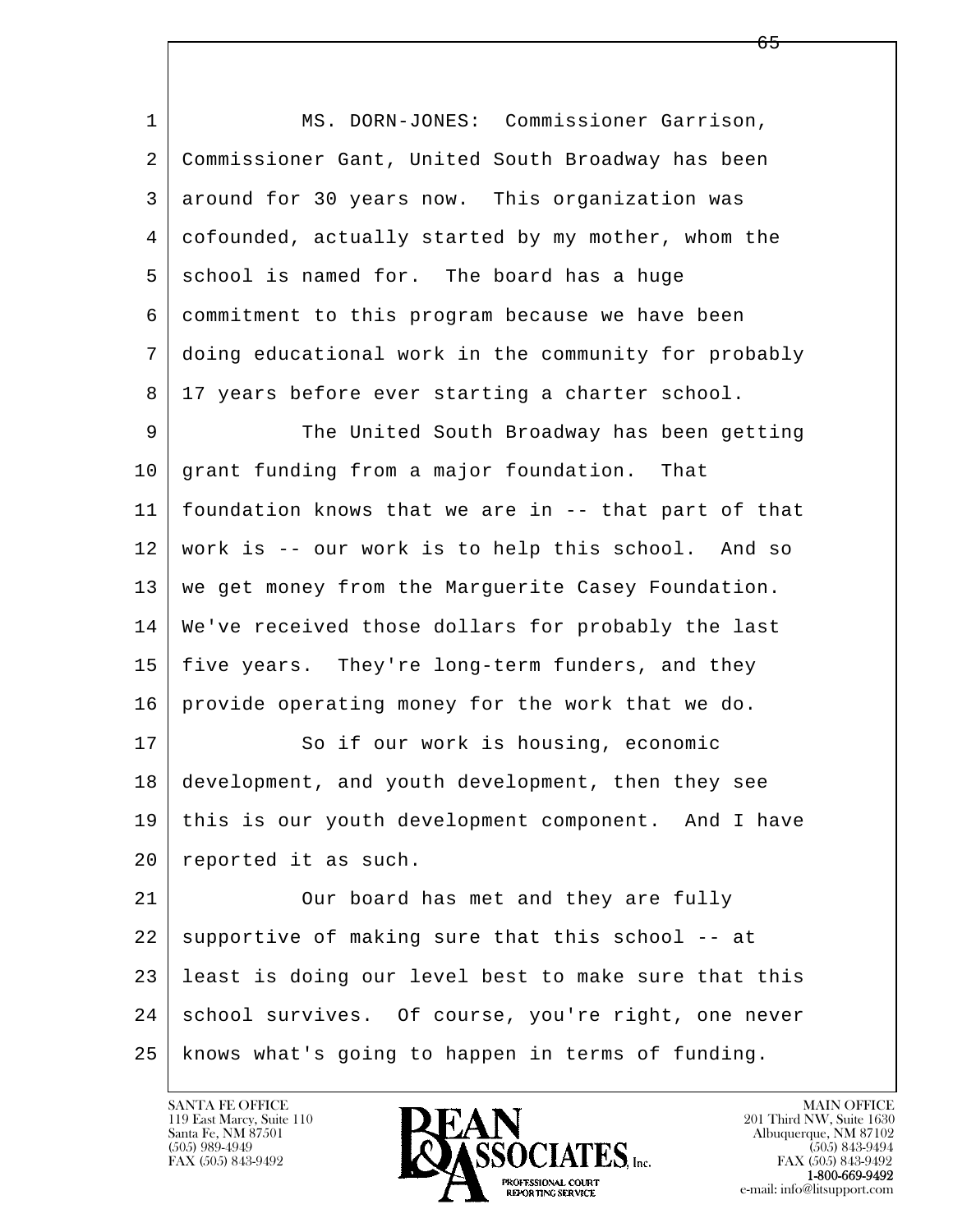l  $\overline{\phantom{a}}$  1 But we have a pretty good track record in terms of 2 receiving these dollars, and so we're committed to 3 making sure that a portion of those dollars, 4 particularly next year -- because right now we're 5 continuing to fund what we have. We have resources 6 to fund the school lunch program. We don't owe a 7 debt on the building. So the school is easy to give 8 | them. 9 We were operating after-school and youth 10 programs in there anyway, and we had lots of 11 materials and equipment and supplies that the school 12 was able to get started with and continue to do. So 13 we're operating on a bare bones budget. There's no 14 question about it. But we feel we can navigate 15 through this. 16 And we're looking at the next school year, 17 hoping to do the kind of recruitment that we're 18 talking about, and then we will look at a better 19 budget, but at the same time, we know that the  $20$  school may need even more because that 80-day, 21 120-day count is average, and that still isn't going 22 to put us back to the original budget that we had. 23 So in May of next year, April, we will 24 be -- United South Broadway is prepared to put 25 another \$100,000 at minimum into keeping the school

 $\overline{66}$ 

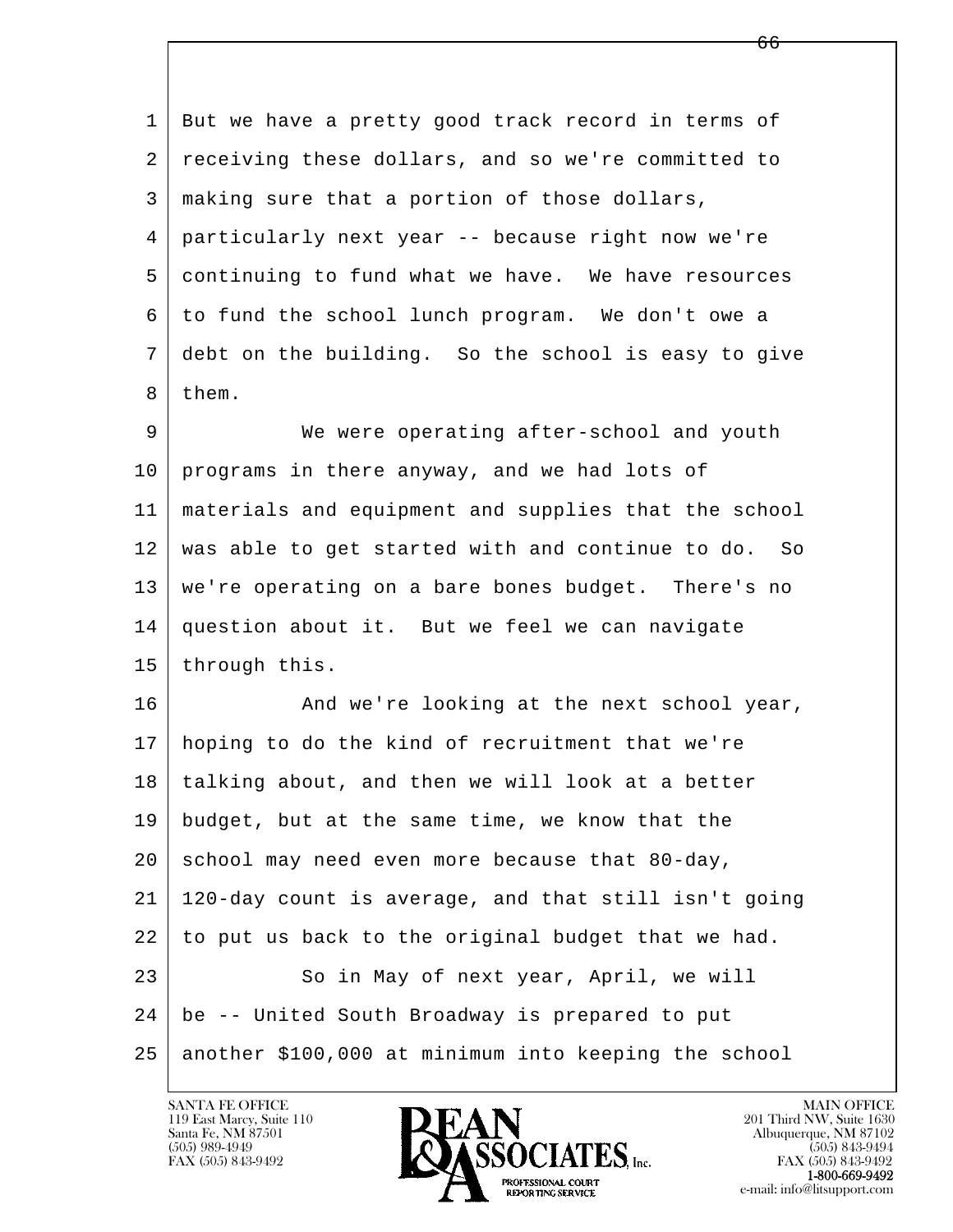l  $\overline{\phantom{a}}$ 1 | going, making sure that teachers are paid, 2 particularly, and that children, we're meeting our 3 charter. 4 COMMISSIONER GANT: I guess this next 5 question is for your -- I'm going to ask a question 6 because of my business background and et cetera. 7 Okay? You have fixed costs. You just can't get 8 around that, and I guess the United South Broadway 9 is picking up some of those fixed costs. But 10 there's an economic break-even point, and this is a 11 business. 12 Is there an economic break-even point in 13 the number of students that where you really are 14 going to feel comfortable that you're over the hump? 15 Because right now, you're just hanging on with your 16 claws, and there's got to be an economic break 17 point, a certain number of kids or students where 18 you'll feel comfortable that you take the scare 19 factor out of what you're doing. 20 DR. VALENZUELA: I know we probably can 21 answer this question together, but I know the 120th 22 day, which is February 12, we're really trying to 23 recruit 20 more students, which would give us 30, 24 you know, which is -- 25, 30 was what we were 25 talking about in terms of something that we feel

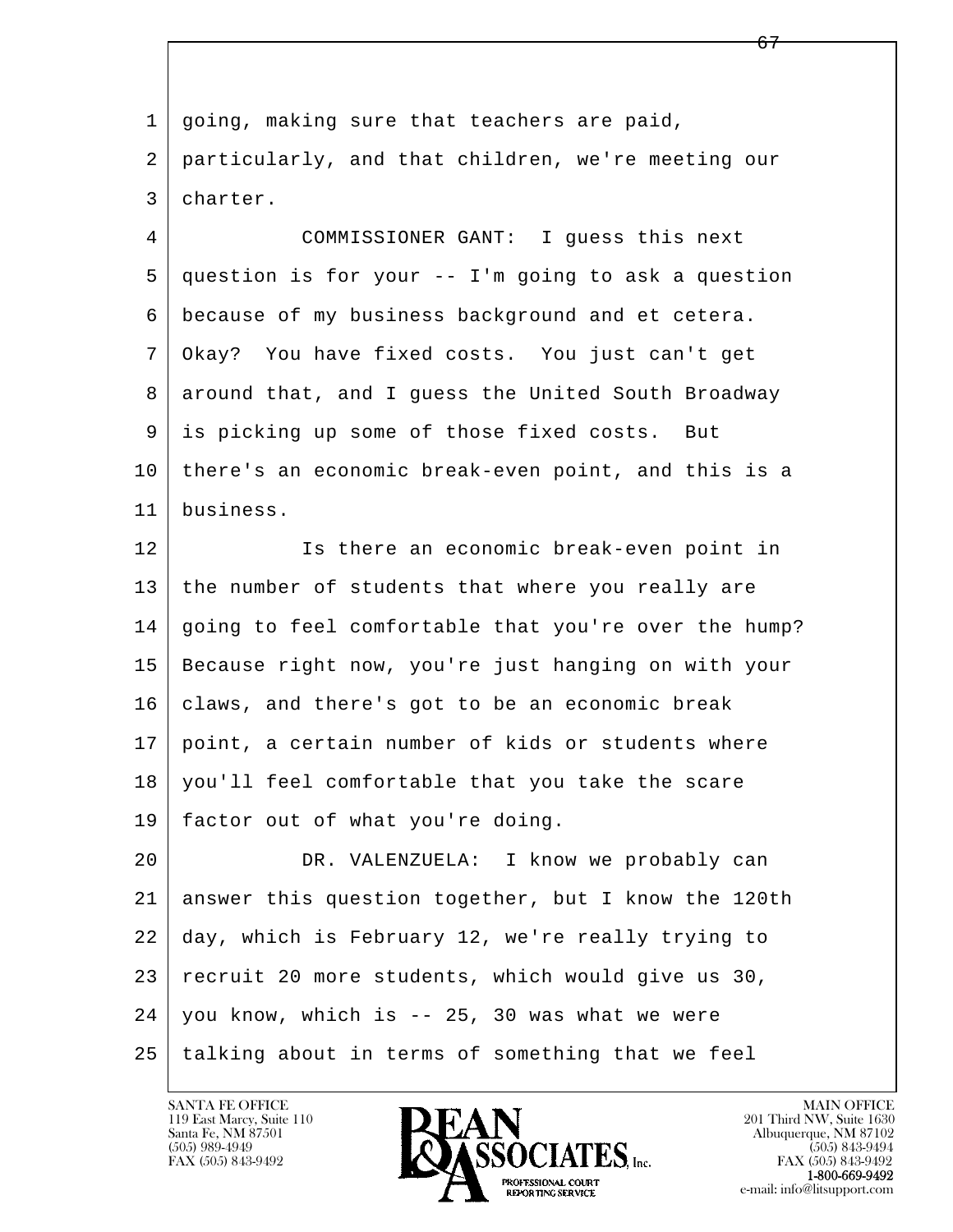l  $\overline{\phantom{a}}$  1 like it can be doable. 2 But Michael, I don't know if you want to 3 talk a little bit more about what would get us  $4 \mid over --$  5 MR. VIGIL: Mr. Gant, that's an excellent 6 question. My comfort level for the staffing that we 7 have and such -- I have told the school, I would 8 like 40 kids, students, in there. But I think what 9 really we could do -- because United South 10 Broadway -- most charter schools don't have someone 11 that just comes in and gives them \$100,000, to be 12 honest with you. And that's a big contribution, 13 where it gives them the building for free, and, you 14 know, pick up the utilities. We have very minimal 15 costs we're going to pay. 16 So because of this, the 30 number is what 17 we've been working with for this year. But to be on 18 the conservative side, we need to build the student 19 base. And the key thing is, as we plan for next 20 year, the original charter only had one grade phased 21 in per year. And my question -- and we talked to  $22$  the charter school office about this  $-$ - maybe we 23 | need to phase in two grades next year and start 24 bringing these children, because, you know, siblings 25 sometimes hold other siblings out. You can bring

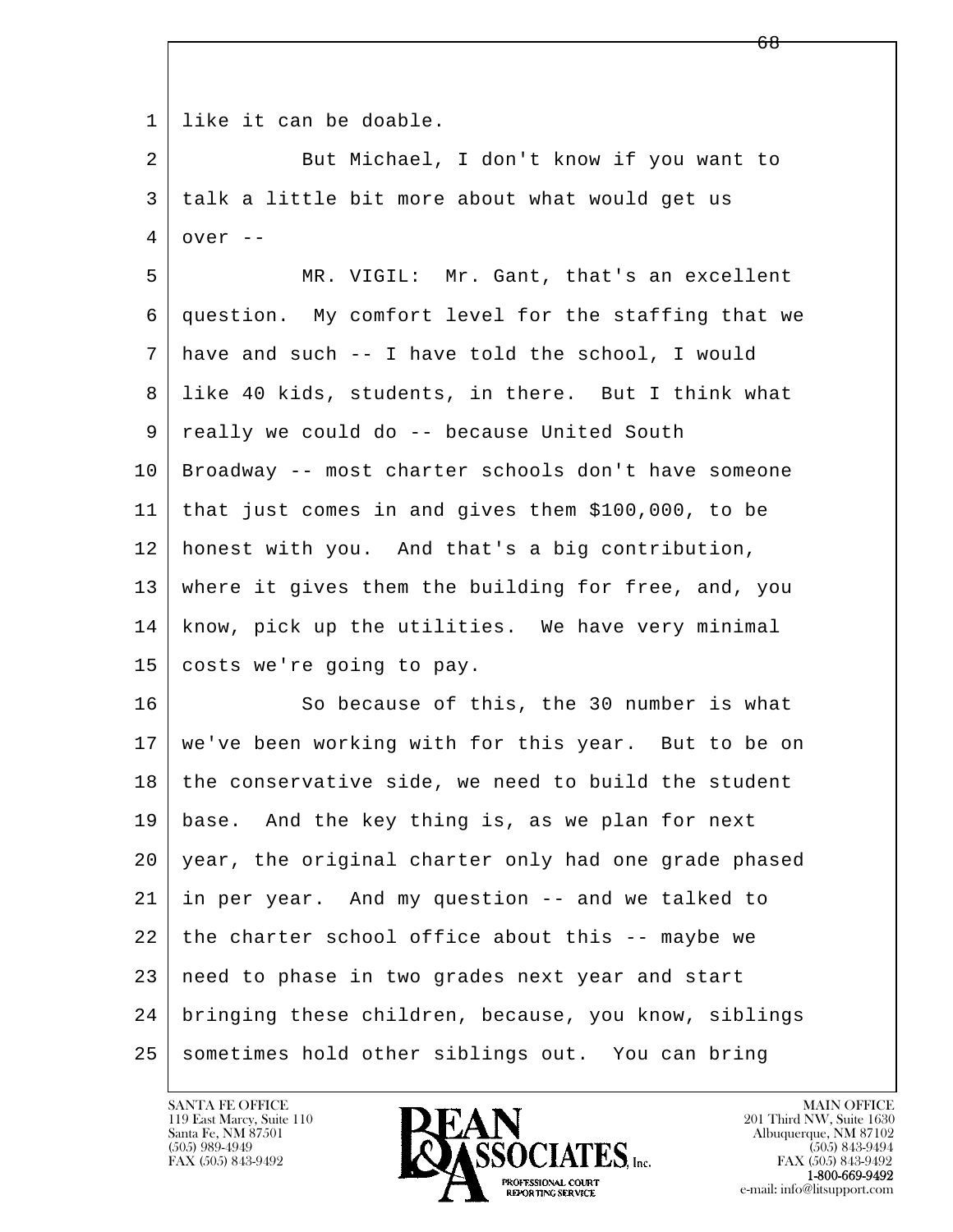l  $\overline{\phantom{a}}$  1 them both in, that type of situation. So my goal 2 would be 40 or 50 kids next year and then build in 3 addition from there. 4 COMMISSIONER GANT: Thank you. I think it  $5$  also may be  $-$ - correct me  $-$ - that the more students 6 you have, the better chances are that your debt is 7 going to actually show that you're doing what the 8 | charter -- you know what I'm saying? 9 | MR. VIGIL: Correct. 10 COMMISSIONER GANT: Okay. And I guess, do 11 you have any SPED students at this time? 12 DR. VALENZUELA: Right now we don't have  $13$  any, but we have the resources to service any  $14$  students if we got  $-$ - in terms that were interested 15 in our school and wanted to attend our school. We 16 do have the services in terms of the IDEA B funding, 17 but also in terms of teachers. We all have 18 experience with working with inclusion classes. And  $19$  so yes, so we're prepared to be able to service, 20 provide those services for students. 21 COMMISSIONER GANT: Okay. One more 22 question, Mr. Chair, that you pointed out to me. If 23 you don't mind, I'll ask it. 24 COMMISSIONER GARRISON: Go ahead. 25 Proceed.

119 East Marcy, Suite 110<br>Santa Fe, NM 87501

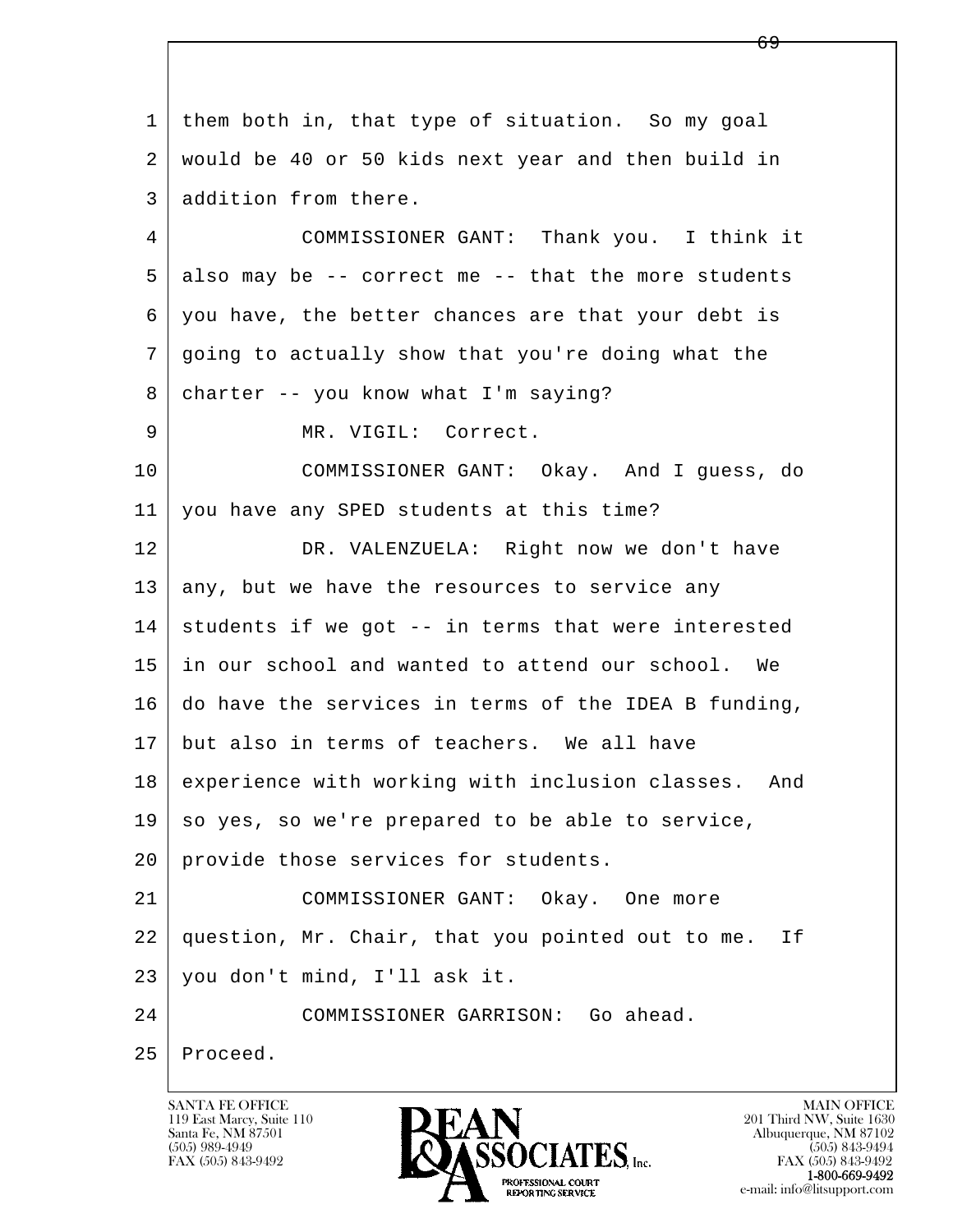| $\mathbf{1}$ | COMMISSIONER GANT: On advertisement, you            |
|--------------|-----------------------------------------------------|
| 2            | got \$15,466 for advertisement. And you know the    |
| 3            | state law about charter schools advertising.        |
| 4            | MR. VIGIL: Mr. Chair, Mr. Gant, the state           |
| 5            | law is that with the state guarantee, we're not     |
| 6            | allowed to use advertising but the federal grant    |
| 7            | does allow advertising. So it's a distinction. We   |
| 8            | know the rules. We did finish our audit, we did     |
| 9            | attend the exit conference that was here Tuesday.   |
| 10           | As a matter of fact, you all were here. And the     |
| 11           | audit went pretty good, to be honest with you, from |
| 12           | the standpoint of the planning grant. And so we're  |
| 13           | aware and we want to make sure we're in compliance  |
| 14           | with all those aspects.                             |
| 15           | COMMISSIONER GANT: That's a big number.             |
| 16           | That number jumped up for the Chair and myself,     |
| 17           | thinking, okay, \$15,000, they're short of money, I |
| 18           | don't know.                                         |
| 19           | Okay. Thank you.                                    |
| 20           | COMMISSIONER GARRISON: Thank you,                   |
| 21           | Commissioner Gant.                                  |
| 22           | Commissioner Shearman and then                      |
| 23           | Commissioner Carr.                                  |
| 24           | COMMISSIONER SHEARMAN: I just wanted to             |
| 25           | be clear on the number. You have nine students or   |
|              |                                                     |

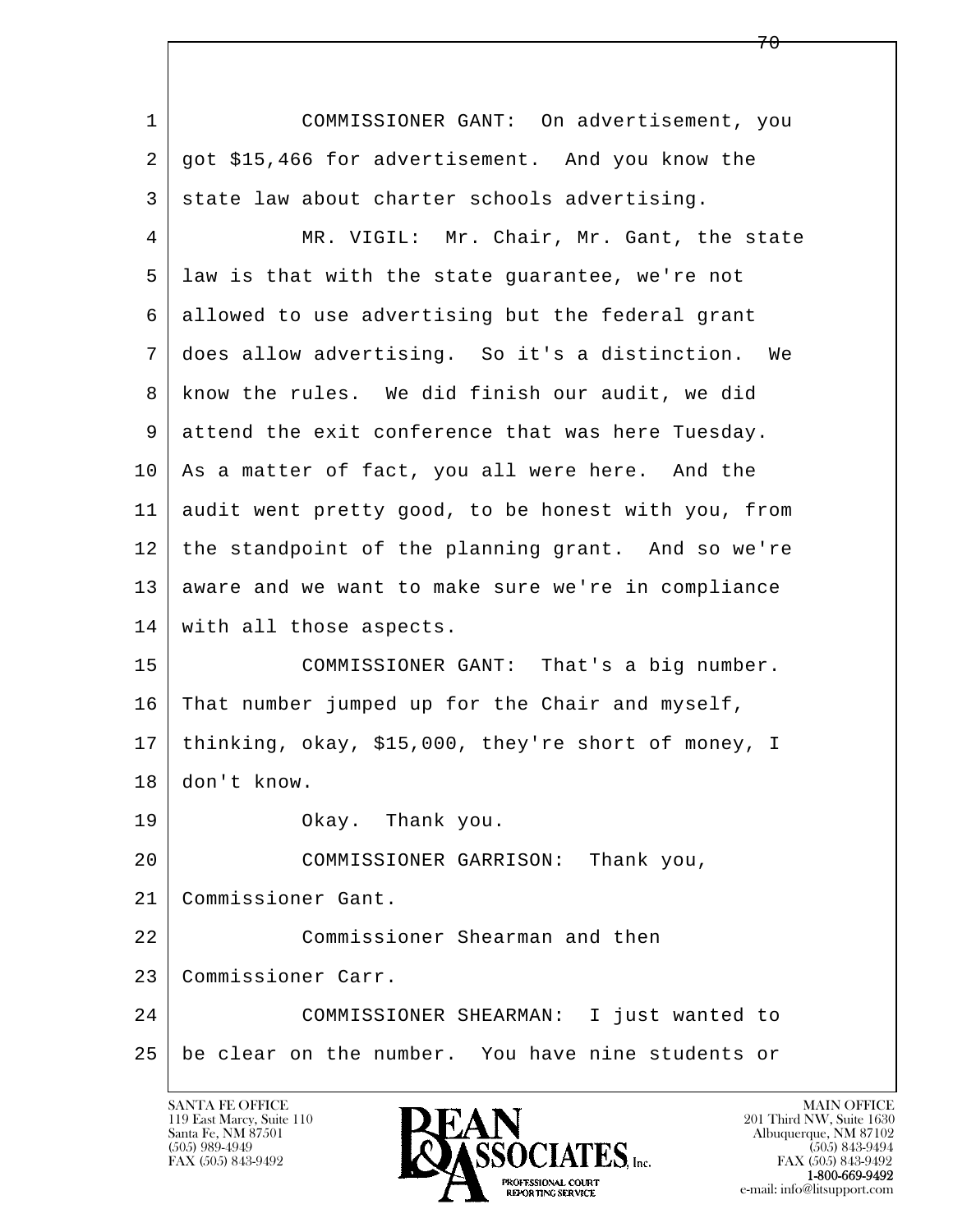l  $\overline{\phantom{a}}$  1 ten enrolled? 2 DR. VALENZUELA: Commissioner Shearman, on 3 the 40th day we had ten students and virtually the 4 child that left -- now we have nine, because he 5 left. They left out of Albuquerque, sorry, out of  $6$  the state, out of New Mexico. 7 COMMISSIONER SHEARMAN: So you have nine 8 students and 1.7 teachers; is that correct? Am I 9 reading that correct on your budget? 10 DR. VALENZUELA: Yes. 11 COMMISSIONER SHEARMAN: Tell me how 1.7  $12$  | teachers covers -- how many grades, how many -- 13 those students are in what grades and how are those 14 grades covered by the teachers? 15 DR. VALENZUELA: So we have three grades, 16 kinder, first, and second grade, and so one of the 17 things that I will be doing is covering the kinder 18 classroom. And then the other two teachers will be 19 doing the first and second grade. Again, one of the 20 reasons that we set it this up way is so we could be 21 able to continue to grow and be able to reach the -- 22 by the 120th day have the students, the 30 students  $23$  or 40, if that would be possible, to be able to have 24 that for, you know, the 120 days for funding for 25 next school year.

119 East Marcy, Suite 110<br>Santa Fe, NM 87501

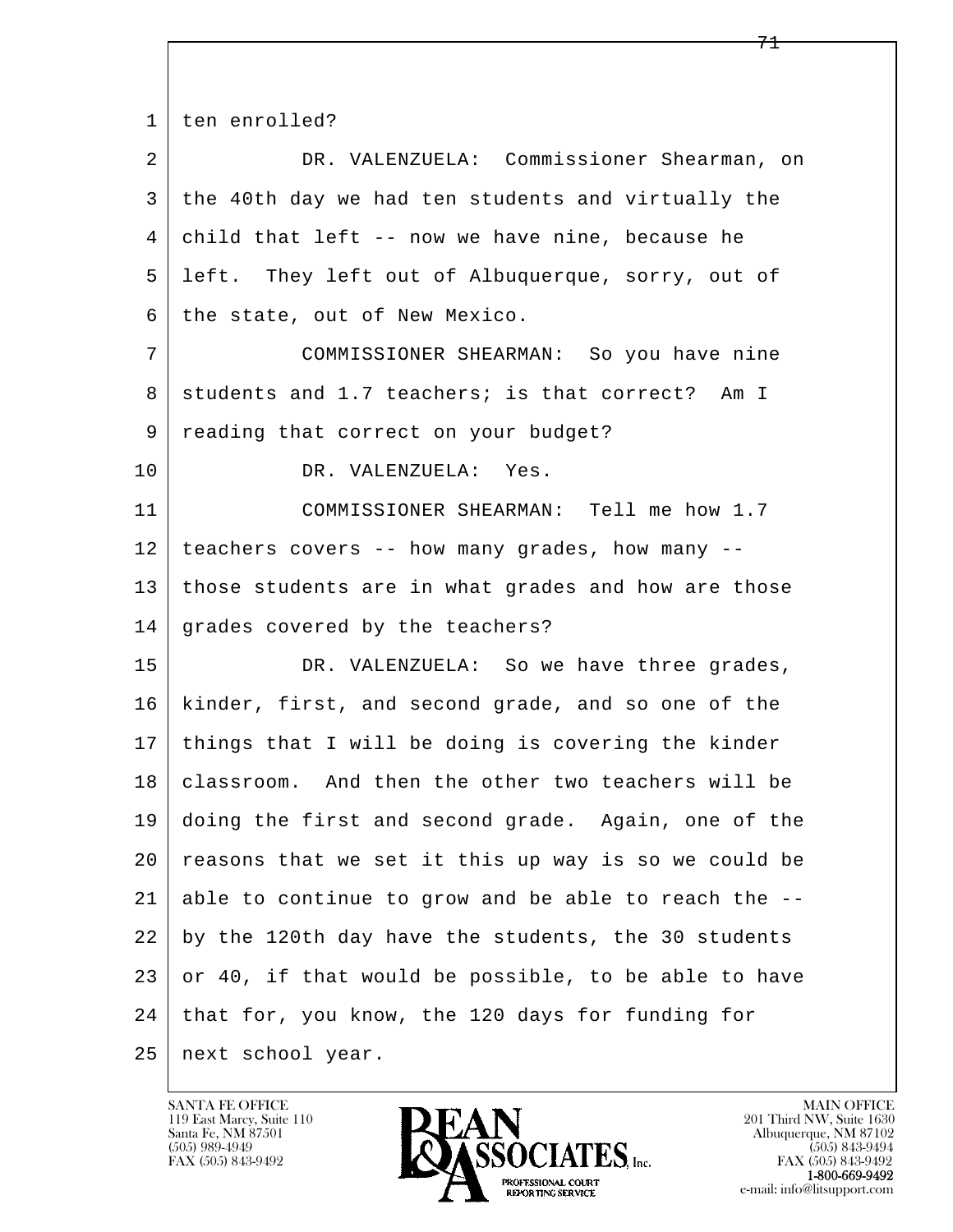| $\mathbf{1}$ | COMMISSIONER SHEARMAN: But you said, "I                |
|--------------|--------------------------------------------------------|
| 2            | will be covering the kindergarten class." Who's        |
| 3            | covering it now?                                       |
| 4            | DR. VALENZUELA: We have one of the                     |
| 5            | teachers -- the other teacher, so we do not only       |
| 6            | just in terms of individual classrooms, but we do a    |
| 7            | lot of grouping together, a lot of -- between the      |
| 8            | different grade levels, since we only have nine        |
| 9            | students. So yes, so that's who's covering the         |
| 10           | class right now. But I mean, I'm doing it, too. So     |
| 11           | I have been doing it in there.                         |
| 12           | So during the day, you know, there will be             |
| 13           | times where I'm in directly working with students in   |
| 14           | the classroom, and other times when they're all        |
| 15           | together. And then I could get to do some of the       |
| 16           | administrative things that need to be done.            |
| 17           | COMMISSIONER SHEARMAN: Okay, thank you.                |
| 18           | And United South Broadway is providing your building   |
| 19           | and your utilities. Do you have a formal commitment    |
| 20           | from them on how long this will continue, how long     |
| 21           | they will continue to provide the building, the        |
| 22           | utilities, and possibly some monetary support?         |
| 23           | MS. DORN-JONES: Commissioner Garrison,                 |
| 24           | Commissioner Chairman, United South Broadway           |
| 25           | provides the building free of charge.<br>I believe the |

 $\lceil$ 

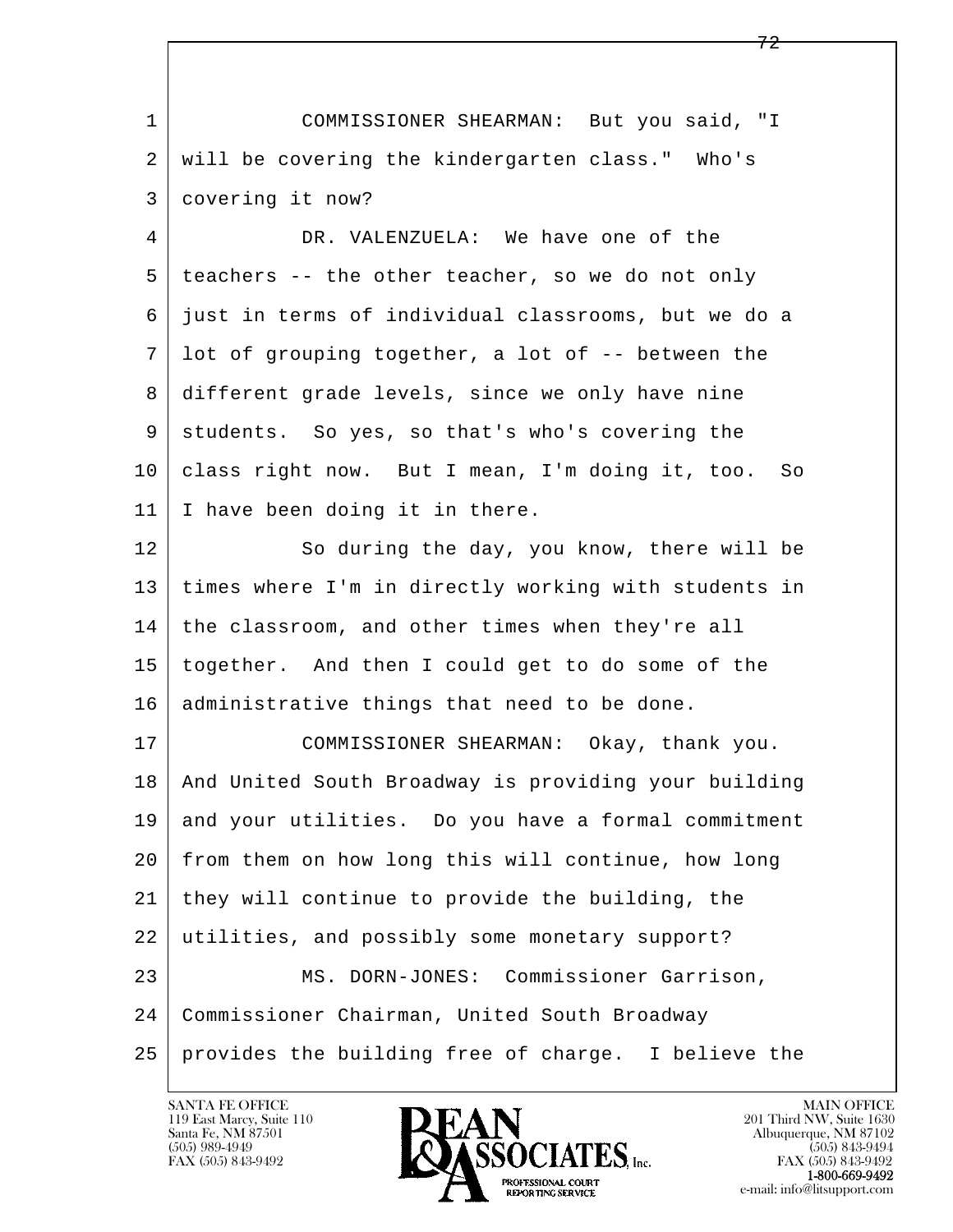l  $\overline{\phantom{a}}$  1 utilities are charged on this budget. We then also 2 provide the free breakfast, lunch, and snack. So in 3 terms of commitment, our board has met. They're 4 planning on having another meeting after the first 5 of the year, and we can actually put it in writing, 6 if need be, but they have made a commitment in a 7 board meeting to support this organization, to 8 support the school. 9 COMMISSIONER SHEARMAN: Has any mention of 10 a time period, this year, next year, for five years, 11 what? 12 MS. DORN-JONES: We certainly have talked 13 about helping infusing some dollars for the next 14 school year, in addition to what we're currently 15 doing, in hopes that we can help build that 16 enrollment, whether it's a five- or ten-year 17 commitment, I can't tell you. But we're hoping that  $18$  we can get it up and running by the next school year 19 and be able to help it support itself through the 20 next school year, at minimum. 21 | If the school can't support itself through 22 the next school year, I think there are some very 23 serious decisions to be made about what the future 24 of the school is. There's no question about that. 25 We're optimistic and coming from a place of some

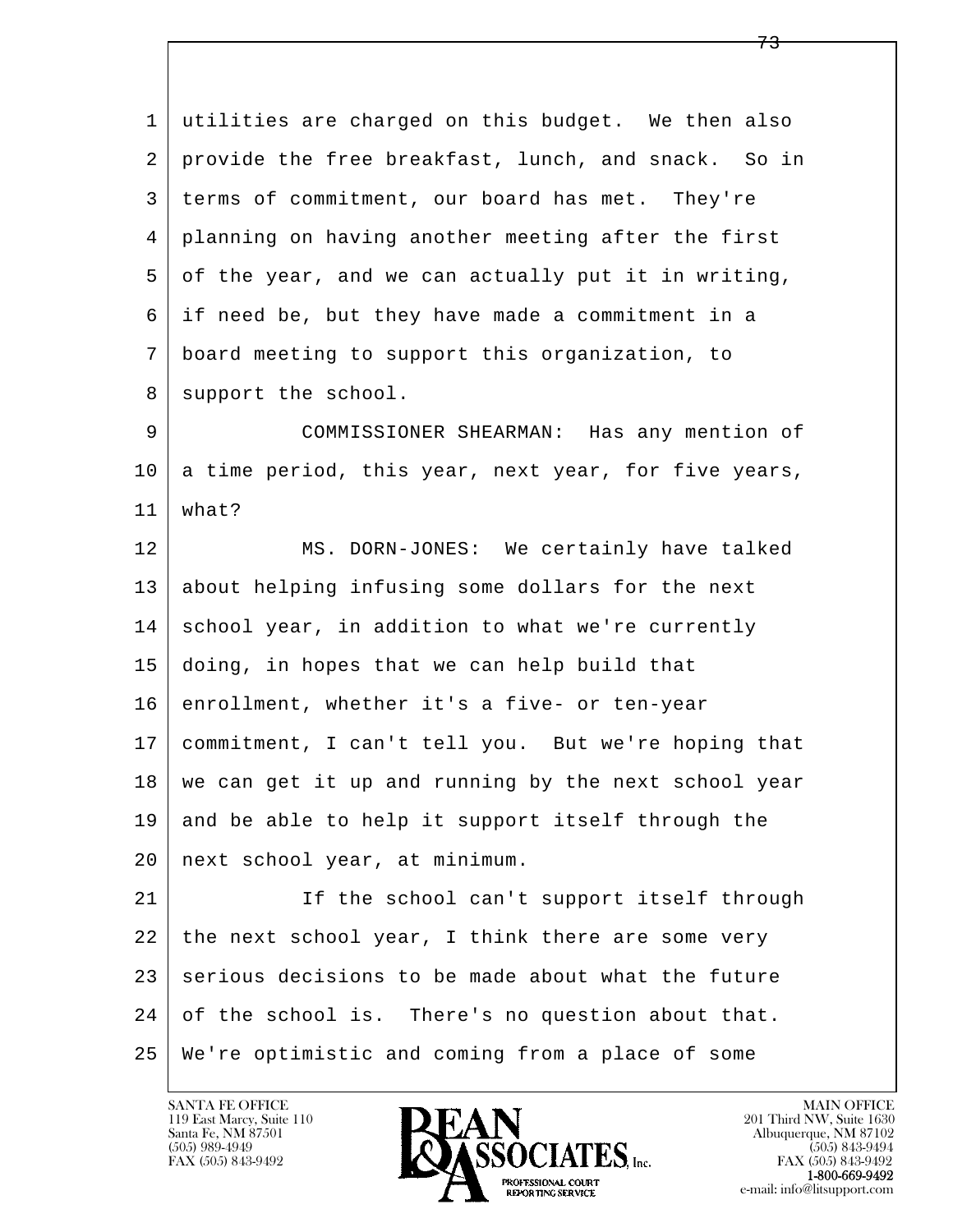1 caution and some reservations because I'm a realist. 2 It is what it is. But I also believe in working 3 like all get-out to make things a success, as do 4 members of our board. And we're recruiting children 5 that have been through our programs. As I said, 6 nothing is better than that testimonial. These kids 7 have gone through our programs, they're in college, 8 they're working and doing well in the neighborhood. 9 | They're the future leaders.

l  $\overline{\phantom{a}}$ 10 So that's part of our investment, is 11 fostering future leadership. So I would imagine 12 that our board would be quite comfortable working 13 through the next school year at minimum. As the 14 responses that you received indicate at the very 15 bottom of the page 2, the board is doing some real 16 serious strategic planning about how they're going 17 to carry this out. And United South Broadway plans 18 to ride along for at least the next school year, I 19 would imagine. I can't imagine them stopping short 20 of that. But we will have a more in-depth 21 discussion after the first of the year with the 22 board about long-term commitment. And we are happy 23 to come back and report to the Commission. 24 COMMISSIONER SHEARMAN: I appreciate your 25 candor, and I, for one, would certainly appreciate a

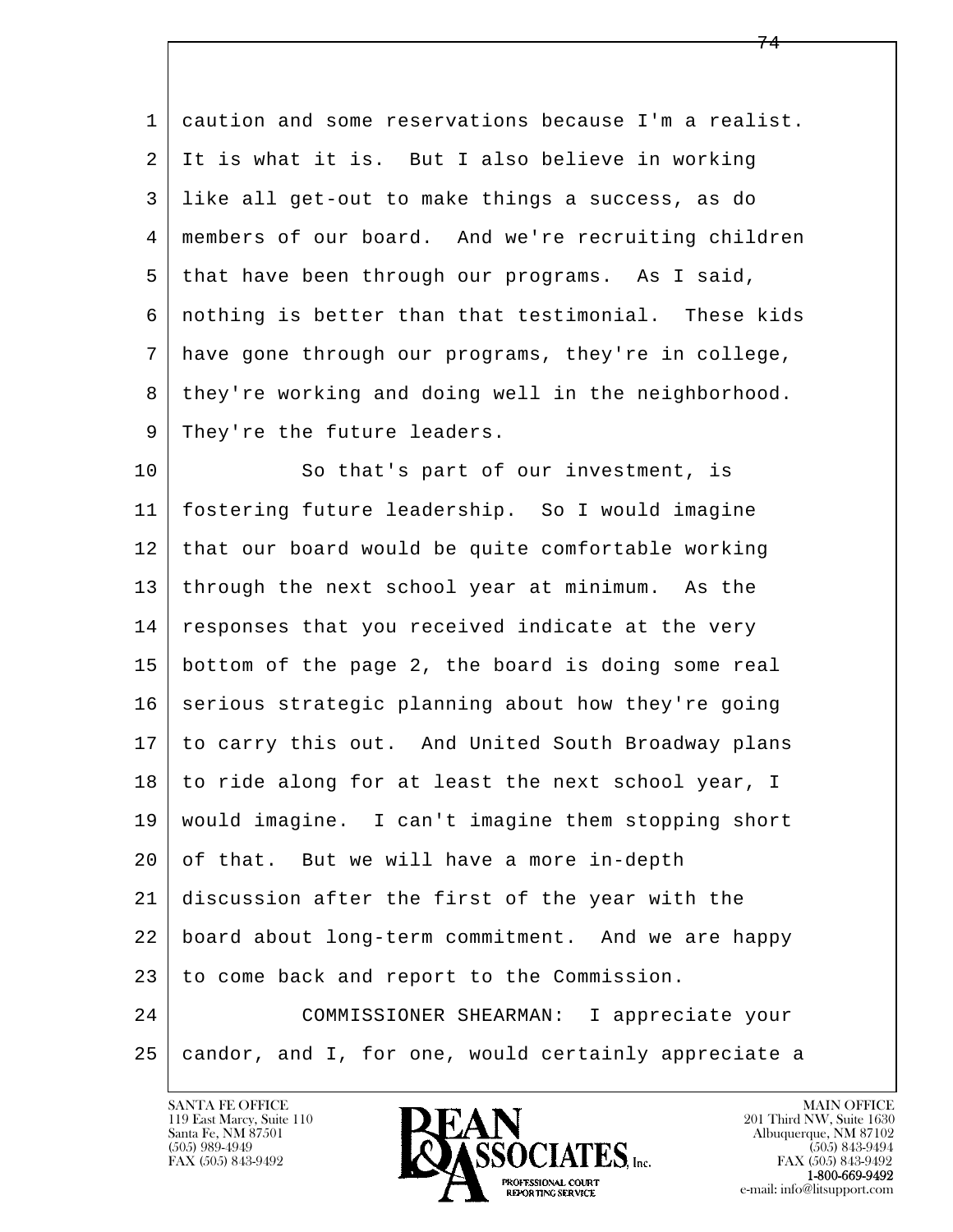1 report later in the year.

2 Speaking of your recruiting efforts, I 3 hear your passion. I know you're working. I don't  $4 \mid$  see that it has been very successful, up to this 5 point. Again, I would like to hear after the first 6 of the year if those have been successful.

7 The other question in my mind is: My 8 understanding of SEG funding, and I'm happy to see 9 that Deputy Secretary Aguilar is now here, possibly 10 can give us some information, should we need it. My 11 understanding of SEG funding is in July you begin 12 receiving that SEG funding based on the number of 13 students that you project the student will have, the 14 school will have. Since enrollment came in so much 15 lower, I assume that you had to pay back some SEG 16 | funding; is that correct?

l  $\overline{\phantom{a}}$ 17 | MR. VIGIL: Mr. Chair, Commissioner 18 Shearman, the school has received more than what we 19 are going to receive when the adjustment is made. 20 And yes, the school will have to pay back. At this 21 point we haven't paid back. What we will be doing 22 is, on the grant we have some requests for 23 reimbursement that are in, so what I was planning to 24 do was to work with PED staff to determine is it  $25$  going to be where they send us a check, we send it



FAX (505) 843-9492<br>1-800-669-9492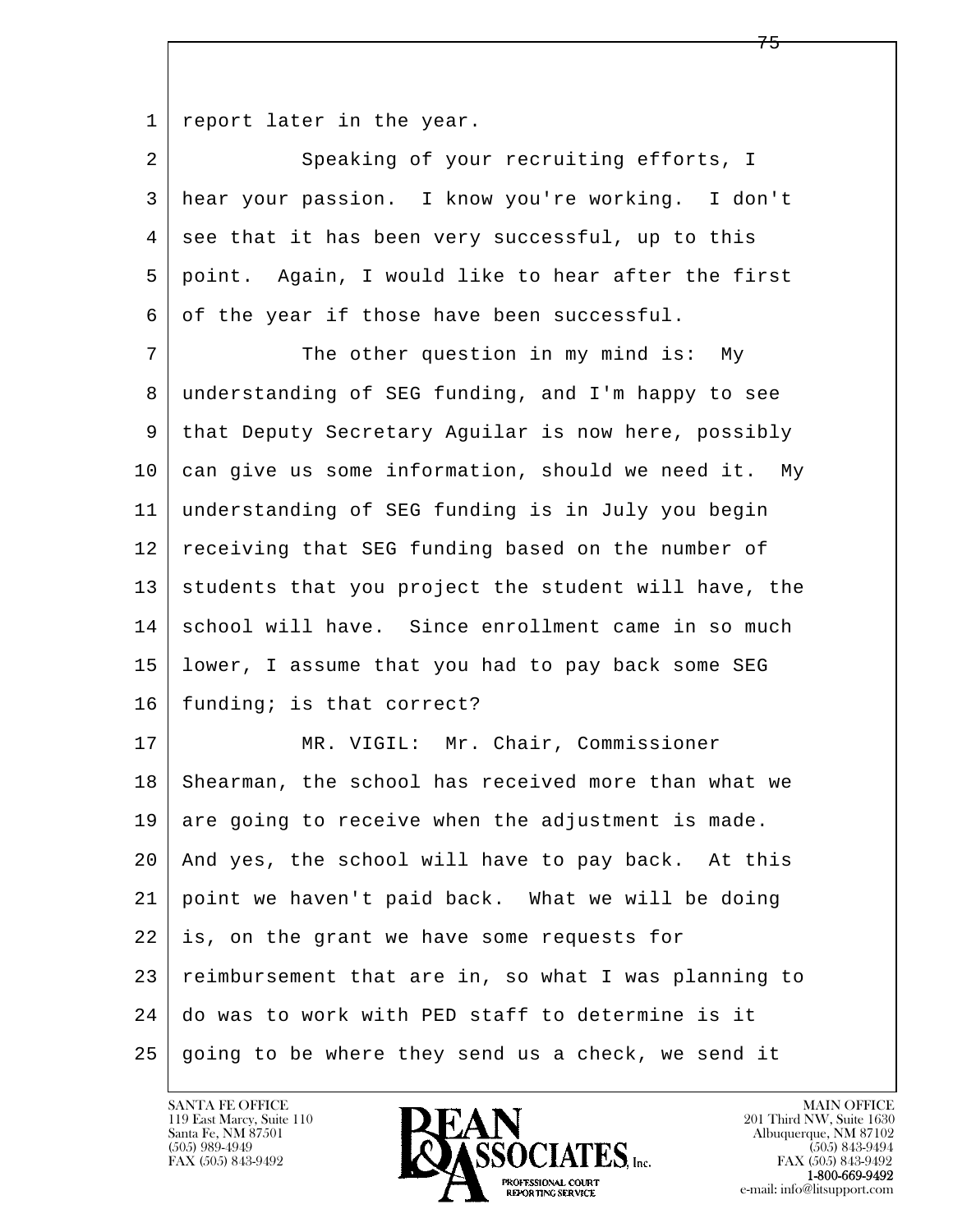l  $\overline{\phantom{a}}$  1 back, or do we do an accounting-type issue. 2 That's just some -- it will be paid back, 3 but exactly how that's done is something that we 4 need to work out with PED staff, which we haven't, 5 you know, talked specifics yet. 6 DEPUTY SECRETARY AGUILAR: Mr. Chairman. 7 COMMISSIONER GARRISON: Deputy Secretary 8 Aguilar. 9 DEPUTY SECRETARY AGUILAR: Mr. Chairman 10 and Commissioner Shearman, the other thing is that 11 final funding is based on the final unit value which 12 the Secretary will set no later than January 31st. 13 | At that time we'll know the exact amount of money 14 that they should have received for their ten 15 children that were on that reporting date, while 16 there's ten children on the 40th day, and so they'll 17 | receive funding for those ten children. But we want 18 to wait until we get the final unit value set so we 19 don't have them send money back and then we send 20 them a little bit of money back. 21 | And I agree with Mr. Vigil that we'll work  $22$  so we net out and that that will be repaid before 23 | the end of the fiscal year. 24 COMMISSIONER SHEARMAN: Thank you. I 25 appreciate that clarification.

119 East Marcy, Suite 110<br>Santa Fe, NM 87501

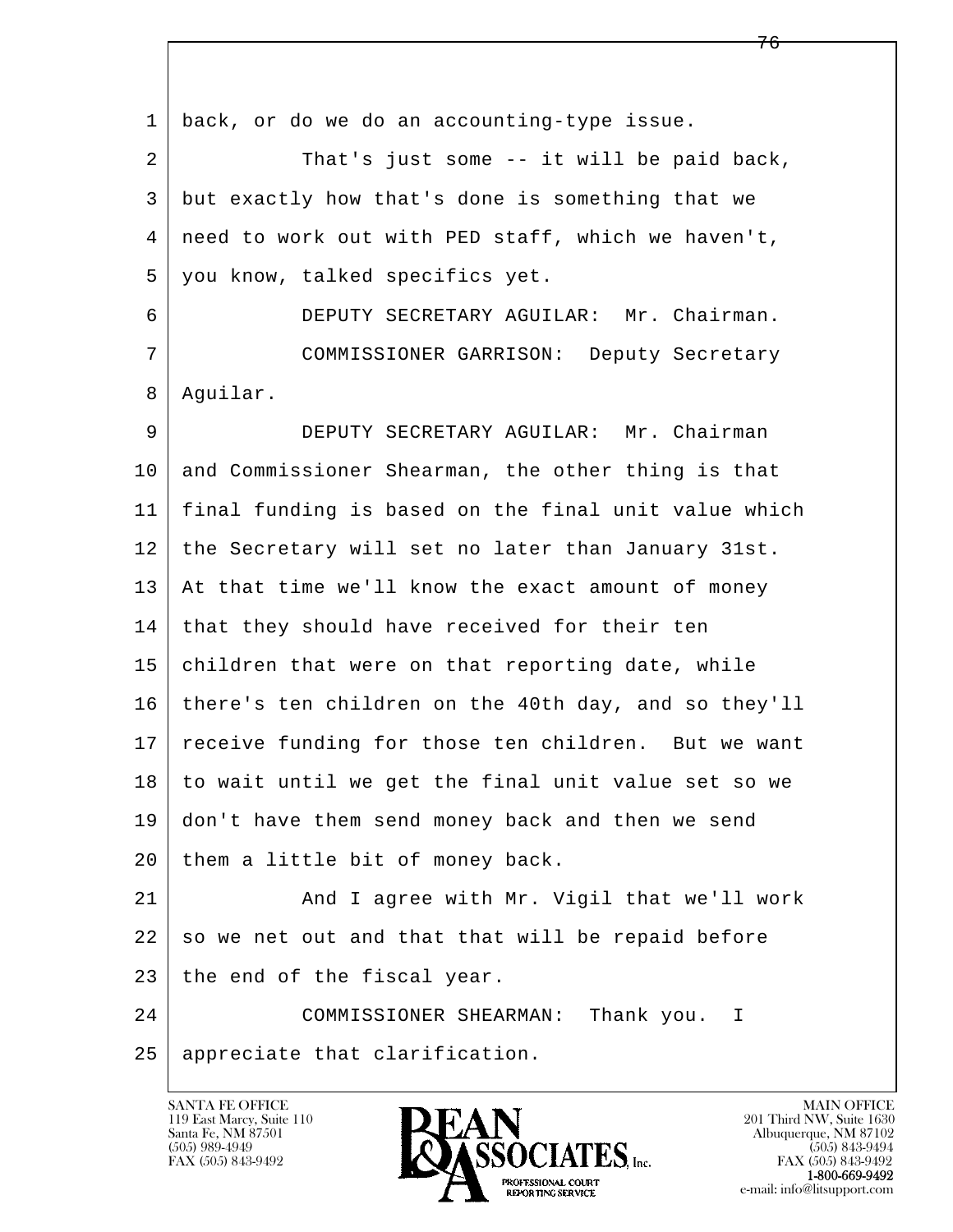l  $\overline{\phantom{a}}$ 1 I really don't have another question. 2 Just a comment. I was very gratified to hear you  $3 \mid$  say you're a realist, and that at the end of another 4 school year, if things have not significantly 5 improved, there would be some really tough decisions 6 to be made, and I appreciate you going into this, 7 your entire group going into this with your eyes 8 open to the possibility that things may not go the 9 way you had hoped and planned, and that you are 10 willing to look at the situation and make those 11 decisions and bring that to us. I very much 12 appreciate this. 13 MS. DORN-JONES: Thank you. 14 COMMISSIONER SHEARMAN: Thank you. 15 COMMISSIONER CARR: Mr. Chair. 16 COMMISSIONER GARRISON: Commissioner Carr. 17 | COMMISSIONER CARR: A quick question. 18 What's your renewal date? 19 DR. VALENZUELA: Commissioner Carr, this 20 is our first year. This is our first year. So we 21 started in August, so I believe it's every five 22 years; correct? 23 COMMISSIONER CARR: Right. But you didn't 24 have a planning year? 2016? Okay. So you have  $25$  some time. So something that came up with me that

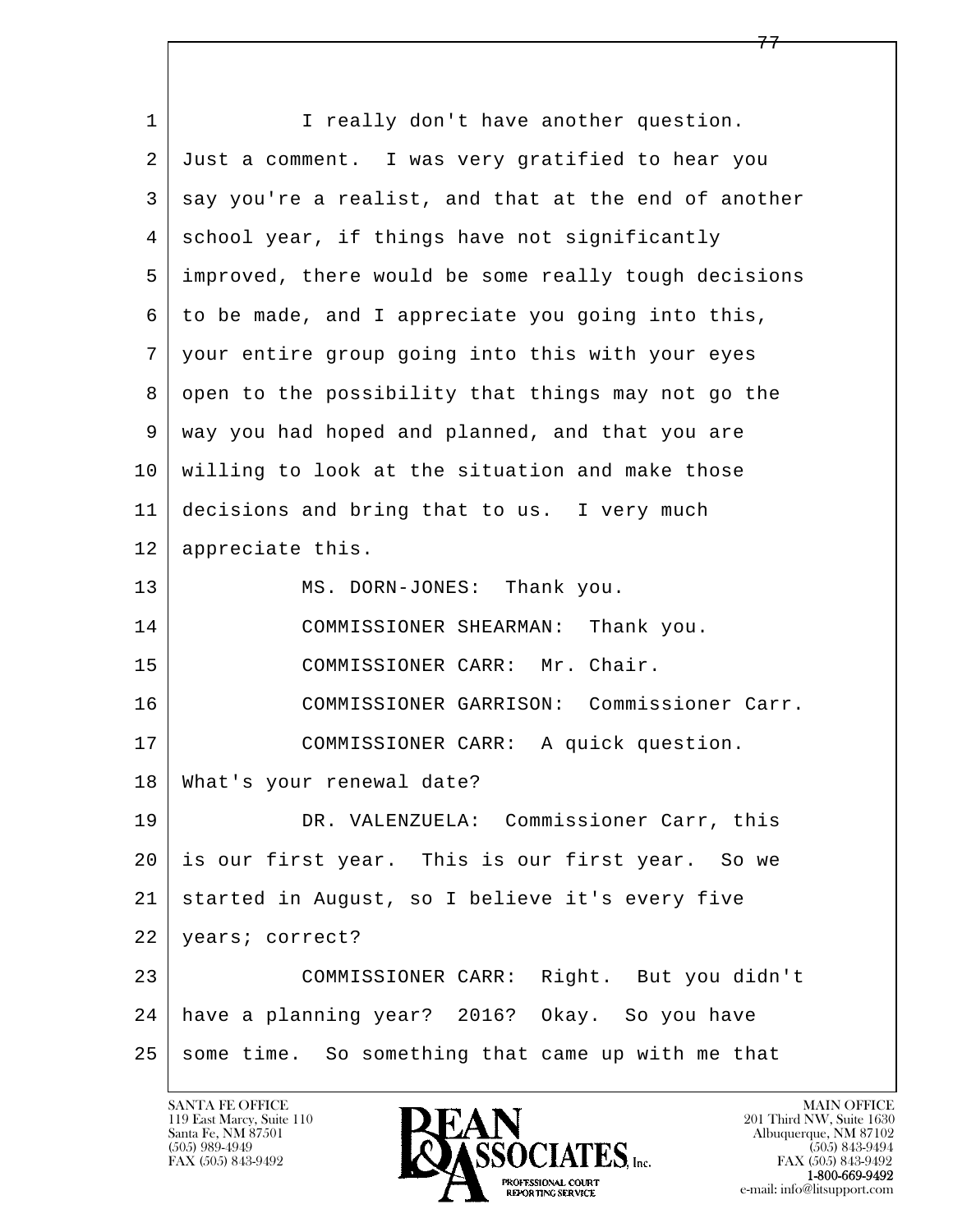l  $\overline{\phantom{a}}$  1 came up earlier that Director Gerlicz called my 2 attention to was we were talking about statistics 3 being a problem when you get to a certain number, 4 and so this is a prime example here. If I mean,  $5$  even if you get up to 25 or 30 -- this is a 6 suggestion of something to think about in the 7 future -- is maybe we need to be looking at 8 individual test scores, you know, not with names, 9 but you know, something along those lines when you 10 get down to a certain number. If I have got one 11 great kid out of ten or fifteen, that can change the 12 scores dramatically. If you have one kid who scores 13 terribly, you know, either way, it can go. So maybe 14 we need to look at the individual scores when it 15 gets down to a certain number. I don't know what 16 | that number should be. But, you know, it is a 17 concern. And the minimum number to keep a school 18 open is five; is that correct? Oh, eight. Eight.  $19 \mid$  Okay. 20 MR. GERLICZ: Mr. Chair? 21 COMMISSIONER GARRISON: Director Gerlicz. 22 MR. GERLICZ: Commissioner Garrison, 23 Commissioner Carr, it's a very good question. And 24 it's a question that we at the Charter School 25 Division ask ourselves. And beyond discourse,

119 East Marcy, Suite 110<br>Santa Fe, NM 87501

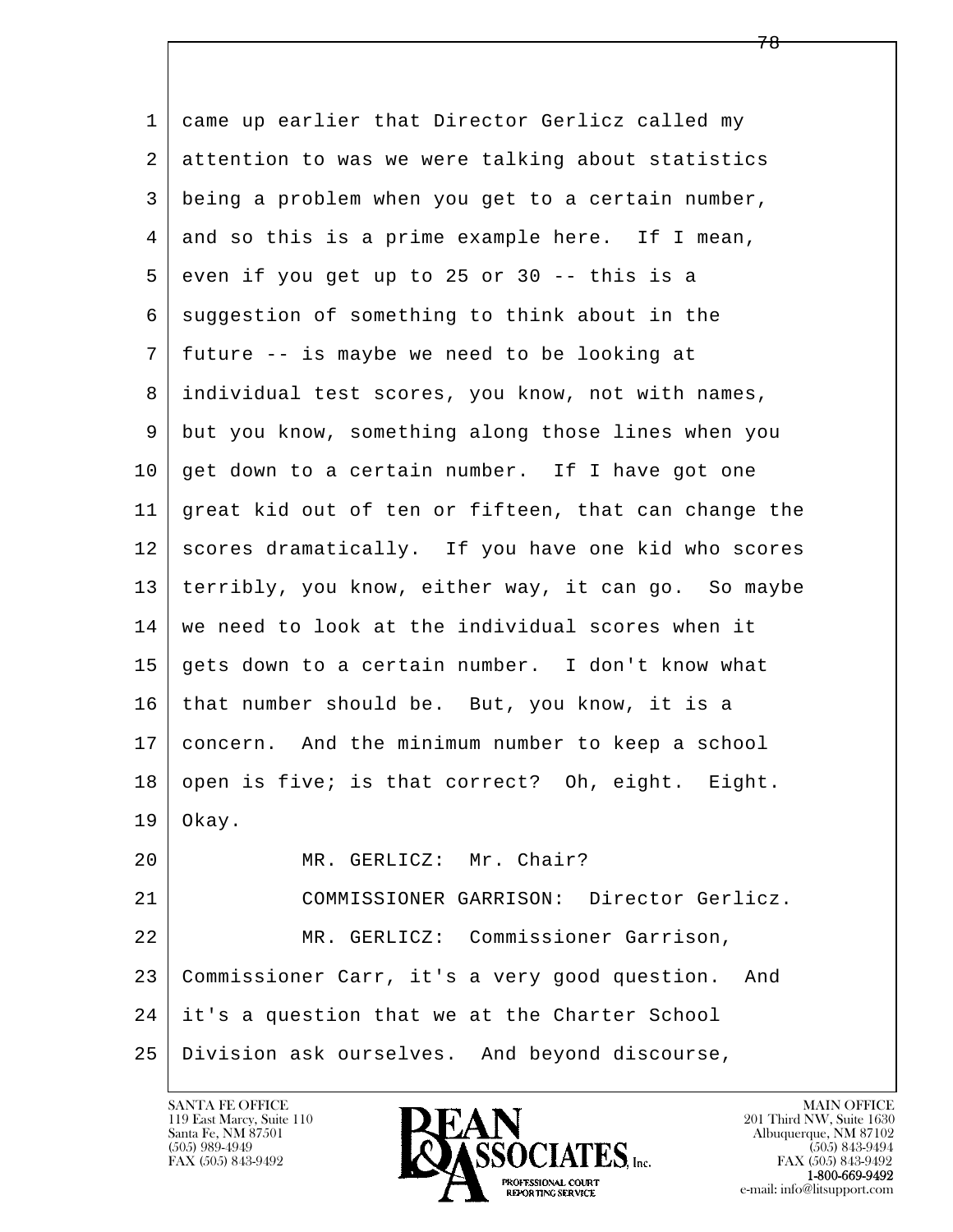l  $\overline{\phantom{a}}$  1 numbers are numbers, and we know that that's only a 2 part of the picture and not the larger picture at 3 all, and nor do we want to put all of our eggs in 4 the numbers basket. And we do feel that SB 446 is 5 going to give us some flexibility to use other 6 measures. 7 Now, we're never going to get away, nor 8 | should we, from those numbers, but I think it's 9 going to give us the opportunity to look at a much 10 broader spectrum of analysis for schools like Dorn 11 and other schools with smaller populations. 12 COMMISSIONER CARR: Good. 13 COMMISSIONER LOPEZ: My question is, 14 Ms. Callahan or Commissioner Gerlicz, somebody 15 remind me. In our process of renewal, don't we ask 16 them to demonstrate that there's support out there 17 for the school? 18 | MS. CALLAHAN: Commissioner Claire, 19 Commissioner Lopez, part of the application process 20 that with this new group that we just reviewed in 21 September put a heavy emphasis on community support 22 and community following. This application was prior 23 to that, and so upon renewal, however, there is a 24 requirement of community by signing of a petition 25 that's required by law, and so that will definitely

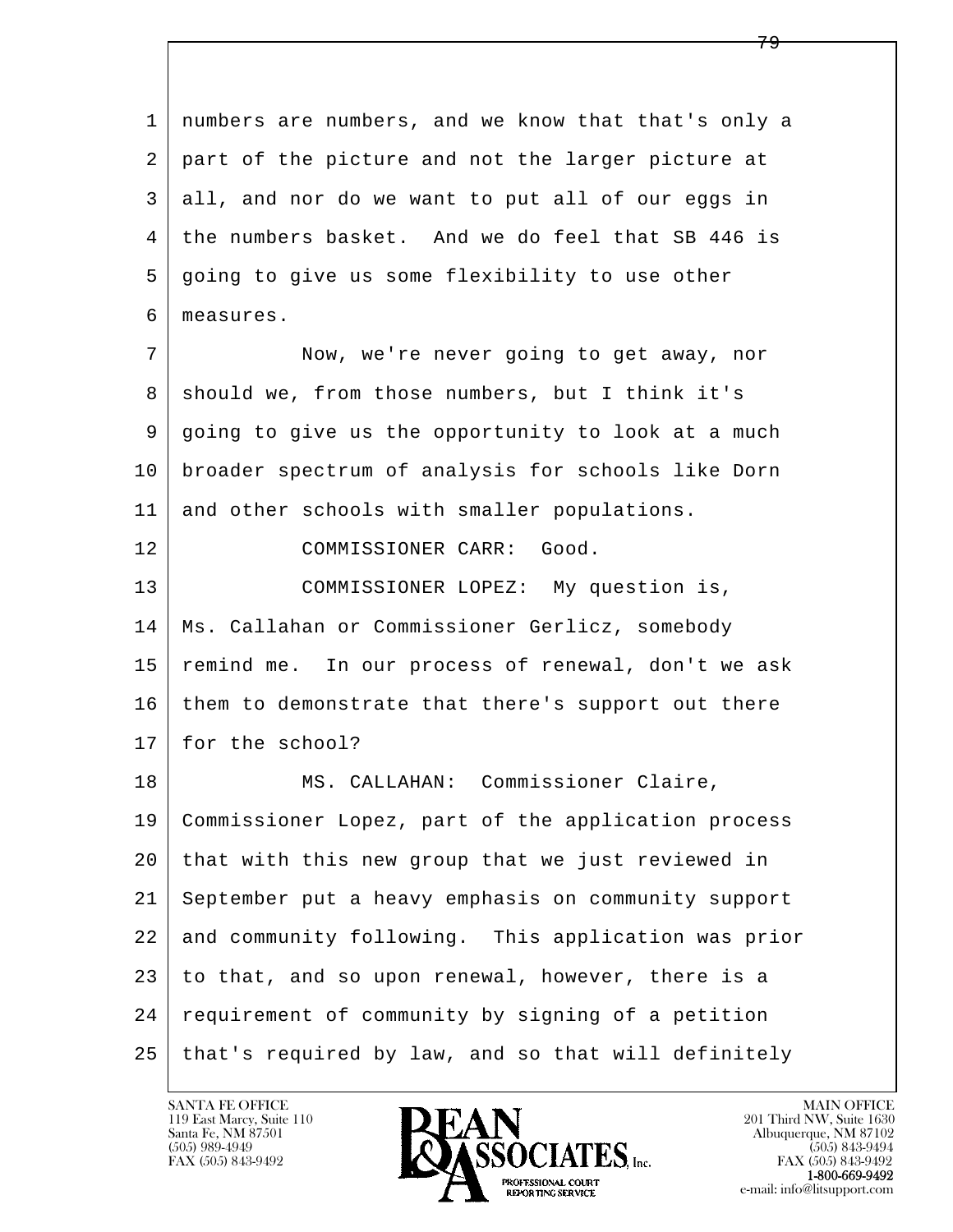l  $\overline{\phantom{a}}$  1 become a factor in that. But they were in the 2 previous application prior to the new SB 446 3 guidelines going in, which emphasizes community 4 | support. 5 COMMISSIONER LOPEZ: Thank you very much. 6 COMMISSIONER GARRISON: Commissioner 7 Bergman. 8 COMMISSIONER BERGMAN: Thank you, 9 Mr. Chair. Now, I specifically remember even though 10 the requirement was not there for community need, 11 you were very sure you had community need at the 12 time, and I also appreciate your candor that you 13 understand that there may become a point that you 14 will have to pull the plug on this, unfortunately. 15 So my question is: If, next August, your 16 community does not respond and you still have nine 17 or ten or eleven students, will you still try and go 18 ahead with that second year? In other words, I 19 guess my question is: When do we pull the plug on  $20$  this, if you can't get the students? 21 MS. DORN-JONES: I think that's going to 22 probably come up in our strategic planning process, 23 but as I mentioned earlier, Commissioner Bergman, 24 that we will be looking -- the board is going to be 25 looking at this again in January. They are

 $\overline{80}$ 

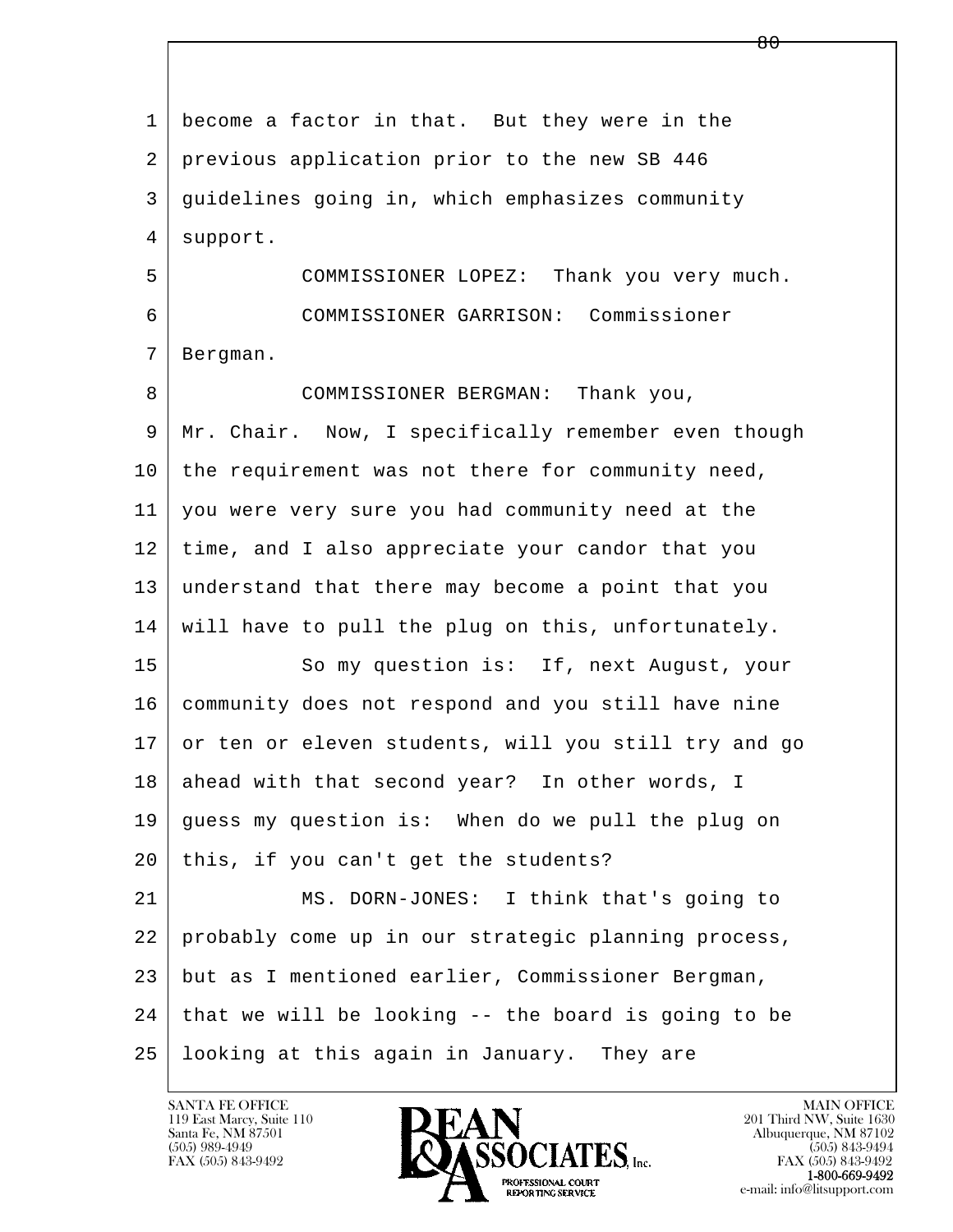1 committed to helping through the next school year. 2 But I mean, we're a business. United South Broadway 3 is a business, as well. And we haven't been in 4 business for 30 years making bad decisions. And so 5 we will not let any one element of our work bring 6 the organization down. So we're going to work with 7 the school to see, and we're going to try to make 8 | that call sooner rather than later, because time is 9 money in this world.

10 But I do see a full commitment through the 11 second year. But if it's not making it -- and I 12 think we will know by, what, the 30th, the 40th day 13 of the second year, where we're going to. And I 14 think it will -- that will kind of gauge where we're 15 going to go with this. And I would like to say that 16 we did have community support. But you know, 17 community support is one thing, but if you're not 18 open when parents need you, it doesn't matter. 19 Parents need to go to work, need to get the kids in  $20$  school. So that was a shortfalling that we had. 21 As I said, we learned a lot and we've made 22 some adjustments along the way. We had some support

l  $\overline{\phantom{a}}$  24 had a letter from the neighborhood association. We  $25$  could have brought you a petition at the same time.

23 from our neighborhood association, our charter. We

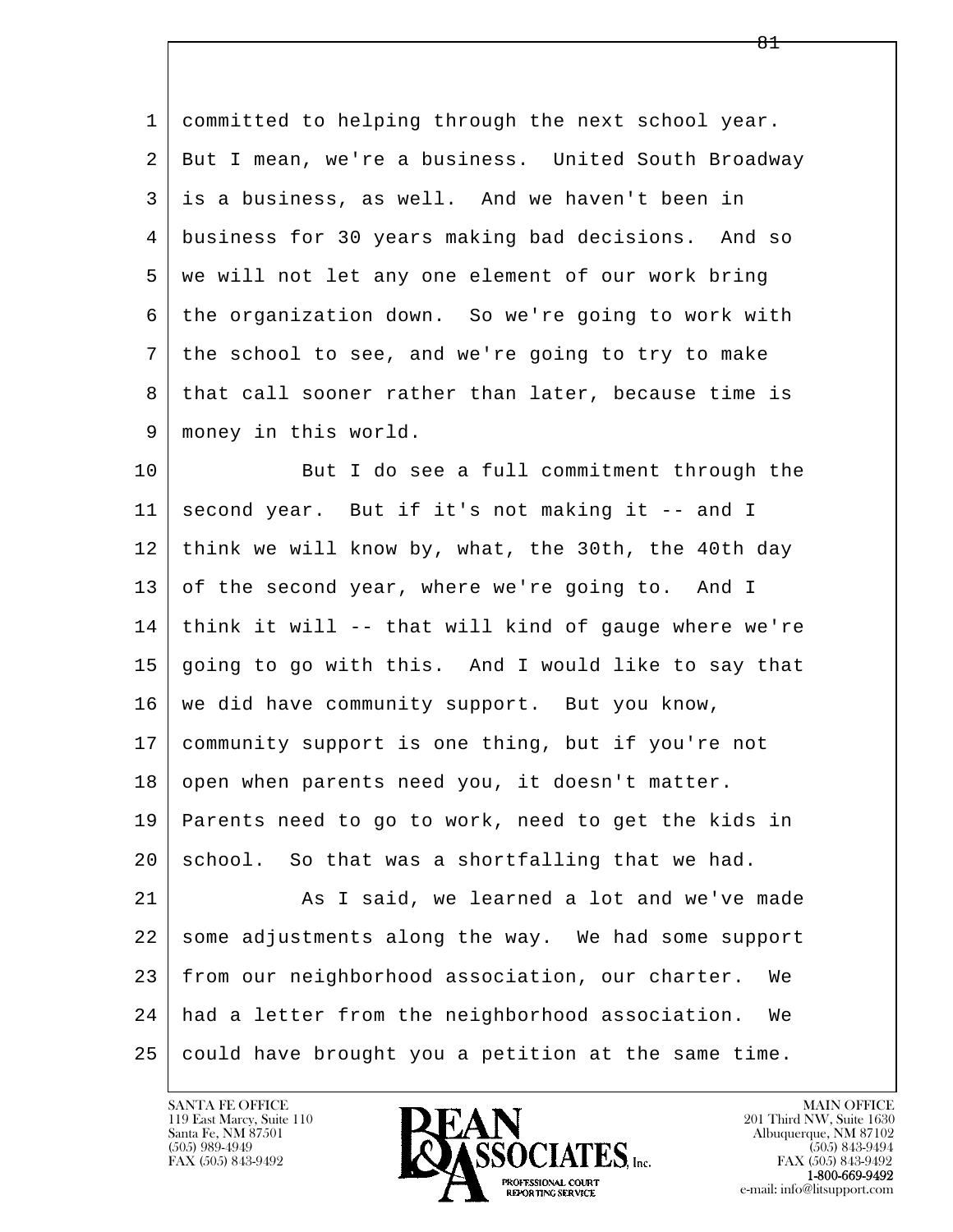1 But that still doesn't matter if your doors aren't 2 open. It's just a matter of opportunity, and we 3 missed that window.

4 So we have got to go back and make some 5 changes, and we've got to go out and really do some 6 grass roots work, which is the work of United South 7 Broadway. We do grass roots work, go door to door. 8 And I don't think it's because people don't think we 9 have a good school. I think we had 46 applications. 10 And when we couldn't get there on time, of course, 11 we called all these people, but you know, they're in 12 school now, parents are moving on.

13 We're hoping to use this period of time 14 right now, this break, to really make some headway  $15$  and this summer to do that. And we have talked 16 about bringing on extra grades like third and 17 possibly fourth grade. Dr. Elizabeth is making some 18 assessments around that with the governance council. 19 So we'd like to give it a really good try and make  $20$  sure and see if it can make it. But if it can't, 21 I'm a realist.

l  $\overline{\phantom{a}}$  22 COMMISSIONER BERGMAN: Thank you. It is 23 reassuring. I understand a lot of hard work is 24 being done, and that there's a plan in place, and 25 you got to work the plan sometimes, but at some

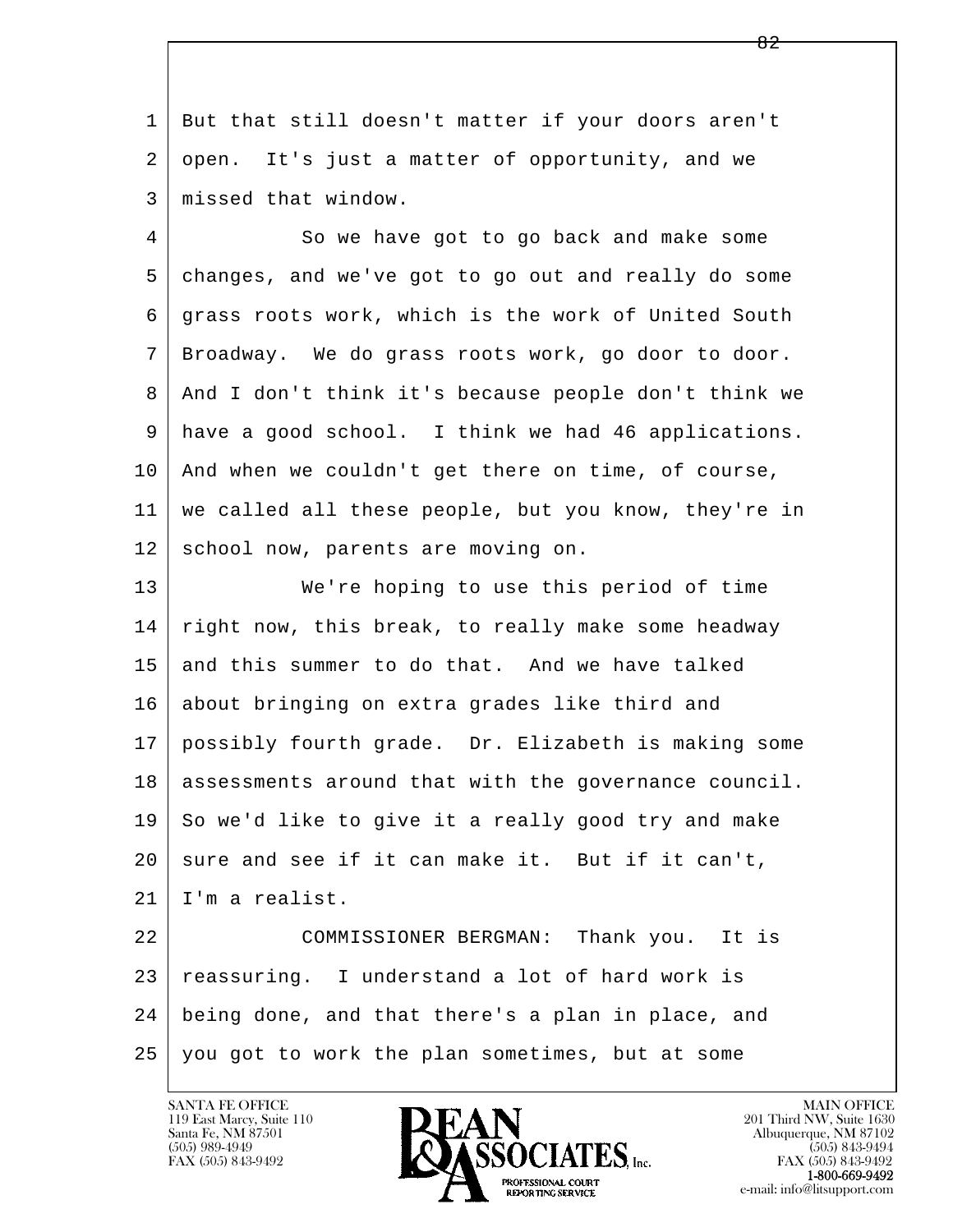l  $\overline{\phantom{a}}$  1 point, yes, difficult decisions are going to have to 2 be made. We understand that, too. 3 Thank you. Thank you, Mr. Chair. 4 COMMISSIONER GARRISON: Commissioners, are 5 there any other questions? 6 Thank you very much for attending this 7 morning, and for giving us insight on the status. 8 MS. DORN-JONES: Thank you very much for 9 | your comments and feedback. We will use that and 10 try to make it work out. Thanks for waiting on us. 11 DR. VALENZUELA: Yes, thank you. 12 COMMISSIONER GARRISON: Item number 15 is 13 the Secretary-Designate's report to the PEC. The 14 report will highlight the Public Education 15 Commission budget, the 2013 legislation, and an 16 update on Questa School District. The school 17 district, right? 18 | The Mand with us today is Deputy Secretary 19 | Mr. Paul Aguilar. Welcome, good morning. 20 DEPUTY SECRETARY AGUILAR: Thank you, 21 Mr. Chairman, members of the Commission. I'm going 22 to distribute a little packet here for discussion. 23 Mr. Chairman and members, what I'm handing out is 24 the hearing officer report for the Questa 25 Independent School District Board of Education. In

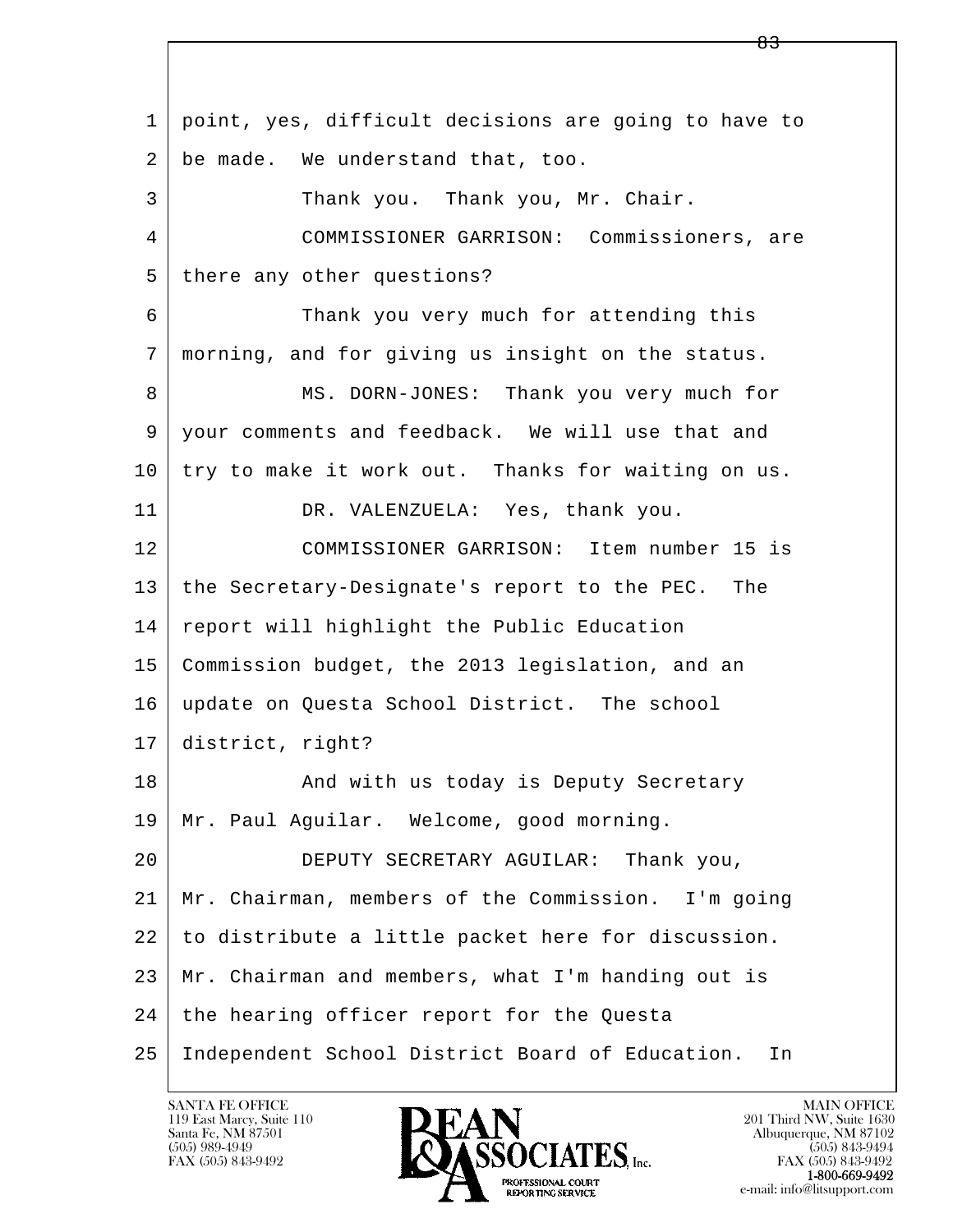l  $\overline{\phantom{a}}$  1 compliance with the statute, the Secretary scheduled 2 | a hearing before a hearing officer on November 5th. 3 The school district, with our oversight and with the 4 cooperation of the New Mexico School Board 5 Association provided access to legal counsel to the 6 board. That legal counsel was the Cuddy McCarthy 7 law firm. They prepared a response, a written 8 response, to the original suspension that the 9 Secretary had implemented. Two days before the 10 hearing, the Cuddy McCarthy law firm withdrew from 11 representing the board, feeling that they would not 12 be able to sufficiently represent the board because 13 of the divide amongst the board members. 14 And so at that time the hearing officer 15 held a prehearing meeting with all parties and 16 determined that he would extend the date from 17 November 5th until December 10th to hold that 18 hearing. During that time, the board members asked 19 that -- three of the board members determined that 20 they did not require or desire any representation. 21 Three of the board members decided that they did. 22 And so because there's not a provision in statute -- 23 actually, there is a provision in statute that 24 precludes the public funds from being used to 25 represent individual interests, and because the

 $\overline{84}$ 

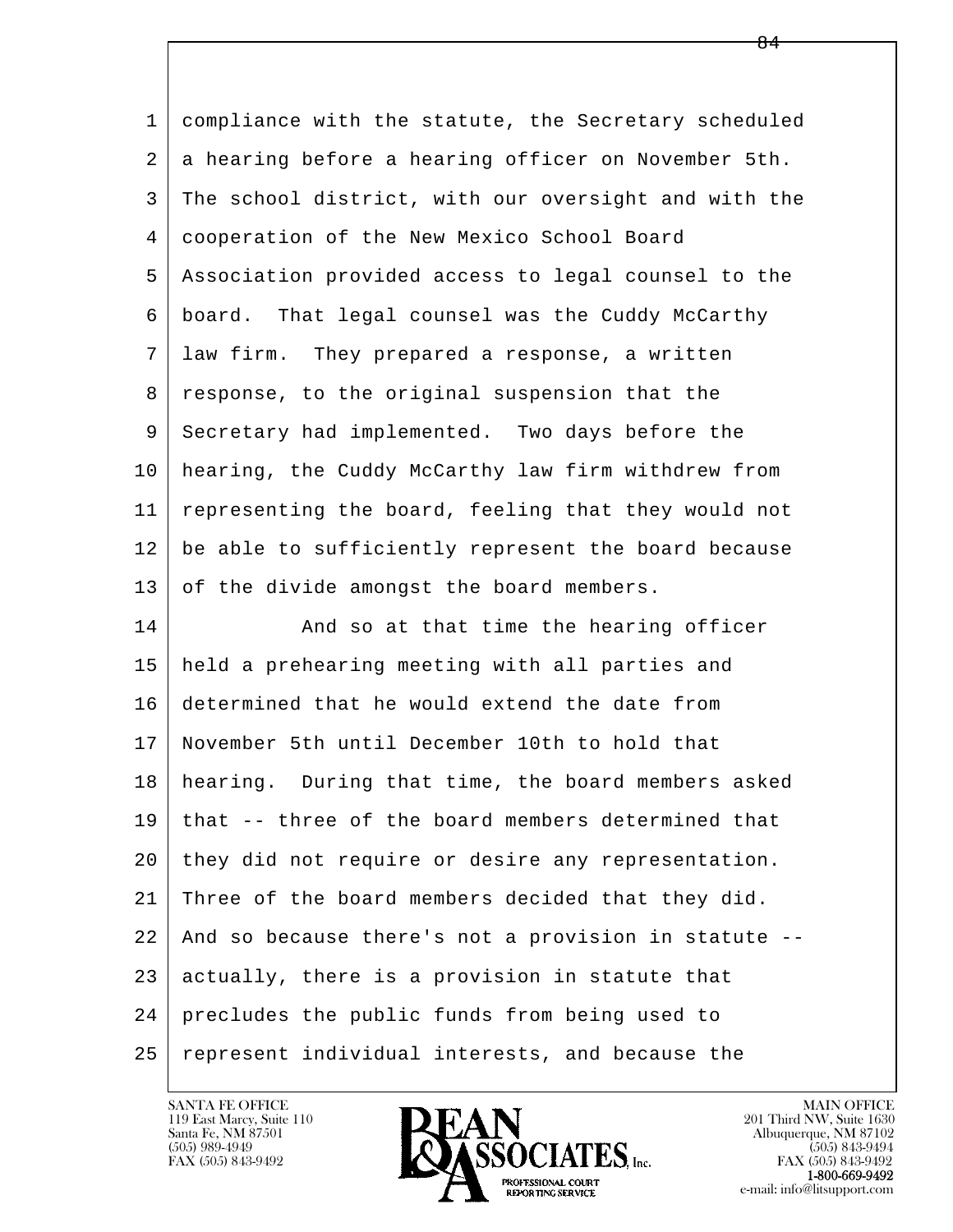l  $\overline{\phantom{a}}$ 1 | board could not come together, additional 2 representation was not provided. 3 The hearing officer was aware of that and 4 agreed that that was a reasonable decision on the 5 part of the department. And so the matter went 6 forward on December 10th, this last Monday. The 7 hearing officer, Mr. G.T.S. Khalsa, held the hearing 8 in Taos. It was scheduled for three hours from 9:00 9 until noon. It actually lasted I think until 2:00. 10 There was a lot of community input that 11 was part of this. What you have before you is the 12 hearing officer report. You can read it at your 13 pleasure. I do want to point out on page 18 -- I'm 14 sorry, there aren't 18 pages. Pardon me. On page 15 5, number 18, there we go, you'll see there were  $16$  four charges that were brought by the department. 17 Two of them were with regard to a board 18 interference and inappropriate behavior by the 19 board. One was a violation of the Open Meetings 20 Act, and then the final one was having to do with 21 board members that were involved with procurement 22 issues with the district sitting as board members. 23 That last charge was withdrawn by the 24 department after the board provided information that 25 they had voted as a board to allow two of the board



FAX (505) 843-9492<br>**1-800-669-9492**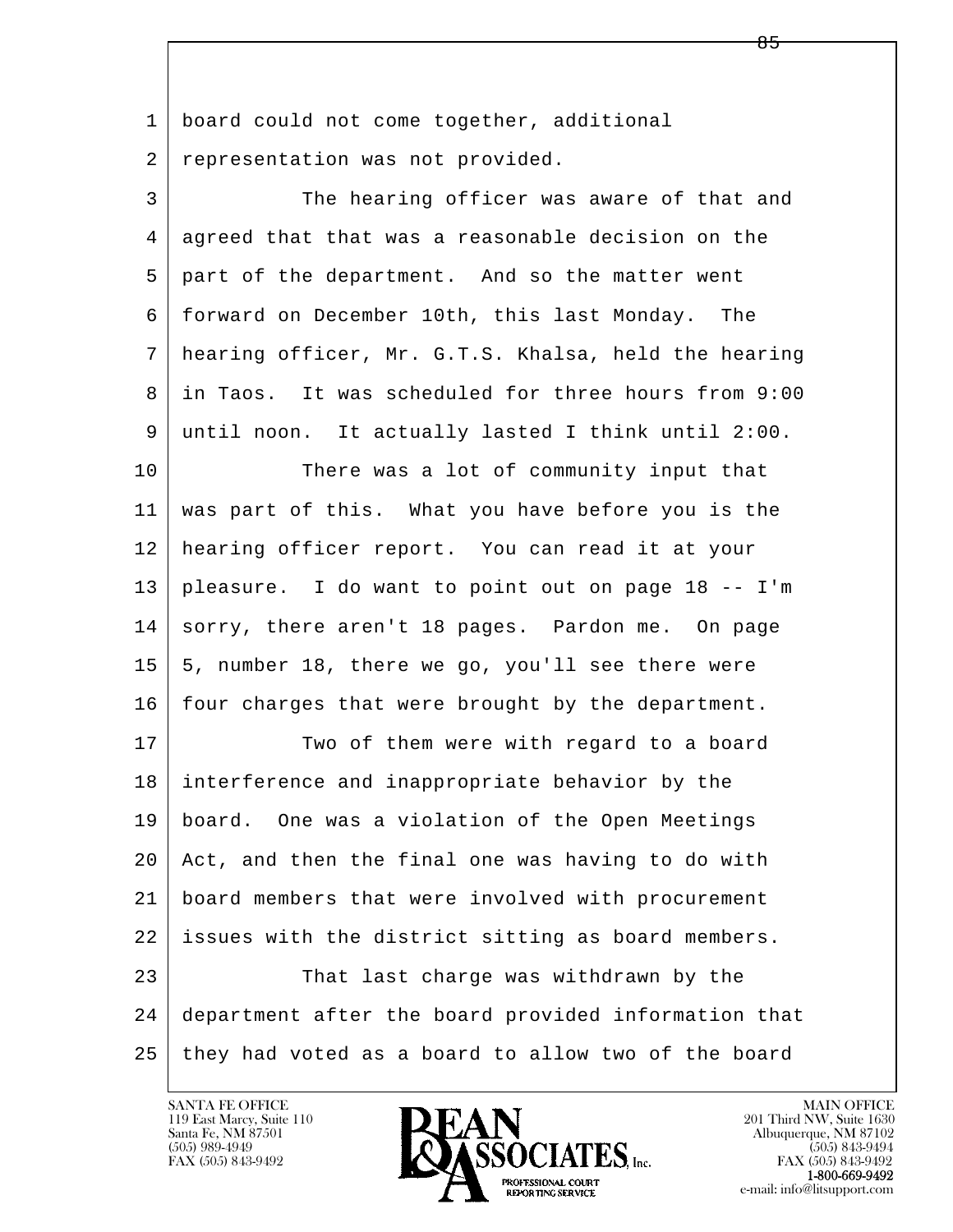l  $\overline{\phantom{a}}$  1 members to enter into procurement contracts with the 2 district. The other, as you'll notice in section 3, 3 number 24, the hearing officer felt that the 4 department did not present evidence to indicate that 5 there was a pattern of conduct with the Open 6 Meetings Act. 7 But the largest, in our view, the most 8 important decision is number 18, that the department 9 provided by preponderance of the evidence that the 10 current suspension of the board should continue 11 until new board members are sworn in after the 12 February 2013 school board election. 13 Now, this is the hearing officer's report. 14 The Secretary now has until Monday to issue her 15 final decision. It may align with the hearing 16 officer's report in its entirety, it may align in 17 part, or it may be contrary to the hearing officer's 18 information. That's her decision to be made, and I 19 have not spoken with her. She will issue that 20 order, will enter that order on Monday and at that 21 time, as soon as it is made public, I will e-mail 22 copies to each of the Commission so you have the 23 final hearing. 24 With regard to the district, however,

25 things are running smoothly. Dr. Lester Beason is

119 East Marcy, Suite 110<br>Santa Fe, NM 87501

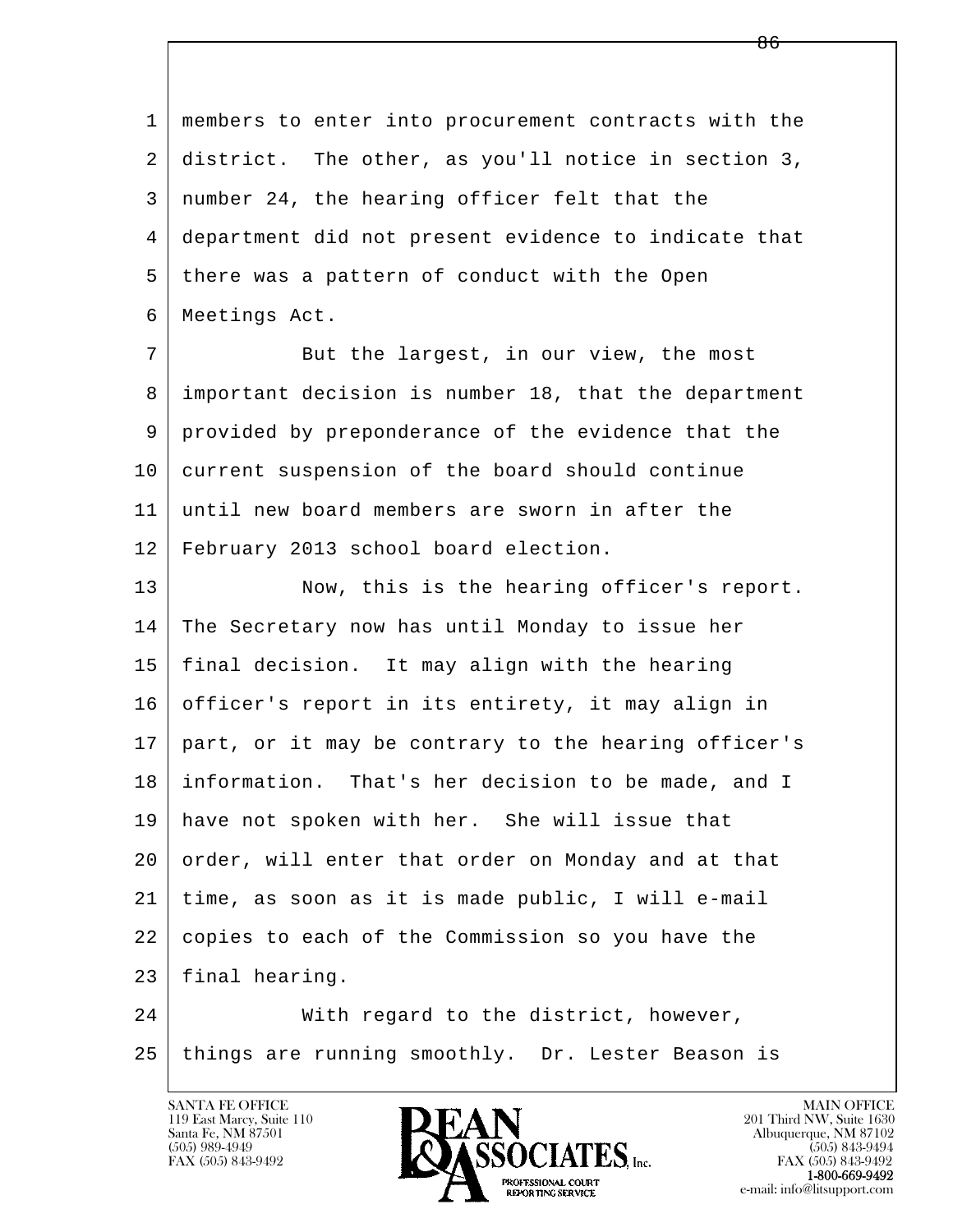| 1  | the internal superintendent. He started his career   |
|----|------------------------------------------------------|
| 2  | in Carlsbad, New Mexico, served most of his career   |
| 3  | in Mississippi and Tennessee, has a lot of           |
| 4  | experience with consolidating schools, and with      |
| 5  | dealing with schools that are in distress, and so he |
| 6  | sort of was a Godsend. He has done an outstanding    |
| 7  | job keeping the district running, in spite of being  |
| 8  | confronted daily with issues regarding the board     |
| 9  | that now sits as a suspended board. And so when      |
| 10 | he's done, which will be later this spring, I would  |
| 11 | like to bring him before the Commission to introduce |
| 12 | him. He really has done an outstanding job.          |
| 13 | The district is running well. I serve as             |
| 14 | the board. And yes, there are a lot of jokes you     |
| 15 | can make about that. I appreciate that. The one      |
| 16 | that comes to mind most is if I'm thinking about     |
| 17 | anything dealing with Questa while I'm driving, is   |
| 18 | that a rolling quorum? That's the one that comes up  |
| 19 | most often.                                          |
| 20 | But actually, things are going well. We              |
| 21 | are on track to hold -- the resolution has been      |
| 22 | filed with the Taos County clerk for the new board   |
| 23 | election. There are three seats that would normally  |
| 24 | have been coming up for that election, and then      |
| 25 | there's a fourth vacancy from a resignation.<br>So   |

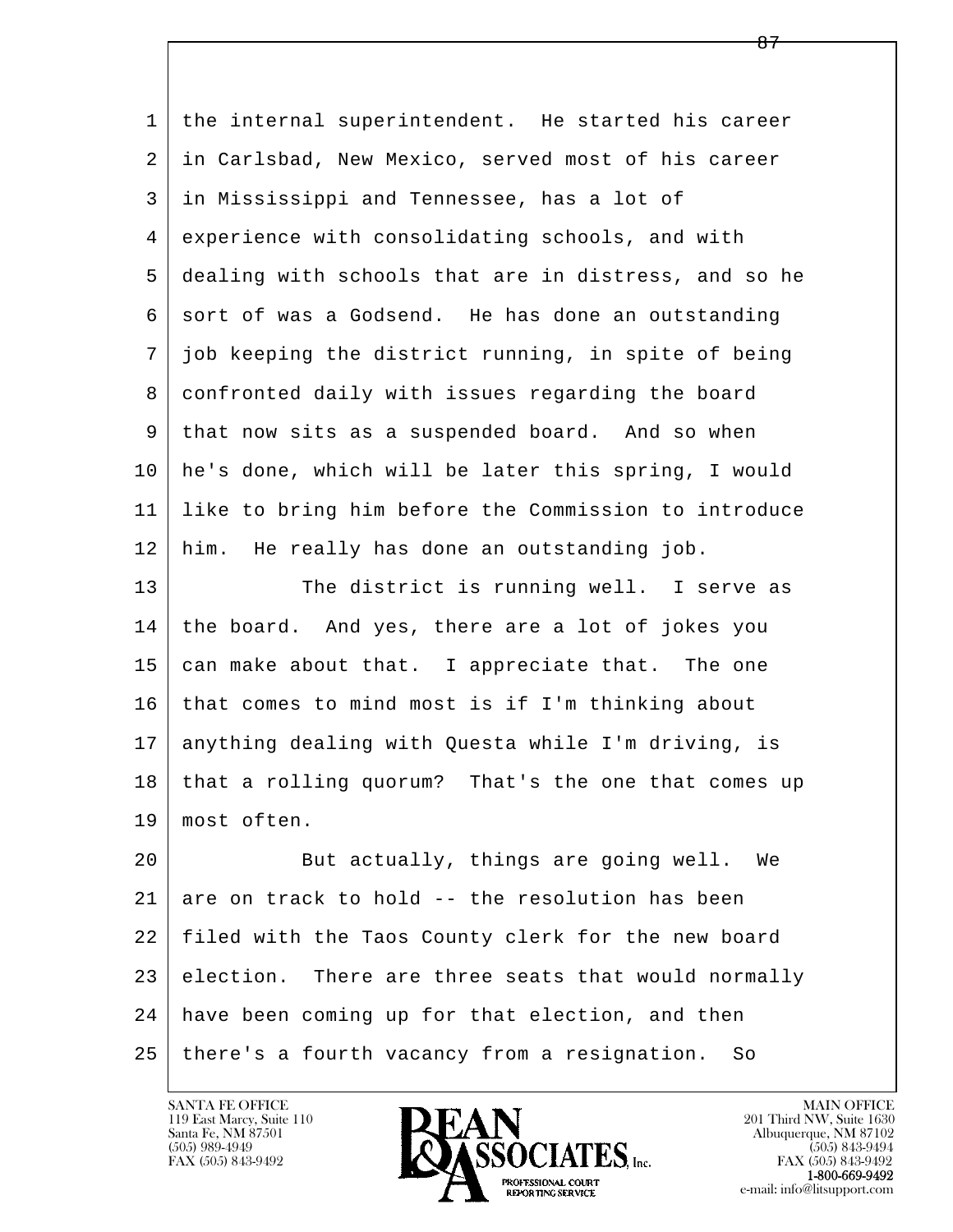1 there will be four seats that are up at that time. 2 | And we are prepared to brief the board. If they 3 receive their authority back prior to that, then we 4 will certainly be helping guide them to get through 5 to the election. If the suspension is upheld until 6 after the election, we're fully prepared to brief 7 the new board on all of the issues.

8 We believe that there are a number of 9 initiatives in place that are leading to good 10 student achievement or the possibility of good 11 student achievement, and we think that in spite of 12 the issues with the board, the district continues to 13 function well, and so we're pleased with that.

l  $\overline{\phantom{a}}$ 14 Mr. Chairman, with regard to your budget, 15 I don't have a handout. However, as we looked at 16 the budget preparation and request for next year, 17 it's anticipated that we will be able to provide a 18 | similar amount of money to the Commission to operate 19 next year, and maybe even grow it a little bit. But 20 of importance to note is that we spent a lot of 21 money with the Cuddy McCarthy law firm to provide 22 you representation. The attorney general's office 23 will be providing that representation to you. It's 24 | not our intent to reduce your budget by that amount,  $25$  so we believe that there will be more, for lack of a

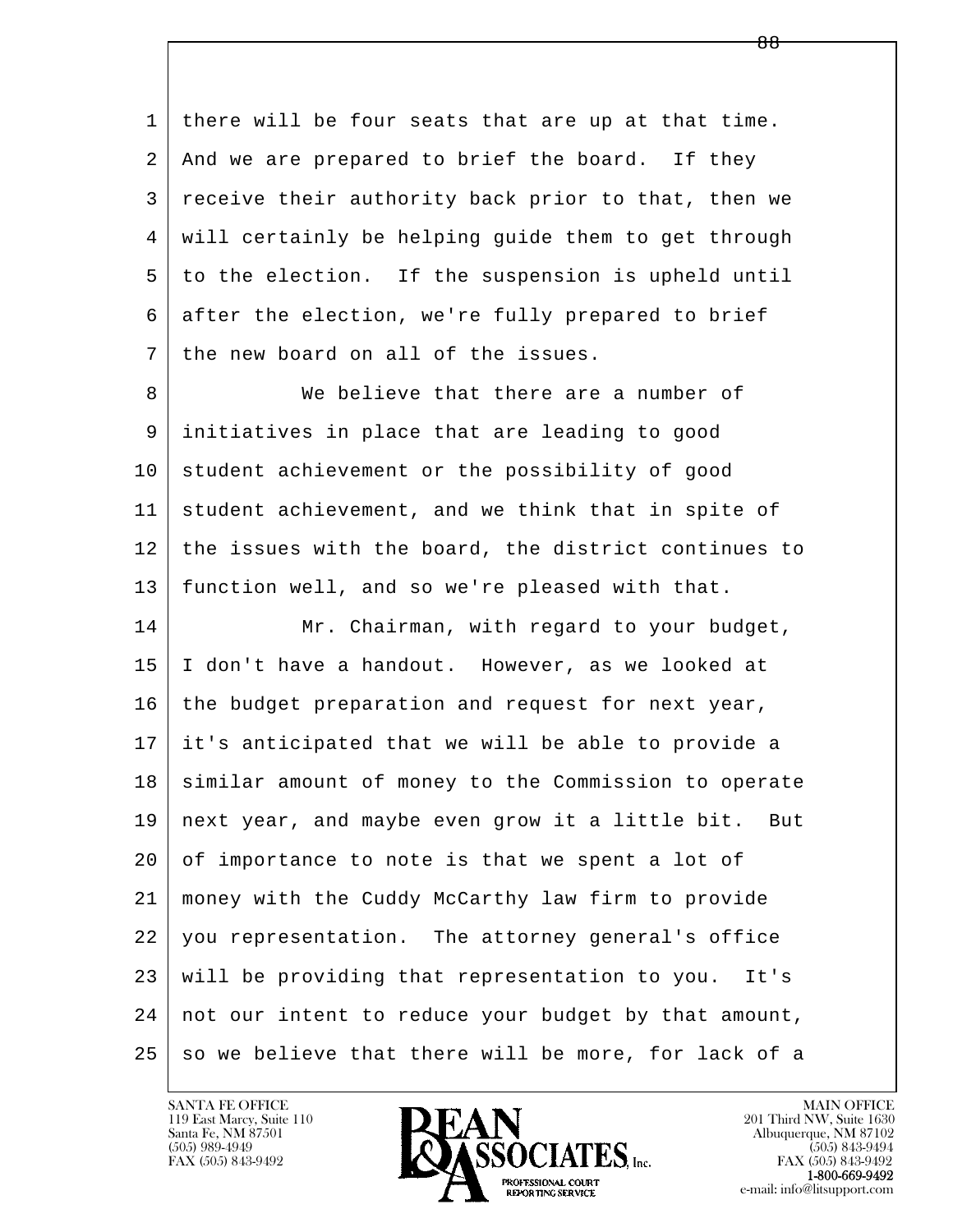l  $\overline{\phantom{a}}$  1 better word, disposable revenue for you to perhaps 2 attend some of the more important conferences that 3 you think are important or pay for some memberships 4 or do some other things. 5 So we think you'll be in a good position 6 financially next year. As soon as we get a sense of 7 what the final appropriations are from the 8 legislature, I will meet with the executive 9 committee and start laying out a budget. Beverly 10 has been really good at helping with that, and we'll 11 get that laid out quickly, so that if there are any  $12$  changes that need to be made, we can certainly 13 address those, as well. 14 And then finally, Mr. Chairman, the only 15 piece of legislation that the department is  $16$  sponsoring that would impact the Public Ed 17 Commission is when the statutes were written 18 creating the whole charter school process, there was 19 that provision that districts could keep 2 percent 20 of the operating cost to provide the administrative 21 services and things that they do. Any of those 22 monies that are not spent by school districts go 23 into their cash, and they carry over year to year. 24 The department, in order to provide the 25 administrative services that we do for the

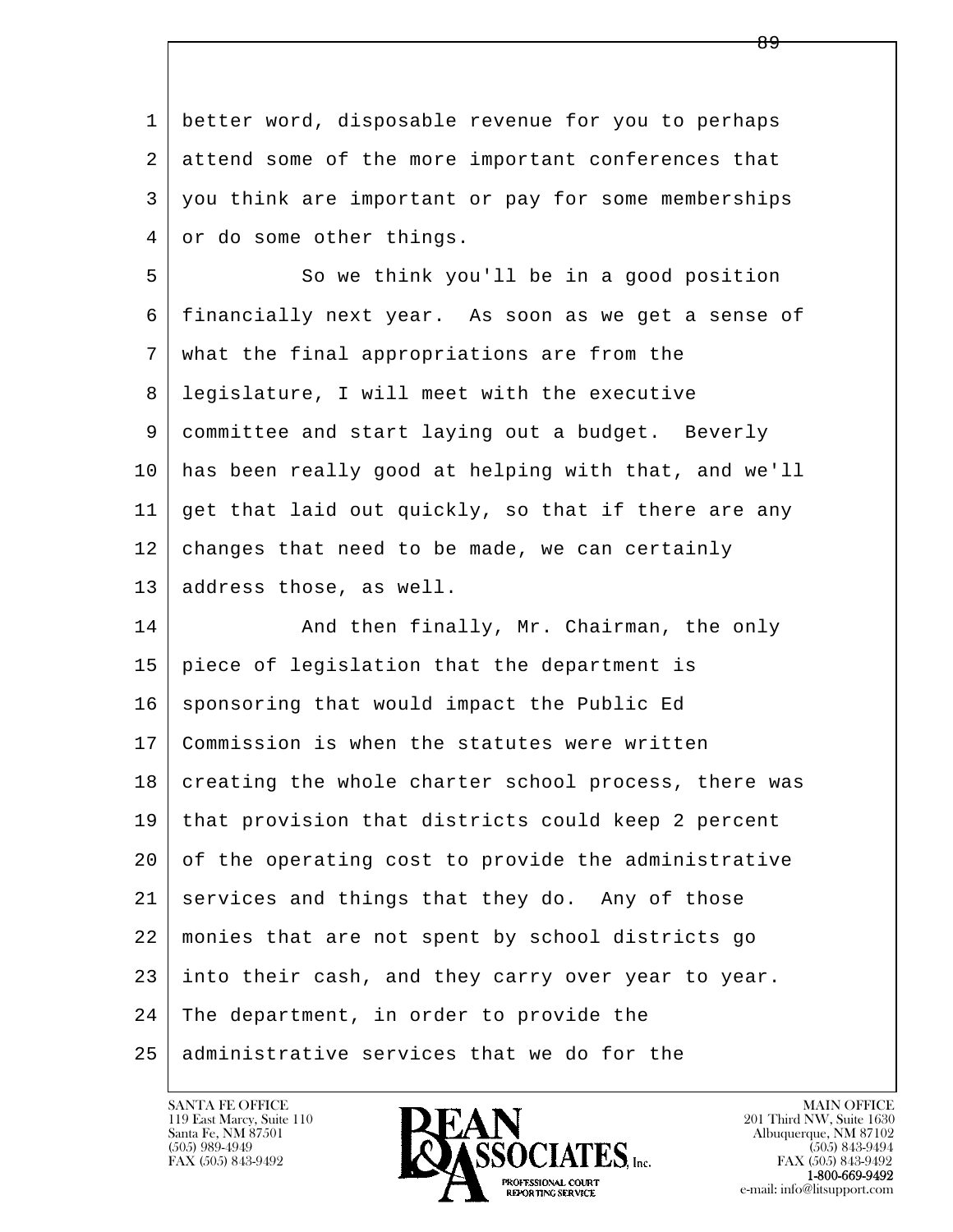l  $\overline{\phantom{a}}$  1 Commission and for the charter schools, 2 percent is 2 also transferred to our operating account. But if 3 we don't spend that money, it gets reverted. And so 4 a piece of legislation that we're asking for is the 5 creation of a charter school fund at the Department, 6 so that those 2 percent monies would be deposited 7 into the fund. Any monies not spent at the end of a 8 given year would remain available to continue doing 9 the work of the administration, including the 10 operation of the PEC. 11 So if we could get that through, we 12 believe that it would be a good opportunity to look 13 at some revenue enhancements for the Commission that 14 we can make possible, because we wouldn't be 15 reverting those revenues. And so we're going 16 | forward, we're identifying sponsors to run that bill 17 for us, and we intend to go forward with that. 18 Mr. Chairman, with those, that's my 19 report, and I stand for questions. 20 COMMISSIONER GARRISON: Deputy Secretary, 21 I appreciate all your efforts with regard to budget 22 and your hard work, being a whole board by yourself, 23 trying to avoid a rolling quorum. I'm thinking of a 24 Cessna or some type of aircraft to get around that. 25 Commissioner Shearman.

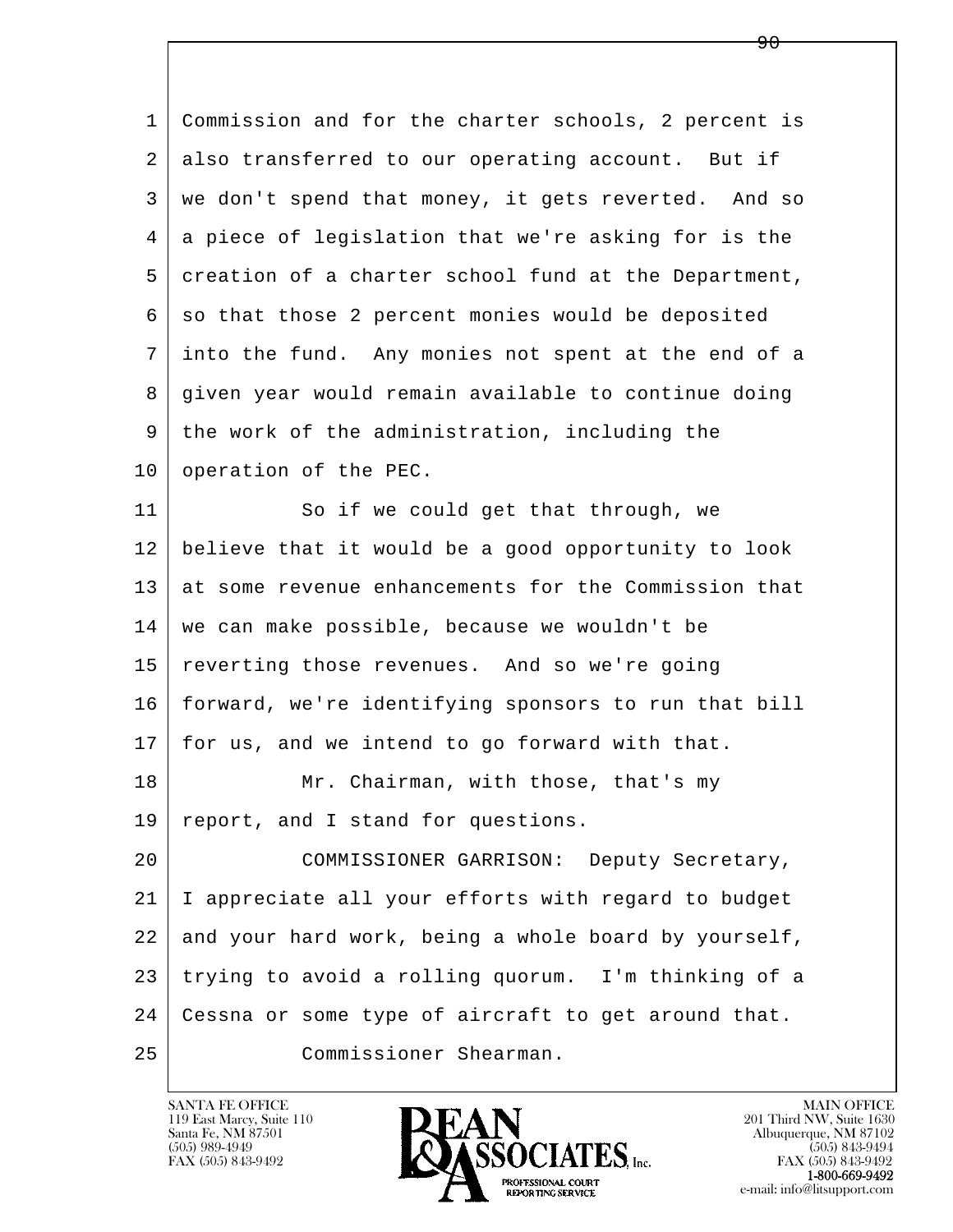1 COMMISSIONER SHEARMAN: Thank you for that 2 report. Very comprehensives, as usual. A thought 3 just occurred to me. If a charter school fund 4 | should be created in the Public Education Department 5 for unspent 2 percent monies, what would happen to 6 the districts that have charter schools and the 2 7 percent monies? Would that allow them to keep their 8 leftover 2 percent money also?

 9 DEPUTY SECRETARY AGUILAR: Mr. Chairman, 10 Commissioner, yes, in fact, that's what they do now. 11 That's the difference in the rule, because state 12 equalization guaranteed payments to districts don't 13 revert. They just at the end of a year, if they're 14 unspent, become a cash balance. And so any 2 15 percent money that a district receives now, if it's 16 unspent, becomes a cash balance for next year. And 17 it goes into sort of their general cash balance. It 18 doesn't necessarily have to be spent on charter 19 school administration. It loses its identity.

l  $\overline{\phantom{a}}$  20 All we're asking for is that the public 21 education piece be set aside, as well, so it doesn't 22 revert, because we have ongoing expenses that, you 23 know, PEC -- discussions with Ms. Callahan prior to 24 Mr. Gerlicz being here, and I visited with 25 Mr. Gerlicz, as well, about the idea of how we can

119 East Marcy, Suite 110<br>Santa Fe, NM 87501



FAX (505) 843-9492<br>1-800-669-9492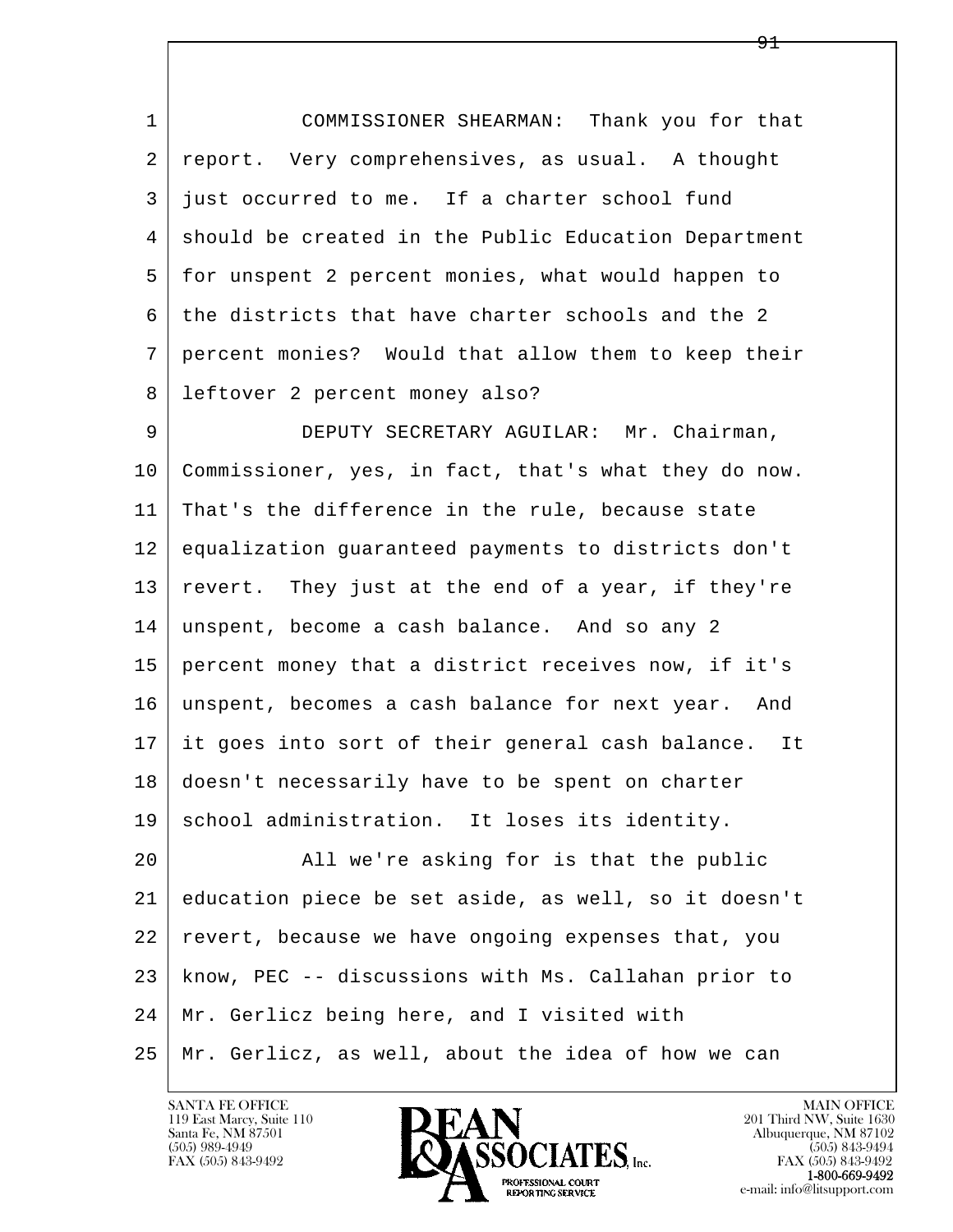l  $\overline{\phantom{a}}$  1 support the PEC a little better. If they had -- as 2 an example, if they thought that another FTE would 3 be worthwhile to help support the PEC, or to support 4 charter school operations or whatever, we might have 5 a little bit better opportunity because instead of 6 reverting these funds back, we would have that pot 7 of money to deal with. 8 COMMISSIONER SHEARMAN: Thank you. 9 COMMISSIONER GARRISON: Commissioner Gant. 10 One second. There's cookies passing around, Deputy 11 Secretary, so please indulge. I felt like I was 12 hoarding them for a while. I was, but -- 13 DEPUTY SECRETARY AGUILAR: Mr. Chairman, I 14 | was wondering. 15 COMMISSIONER GARRISON: Mr. Gant. 16 COMMISSIONER GANT: Mr. Chair, Deputy 17 | Secretary, I appreciate your comment about FTEs, 18 particularly for the CSD, because I sit and watch, 19 you know. We just renewed some, denied one, but we 20 have some coming down the road and I know we're 21 starting the whole thing all over again in January,  $22$  and I think the CSD -- and this is my opinion -- you 23 and the staff over there know what you're doing, and 24 how hard it is.

25 I think the CSD needs at least two or

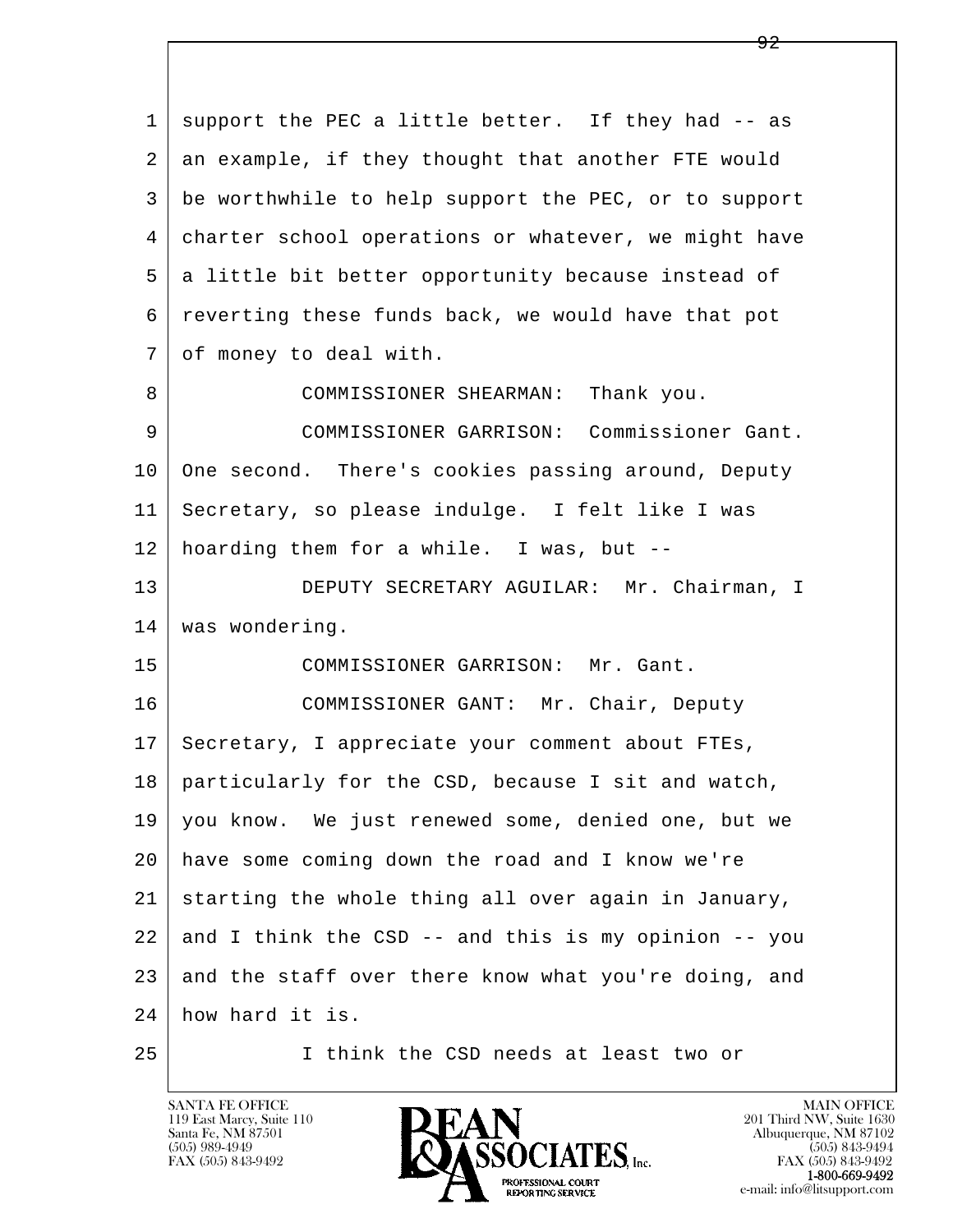l  $\overline{\phantom{a}}$  1 maybe three more staff members, because all of the 2 visitations to all these charter schools add up with 3 time and reports and everything else, and we as a 4 PEC depend upon detailed analysis of new charter 5 applications and renewals, and they run out of time. 6 It's just a fact of life. You can't spend 26 hours 7 a day doing what they do. And I think if you can 8 get that bill through and if there's enough -- I 9 would support, you know, more staff for the CSD. 10 | I'm really serious about that. 11 COMMISSIONER LOPEZ: Hear, hear. 12 DEPUTY SECRETARY AGUILAR: Mr. Chairman 13 and Commissioners, thank you, I was remiss. I 14 thought I had given you a comprehensive, so I 15 appreciate Commissioner Shearman's comments. I 16 didn't talk about a public school budget. One of 17 | the things in the department budget that was  $18$  submitted September 1 -- and I thought I mentioned 19 this back in the October meeting, but maybe not -- 20 we've asked for funding. We have a number of 21 positions that are vacant and unfunded in the 22 department just because of lack of appropriations. 23 But we did request four additional positions for the 24 CSD in our department-based budget. And so we're 25 hoping that the legislature will be supportive of

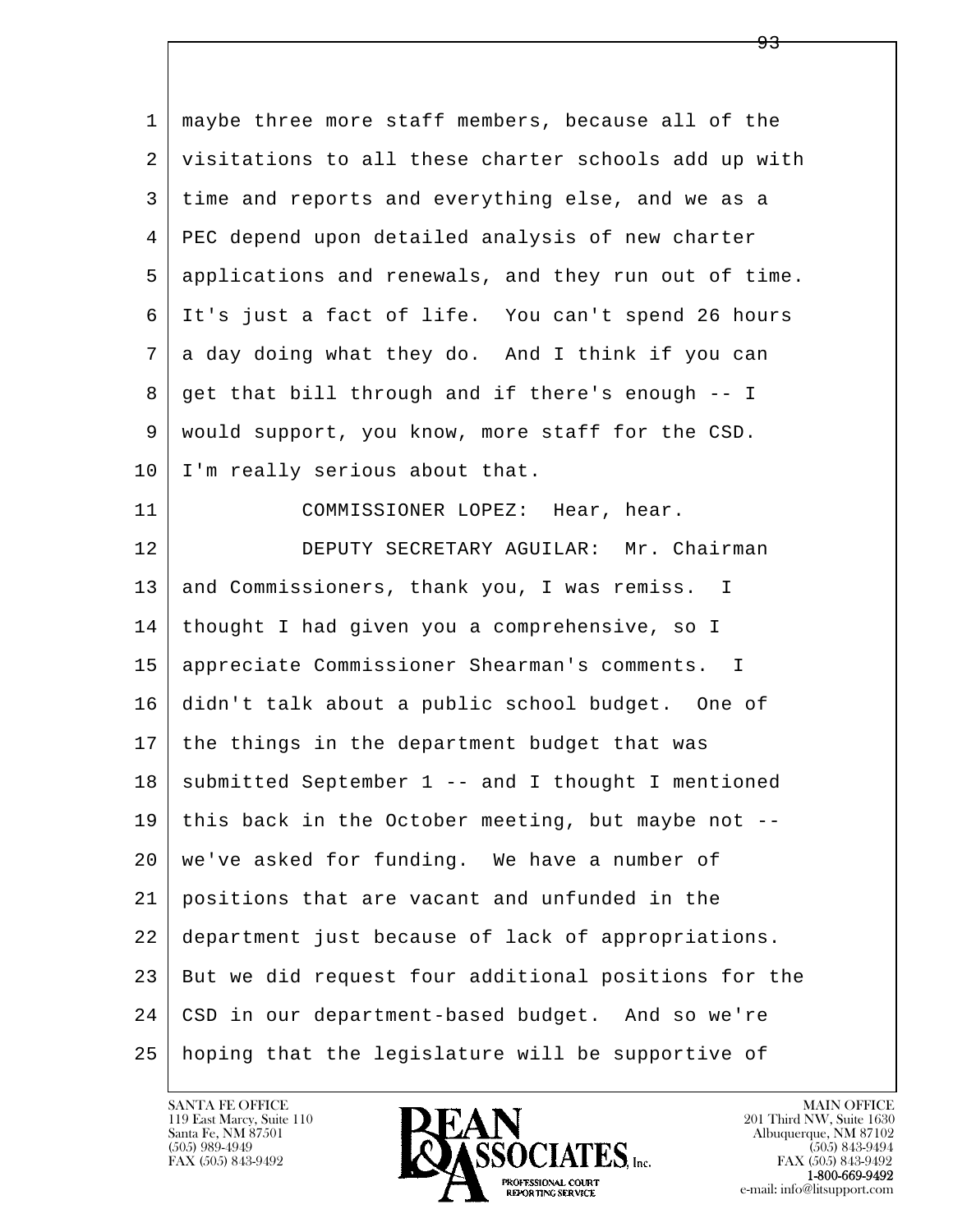l  $\overline{\phantom{a}}$  1 that. I don't expect all four, although we asked 2 for them. But if we could get two, I think that 3 would be helpful. And then if we were to be 4 | successful in establishing this fund, it may allow 5 some opportunities for perhaps a third. So we did, 6 in fact, ask for four. 7 COMMISSIONER GANT: Mr. Chair, thank you, 8 Deputy Secretary. What I would suggest to my fellow 9 commissioners, because we are across the straight 10 state. We have many legislators in our area. We 11 know many of these legislators well, personally. I  $12$  suggest that we get up and get on talking and 13 talking their ears off about giving the PED what 14 they want in the way of staffing the CSD. And I 15 | really would like for the Commissioners to go out 16 there and try to help get that done. 17 COMMISSIONER GARRISON: Thank you, 18 Commissioner Gant. 19 Commissioner Carr. 20 COMMISSIONER CARR: Mr. Chair, I concur 21 with Commissioner Gant on that, as well, and I'm 22 planning on spending more time with the legislature 23 this coming session. I want to do this, make sure I 24 say the right thing legally. But over the number of 25 years, I have seen a lot of serious issues on the

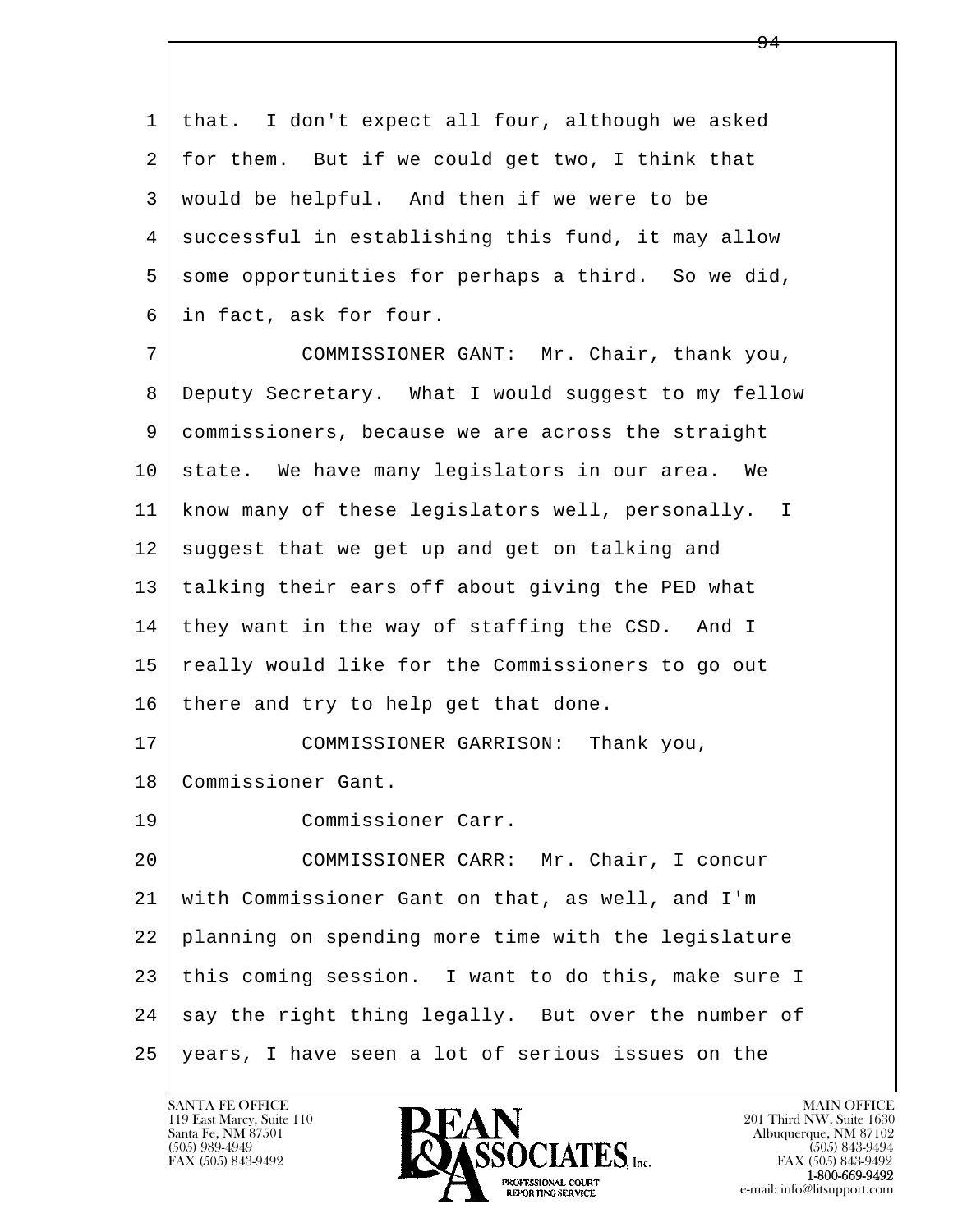l  $\overline{\phantom{a}}$  1 local level. And I want to give you, the 2 Secretary-Designate, and the PED a compliment in 3 acting quickly when you saw the serious issues. 4 I think it's kind of a narrow road to 5 walk. You don't want to get involved in, you know, 6 local issues lightheartedly, but if there are 7 serious issues that we need to take a closer look 8 at, then we really need to be on it, and you have 9 done that. And I appreciate that. 10 I have been very frustrated in the past 11 when actions have not been taken. I believe that if 12 people think that somebody's paying attention, just 13 like my students, if I'm paying attention to them, 14 they're going to behave in a much more civilized 15 manner. And so I think that's important. And maybe 16 if the rest of the districts -- if they feel like 17 | they want to behave in a way that's not 18 professional, not legal, I think they're going to 19 think twice before they do that again. So I want to 20 give you a compliment. 21 DEPUTY SECRETARY AGUILAR: Mr. Chairman, 22 Commissioner, thank you very much. I do appreciate 23 it. They don't come often, so I appreciate it. 24 COMMISSIONER GANT: Oh, we're nice to you  $25$  at the PEC.

119 East Marcy, Suite 110<br>Santa Fe, NM 87501

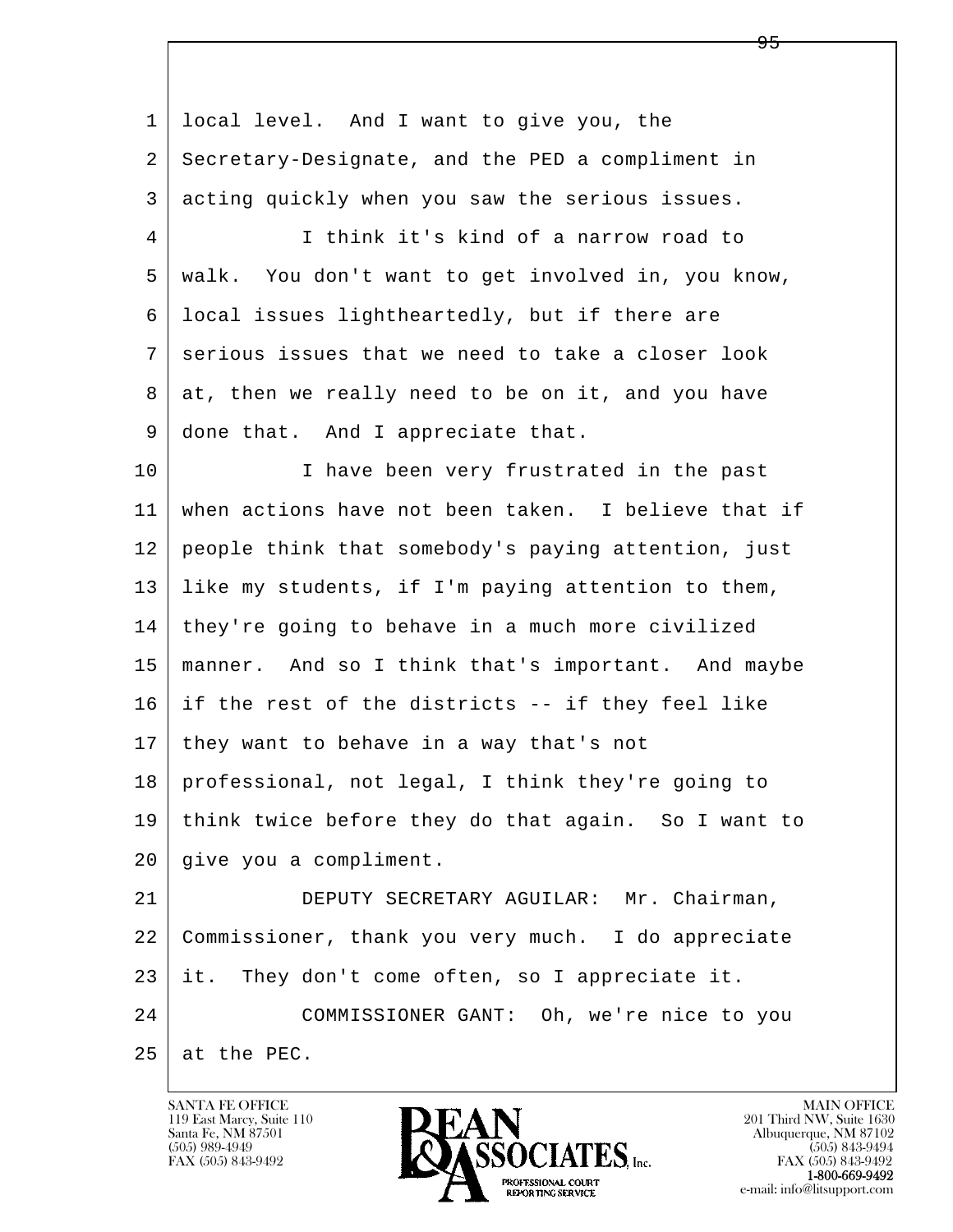l  $\overline{\phantom{a}}$  1 DEPUTY SECRETARY AGUILAR: Mr. Chairman, 2 you are. 3 COMMISSIONER GARRISON: Any other 4 questions or comments from Commissioners for Deputy 5 Secretary Aguilar? Seeing none, Deputy Secretary, 6 thank you very much. I hope you notice we're 7 wearing the Oakleys today. 8 DEPUTY SECRETARY AGUILAR: Mr. Chairman, I 9 did. Thank you. 10 COMMISSIONER GARRISON: Make sure we're 11 looking at commonality versus differences. 12 DEPUTY SECRETARY AGUILAR: I want to talk 13 to you about your Stetson, as well. We may have to 14 start wearing hats. 15 COMMISSIONER GARRISON: I'm down with 16 that, yes, sir. 17 COMMISSIONER CARR: And facial hair. 18 MR. GERLICZ: Mr. Chair. 19 COMMISSIONER GARRISON: Director Gerlicz. 20 MR. GERLICZ: No comment. I just wanted 21 to remind the Chair that we have a left-over item 22 from number 12 on the agenda and we have a 23 representative from Southwest Secondary who's here 24 who's ready to give her report. 25 COMMISSIONER GARRISON: Thank you,

119 East Marcy, Suite 110<br>Santa Fe, NM 87501

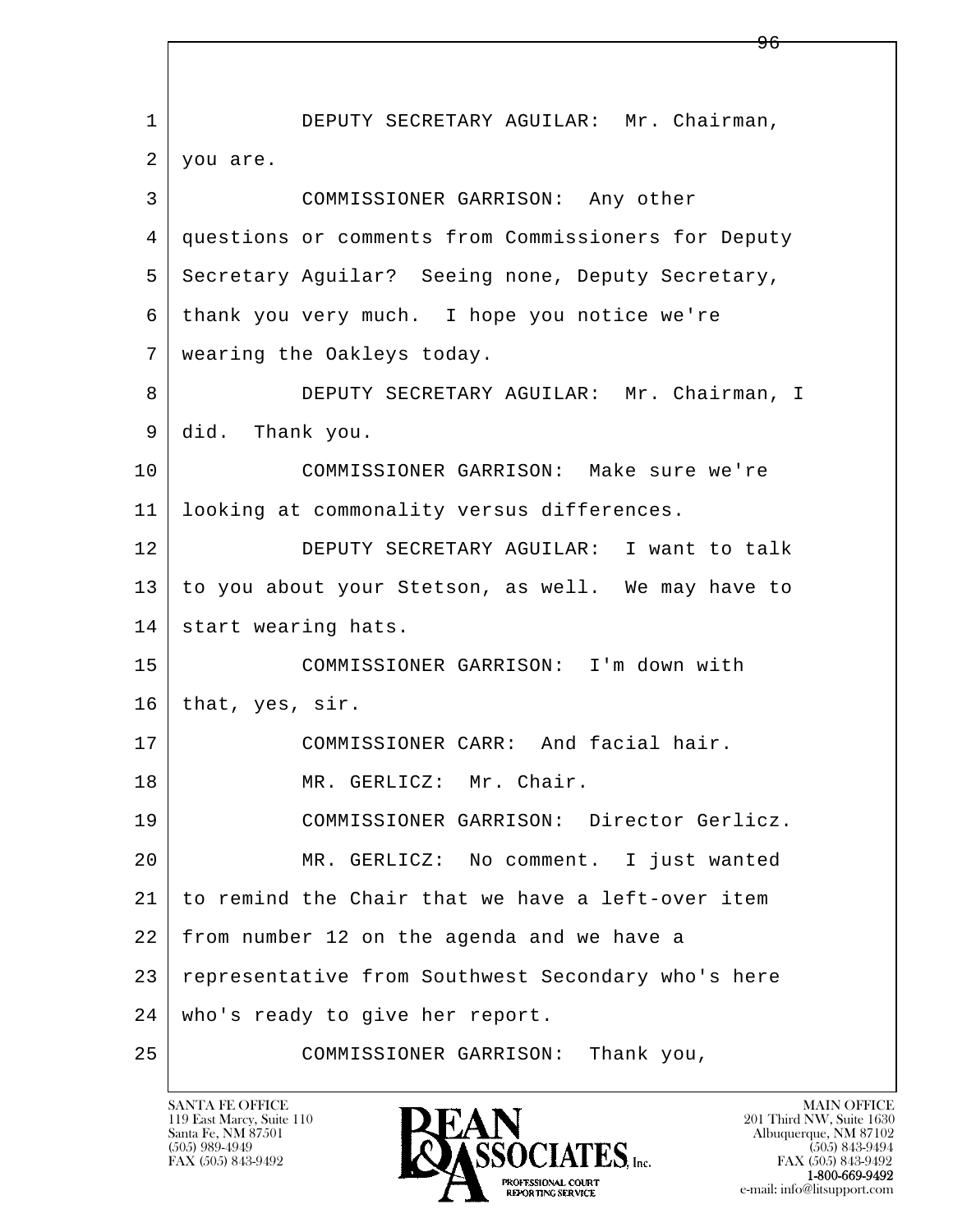l  $\overline{\phantom{a}}$  1 Director Gerlicz. We will segue to item number 12, 2 the Charter School Division director's report, and I 3 cede the floor to Director Tony Gerlicz. 4 | MR. GERLICZ: Thank you, Commission 5 Garrison. 6 This was a request, again, by Commission 7 members for us to look into the issue of a state 8 chartered -- a student in a state chartered school 9 who had taken an online class and then apparently 10 had issues with the NCAA, and we were asked to 11 provide some clarification to the Commission on that 12 issue. So we were hoping that Scott Glasrud, whose 13 official title is -- 14 MS. LUJAN: Head administrator. 15 MR. GERLICZ: -- of the Southwest 16 Secondary Learning Center could be here. His chief 17 financial officer, who's very involved with the 18 issue and knows all of the facts, is here to give a 19 report on that and answer questions from the 20 Commissioners. We heard a little bit about it 21 yesterday. We see all of the letters in the 22 packets. So she is here to answer those questions.  $23$  Thank you. 24 COMMISSIONER GARRISON: The floor is 25 yours.

119 East Marcy, Suite 110<br>Santa Fe, NM 87501

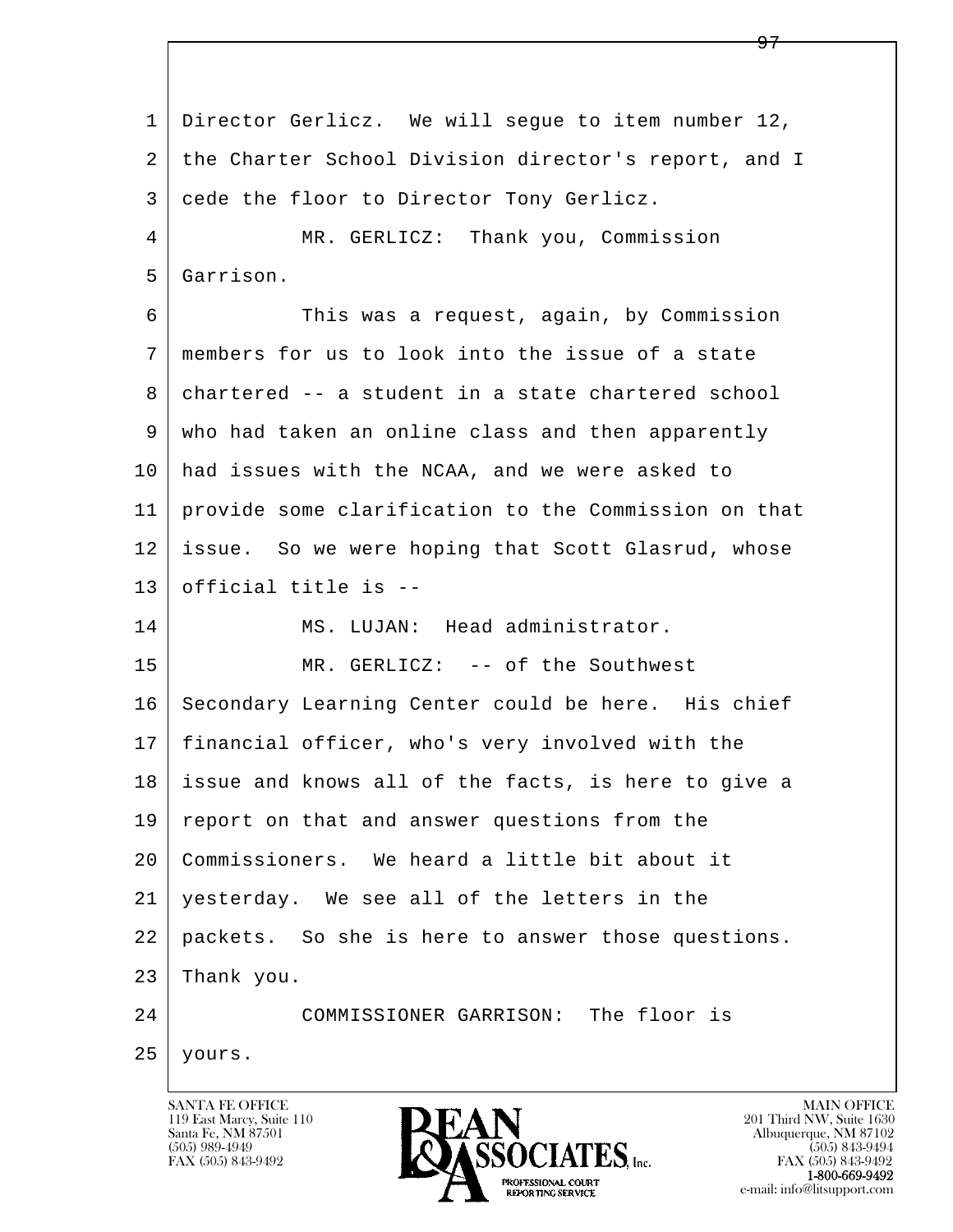1 MS. LUJAN: I'm not really sure how much 2 you heard about the situation, but I'll give you the 3 progress now.

 4 So Mr. Chair, Commissioners, where we're 5 at with it right now, we are currently in the middle 6 of compiling our appeal with the NCAA. What I want 7 to clarify today is that there are two issues that I 8 think are getting confused. One is the Southwest 9 Secondary Learning Center curriculum, which affected 10 the NCAA ruling, affected three students, one of 11 whom no longer attends, graduated and moved on, and 12 two students who are currently attending the schools 13 right now.

14 And then there's the extended learning 15 classes, of course, which have been an issue in the 16 past that have come up in front of the Commission 17 before. So currently our appeal only will apply to 18 | Southwest Secondary.

l  $\overline{\phantom{a}}$ 19 We're not attempting to address the 20 extended learning classes because we have actually 21 just ended those courses, and the NCAA did actually 22 rule that any courses, whether they're extended 23 learning or Southwest Secondary, will be accepted if 24 they were taken before October 22, 2012. 25 So right now, we're appealing. We'll be

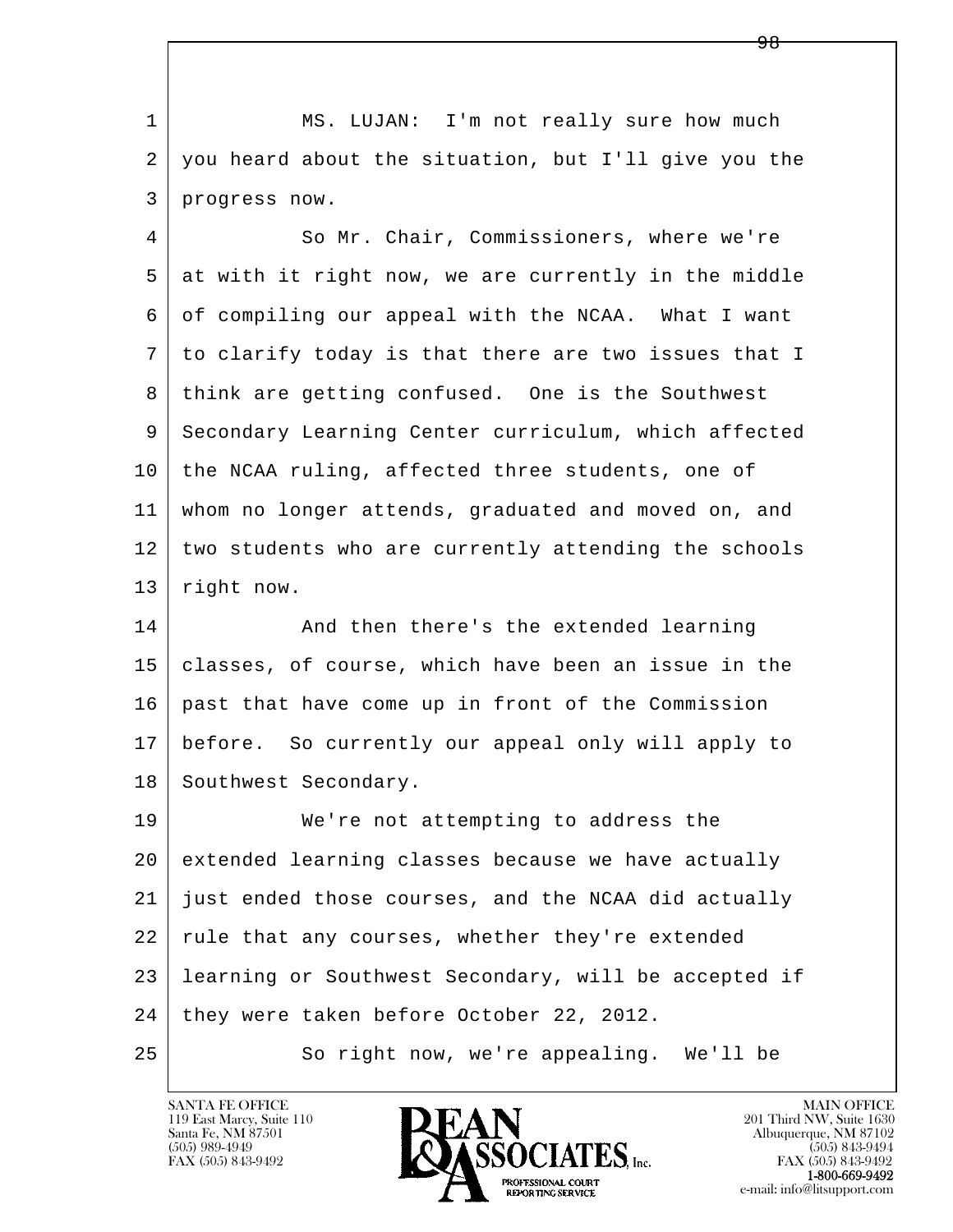| ready to file that appeal. We've answered all the   |
|-----------------------------------------------------|
| questions. The NCAA -- we did provide them access   |
| to the E2020 system. We gave them passwords because |
| we had PURPA issues when they initially gave us a   |
| request for student files. So we did actually --    |
| we're in the middle of -- it's a lot of work, trust |
| me. It's taken our principal weeks to compile.      |
| They wanted all the course work from the three      |
| students concerned, and so we can only provide them |
| really with the two students that currently attend  |
| our school.                                         |
| So we're in the middle of getting that to           |
| them, scanning it all. It's a big duty. They        |
| wanted everything, essays, and so instead of us     |
| having to print out E2020 stuff, they have actually |
| agreed to go ahead and we've given them access, a   |
| password, and they can go in and take a look at the |
| curriculum themselves.                              |
| I believe this is a national problem, as            |
| you may know. We're not the only school being       |
| affected by this, I believe Onate High School in    |
| Las Cruces and Rio Rancho Public Schools also       |
| deliver E2020 curriculum.                           |
| And nationally online, you know,                    |
| curriculum is being questioned by the NCAA for      |
|                                                     |

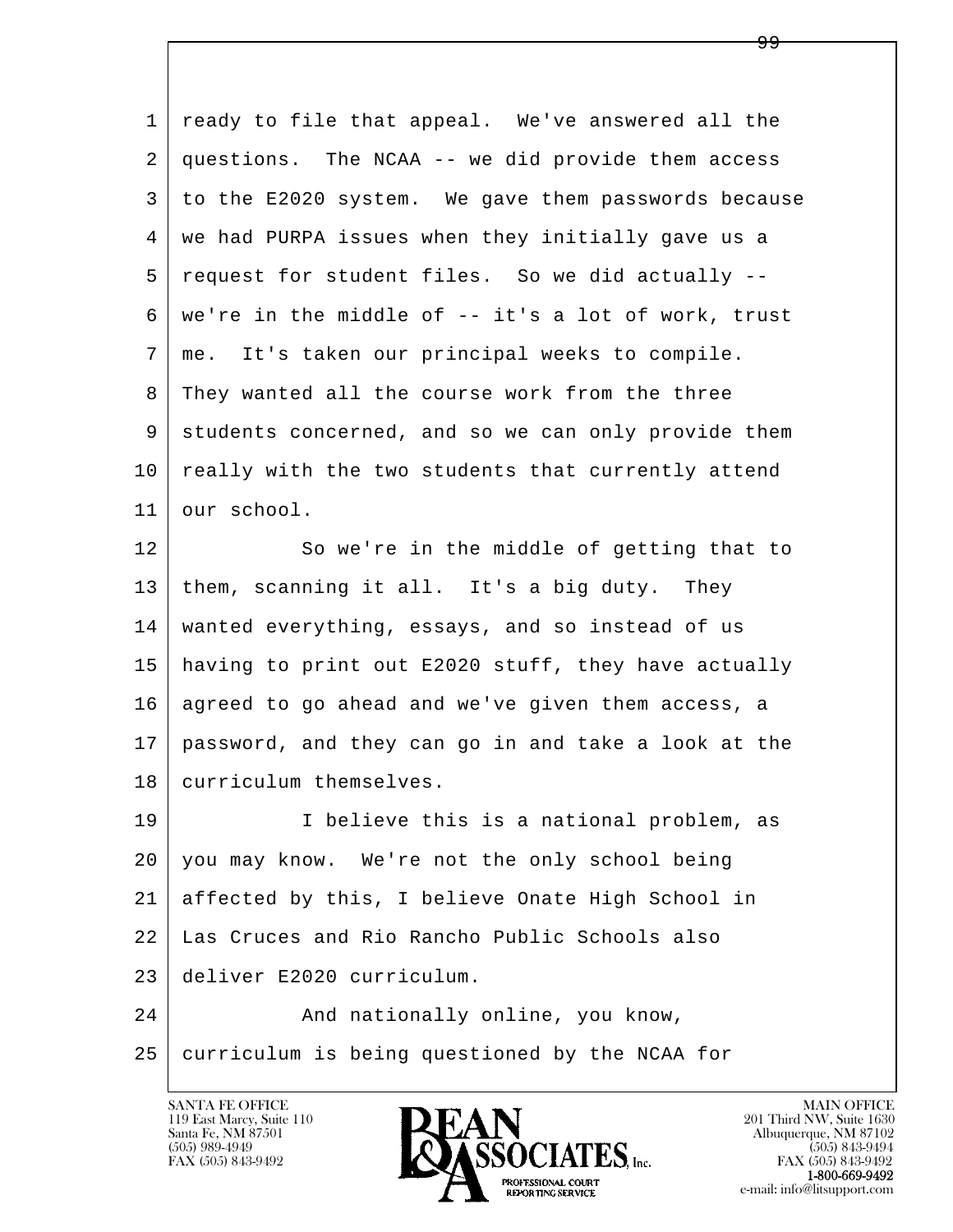l  $\overline{\phantom{a}}$  1 obvious reasons. We have various types of online 2 learning out there that they need to review. My 3 understanding is that they're very understaffed, 4 they have ten people, or ten staff members, that sit 5 on their high school curriculum review. They 6 receive over 500 a day courses to review. So you 7 can imagine it's a big job for them, and so we don't 8 anticipate hearing anything anytime soon about it. 9 But we are filing the appeal, and, you 10 know, the issue really came down to whether or not a 11 teacher was in the classroom. That was their 12 concern. And you know, they have been very vague 13 throughout the process. They won't tell us what 14 contact hours they want. "Well, tell us your 15 contact hours." 16 "Well, minimum would be this." 17 | TWell, what's your minimum?" 18 "Well, we can't give you that 19 information." 20 It's really vague right now. So all we're 21 doing is responding with a rather lengthy 22 explanation of our course work and how we do 23 actually have teachers in the classroom, and so 24 | that's really their biggest concern. 25 COMMISSIONER GARRISON: Thank you,

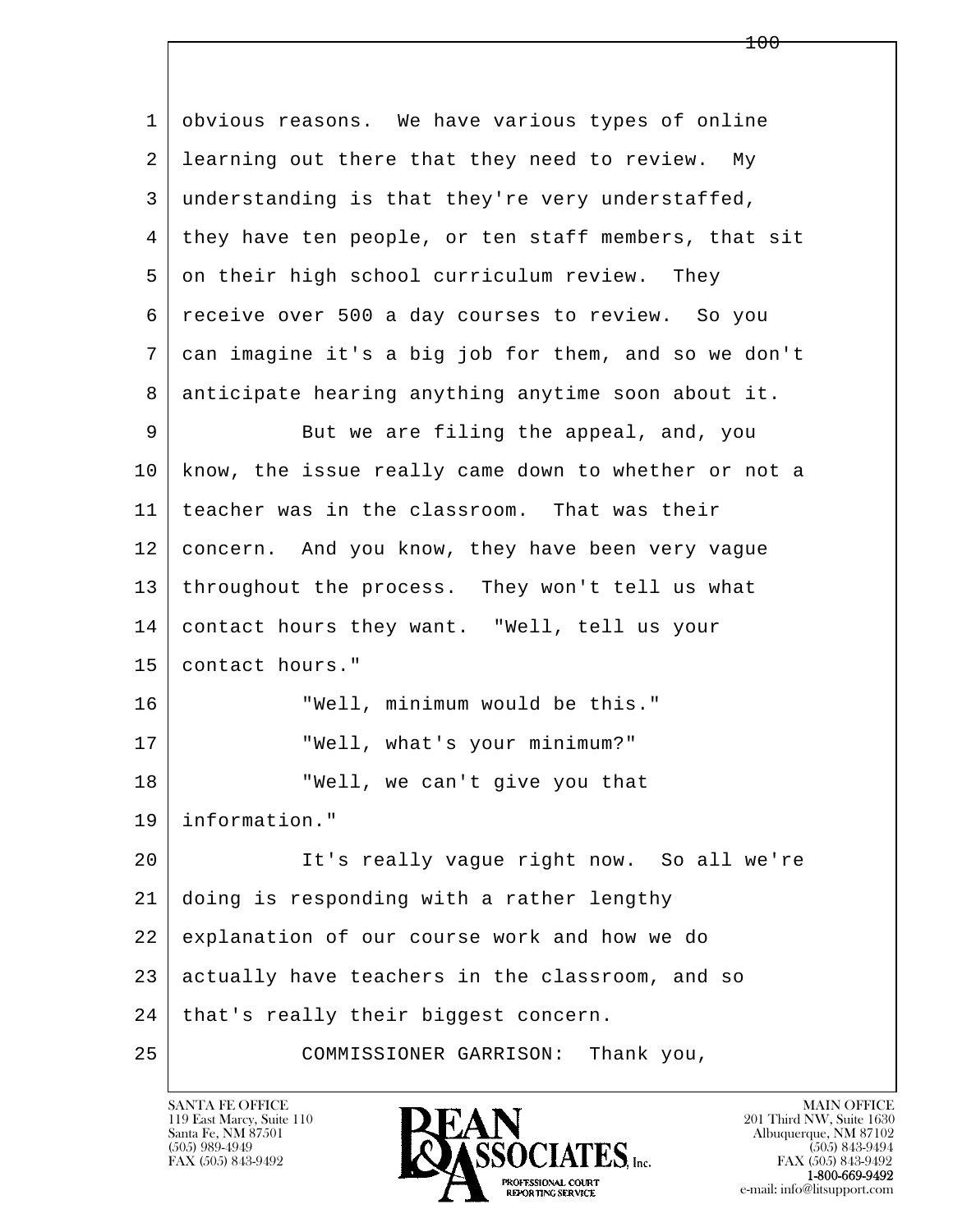| $\mathbf{1}$ | Ms. Lujan. Any questions from Commissioners?         |
|--------------|------------------------------------------------------|
| 2            | Commissioner Bergman.                                |
| 3            | COMMISSIONER BERGMAN: Certainly not a                |
| 4            | question, and I'm not an expert on the NCAA, but I   |
| 5            | do know that. I know that the colleges and the       |
| 6            | universities in this country that have to deal with  |
| 7            | that that have sports programs that deal with the    |
| 8            | NCAA on a daily basis, their athletic directors and  |
| 9            | their administrators, the NCAA regulations and       |
| 10           | things based on eligibility are so complex, these    |
| 11           | universities and colleges routinely run afoul of the |
| 12           | NCAA and have to confront these issues. And I do     |
| 13           | know that even though Southwest Secondary was        |
| 14           | specifically mentioned under what we're talking      |
| 15           | about here today, every online school in this        |
| 16           | country that's offering these classes is affected by |
| 17           | this new -- it's a new NCAA rule, and it hasn't even |
| 18           | been mentioned, but these statewide virtual schools, |
| 19           | like the one in Farmington, they have to confront    |
| 20           | this issue because their students are working at     |
| 21           | home and there's not a teacher sitting in front of   |
| 22           | those students. They're going to have to ask that    |
| 23           | question.                                            |
| 24           | And so it affects schools all over this              |
| 25           | country. So it's not just this one school, even      |

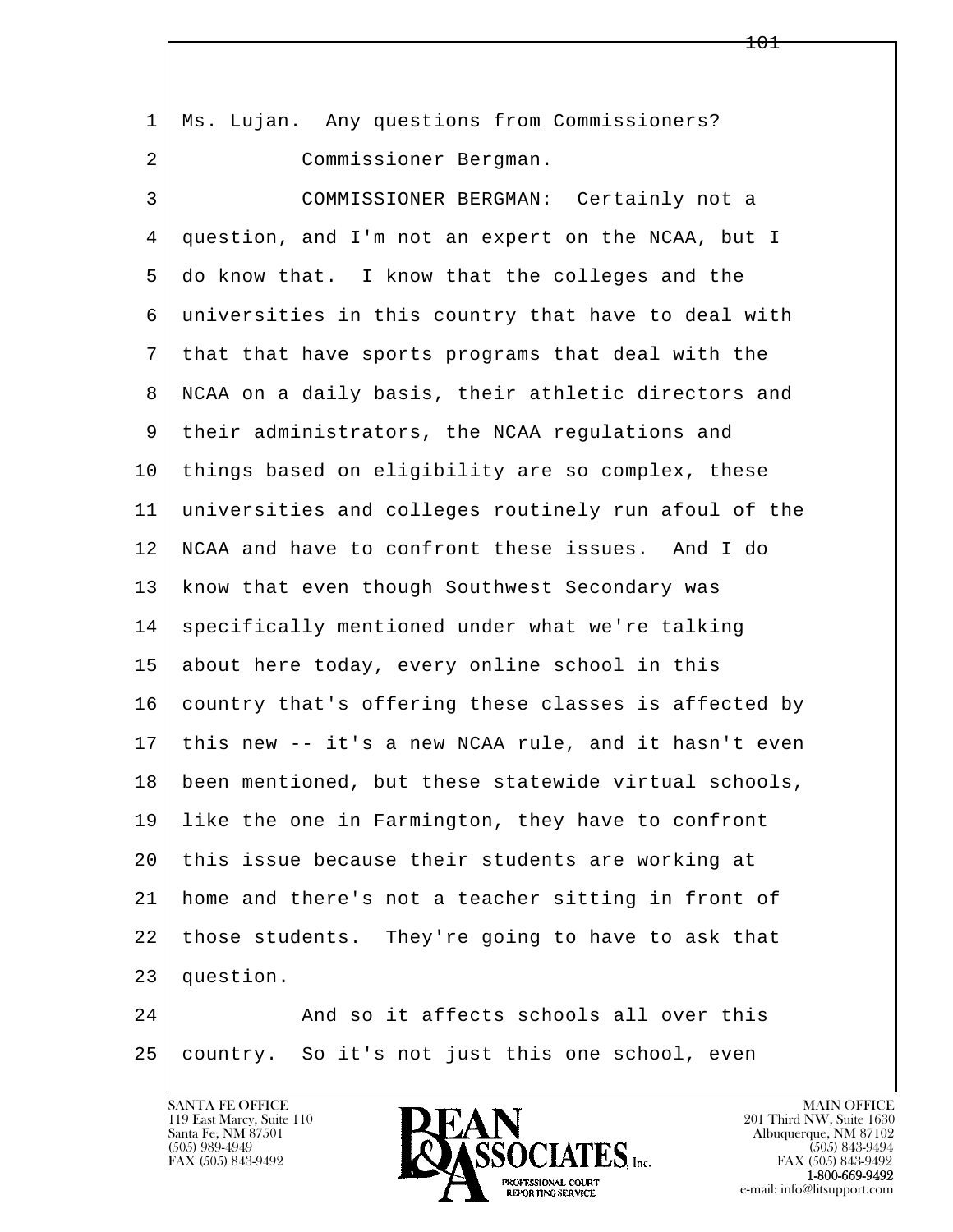| 1  | though they're ones that are specifically mentioned  |
|----|------------------------------------------------------|
| 2  | and specifically having to try and deal with this.   |
| 3  | This affects every school. It's not even just the    |
| 4  | E2020. It's going to affect K-12 and all the rest    |
| 5  | of those communities that are offering this, and is  |
| 6  | really a complex issue, and it's not going to be     |
| 7  | easily solved, and there's going to be a lot of kids |
| 8  | going to get snared under this that are going to     |
| 9  | want to play football or basketball or volleyball    |
| 10 | and they're going to get up to that point where the  |
| 11 | scholarship's coming up and they're going to find    |
| 12 | out that some of the classes they took are not going |
| 13 | to be accepted by the NCAA.                          |
| 14 | So this is a major concern. And perhaps              |
| 15 | it's good that this did come up with Southwest       |
| 16 | Secondary, and, in fact, Mr. Brooks wrote his letter |
| 17 | as superintendent. He has schools that have been     |
| 18 | affected directly by this very ruling, even though   |
| 19 | he wrote the letter and talked about Southwest       |
| 20 | Secondary.                                           |
| 21 | So there are perhaps thousands of students           |
| 22 | across this country that are going to be affected by |
| 23 | this. So it needs to be resolved by somebody.        |
| 24 | Maybe the NCAA needs to resolve and clarify it       |
| 25 | because their rules and regulations -- boy, they can |
|    |                                                      |

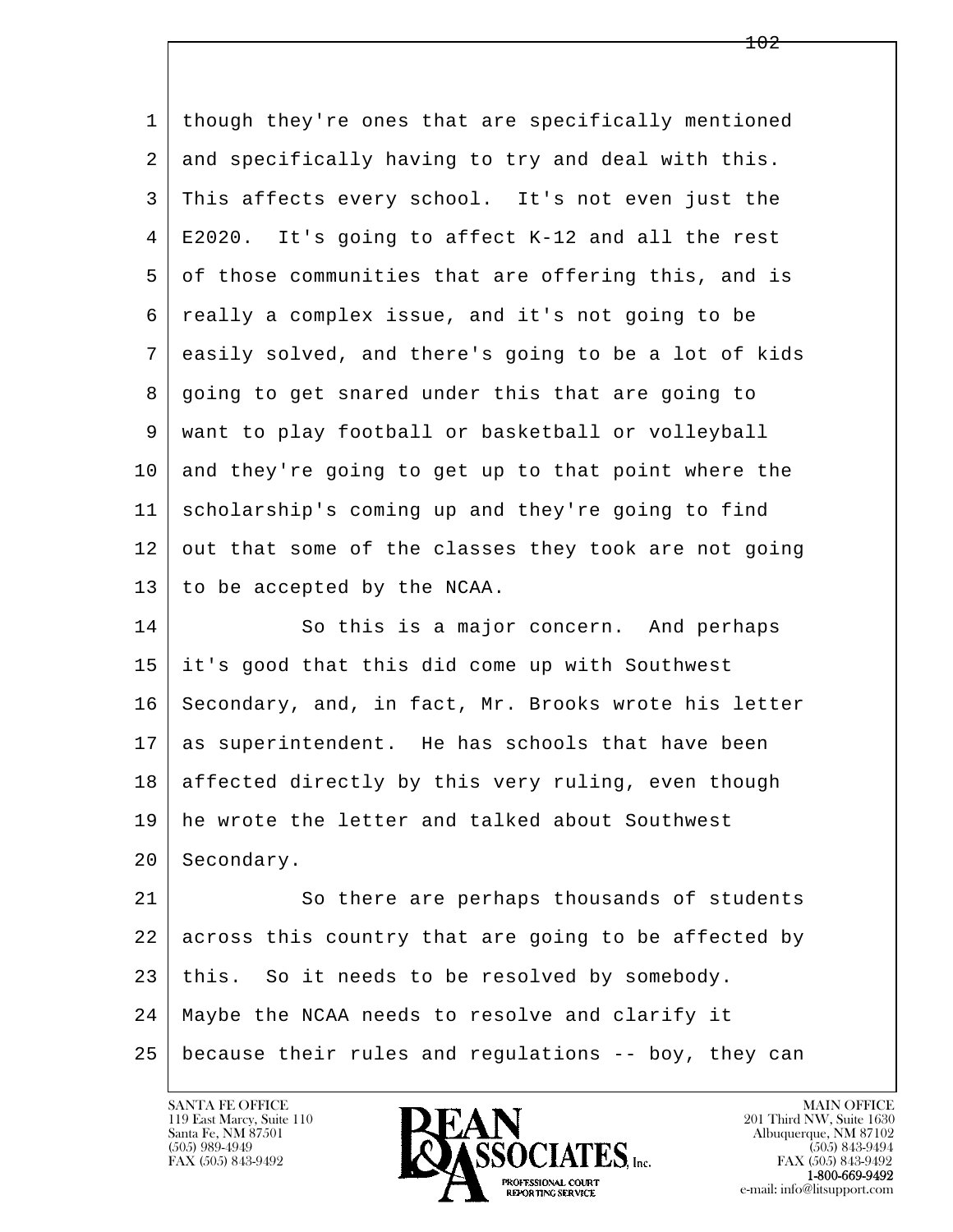l  $\overline{\phantom{a}}$ 1 | get really complex sometimes. 2 So I just want to be sure everybody 3 understood it's not just this one school that we're 4 talking about here. There's lots of schools going 5 to get snared in this before this is all over. 6 Thank you. 7 COMMISSIONER GARRISON: Thank you, 8 Commissioner Bergman. 9 Commissioner Gant. 10 COMMISSIONER GANT: Commissioner Chair, 11 members, I do want to pick up where Commissioner 12 Bergman -- I do have a very big concern about that, 13 because of Farmington and the virtual statewide 14 schools that may come into this state. I say "may." 15 And I just don't see how any virtual school like 16 | that can meet. And there are students out there, 17 folks, that probably would be successful if they 18 were at a virtual school, but when they decide to go 19 to the collegiate level and all of a sudden they 20 realize, "I can play football, I can do this," some 21 of them are great soccer players in the local 22 community. And they may or may not even go to a 23 brick-and-mortar school, or may go to a home school 24 or whatever. And then they get up there and the 25 NCAA says, "No. You went to this virtual school,

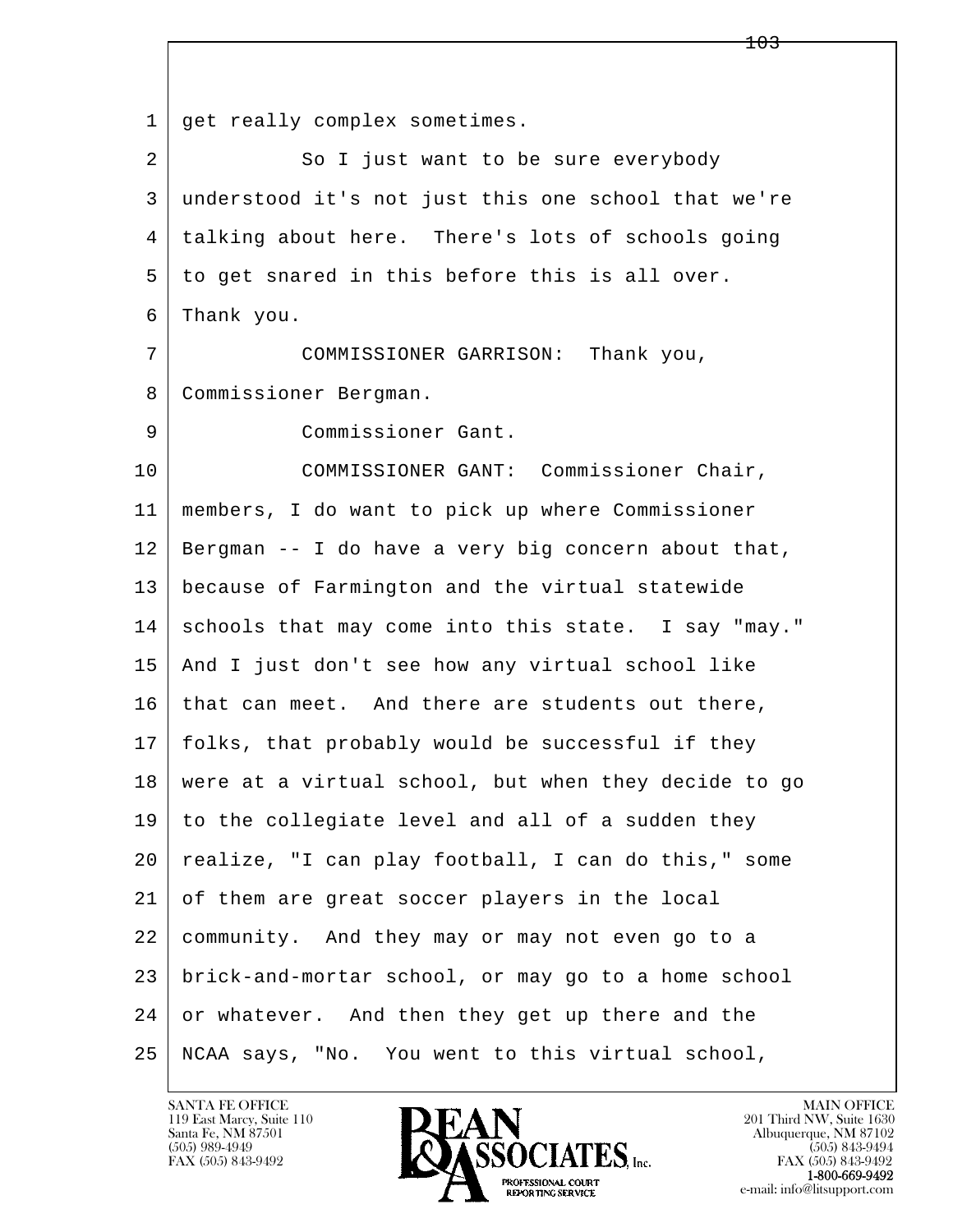1 statewide virtual school. We don't accept that, 2 because you didn't do so many hours," or whatever it 3 is at a brick-and-mortar.

l  $\overline{\phantom{a}}$ 4 So we need to be looking out for all 5 students, not just some. Yes, we have one in 6 Cruces, and I was rather shocked that Stan Rounds 7 would allow that to happen, but he and I have talked 8 already. Or in Rio Rancho. But they're probably 9 not the only districts in the state -- and APS -- 10 that have this problem, and I really hope PED has 11 put the word out there across charters and all 89 12 school districts, Get your act together, because I 13 don't want one kid -- because some families depend 14 on those athletic scholarships for their students to 15 be successful in college. That is the only saving 16 grace for some families to raise up in this world to 17 get their children to school. And I just hope we're 18 not being part of the problem and not the solution 19 for these students to be successful at the 20 | collegiate level. Thank you. 21 | COMMISSIONER CARR: Mr. Chair. 22 COMMISSIONER GARRISON: Commissioner Carr. 23 | COMMISSIONER CARR: To add on to 24 Commissioner Bergman and Commissioner Gant, you 25 know, Farmington's already operating. And we do --

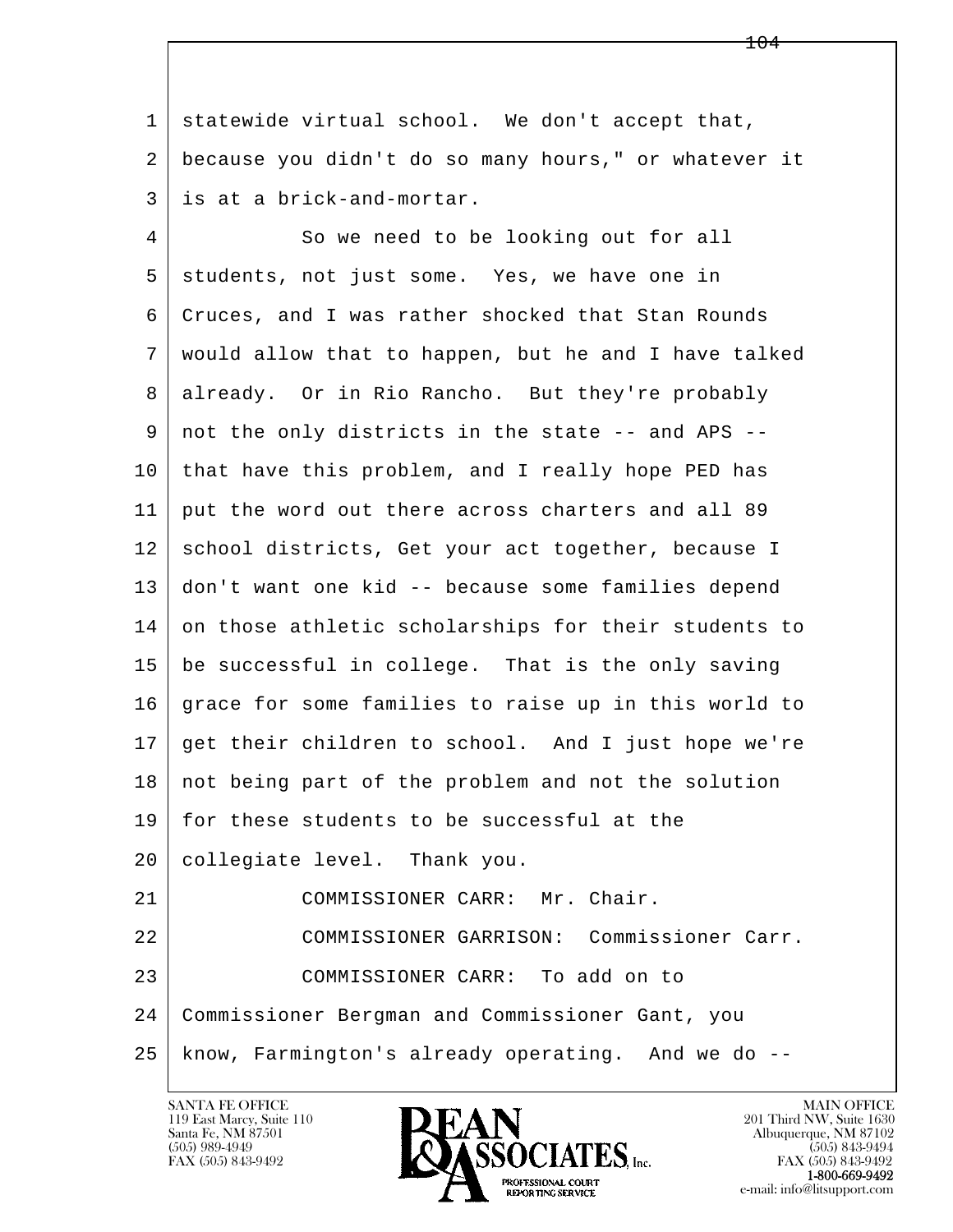l  $\overline{\phantom{a}}$ 1 a lot of the public schools have some amount of  $2 \mid$  cyber schooling. Now, I know a lot of them  $-$ - they 3 do their computer work under the supervision of a 4 certified teacher onsite, but not all of them. And 5 maybe a letter -- at least a letter, you know, and a 6 confirmation that the parents and the students fully 7 understand that there might be issues with the NCAA,  $8$  that, you know, you keep that  $-$ - to protect 9 yourself -- to protect us, I mean. We could be sued 10 later on for approving schools that the charter 11 schools -- any public schools that are doing that. 12 We need to make sure parents and students 13 are fully aware of all the ramifications of the 14 decisions to go to a particular school, or to take 15 particular courses. Even then, you know, I mean, 16 there could still be issues. But I think that would 17 be important. 18 | MS. LUJAN: Mr. Chair, Commissioner Carr,  $19$  we actually did -- when we first got contacted by 20 the NCAA on their ruling, we actually did conduct a 21 parent meeting, and letters went out to our entire 22 school informing them of what had happened. We did 23 actually hold a meeting at the school in regards to 24 the two children right now currently attending our 25 school. We've enrolled them in CNM courses so they

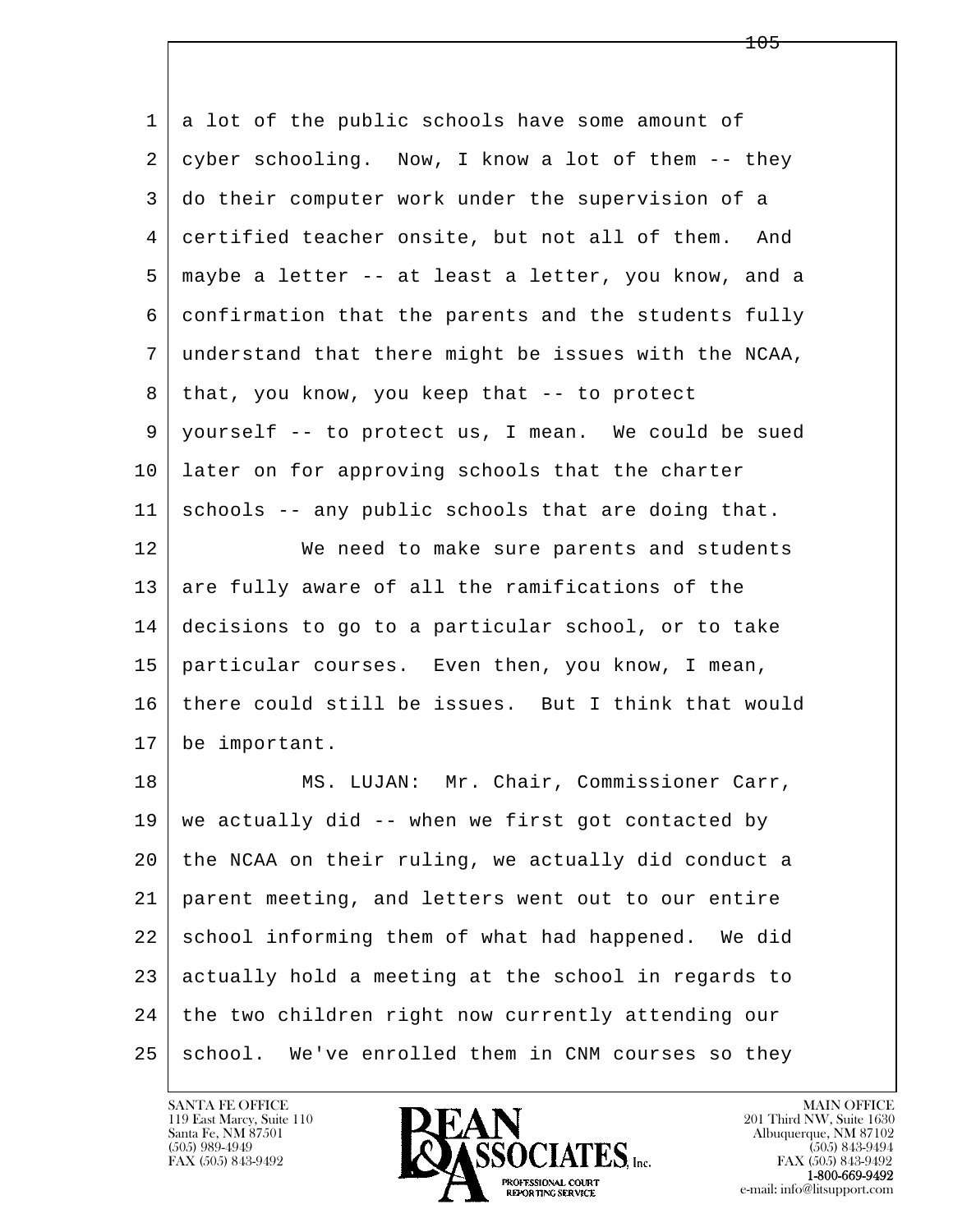l  $\overline{\phantom{a}}$  1 can proceed forward while we're working out the 2 appeal process. But all of the community, our 3 school, has been notified. 4 So we're well aware and watching those 5 students who could potentially be candidates for 6 those types of scholarships, and will follow those 7 students. And in the meantime until we get a 8 response to the appeal, we will be assisting them 9 with enrolling in school enrollment courses. 10 COMMISSIONER CARR: Good. 11 COMMISSIONER GARRISON: Any other 12 questions or comments from Commissioners? 13 | MS. LUJAN: Mr. Chair, Commissioners, if I 14 could add one more thing, you know, in the 15 discussions. I think of all the points that you all 16 brought up, I think there is out there with online 17 education very much a differentiation that needs to 18 be made and what we are actually now having to put 19 in papers and responses and such is that there's a 20 very big difference between virtual schooling and 21 delivering online curriculum. 22 | And that's -- you know, we've really had  $23$  to prove  $-$ - people get us confused with the virtual 24 school, and we do have to explain to people that we 25 just deliver online curriculum. We have teachers in

106

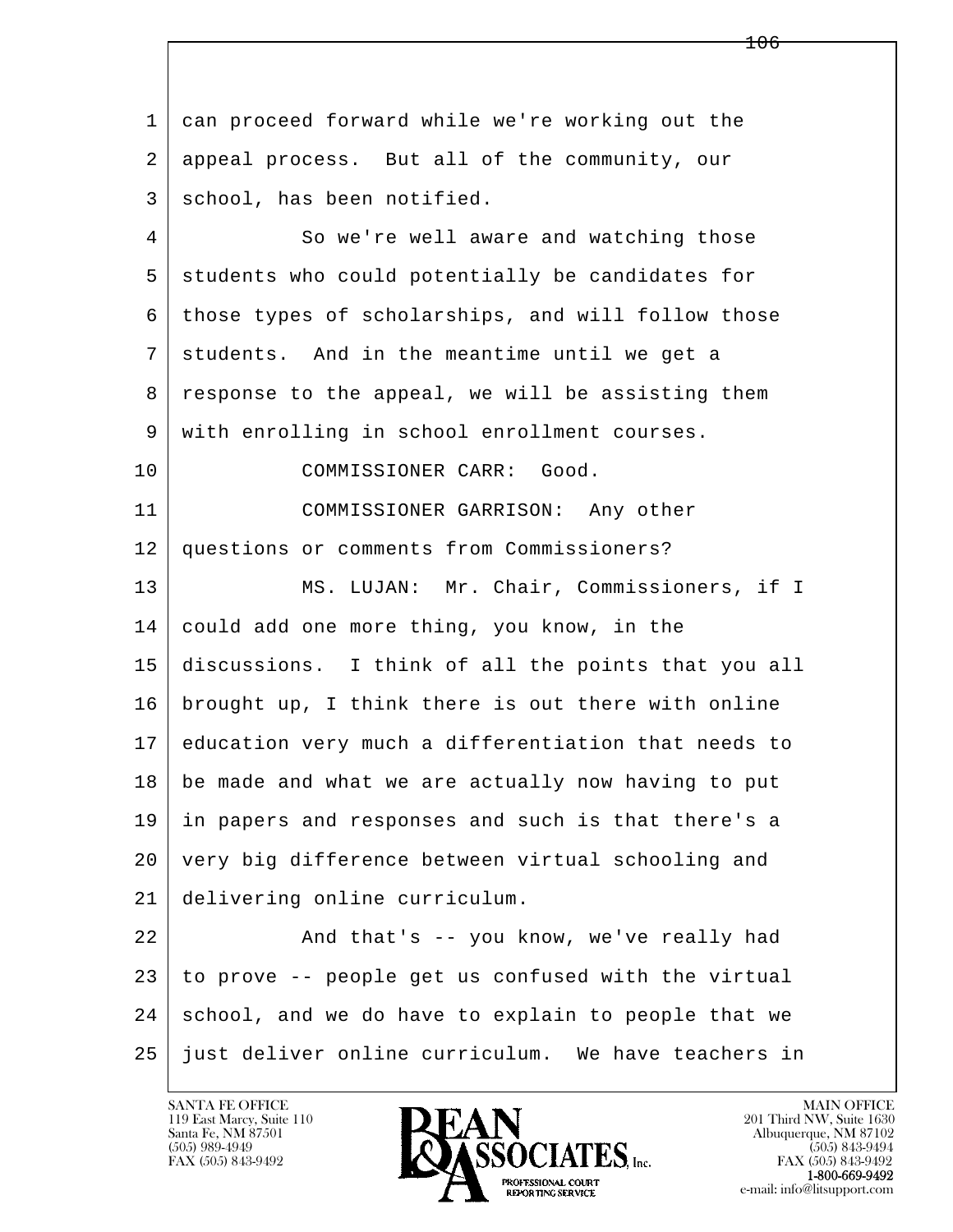l  $\overline{\phantom{a}}$  1 the classroom, we have teachers who instruct those 2 kids, we have teachers who follow them all day long, 3 not just momentarily. They're not tutors. And I 4 think that is a huge problem with the virtual 5 schools being introduced, and this now confusion 6 that we have going on nationally with those 7 different types of curriculum which are delivered. 8 | COMMISSIONER LOPEZ: Thank you. 9 COMMISSIONER GARRISON: Any other 10 questions or comments? 11 Ms. Lujan, thank you very much for the 12 presentation. We appreciate you attending and hope 13 you have happy holidays, and we give our well wishes 14 to everyone at Southwest Secondary, and tell Scott 15 Glassrud that the PEC said hi. 16 MS. LUJAN: I will. He escaped all the 17 | craziness of the week. 18 COMMISSIONER GARRISON: He sent you. 19 MS. LUJAN: Yes, exactly. Thank you for 20 having me here today. 21 COMMISSIONER GARRISON: Have a good 22 morning. 23 I want to introduce the Public Education 24 Commission to the District 3 elect-commissioner, 25 Carmie Lynn Toulouse, in attendance here today.

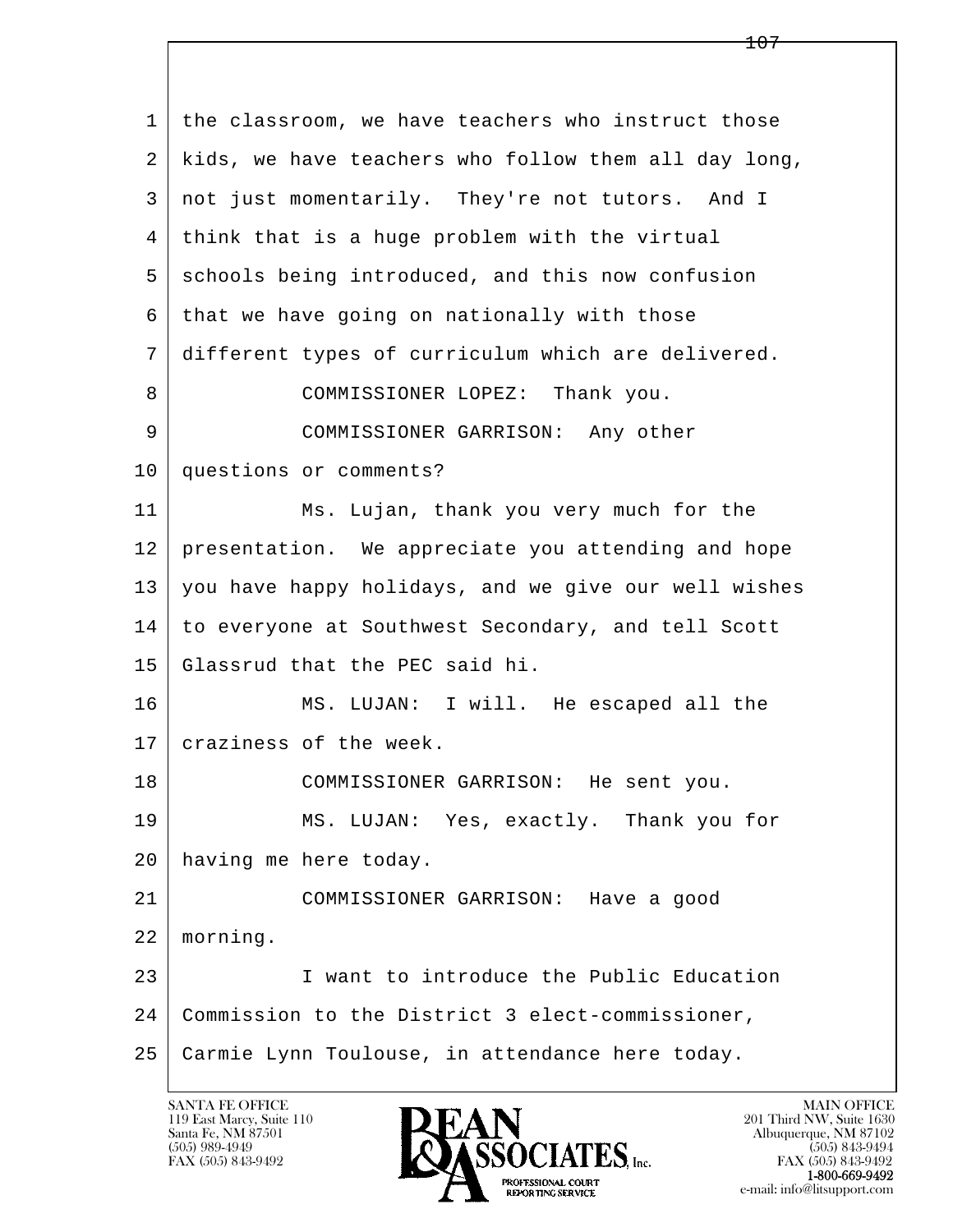| $\mathbf 1$ | Good morning.                                        |
|-------------|------------------------------------------------------|
| 2           | COMMISSIONER-ELECT TOULOUSE: Thank you.              |
| 3           | COMMISSIONER GARRISON: Come on up front.             |
| 4           | Just quickly introduce yourself to the Commission,   |
| 5           | Commissioner.                                        |
| 6           | COMMISSIONER-ELECT TOULOUSE: Can I stand             |
| 7           | right here?                                          |
| 8           | COMMISSIONER GARRISON: Actually, use the             |
| 9           | microphone.                                          |
| 10          | COMMISSIONER-ELECT TOULOUSE: My voice is             |
| 11          | hoarse because the weather is cold. It always        |
| 12          | happens.                                             |
| 13          | COMMISSIONER GARRISON: No worries.                   |
| 14          | COMMISSIONER-ELECT TOULOUSE: Well, I'm               |
| 15          | glad to be here. I got a ride up with a state        |
| 16          | senator who's over at Ethics, so that's why I was a  |
| 17          | little late getting in here. And I appreciate very   |
| 18          | much the chance to introduce myself. I'll try to be  |
| 19          | brief.                                               |
| 20          | I come from a legal family. I don't know             |
| 21          | how to be brief. But I'm Carmie Toulouse. I have     |
| 22          | lived my whole life in Albuquerque, in the southeast |
| 23          | part of Albuquerque. I'm retired 13 years ago after  |
| 24          | 30 years in the state Human Services Department. I   |
| 25          | was on the CNM governing board for 12 years.<br>The  |

 $\overline{\phantom{a}}$ 

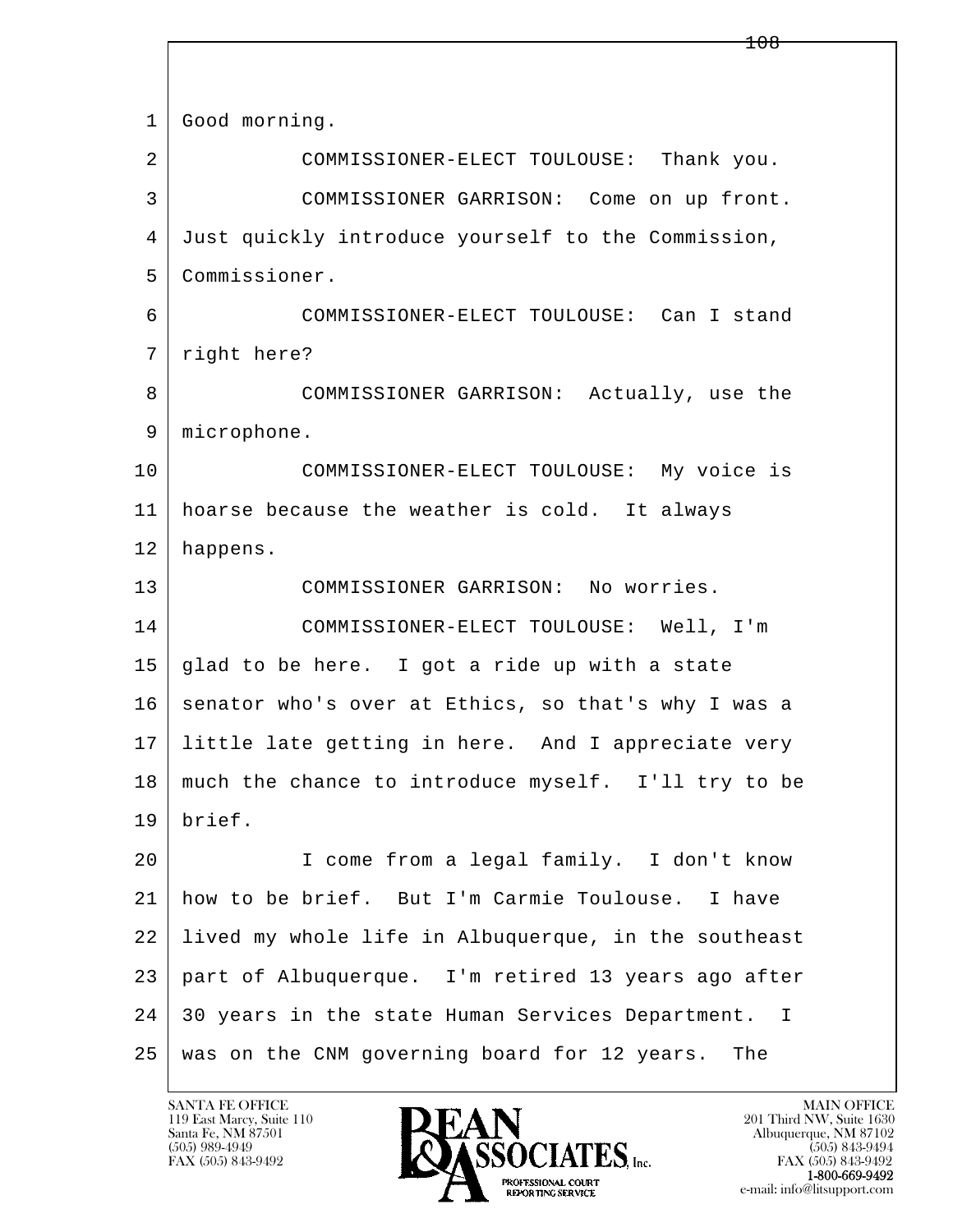l  $\overline{\phantom{a}}$  1 last five of those I was also on the national board 2 of the Association of Community College Trustees. 3 My life at the moment is having fun with 4 politics, because I was raised to believe you can't 5 take it seriously. And I have five grandchildren, 6 three of whom are school age and all in charter 7 schools. I also have a great-niece in a charter 8 | school, I have a niece that graduated from a charter 9 high school, I have a cousin who has a son in a 10 charter school, so each one of them are different 11 schools. So I have a perspective of that. 12 But I'm also a product of the Albuquerque 13 Public Schools, of UNM, all of that, and I had some 14 time, and I had a state senator, Tim Keller, who 15 suggested to me since nobody ran for this position 16 two years ago that I might want to try to fill it 17 | for two years. 18 | So I thought, okay, you guys ought to be 19 able to put up with me for two years. And I do have 20 an expertise in budgeting, both from my experience 21 in state government for 30 years and ending up a 22 bureau chief, and also from my 12 years at CNM, 23 where I chaired the finance committee all of those 24 12 years. I can read budgets. I used to drive some 25 of the folks at CNM nuts when I would go through a

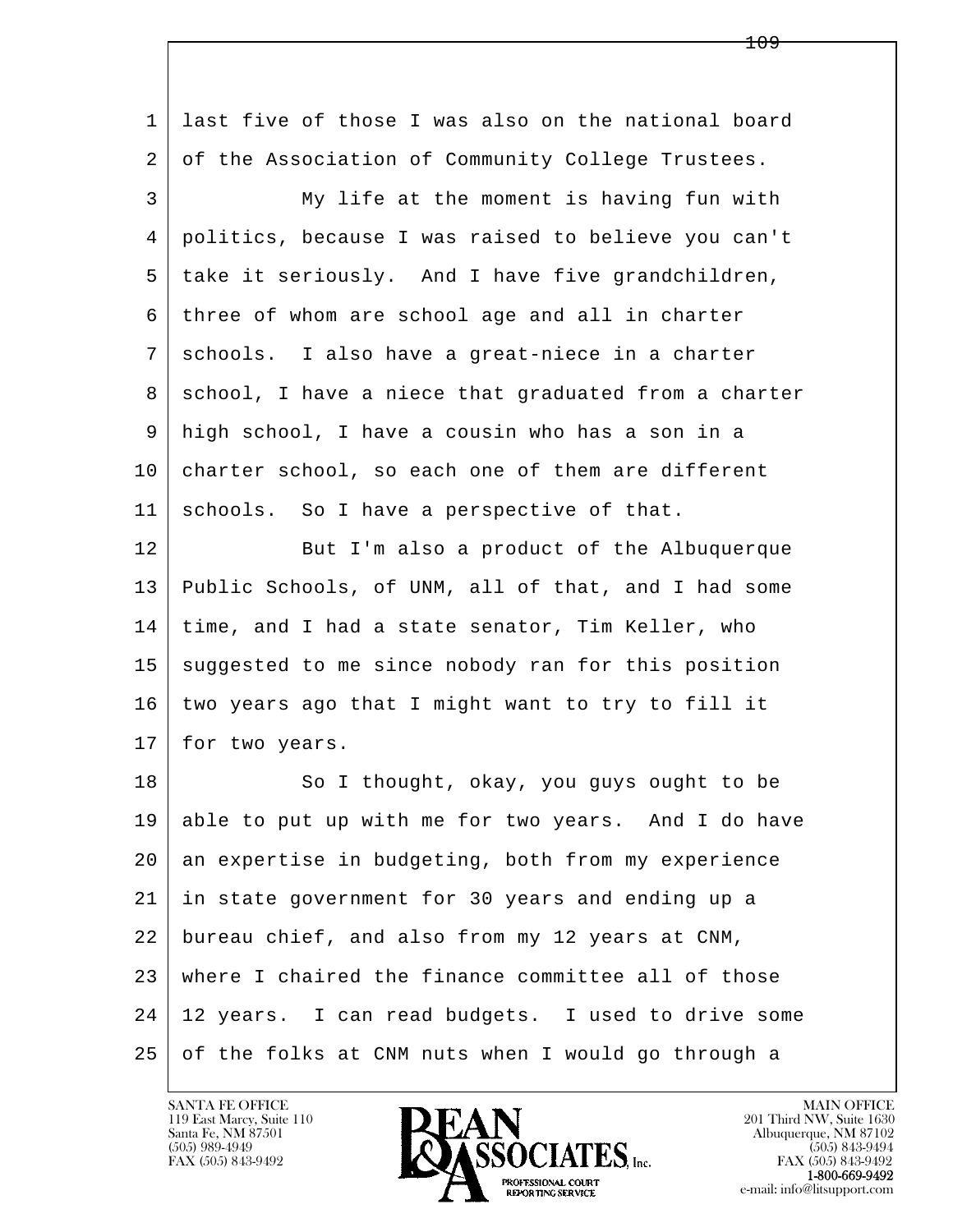l  $\overline{\phantom{a}}$  1 100-page budget and go down and ask them a specific 2 question. 3 So I think that my general knowledge of 4 education that I had to get from CNM about, you 5 know, the K-through-12 programs, too, gives me 6 something I can bring in and get up to speed 7 hopefully to participate. 8 So that's what I'm doing here, and I'm 9 sorry to come in late but I got a ride up, and I'm 10 here until my ride texts me that she's ready to go 11 or until you guys are through. 12 So thank you very much for letting me 13 introduce myself, and I just wanted you to know I 14 was here. I didn't necessarily need the 15 introduction. 16 COMMISSIONER GARRISON: Commissioner-Elect, 17 welcome. They put up with me for eight years, so I 18 | think you're good. 19 COMMISSIONER-ELECT TOULOUSE: Thank you. 20 I do know how to be part of a board, which is what I 21 was trying to explain, that I don't think that 22 because I'm in an elected position it gives me the 23 right to tell anybody what to do. Only when you're 24 sitting in your board and you do a formal vote and 25 | you're part of the majority do you have any right to

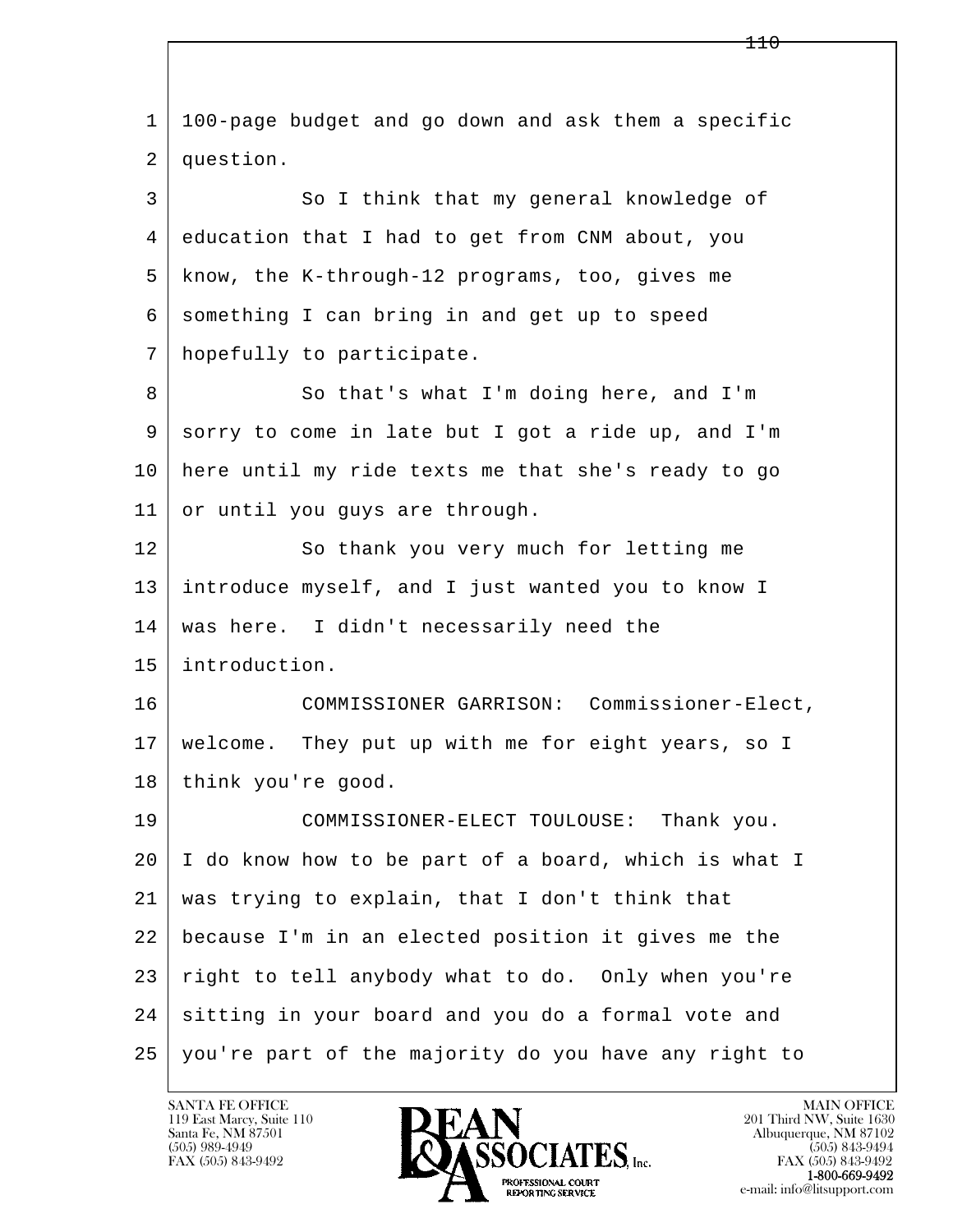l  $\overline{\phantom{a}}$ 1 say you made a decision. So I already learned that 2 part. So thank you very much. 3 COMMISSIONER GARRISON: We wish you a 4 happy holiday. 5 COMMISSIONER-ELECT TOULOUSE: To all of 6 you, too, and I'm really looking forward to getting 7 to know people. I'm a talker, so I'll be glad to 8 | talk to anybody anytime. 9 COMMISSIONER GARRISON: Thank you. 10 COMMISSIONER-ELECT TOULOUSE: Thank you 11 very much. 12 COMMISSIONER GANT: Deputy Secretary 13 Aguilar. 14 DEPUTY SECRETARY AGUILAR: Mr. Chair, I 15 have just been notified that there was a shooting in 16 Connecticut at an elementary school, and 27 people 17 were killed, including 18 elementary schoolchildren. 18 It was a parent of one of the kids, including a 19 principal and a school psychologist was involved. 20 So I wanted to let the Commission know. 21 COMMISSIONER GARRISON: Item number 16 on 22 the agenda, special election of PEC officers and PEC 23 | general counsel. Hilary Noskin is here. 24 | MS. NOSKIN: Good morning. 25 COMMISSIONER GARRISON: Good morning.

119 East Marcy, Suite 110<br>Santa Fe, NM 87501

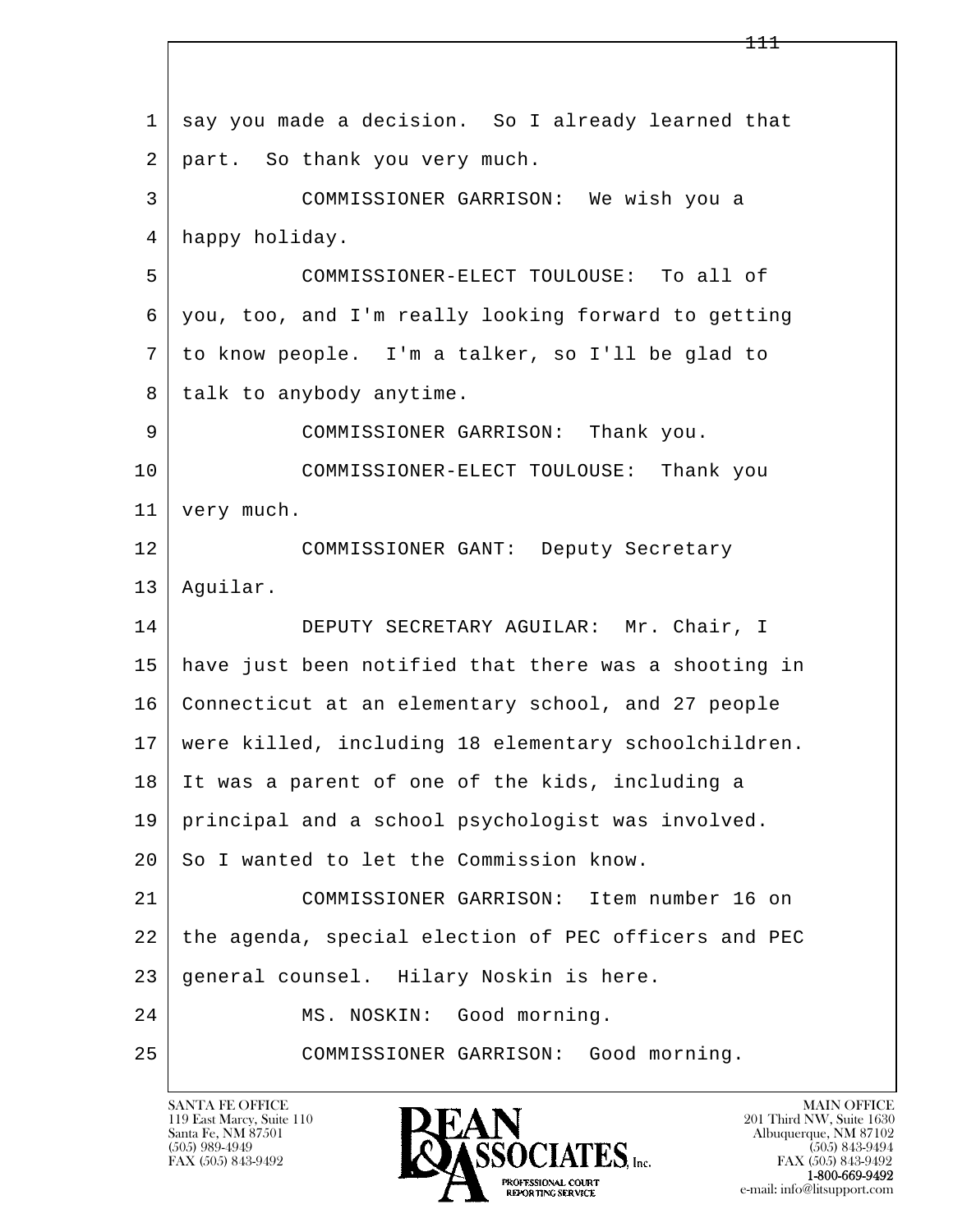l  $\overline{\phantom{a}}$ 1 MS. NOSKIN: What I'm going to do today is 2 direct the election of the officers for 2013. So 3 you won't be taking office today, as has been 4 custom, but this way you'll be able to walk in to 5 2013, your first meeting, and know who the officers 6 are. Okay? Thank you, Chair. 7 COMMISSIONER GARRISON: That will work. 8 So I'm wondering if my executive summary would be 9 incorrect, then, if I went through those procedures. 10 MS. NOSKIN: They are correct until item 11 5. You can say now the chair-elect. Where it says 12 you are the chair, use chair-elect, and you would 13 | not turn over the meeting to  $-$ - you, Mr. Chair, 14 would continue to be the chair throughout the end of 15 this meeting. 16 COMMISSIONER GARRISON: Thank you. Okay. 17 Shall we just follow your lead, then? 18 | MS. NOSKIN: Absolutely. My name is 19 Hilary Noskin. I'm general counsel for the Public 20 Education Department. These are the nominations for 21 the chair-elect of the Public Education Commission. 22 Just to let everybody know, Mr. Chair, that these 23 nominations do not require a second. Okay? At this 24 time are there any nominations for chair-elect of 25 this Commission?

119 East Marcy, Suite 110<br>Santa Fe, NM 87501



FAX (505) 843-9492<br>1-800-669-9492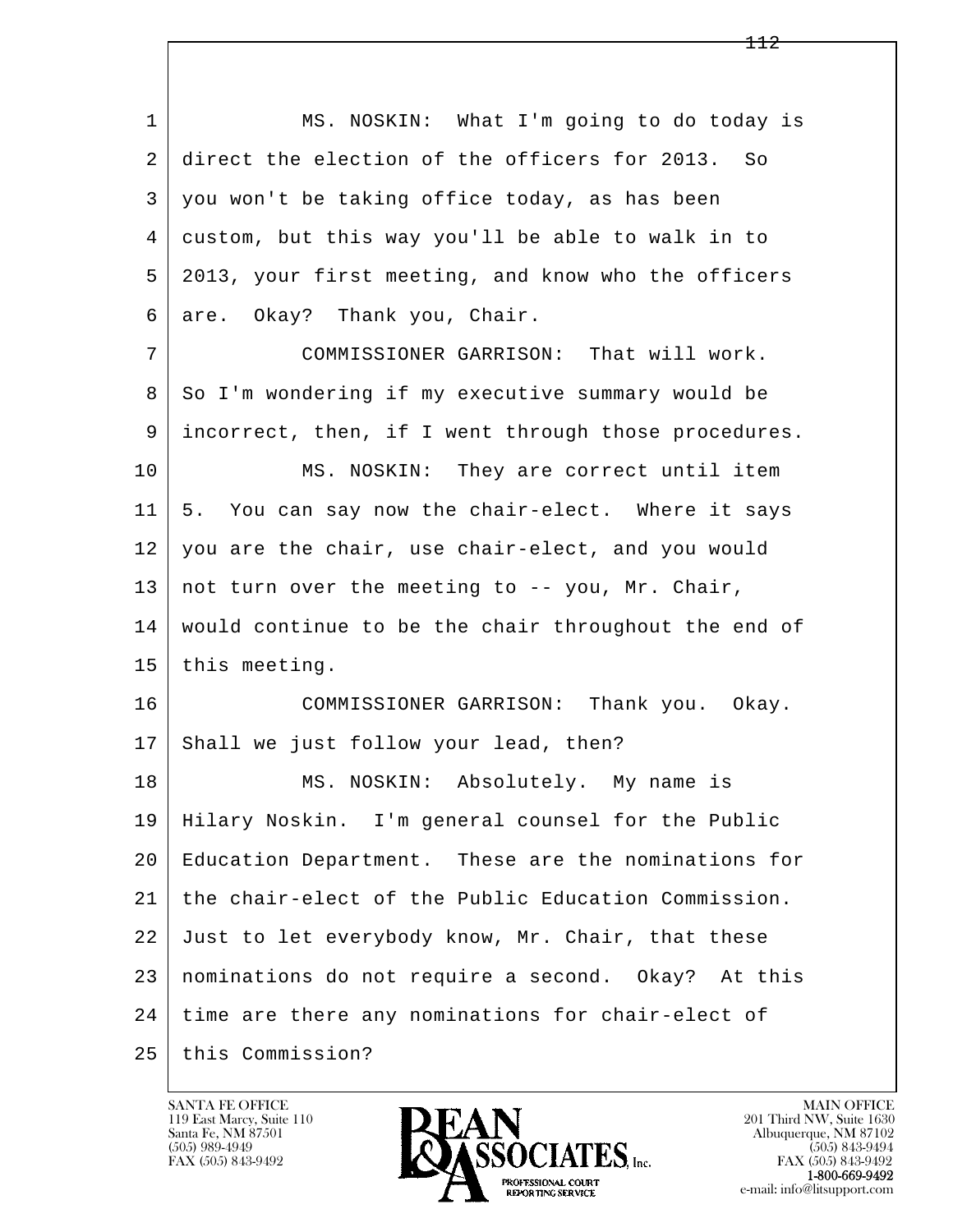l  $\overline{\phantom{a}}$  1 COMMISSIONER GARRISON: Commissioner 2 Lopez. 3 COMMISSIONER LOPEZ: It's a pleasure and 4 I'm very pleased to nominate Commissioner Shearman 5 for chair. 6 You have been a leader, you're great on 7 budgets and you know schools, and I think you'll do 8 a really good job as chair. And I proudly nominate 9 | Commissioner Shearman. 10 COMMISSIONER SHEARMAN: Thank you. 11 COMMISSIONER GARRISON: Thank you, 12 Commissioner Lopez. 13 Any other nominations? 14 MS. NOSKIN: Seeing no other nominations, 15 all those in favor of Commissioner Shearman as 16 chair-elect of the Commission, please signify by 17 | saying "Aye." Those opposed, please signify by  $18$  saying "No." 19 Ms. Shearman is chair-elect of the Public 20 Education Commission. 21 COMMISSIONER SHEARMAN: Thank you all. 22 MS. NOSKIN: Using the same procedure I  $23$  just used, I'm now turning the matter over to the 24 chair to elect a vice-chair and secretary-elect. 25 We're just changing the order just a little bit to

113

119 East Marcy, Suite 110<br>Santa Fe, NM 87501

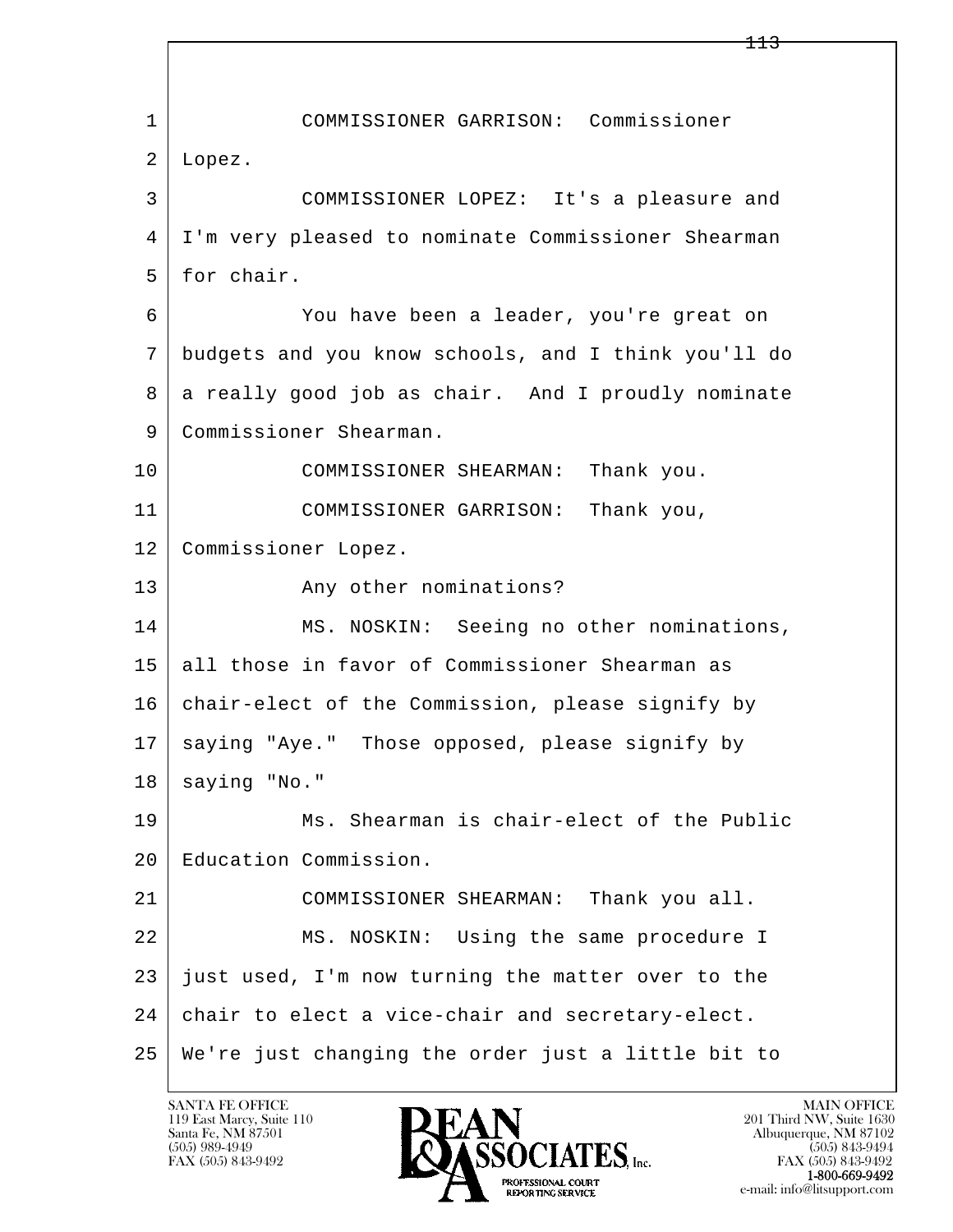l  $\overline{\phantom{a}}$ 1 adjust to the new form. 2 So Mr. Chair, I can either run that for 3 the vice-chair-elect and the secretary-elect, or we 4 can have you do that, whichever you like. 5 COMMISSIONER GARRISON: I got myself lost 6 here, so let me catch up. 7 MS. NOSKIN: It's the same thing. 8 COMMISSIONER GARRISON: See, I only have 9 | number one and two on my executive summary. 10 MS. NOSKIN: So let me go ahead. 11 COMMISSIONER GARRISON: If you would save 12 me, I'd appreciate it. 13 MS. NOSKIN: I would be happy to do that, 14 | Mr. Chair. 15 | At this time are there any nominations for 16 vice-chair-elect of this Commission? 17 COMMISSIONER CARR: Mr. Chair. 18 | COMMISSIONER GARRISON: Commissioner Carr. 19 COMMISSIONER CARR: I'd like to nominate 20 Gene Gant for vice-chair. 21 COMMISSIONER GARRISON: Mr. Gene Gant has 22 been nominated. Any other nominations for 23 vice-chair? 24 MS. NOSKIN: Seeing only one nominee, all 25 those in favor of Mr. Gant as vice-chair-elect of

119 East Marcy, Suite 110<br>Santa Fe, NM 87501

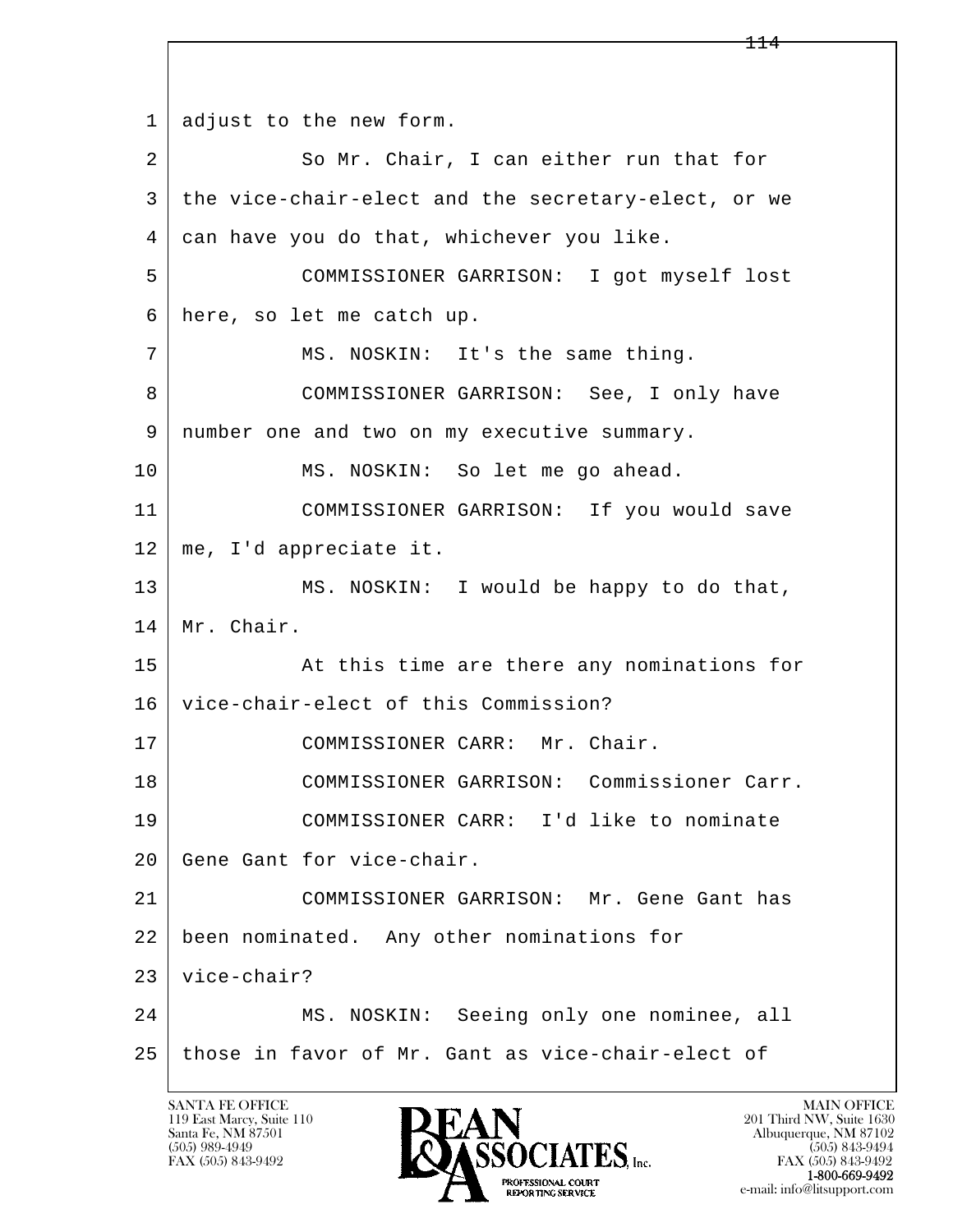l  $\overline{\phantom{a}}$  1 the Commission, please signify by saying "Aye." 2 Those opposed, please signify by saying "No." 3 COMMISSIONER GARRISON: No. I mean, 4 excuse me. 5 MS. NOSKIN: This is great. I don't have 6 to be nervous. I thank you very much. I know you 7 did that just to help me out there. 8 COMMISSIONER GARRISON: I apologize, 9 Commissioner Gant. 10 COMMISSIONER GANT: You want a ride to 11 Albuquerque? 12 COMMISSIONER GARRISON: I'm picturing La 13 | Bajada from a whole new vantage point, with a 14 vehicle right behind me. Sorry, Commissioner Gant. 15 That was unanimous decision. Commissioner 16 Gant is the vice-chair for the Public Education 17 Commission. 18 Now the Chair will take nominations for 19 Secretary. 20 COMMISSIONER CARR: Mr. Chair. 21 COMMISSIONER GARRISON: Commissioner Carr. 22 COMMISSIONER CARR: I would like to 23 nominate Commissioner Vince Bergman for Secretary. 24 COMMISSIONER GARRISON: Commissioner 25 Bergman has been nominated. Are there any other

119 East Marcy, Suite 110<br>Santa Fe, NM 87501

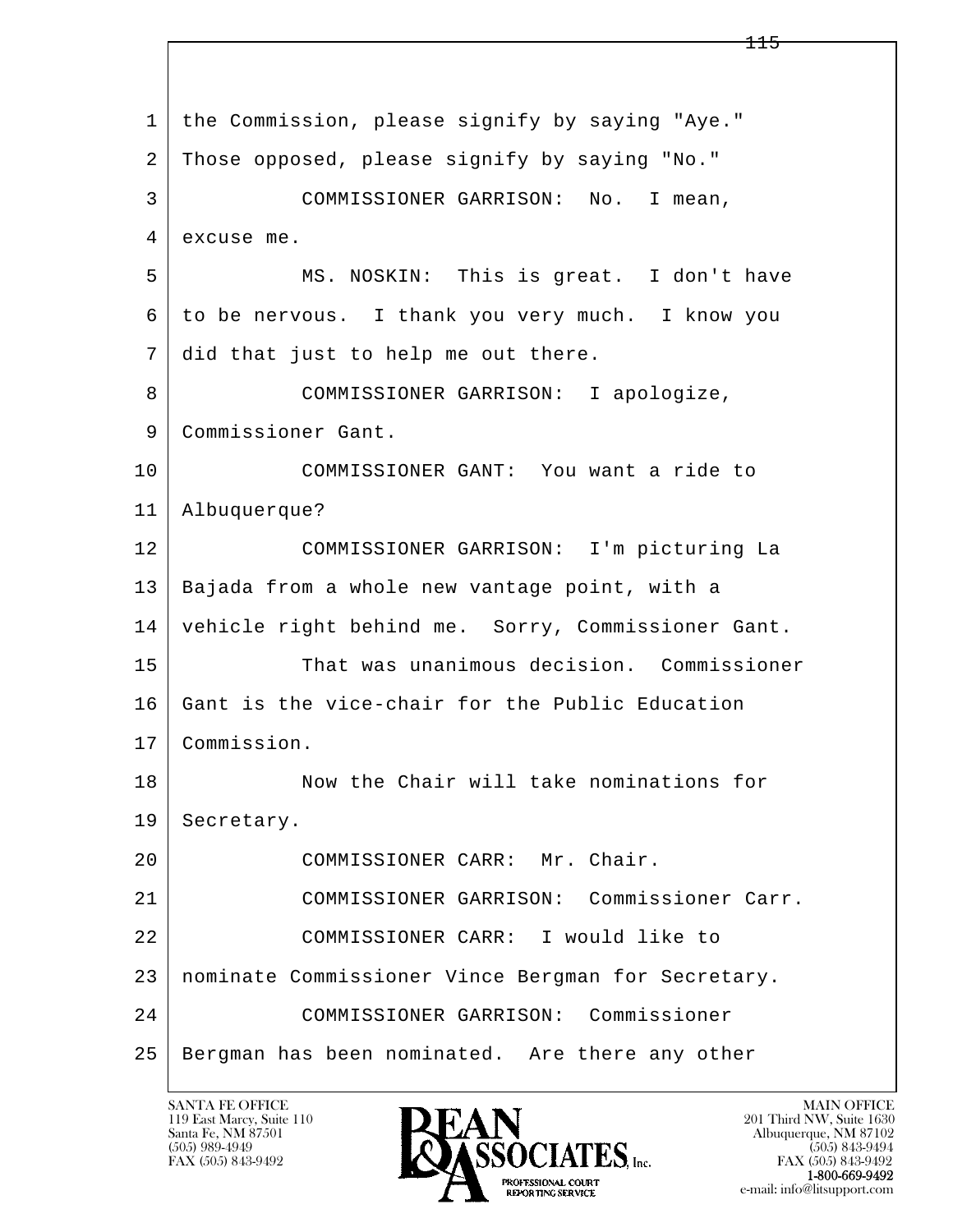l  $\overline{\phantom{a}}$  1 nominations for the position of secretary? Seeing 2 none, all those in favor of Mr. Vince Bergman as 3 secretary of the Public Education Commission, please 4 say, "Aye." Opposed, say "No." 5 Congratulations, Commissioner Bergman. 6 MS. NOSKIN: I believe that my job is done 7 here. Thank you very much. 8 COMMISSIONER GARRISON: Thank you for the 9 cookies. 10 | MS. NOSKIN: You're welcome. I appreciate 11 it. And thank you for helping Abby Wear along. 12 We're very happy to have her in the office of 13 general counsel, and we're very happy that the 14 Attorney General's office has agreed to provide an 15 assistant attorney general for your meetings coming 16 up in 2013, as well. Thank you. 17 | COMMISSIONER GARRISON: That guy they 18 sent -- he's kind of a coffee snob. We'll work on 19 him. 20 We don't have much budget, sir. 21 MS. NOSKIN: Thank you. 22 COMMISSIONER GARRISON: Thank you, general 23 counsel. 24 COMMISSIONER GANT: Merry Christmas. 25 MS. NOSKIN: Happy holidays to you all.

116

119 East Marcy, Suite 110<br>Santa Fe, NM 87501

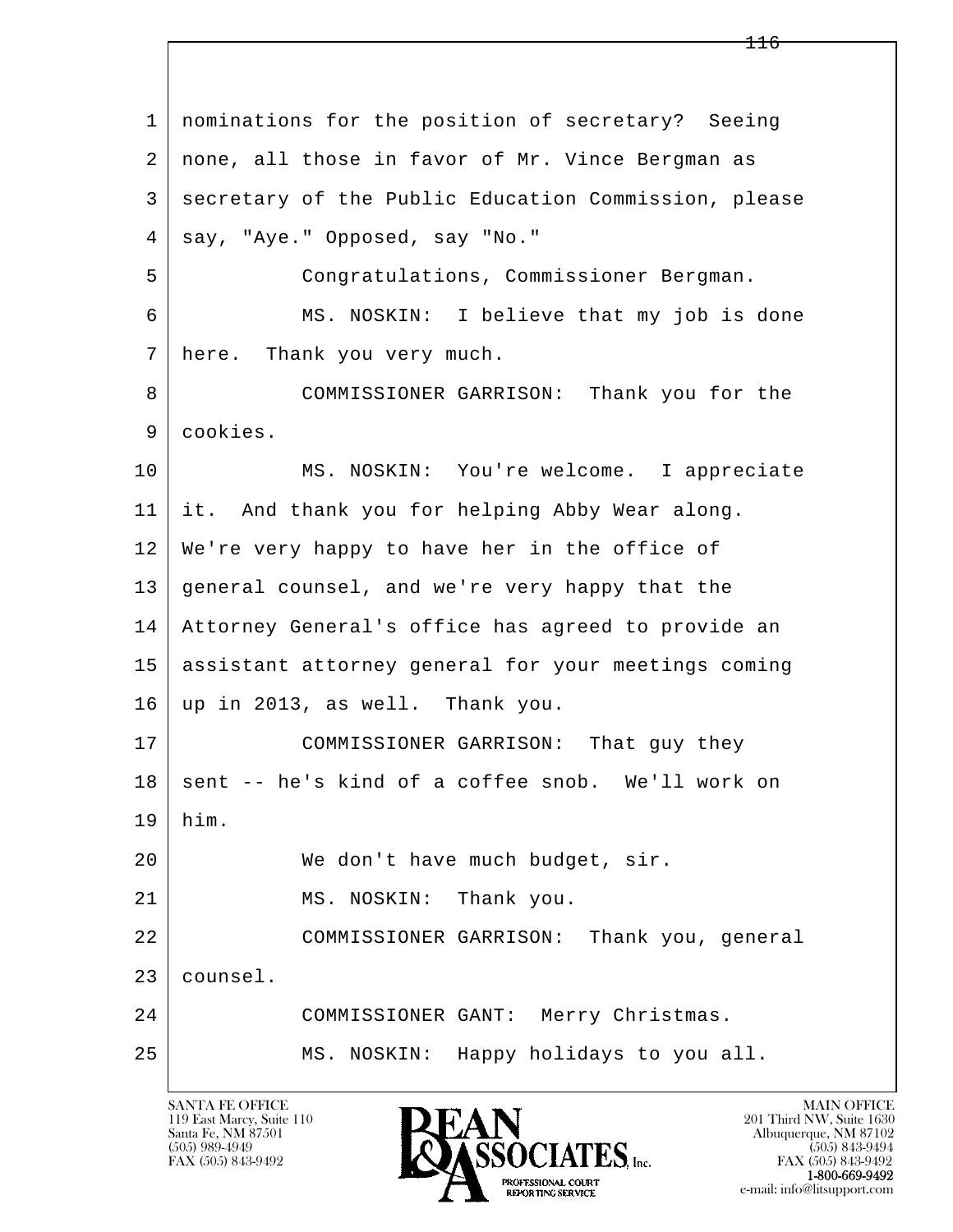l  $\overline{\phantom{a}}$  1 COMMISSIONER GARRISON: Item number 17, 2 update on the New Mexico Carl Perkins Program. 3 Leighann Lenti, Public Education. It's not going to 4 be Leighann, is it? 5 MR. SPENCER: I'm here to do the report. 6 COMMISSIONER GARRISON: Oh, come on up, 7 sir, and introduce yourself. 8 MR. SPENCER: Good morning. Good morning, 9 Chair. Good morning, Members of the Commission. My 10 | name is Eric Spencer. I'm the director for the 11 College and Career Readiness Bureau here at the 12 New Mexico Public Education Department, replacing 13 the former director, Dr. Melissa Lomax, with whom 14 some you have worked. 15 COMMISSIONER GARRISON: Good morning. 16 MR. SPENCER: Thank you. So in your 17 packet of information that was provided to you, you 18 had a document that was indicated as Carl B. 19 Perkins, and this was a report to the Public 20 Education Commission dated for December 13. 21 Just to give you just a little bit of a 22 framework as to where we are, on an annual basis, 23 the Public Education Department is required to 24 prepare a consolidated annual report that gives a 25 report on the programmatic progress made in the

119 East Marcy, Suite 110<br>Santa Fe, NM 87501



FAX (505) 843-9492<br>**1-800-669-9492**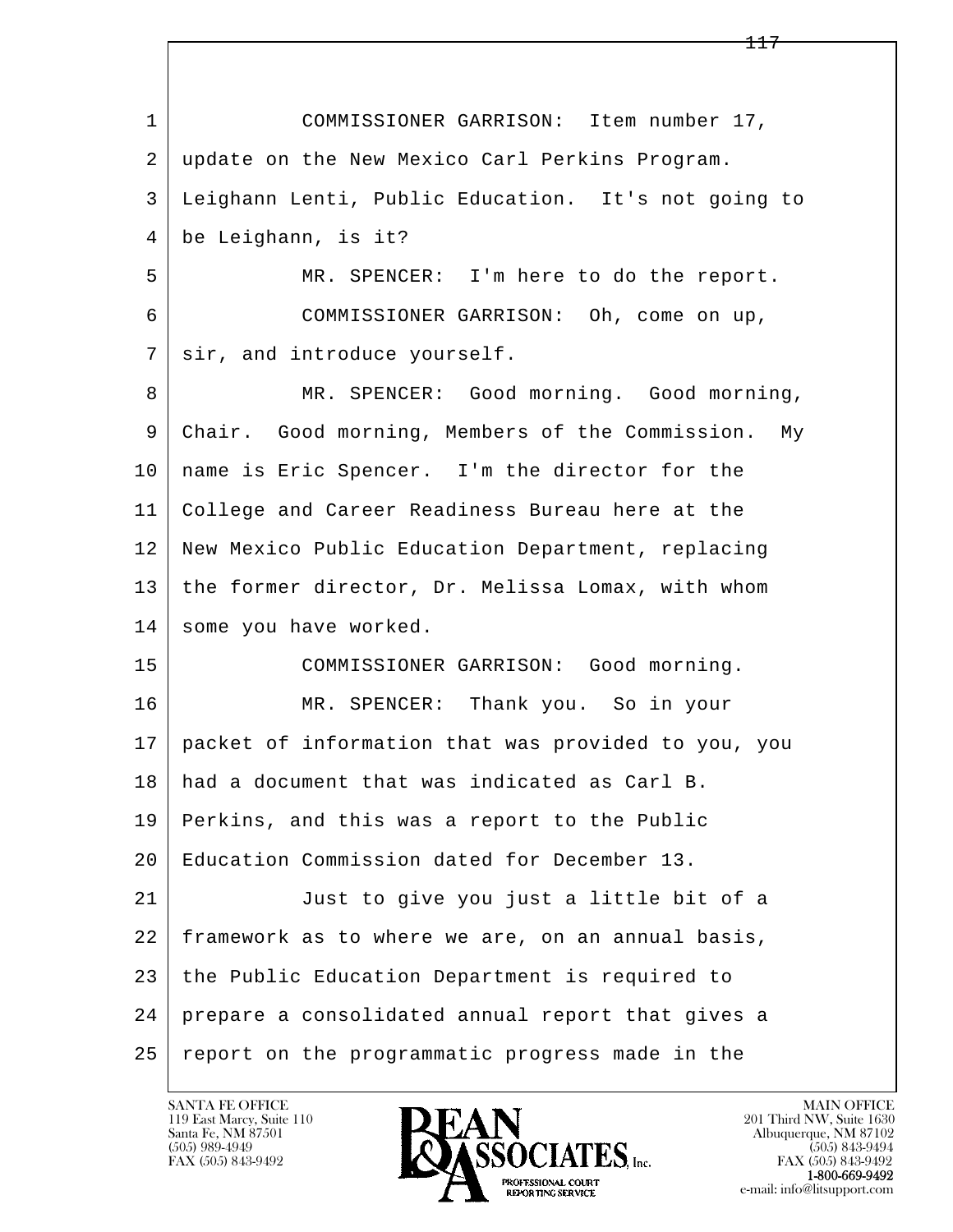l  $\overline{\phantom{a}}$ 1 state, in the schools that were funded with this 2 federal resource, and to also include the 3 data-reporting component and a fiscal component, as 4 well, in terms of how the funds were expended, et 5 cetera. 6 That report is due to Washington, D.C., on 7 December 30. The Public Education Department 8 typically takes until the last week of December to 9 finalize that report, and so that final consolidated 10 annual report will be presented to you in the 11 February meeting that will be approaching, and we'll 12 share with you the report going into Washington. 13 But to give you an anticipatory set in 14 terms of where we've been in the state for school 15 year 2011/12, you have got this document that was 16 included in your binder. And for the benefit of the 17 Commissioners that may not have been with the 18 Commission since the inception of Carl Perkins IV, 19 the current technical education improvement document 20 of 2006, you have some trend data that has been 21 prepared and revealed to you here so that you can 22 have an idea of where we've been since the beginning 23 of Perkins IV. 24 And so if you have had an opportunity to  $25$  take a look at this  $-$  and some of you have had an

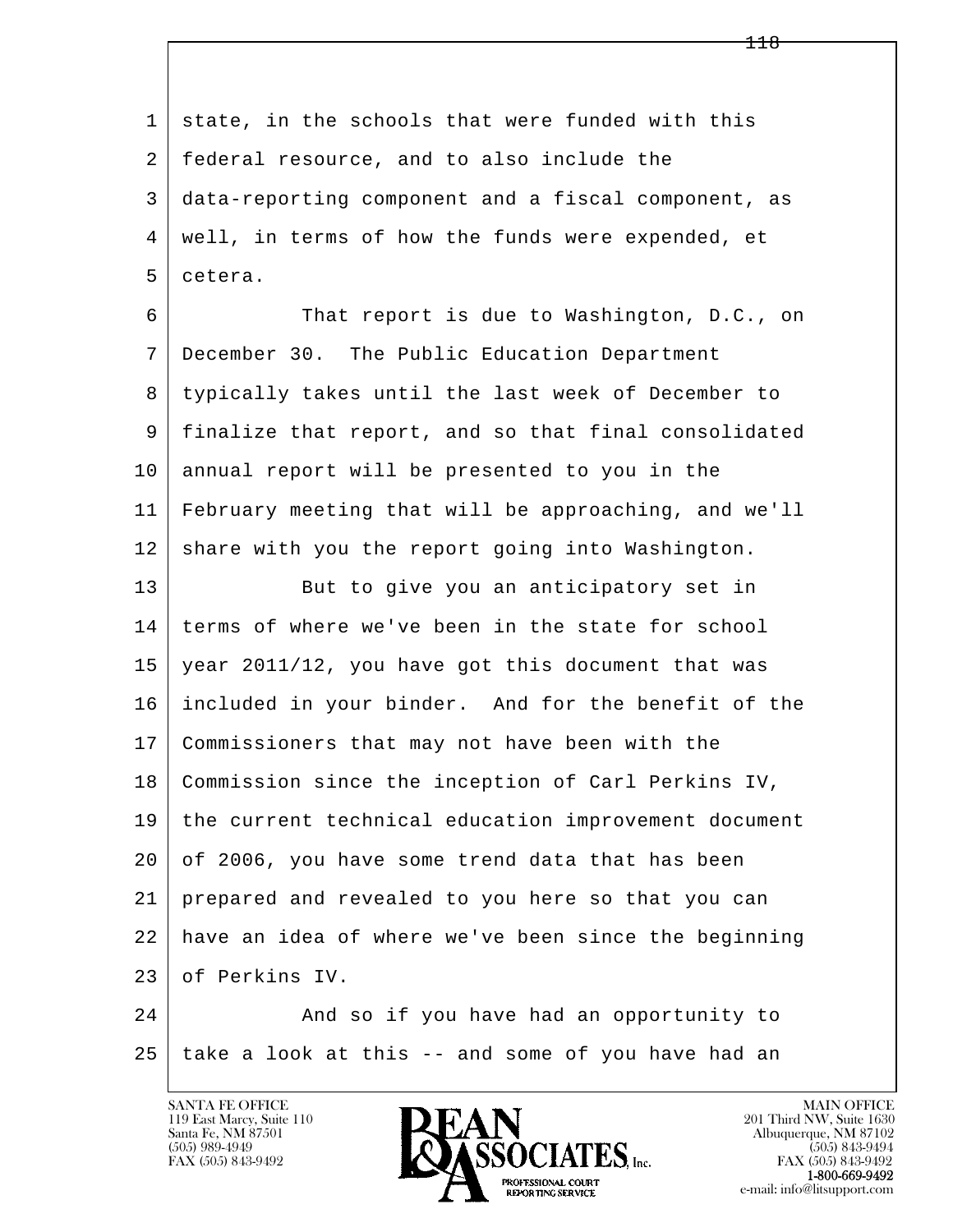l  $\overline{\phantom{a}}$  1 opportunity to be involved in the Perkins Grant 2 implementation at the local level, and overseeing 3 that in your districts in which you serve -- but one 4 of the primary goals that we like to point out with 5 regard to the Carl Perkins Grant is that it's a 6 piece of work that ensures and works to ensure that 7 students' skills and knowledge and competency is 8 going to be acquired through a meaningful 9 integration of career and technical education course 10 work and academic course work. 11 And so we rolled this framework out 12 through the utilization of what we call a program of 13 study. And for those of you who have taken a look 14 at the Department of Education's revised next step 15 plan template that is on the Public Education 16 Department's website, you're going to see a lot of 17 commonality between that next step plan and the 18 program of study that we have been able to develop 19 over several years with the Carl Perkins funding 20 source. 21 So you're going to see a lot of alignment 22 there where we began with identifying what the 23 | students' career goal would be, what's their 24 personal goal, what is their academic goal, and

25 being able to frame from that particular step a

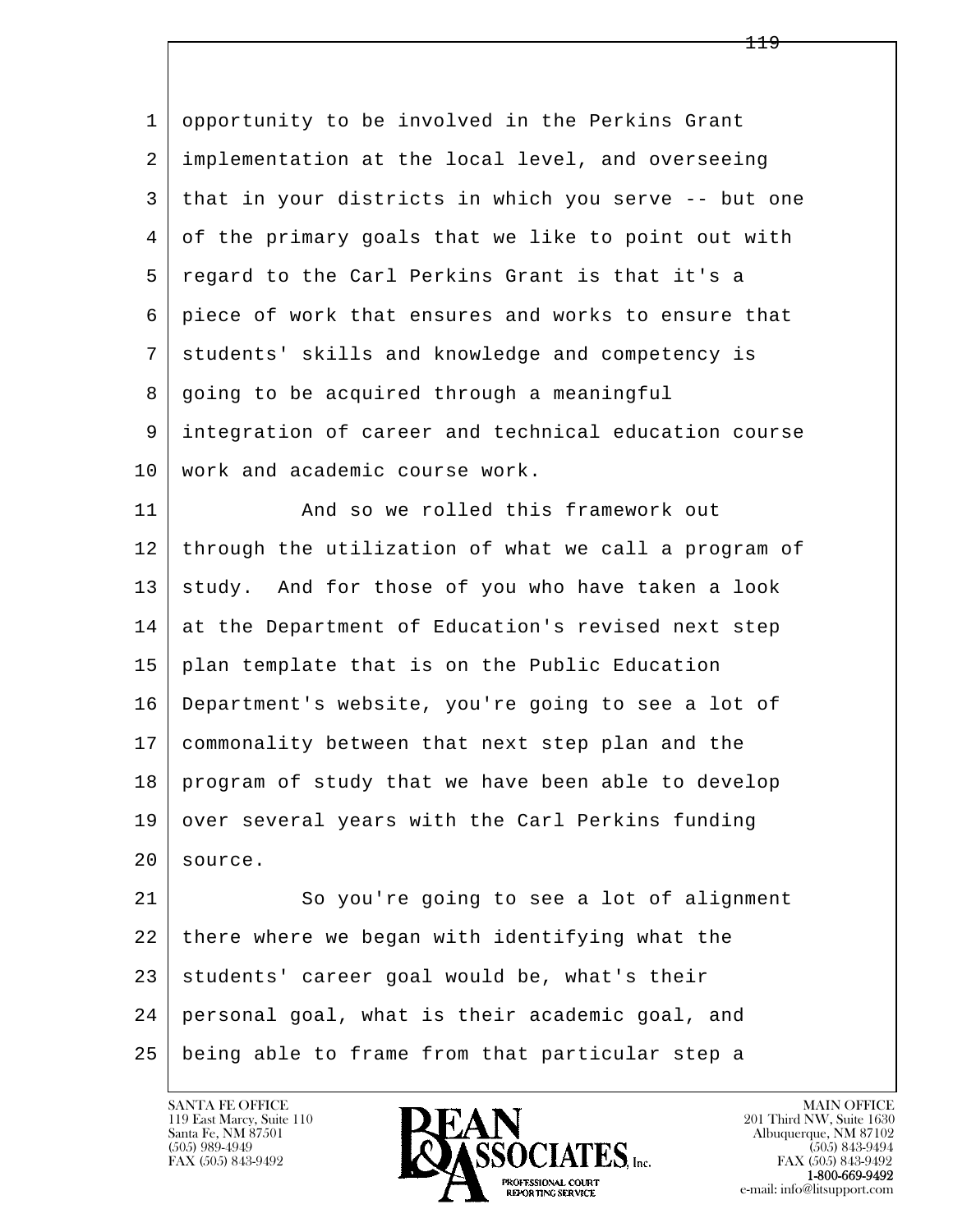| 1  | program of study and an occupational area that a     |
|----|------------------------------------------------------|
| 2  | student would be interested in pursuing while in     |
| 3  | high school, with some articulation, if you will,    |
| 4  | some collaboration with the post secondary           |
| 5  | institution where a student could be earning         |
| 6  | dual-credit opportunities, other college-level       |
| 7  | course work, while they're in this particular        |
| 8  | sequence, all of it with a goal toward achieving a   |
| 9  | higher academic skill attainment of a student and a  |
| 10 | skill base, as well, for work leading to perhaps an  |
| 11 | industry certification.                              |
| 12 | And so we aligned the 16 career clusters             |
| 13 | for career technical education as we support schools |
| 14 | in the development in the implementation of these    |
| 15 | programs of study.                                   |
| 16 | So in the report on page 2 you have a                |
| 17 | financial breakdown of the funding and this is the   |
| 18 | report for 2011/2012 school years, as I said, but if |
| 19 | you take a look at page 3 you have a couple of       |
| 20 | illustrations here, I think, that will provide a     |
| 21 | little bit more focus on how these monies really are |
| 22 | allocated, because it can be a little bit confusing. |
| 23 | On page 3, the first identifier you have             |
| 24 | here is just a visual illustration to show that      |
| 25 | since 2006/2007, which was the first year of Perkins |

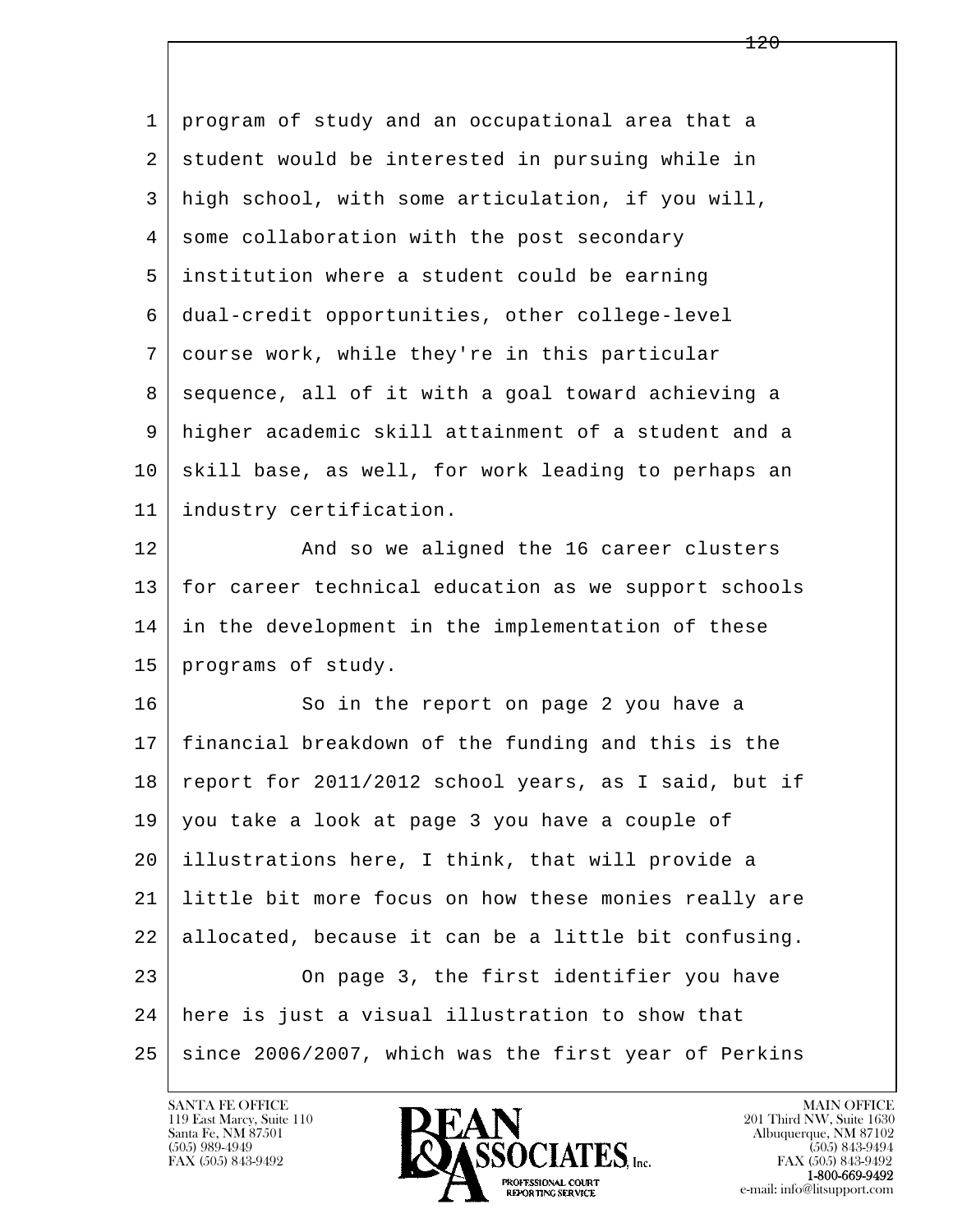| 1  | IV, we have seen in our state a reduction of about   |
|----|------------------------------------------------------|
| 2  | 13 percent in the federal resource over that period  |
| 3  | of time to today. That's primarily due to changes    |
| 4  | in census information, not just in the state of      |
| 5  | New Mexico but in other states across the country,   |
| 6  | as well, because this federal resource is based on   |
| 7  | 5-to-17-year-old individuals living in service areas |
| 8  | of districts, and then a percentage of those that    |
| 9  | are living in poverty.                               |
| 10 | So as, say, a population of 5-to-                    |
| 11 | 17-year-olds shifts, say, for example, the state of  |
| 12 | Nevada, and let's say that we see an increase in     |
| 13 | that, well, it's going to affect the funding for the |
| 14 | rest of the states in the country because it's       |
| 15 | formula-based.                                       |
| 16 | Then, in like manner, it affects the                 |
| 17 | funding from school district to school district      |
| 18 | within our state, as well. So there's typically a    |
| 19 | little bit of shift, but we have realized a 13       |
| 20 | percent reduction in the federal resource.           |
| 21 | One of the other components that comes               |
| 22 | into play is that the US Congress does not typically |
| 23 | increase the budget appropriation for Carl Perkins,  |
| 24 | and we have seen over the last couple of years some  |
| 25 | budget reductions at the congressional level, as     |

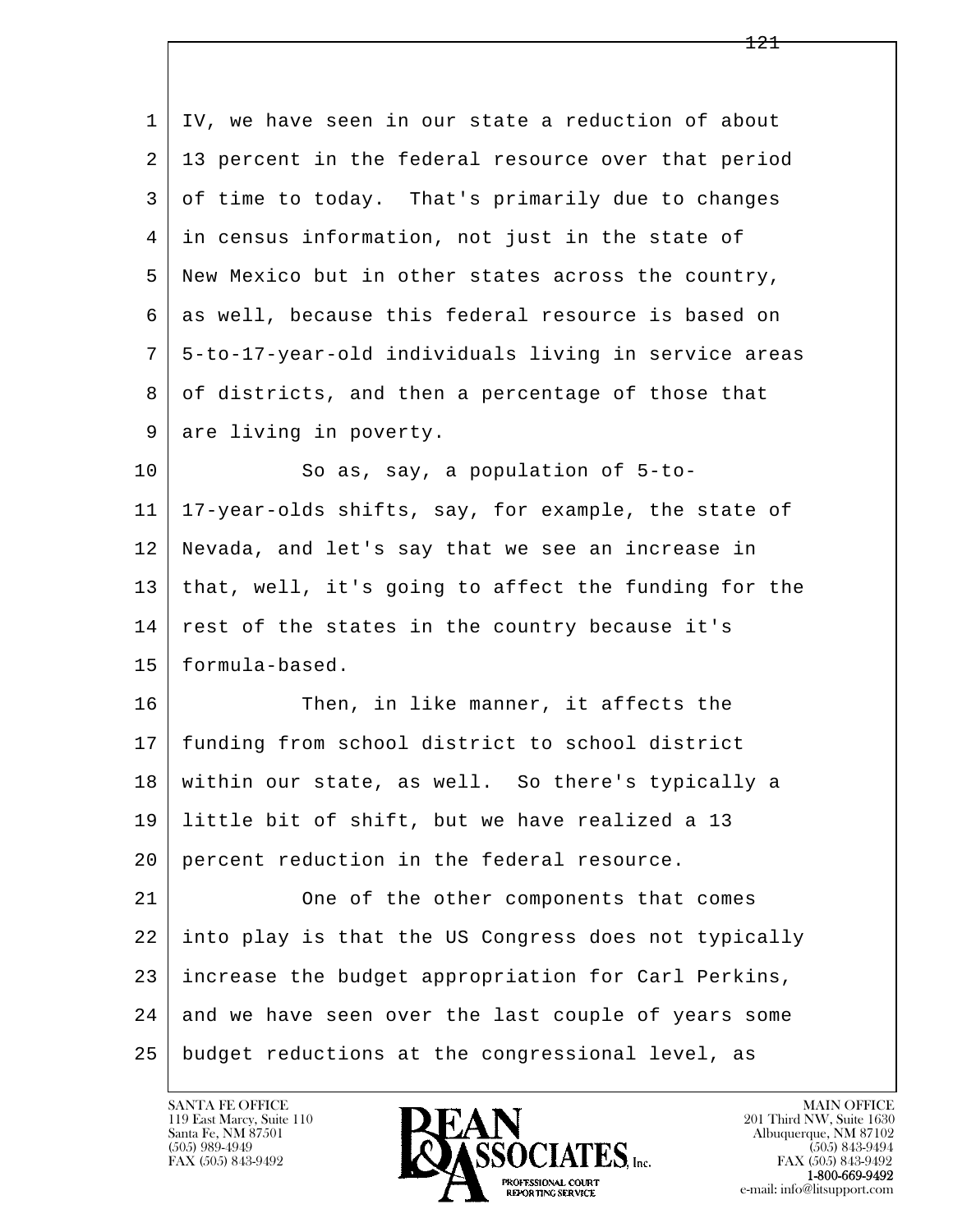1 well, which also have a component to this downward  $2$  slope of the funding trajectory.

3 The way these funds are broken out, as you 4 can see on the bottom of page 3, is that if you take 5 a look at the Perkins IV grant set-asides, we take a 6 look at components of administration, basic grant to 7 LEAs, and state leadership setaside, as well, but 8 when we break that out, for example, into the 9 leadership component, you see that we fund state 10 institutions, and this is a project that we have 11 with the Children, Youth & Families Department with 12 their schools for adjudicated youth and implementing 13 a career technical education program of study in an 14 agriculture, ag science pathway, where they're 15 building a greenhouse and equipping a greenhouse and 16 teaching students how to work within that particular 17 | occupational area.

l  $\overline{\phantom{a}}$ 18 You see another slice of the leadership 19 component here which is nontraditional, and we work 20 with the Santa Fe Community College to provide 21 expertise assistance across the state in assisting 22 secondary and post secondary schools in trying to 23 increase the number of students that would 24 participate and more so complete in nontraditional 25 type of programs of study.

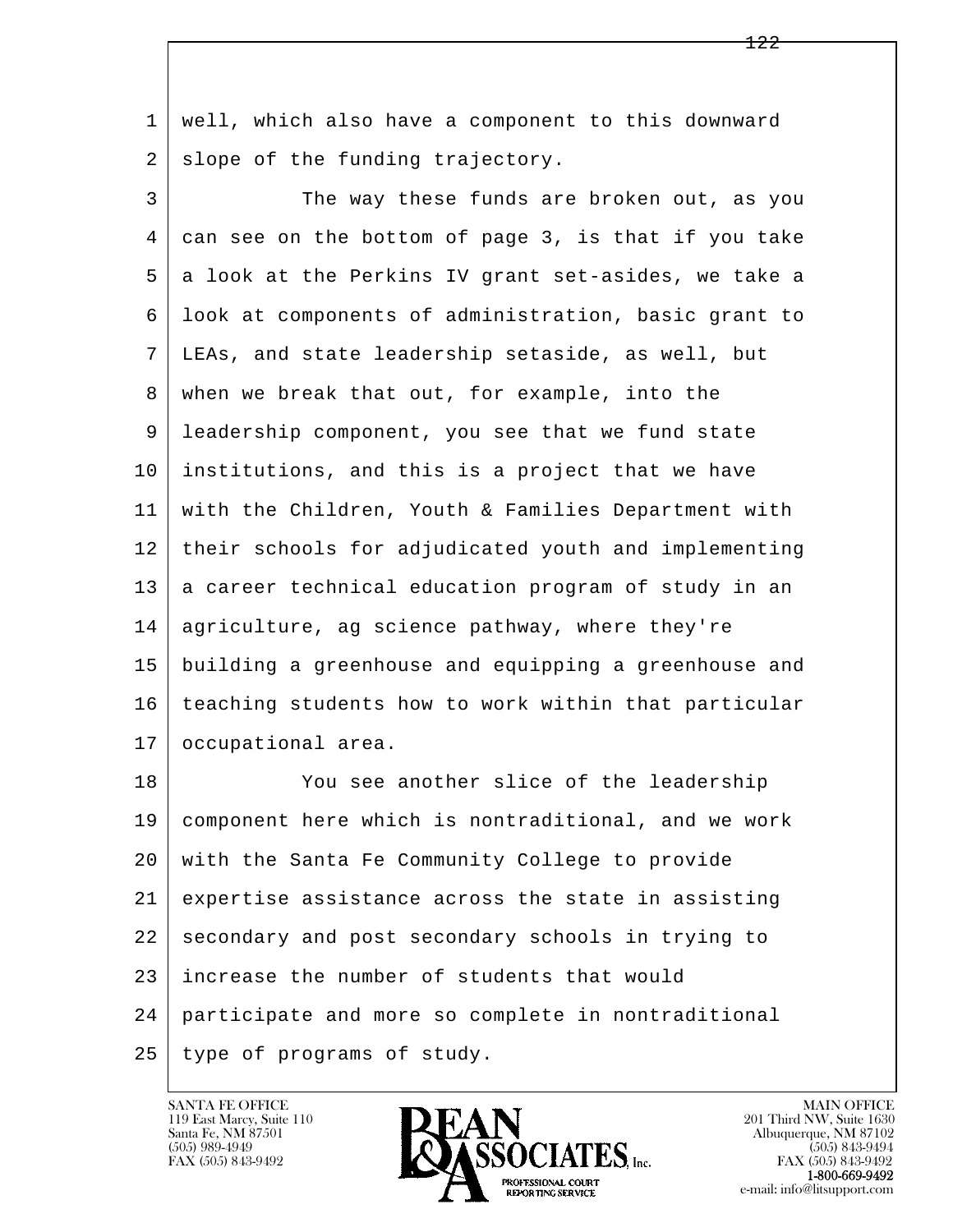1 So to give you an example of that, this 2 might be where we're encouraging females to take on 3 maybe a male-dominated role in the field of 4 engineering, or even in an occupational skill set 5 like welding. Or maybe it would be a male student 6 bringing them into the area of teaching or into 7 health sciences.

8 And so that's a campaign that we're 9 required to do within the federal law that we 10 appropriate funds toward from the federal grant in 11 order to implement that particular initiative.

l  $\overline{\phantom{a}}$  12 Other state-level-type activities you see 13 here, we continue to support the Jobs for America's 14 Graduates Program which is a dropout-prevention 15 program that we have in five schools across the  $16$  state. And if you go a little deeper into the 17 | report, you'll find some performance data about that 18 JAG program over at the top of page 10, and you'll 19 note that the graduation rates are certainly 20 something to commend that organization for, and that 21 leadership of those schools, because they're able to  $22$  take some of the hardest-to-serve youth in those 23 schools, engage them in a sequence of courses, that 24 assists them in developing occupational skill sets 25 and some of the soft skills of knowing how to



FAX (505) 843-9492<br>1-800-669-9492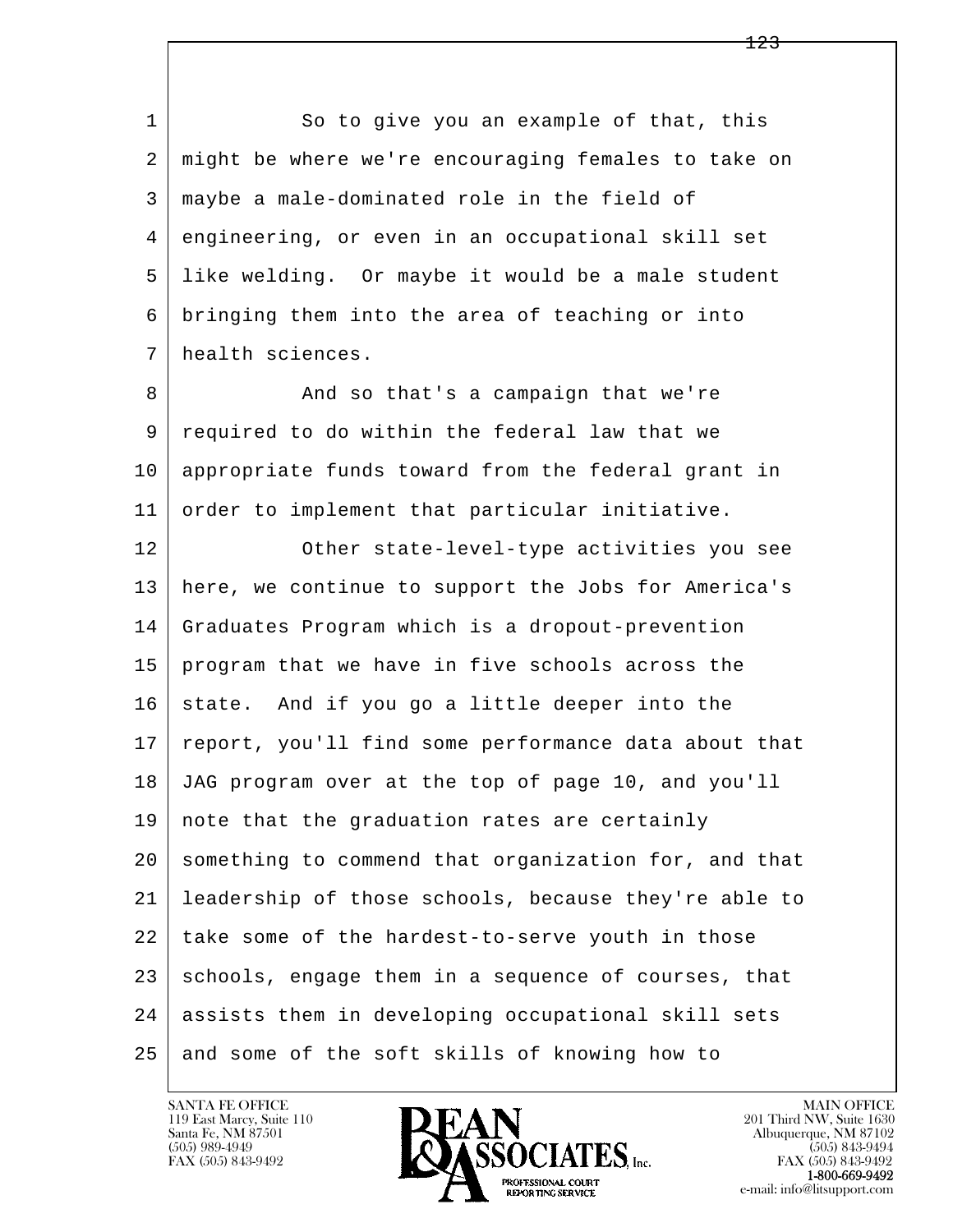| $\mathbf{1}$ | present themselves in an interview, how to even go   |
|--------------|------------------------------------------------------|
| 2            | out and seek a job, and whatnot, and where do you    |
| 3            | Showing up to work on time. Things of that<br>look.  |
| 4            | sort. And really just trying to reinforce some of    |
| 5            | those soft skills but they do it in such a way where |
| 6            | they bring about the business and industry           |
| 7            | collaboration to this, to provide the support for    |
| 8            | these students, and therefore, we see that           |
| 9            | engagement to where we're able to retain them.       |
| 10           | The program is primarily administered at             |
| 11           | the 11th- and 12th-grade level because that happens  |
| 12           | to be the national model for the particular          |
| 13           | curriculum that they implement.                      |
| 14           | Other state leadership activity happens to           |
| 15           | be that of High Schools That Work. Some of you may   |
| 16           | be familiar with that. It's a program that we're     |
| 17           | implementing and we directly fund about 13 high      |
| 18           | schools across the state. But across the state       |
| 19           | there are 24 schools that have chosen to be a part   |
| 20           | of this statewide network that focuses on            |
| 21           | redesigning the high school around what they call    |
| 22           | ten-key practicing. And this is based on national    |
| 23           | research of about 30 years of longitudinal data that |
| 24           | shows that in those schools that perform at the      |
| 25           | highest levels across the country, what seem to be   |

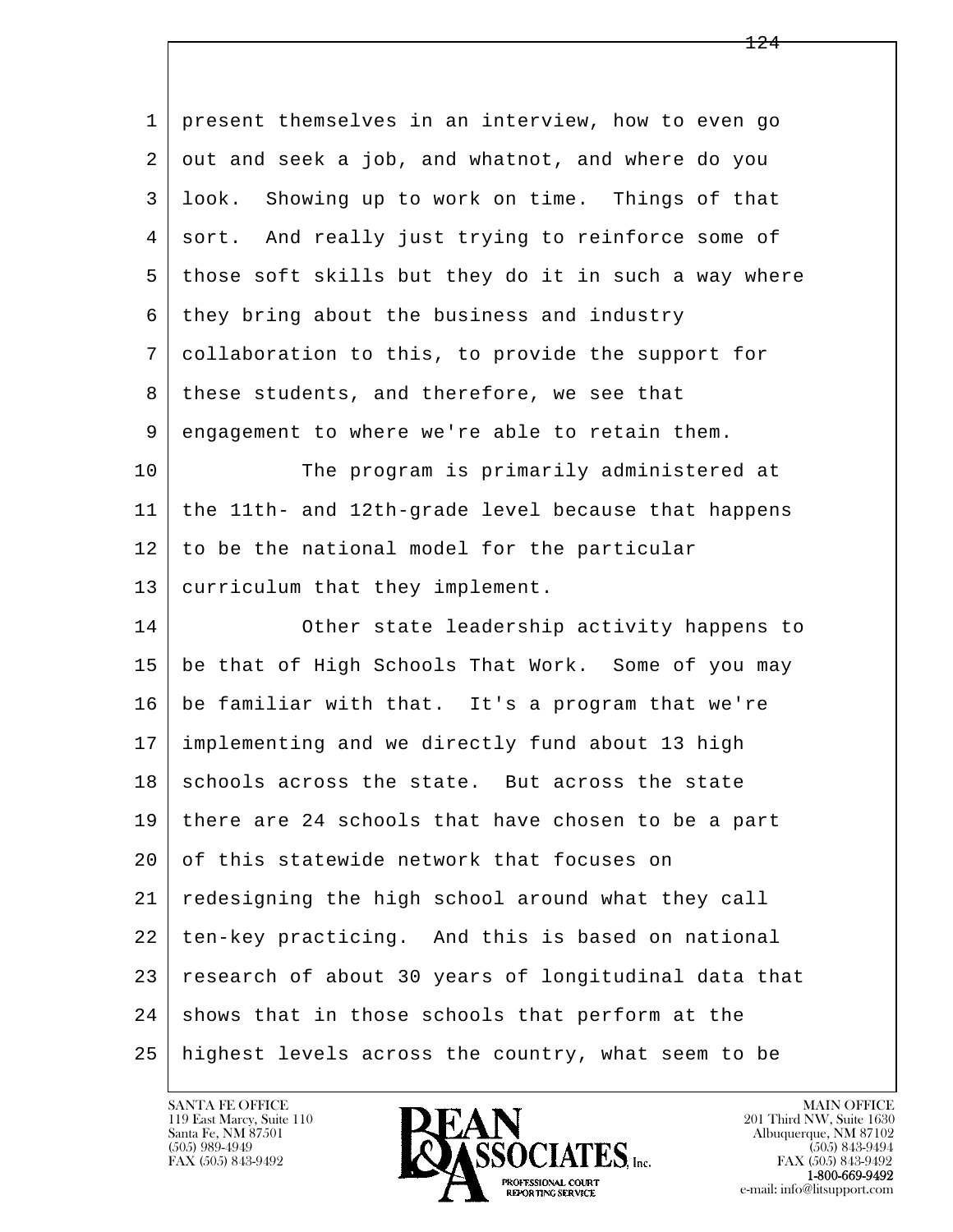l  $\overline{\phantom{a}}$  1 the most common thread that are identified in those 2 schools, and then how do they replicate what those 3 common threads might be? 4 Well, they do so through a sequence of 5 what they call ten-key practices that you'll also 6 see identified on page 10 of your report, as well, 7 those being focusing on high expectations and 8 ensuring that we have a program of study for 9 students that embed career technical education, 10 academic integration, ensuring that we emphasize and 11 reinforce the academic skill set, work-based 12 learning, et cetera, teachers working together in 13 collaboration for the design of unit plans. 14 And so as we start rolling out these 15 | ten-key practices within our network schools, what 16 we find is that on the High Schools That Work 17 assessment that is administered in every other even 18 year, it's a NAEP-like assessment, NAEP, so in the 19 NAEP-like assessment, the data for how those 20 students are performing is revealed to you on page 21 11. The top of page 11 shows that from the 2008 22 implementation to the 2012, we saw a bump in 23 performance of reading from 44 percent to 53 24 percent.

25 What this is demonstrating is that the cut

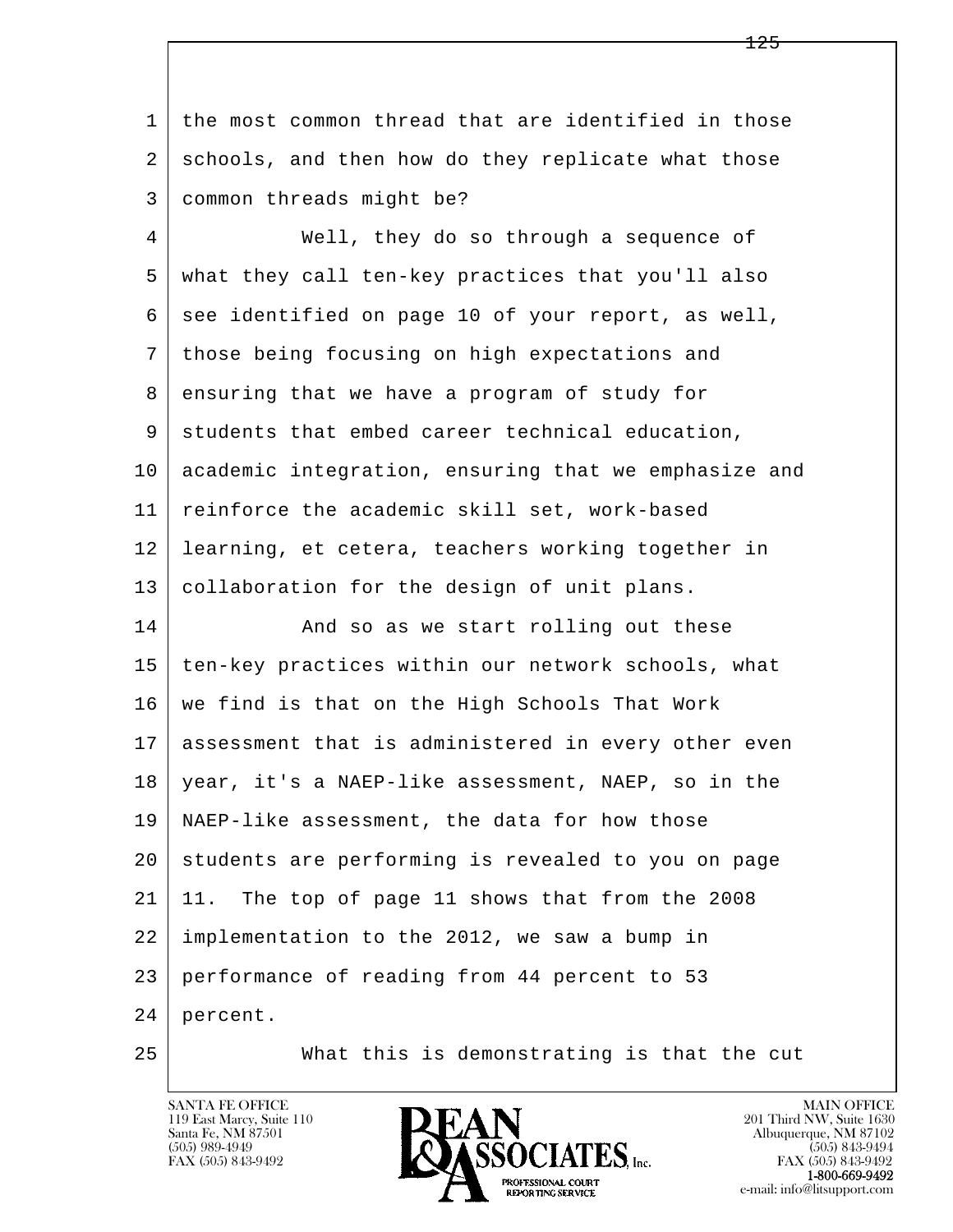1 score happens to be what they would identify as a 2 basic level of proficiency, and the basic level of 3 proficiency meaning that that would be aligned to an 4 individual having the ability to take on college 5 coursework or engage in a workplace-readiness type 6 pathway or on-the-job training, apprenticeship 7 | program, whatever it might be.

8 | So we see that the number of students that 9 are testing at basic proficiency and above has 10 escalated in reading, mathematics and science.

11 One observation to make, though, is that 12 when we take a look at those same schools and we 13 analyze them or analyze the performance based on the 14 standardized assessment, the standards-based 15 assessment, they don't necessarily show the same 16 type of progress on that assessment. So that's 17 something else that we're trying find out, you know, 18 what might be that performance gap, if you will, in 19 terms of why the NAEP-like assessment -- you know, 20 it's referenced and all of that. Why is it that 21 they can show gains there, but they're not showing 22 gains on the standards-based assessment.

l  $\overline{\phantom{a}}$ 23 So that's certainly a research question 24 that we're now asking, and we want to be able to 25 tease out the details there and find out what the

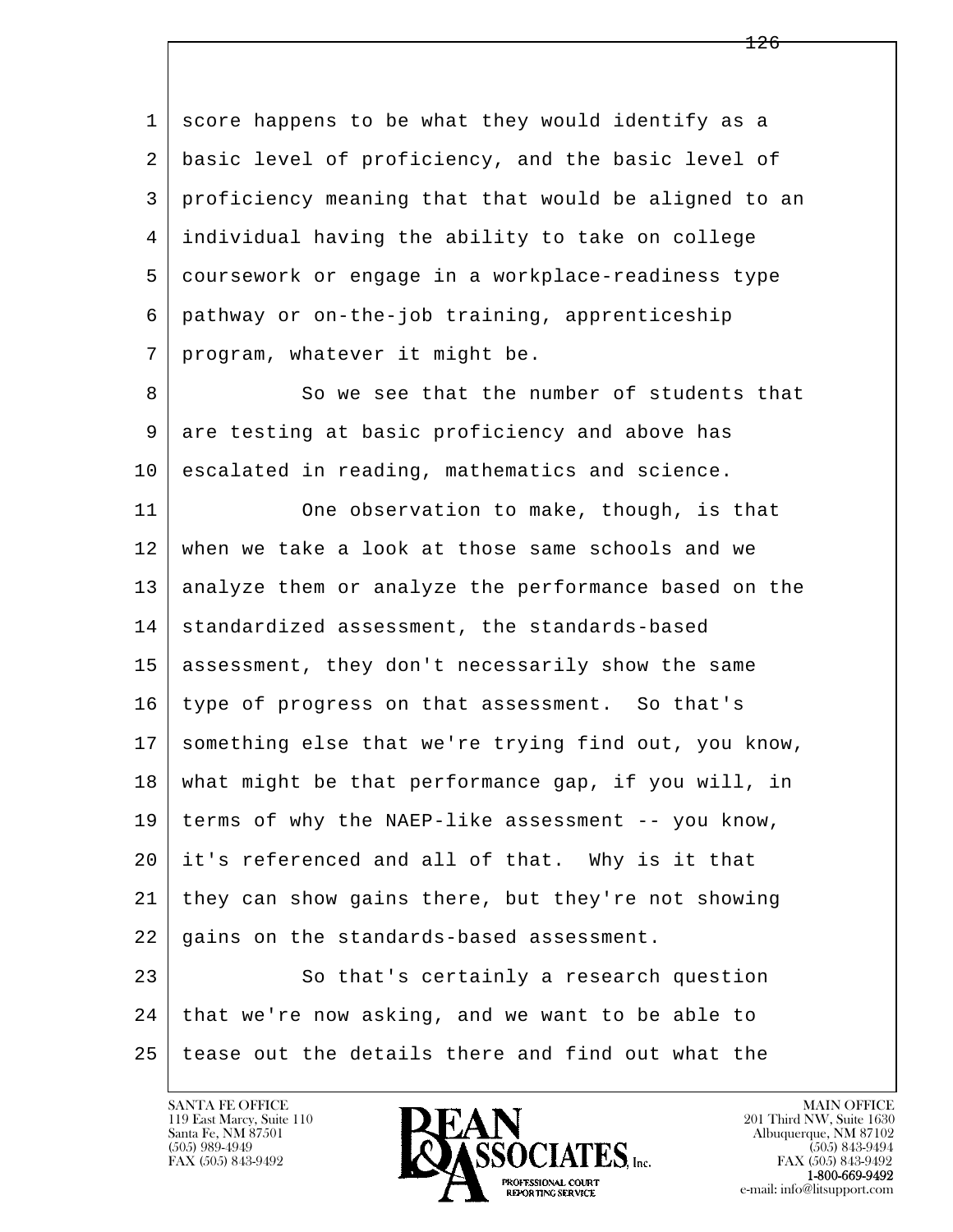1 differences might be.

| $\overline{2}$  | But when you do take a look at this larger           |
|-----------------|------------------------------------------------------|
| 3               | component of the pie here on the bottom of page 3,   |
| 4               | local funds, well, the local funds -- 85 percent of  |
| 5               | the Perkins resource has to be allocated out to      |
| 6               | school districts. And we carve out about 10 percent  |
| 7               | of that setaside, and we hold that into something    |
| 8               | called a reserve account. It doesn't mean we get to  |
| 9               | save it for a rainy day, but what it is is that we   |
| 10 <sub>o</sub> | get to pilot these demonstration projects, such as   |
| 11              | JAG and High Schools That Work. So schools are       |
| 12              | receiving funding from this setaside of reserve.     |
| 13              | So the remainder of those funds are split            |
| 14              | 50/50. Fifty percent go to the secondary schools,    |
| 15              | fifty percent go over to the post secondary schools, |
| 16              | to implement these programs of study around career   |
| 17              | technical education, focusing on work and employment |
| 18              | needs, working with local work force development     |
| 19              | boards, identifying what jobs are going to be in     |
| 20              | existence, where is the high demand, where is the    |
| 21              | high growth, what are the high-wage-earning jobs,    |
| 22              | and then focusing and developing these programs of   |
| 23              | studies in schools to allow the opportunity for      |
| 24              | students to elect to be part of that particular      |
| 25              | career pathway if their career interest inventory    |

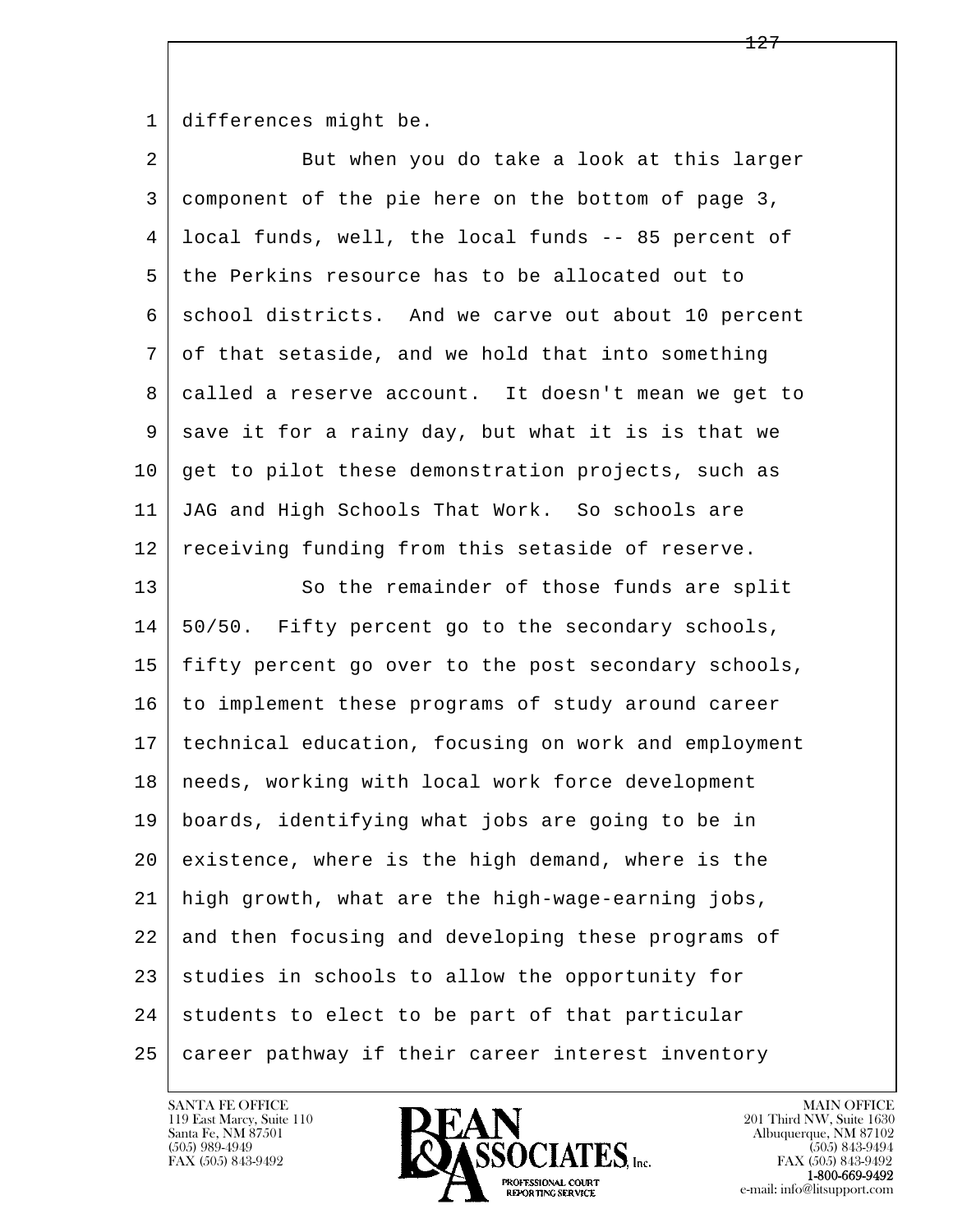1 demonstrates the interest.

2 So what you can take a look at is over on 3 page 4, we did a disaggregation of the data, just 4 taking a look at how schools are budgeting these 5 funds with regard to the pathways. The pathways 6 that you see represented here, arts and 7 entertainment, business services, et cetera, are 8 aligned to New Mexico's seven career clusters, and 9 those seven career clusters identified in New Mexico 10 are aligned to the national 16 career clusters. 11 We've maintained the direct alignment there, and you 12 can see the differences between secondary and post 13 secondary institutions, to show, for example, in the 14 post secondary institution health and biosciences 15 seems to be a program area in which they're doing 16 quite a bit of work and implementation with regard 17 to 14 percent of the funds being expended there. 18 But then at the high school level, only 4 percent of 19 that budget is being spent in the health occupations 20 program.

l  $\overline{\phantom{a}}$ 21 So it's not that high schools don't want 22 to be a part of a career occupational pathway that  $23$  students can engage in with regard to that high 24 wage, high demand, high skill set occupation, but 25 it's that those programs are very expensive for high

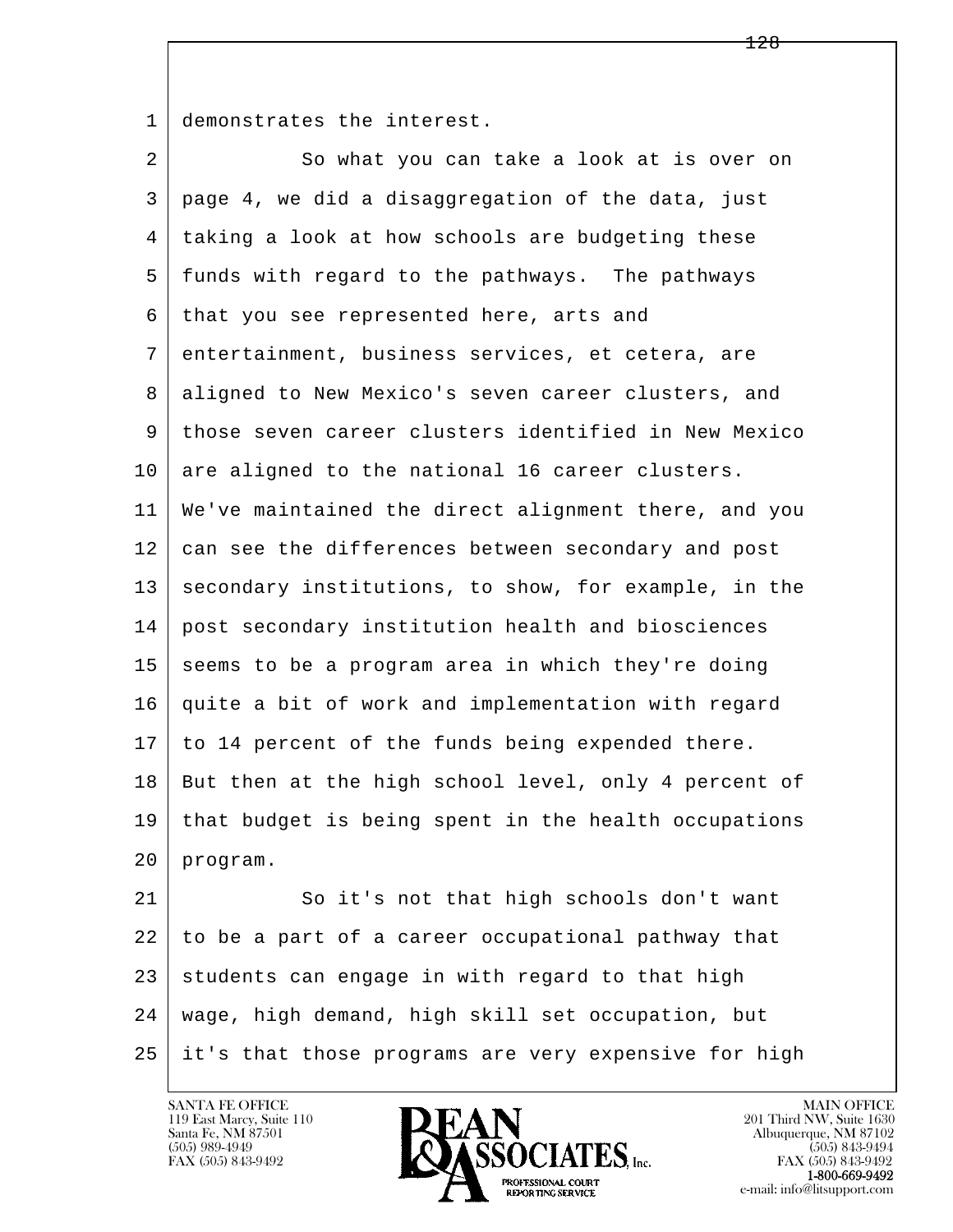1 schools to implement.

| 2  | When you take a look at the appendix in               |
|----|-------------------------------------------------------|
| 3  | your report, we've given you a snapshot of what       |
| 4  | districts are receiving in terms of their financial   |
| 5  | allocation, and you know, in some cases it's not a    |
| 6  | whole lot of money. We take a look at Lovington       |
| 7  | Municipal Schools at \$23,000. Rio Rancho Schools at  |
| 8  | \$79,000.                                             |
| 9  | Well, some of these pieces of medical                 |
| 10 | equipment can be \$8,000, \$9,000, \$12,000, \$14,000 |
| 11 | per unit, and it's quite difficult for secondary      |
| 12 | schools to be able to get that kind of equipment in   |
| 13 | their system. So in many cases, what they do is       |
| 14 | they'll do some dual credit with a post secondary     |
| 15 | institution, they'll offer a health sciences program  |
| 16 | but it may not be that they're acquiring the          |
| 17 | inventory and equipment at the secondary level; the   |
| 18 | post secondary, through a partnership is taking care  |
| 19 | of that component.                                    |
| 20 | So that was a very quick overview of                  |
| 21 | Perkins, but if you take a look at, let's say, page   |
| 22 | 6, for example, looking at the per-pupil expenditure  |
| 23 | here, you can find that, you know, in the Perkins     |
| 24 | basic grant, for us to be able to show the gains      |
| 25 | that we show in mathematics and reading scores and    |

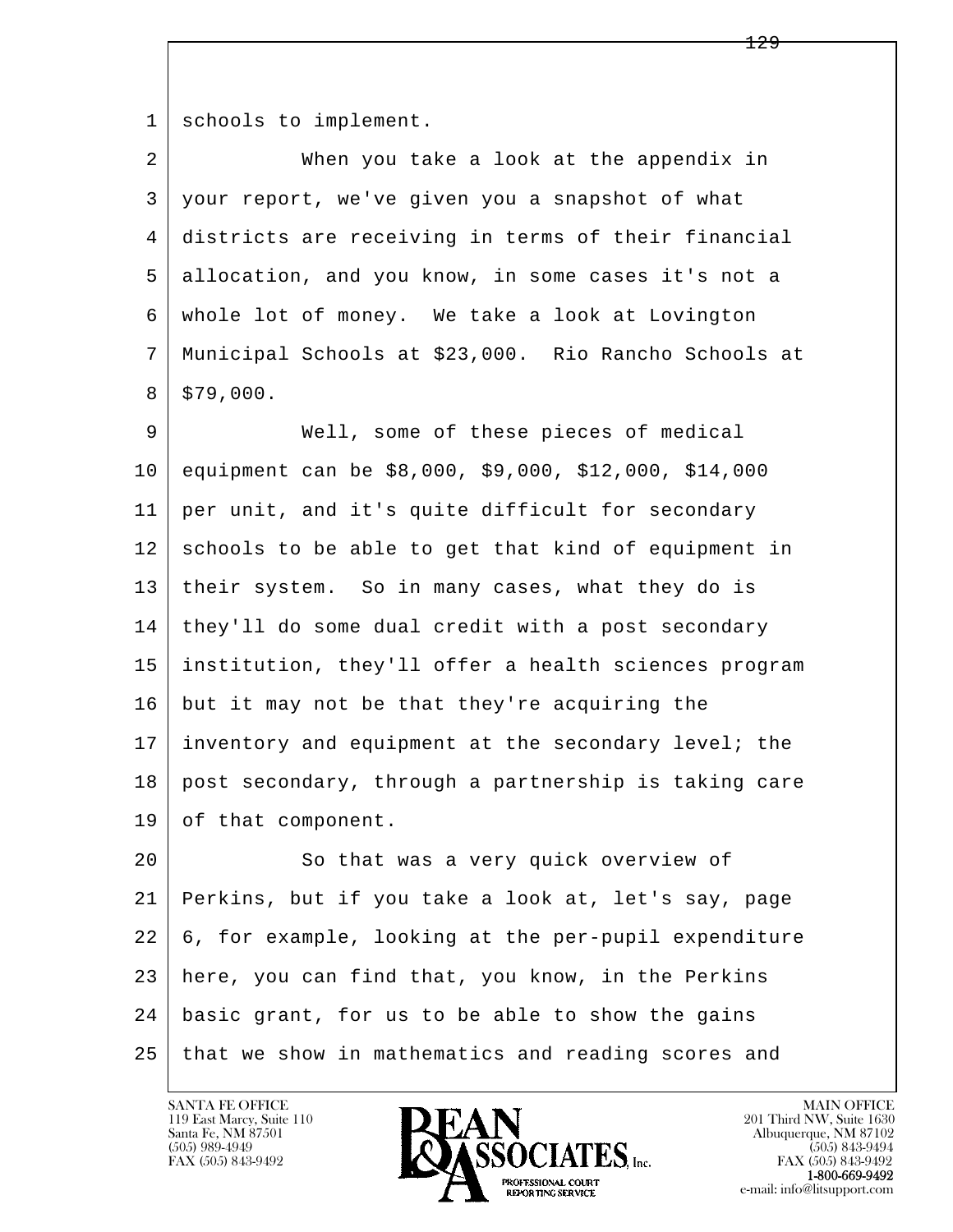l  $\overline{\phantom{a}}$  1 those Perkins-funded sites versus non-Perkins-funded 2 sites, you know, your Perkins-funded schools are 3 out-performing the non-Perkins-funded schools in 4 both mathematics, literacy, and in graduation. 5 And so it certainly raises the level of -- 6 I have a question about what is so different about 7 these Perkins-funded sites, that they're able to 8 achieve more gains in those particular areas? 9 and then looking at the per-pupil 10 expenditure, you can see that in Perkins setaside, 11 we affect about 56,000 students across the state, 12 about \$54 per student, but keep in kind that Perkins 13 is a supplemental funding source for current 14 technical education. It's not the only source of 15 funds to implement that Perkins program of study or 16 career technical education at that particular  $17 \mid$  school. 18 So it just kind of gives you an idea of 19 the fact that I think we get a lot of bang for our 20 buck. The Commission is getting a lot of bang for 21 the buck because you are the authorized agent to 22 receive these funds, and as those are being 23 implemented at the school level, you know, they're 24 in need of the dollars and they're structuring them 25 in such a way that for the most part they're showing

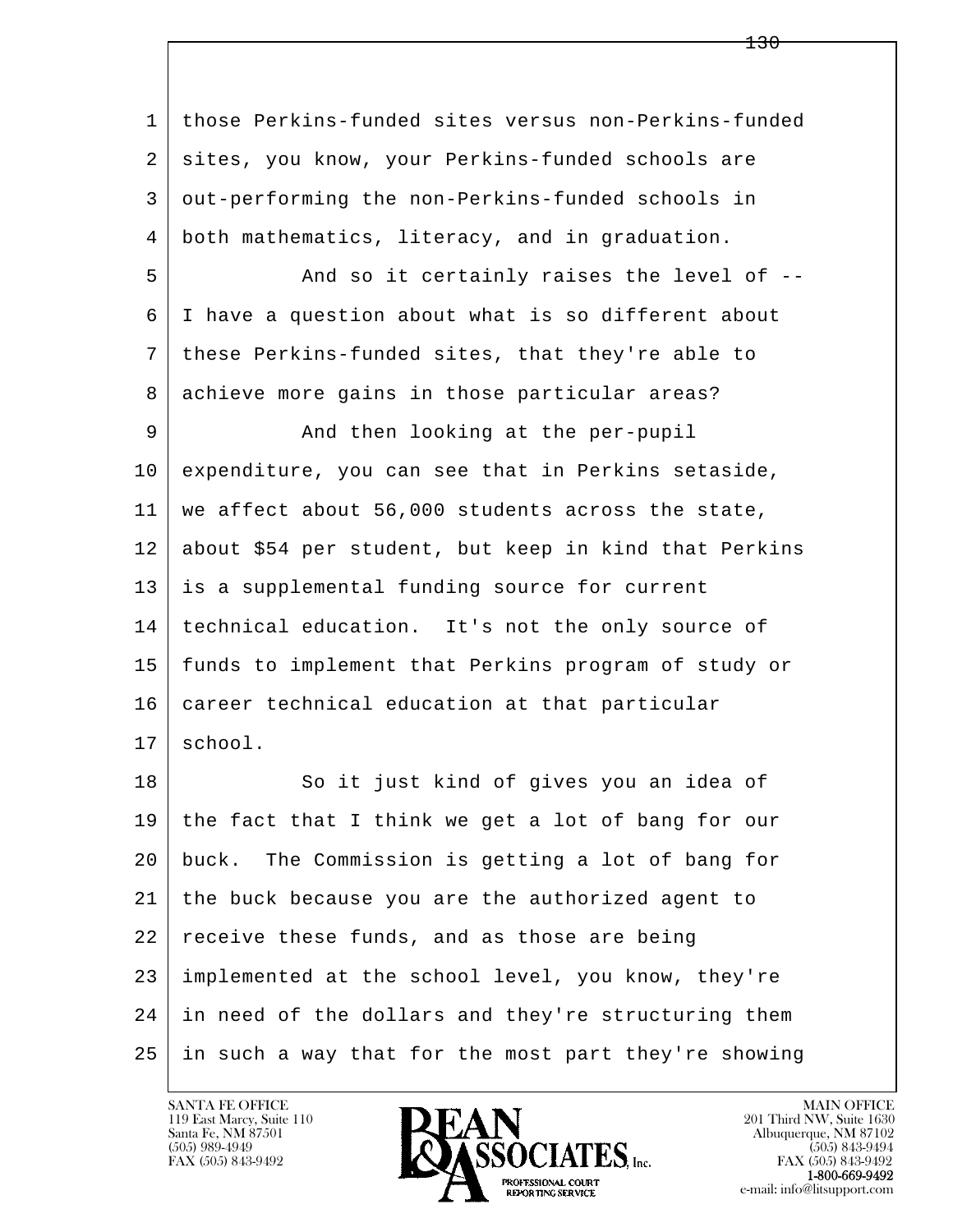1 some progress and gains.

| 2  | One last data set I want to point your                   |
|----|----------------------------------------------------------|
| 3  | attention to, and then I'll be done with the report,     |
| 4  | is the data set. Some of you have already seen it.       |
| 5  | It looks like Christmas -- it's green and red -- on      |
| 6  | page 7. And this particular report here shows how        |
| 7  | the State is performing on its core indicators of        |
| 8  | performance that are outlined in the federal law.        |
| 9  | And to know what, for example, $1-S-1$ is or $1-S-2$ is, |
| 10 | just take a look at page number 6, and that's the        |
| 11 | key to the data tables.                                  |
| 12 | So 1-S-1 is academic attainment to                       |
| 13 | reading. 1-S-2 is academic attainment to                 |
| 14 | mathematics, and you can see where we have been          |
| 15 | since the implementation of Perkins III.<br>The          |
| 16 | secondary schools have fared very well on achieving      |
| 17 | those levels of performance on an annual basis.          |
| 18 | This year, since 2007, is the first year since we've     |
| 19 | missed one of those performance measures at the          |
| 20 | secondary level.                                         |
| 21 | This particular component here you see of                |
| 22 | 6.2 at the secondary level of the performance            |
| 23 | measure not being met is for nontraditional              |
| 24 | participation. So we're going to redirect some of        |
| 25 | our grant funds, especially the redistribution           |

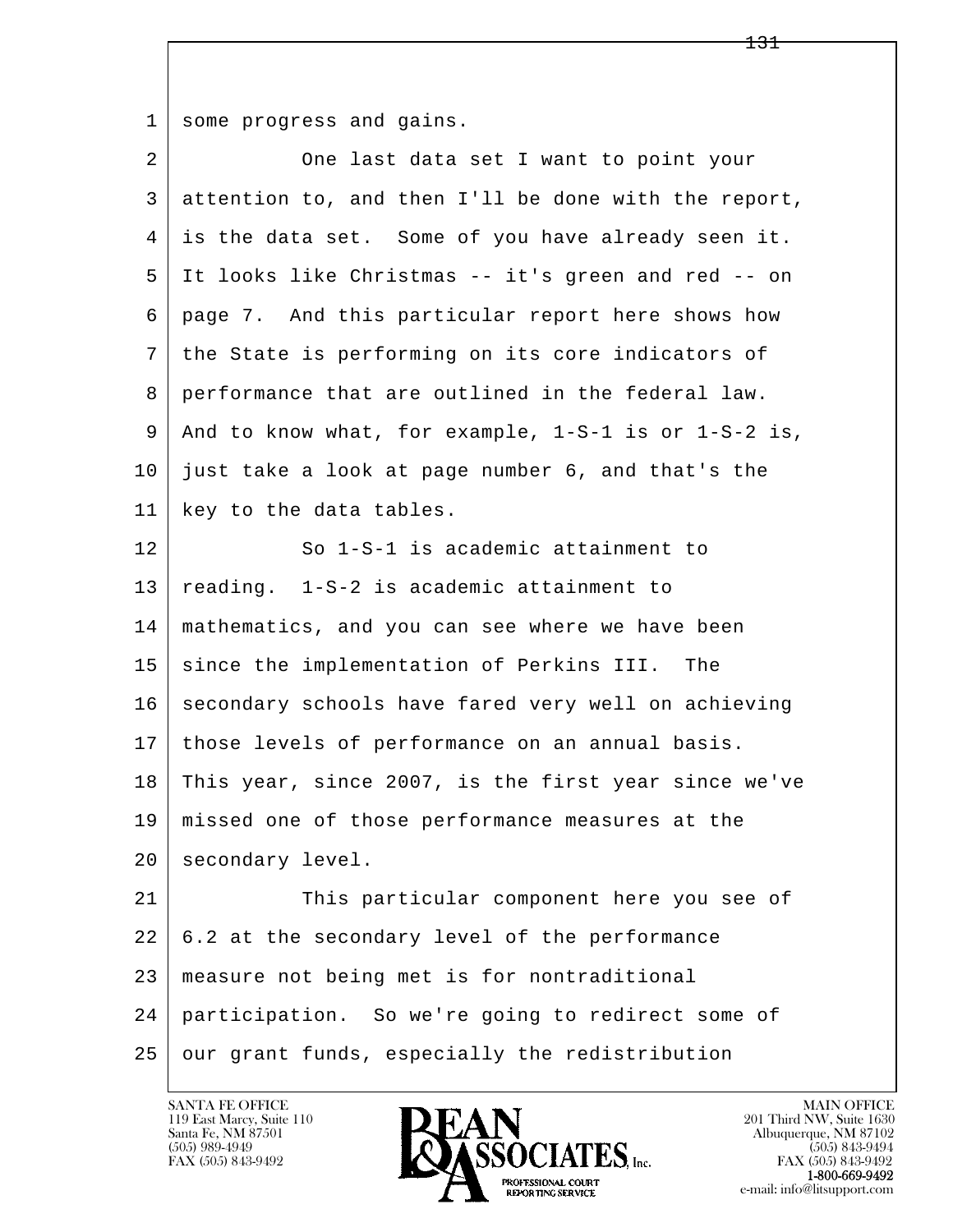| 1  | dollars, so dollars that schools didn't spend in     |
|----|------------------------------------------------------|
| 2  | '10/'11 end up being redistributed through the       |
| 3  | formula in '11/'12, and they're targeted for these   |
| 4  | particular focus areas where we need to maybe engage |
| 5  | some further activity in expenditure in order to     |
| 6  | change the trajectory of the outcome.                |
| 7  | And so secondary schools have done                   |
| 8  | extremely well, and this will be one area of focus   |
| 9  | in the upcoming year for them.                       |
| 10 | Taking a look at the post secondary                  |
| 11 | schools, you can see that they didn't fare very well |
| 12 | in 2011/2012. They met the technical skill           |
| 13 | attainment of performance measure, but in terms of   |
| 14 | the certification, the completion of a certification |
| 15 | or a degree, they did not meet the performance       |
| 16 | level.                                               |
| 17 | The retention of students, they did not              |
| 18 | meet the performance level. Then nontraditional      |
| 19 | participation and nontraditional completion, they    |
| 20 | did not meet the performance level.                  |
| 21 | In preliminary conversations and dialogue            |
| 22 | with the data administrators, if you will, at the    |
| 23 | post secondary institutions, just trying to get an   |
| 24 | idea of, okay, what happened in the state of         |
| 25 | New Mexico that so many post secondary institutions  |

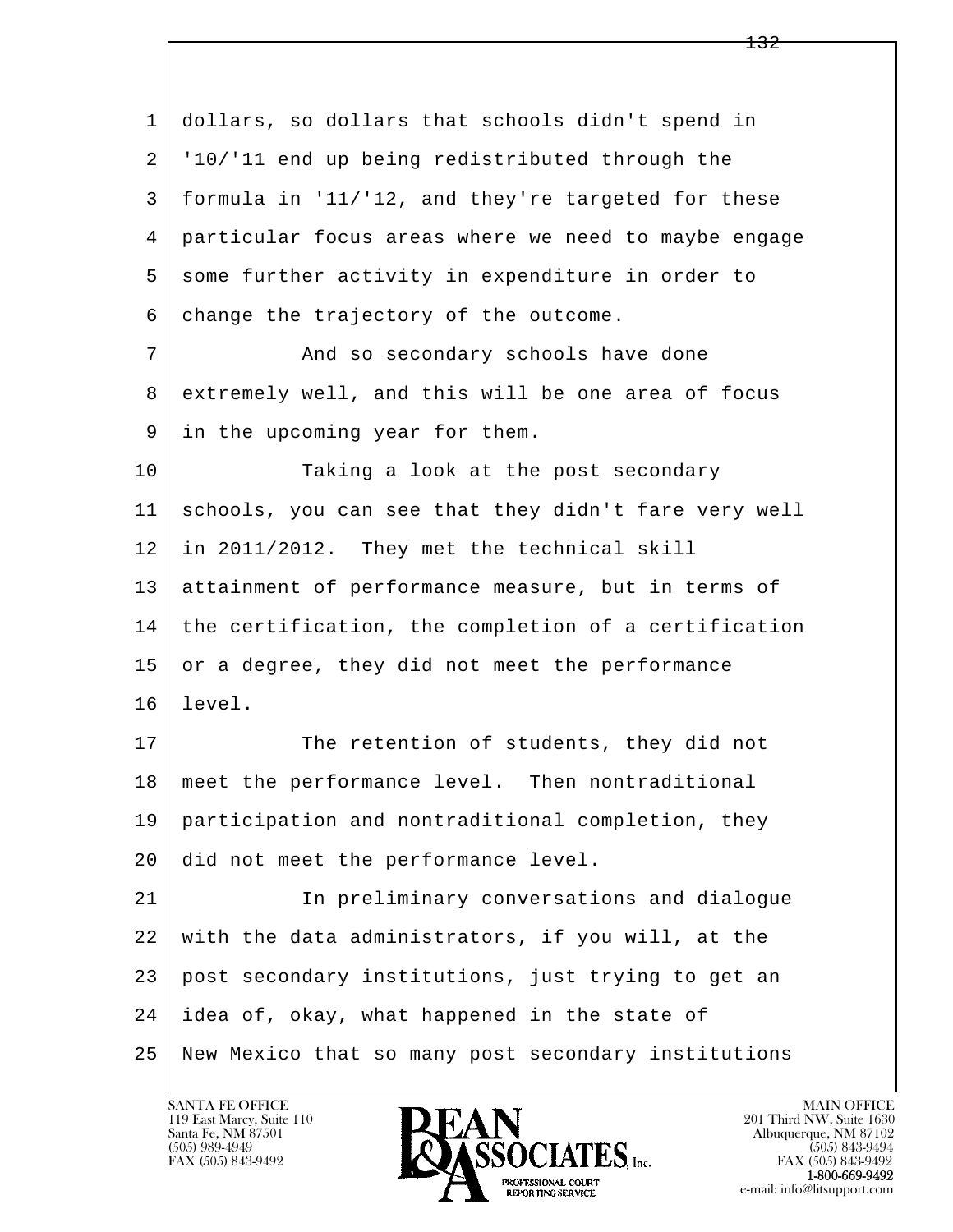l  $\overline{\phantom{a}}$  1 missed the target that caused the State to miss the 2 | target, it's a common thread across those 3 institutions where they had indicated that in 2008, 4 when the economy was starting to take its dive, and 5 then in 2009, when it was a reality, they saw an 6 increase in enrollment in post secondary 7 institutions. And so performance measures and 8 levels of achieving those levels of performance were 9 on the positive side, because they had more students 10 to start counting and a numerator and denominator 11 for the performance measures. 12 Then what happened in '09/'10 was the 13 continued trajectory. '10/'11 they saw plateauing  $14$  enrollment, and then in '11/'12, they saw a mass 15 exodus of individuals from their institutions, 16 because many of those that came into the post 17 secondary institutions came in for the short-term 18 | training option. They came in for a sequence of 19 two, three courses to develop a particular skill  $20$  set. Or maybe it was a short-term certificate 21 option that only took six months for a student to 22 achieve. 23 So there are a variety of reasons why they 24 saw the increased enrollment and then the immediate 25 decline in enrollment, because their students

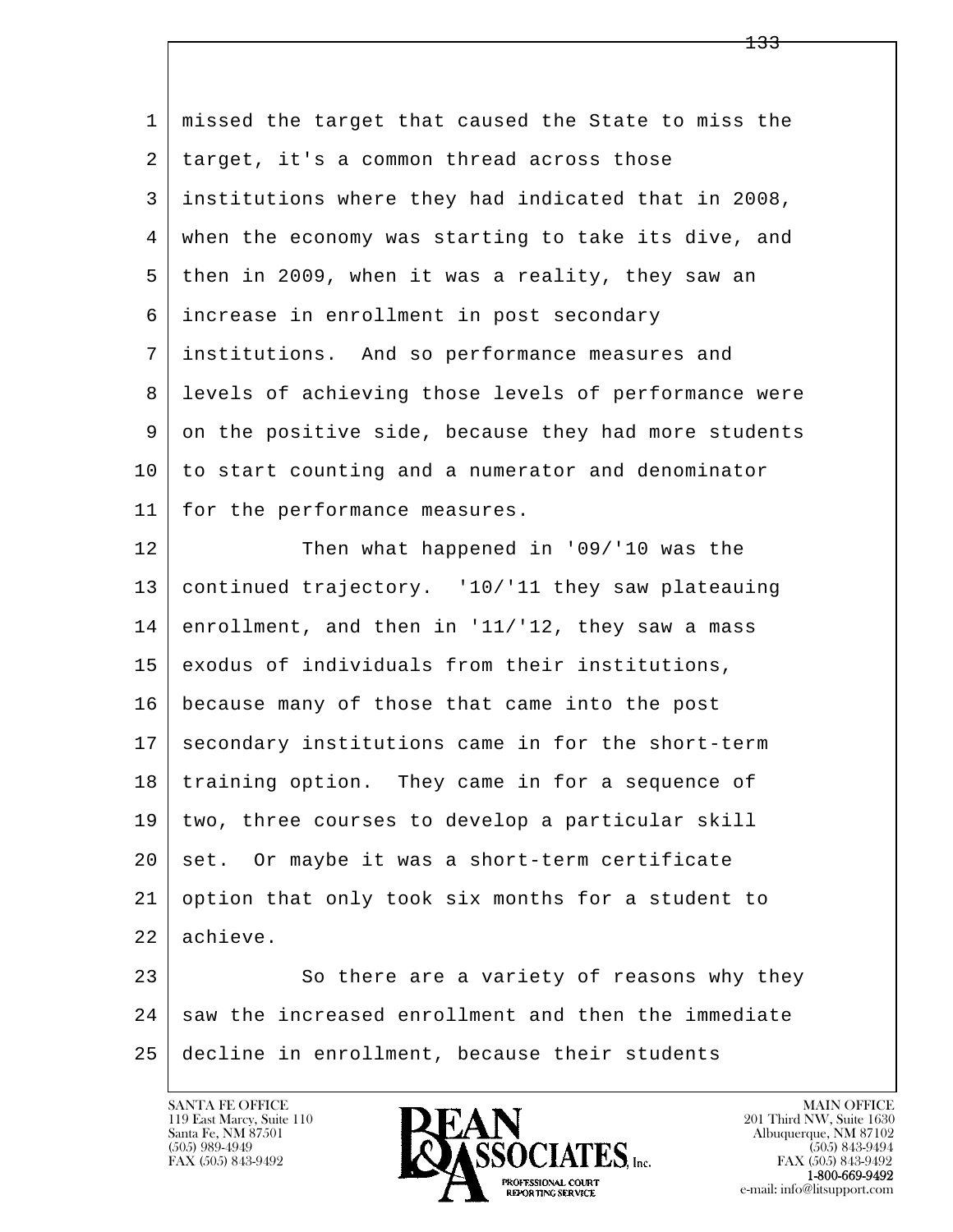l  $\overline{\phantom{a}}$  1 attained the credential they were looking for and 2 they exited. Or in some cases, they just couldn't 3 afford to be living on, for example, financial aid; 4 they just have to go find any type of employment 5 they could, and they have to exit from the program. 6 So there's a few reasons out there why 7 these performance measures are not as desirable as 8 we'd like to see, but we're also finding that on a 9 national level it seems that many states are telling 10 the same story. 11 | And so it certainly is something that 12 we're going to have to take a look at and engage in 13 the conversation with the fed as we negotiate these 14 particular performance measures for the future 15 years, to ensure that we can adequately assess what 16 we need to assess, but then also accommodate for 17 those types of anomalies that would occur because of 18 what we just saw in the economy. 19 And so Mr. Chair, members of the 20 Commission, that concludes my report. I stand for 21 questions. 22 COMMISSIONER GARRISON: Thank you, 23 Mr. Spencer. 24 Questions from Commissioners? Comments? 25 Commissioner Gant.

134

119 East Marcy, Suite 110<br>Santa Fe, NM 87501



FAX (505) 843-9492<br>**1-800-669-9492**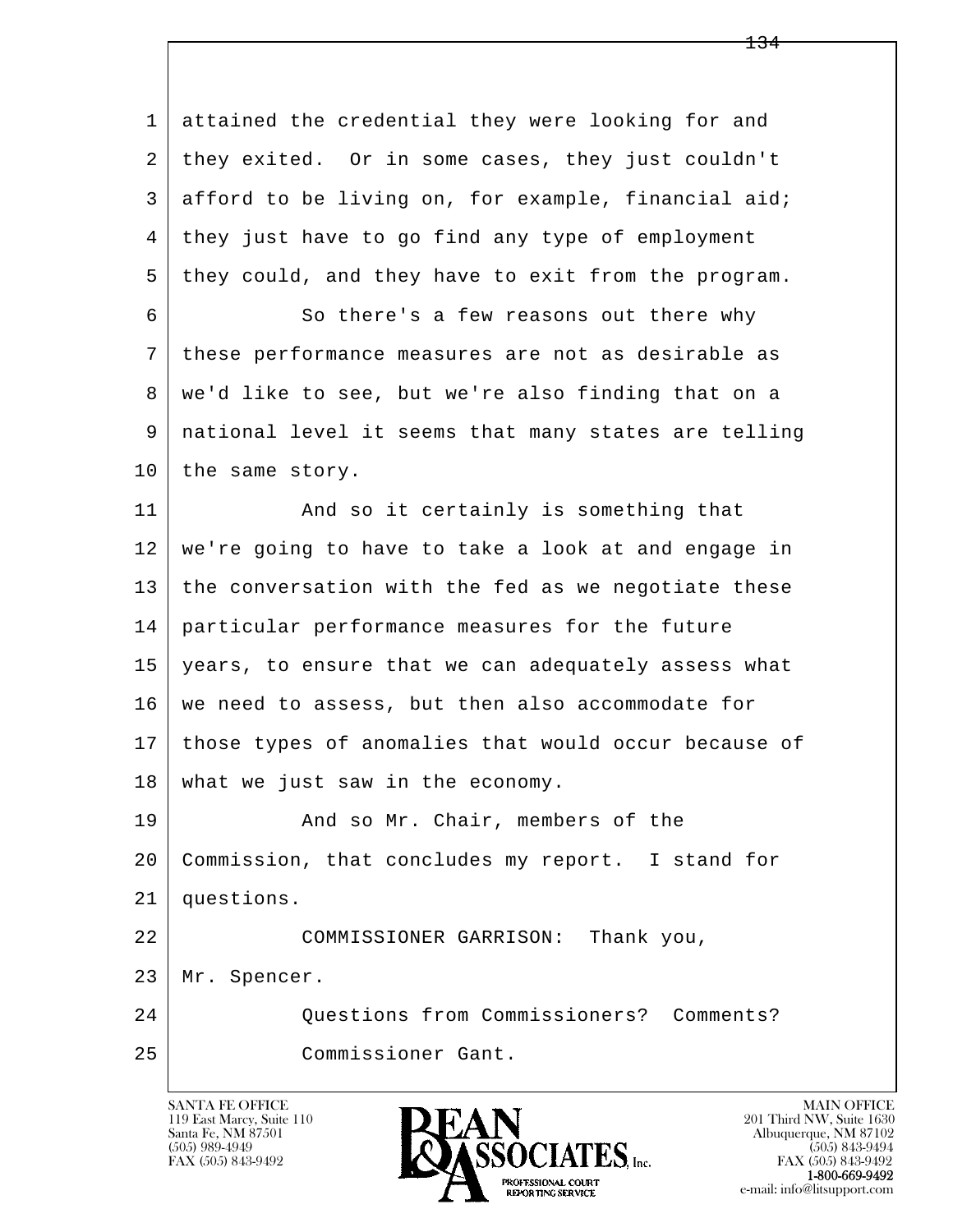| $\mathbf 1$ | COMMISSIONER GANT: Mr. Chair, Members,                |
|-------------|-------------------------------------------------------|
| 2           | you mentioned you took the place of Dr. Lomax. Did    |
| 3           | you really think you could match her?                 |
| 4           | MR. SPENCER: I don't think I'm as tall or             |
| 5           | as skinny, but just to give you a little bit of       |
| 6           | background, I have been with the Public Education     |
| 7           | Department for over 11 years. I started in what was   |
| 8           | called the Career Technical and Work Force Education  |
| 9           | Bureau, which was the bureau that administered        |
| 10          | Perkins.                                              |
| 11          | I have been with the bureau for over 11               |
| 12          | years administering the Perkins Grant. The role I     |
| 13          | played for a number of years, probably nine or so,    |
| 14          | was that of the staff manager, or the assistant to    |
| 15          | Dr. Lomax.                                            |
| 16          | I left the bureau in early spring to take             |
| 17          | on the position of the budget director for the        |
| 18          | Public Education Department, and held that position   |
| 19          | for about five years before I kept getting a nudge    |
| 20          | to, you know, potentially apply and go back over to   |
| 21          | the College and Career Readiness Bureau as the        |
| 22          | bureau chief. And so I went ahead and put my name     |
| 23          | in the hat, and was selected for the position.<br>But |
| 24          | I think you can have quite a degree of confidence     |
| 25          | that I know a little bit about the grant.             |

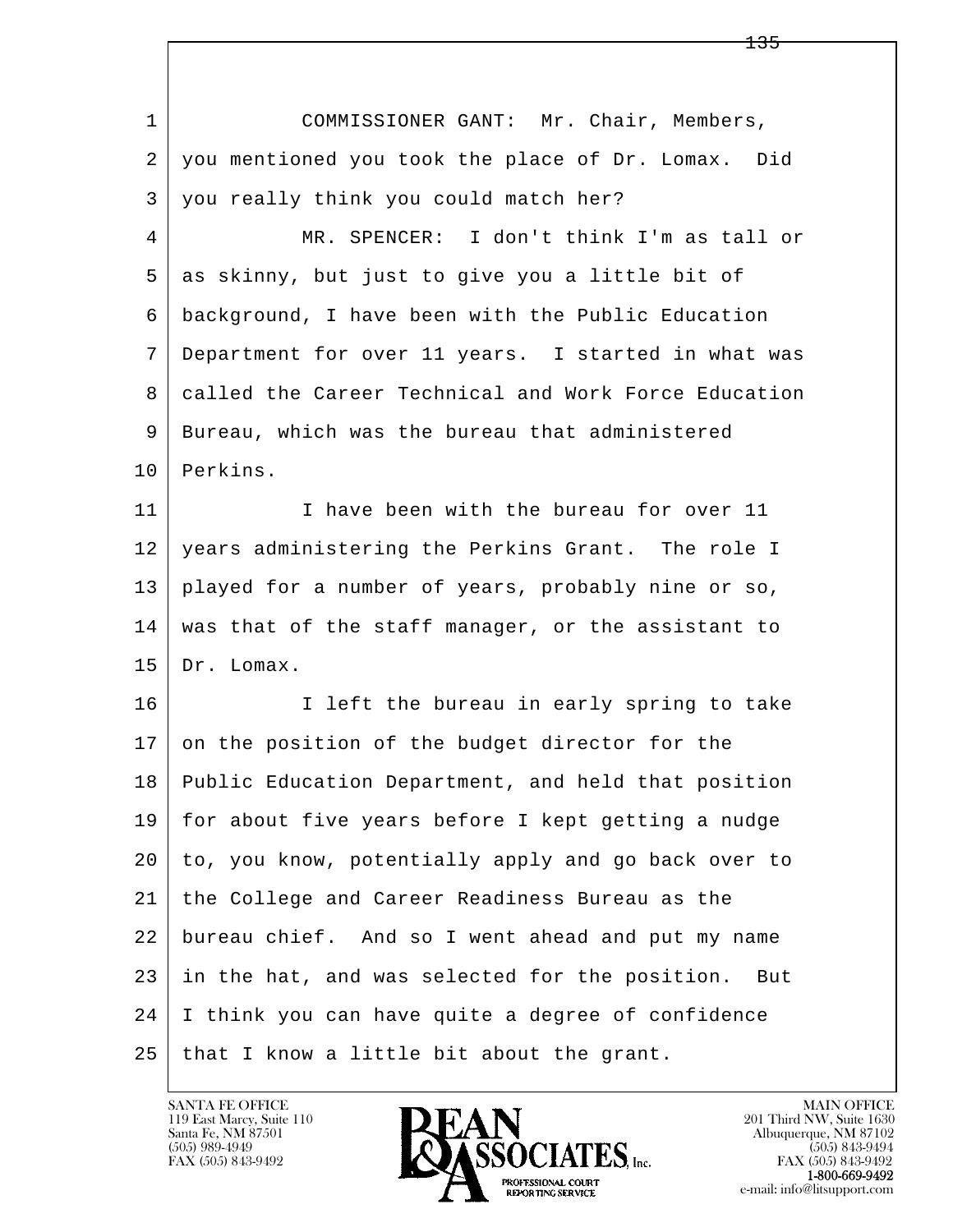1 COMMISSIONER GANT: Mr. Chair, Members, I 2 | was just being facetious, because I have attended 3 meetings with him, and he's really dazzled us at 4 every meeting, and he could answer every question 5 and he knew the right answer, the right time. So 6 I'm sure he will do a very great job. 7 But my question goes back to these 8 performance indicators that the post secondary have. 9 Is that going to impact the State overall in 10 | funding, or with the support from the feds and 11 all -- I mean, I'm really concerned. That piece 12 right there, the feds will jump right out on that  $13$  one. 14 MR. SPENCER: Well, you're right. I think 15 over the long-term, there's going to be  $-$ - in the

l  $\overline{\phantom{a}}$  16 long-term there could potentially be an impact if we 17 don't change the trajectory of this section. 113 of 18 the federal act describes the implementation of the 19 Perkins performance measures, and what you see here,  $20$  starting at the top level, at the state level, what 21 the federal law calls for is that if a state does 22 not meet a single Perkins performance measure for 23 three consecutive years, the State then is placed on 24 a corrective action plan with the US Department of 25 Education. And so we would have to go about getting

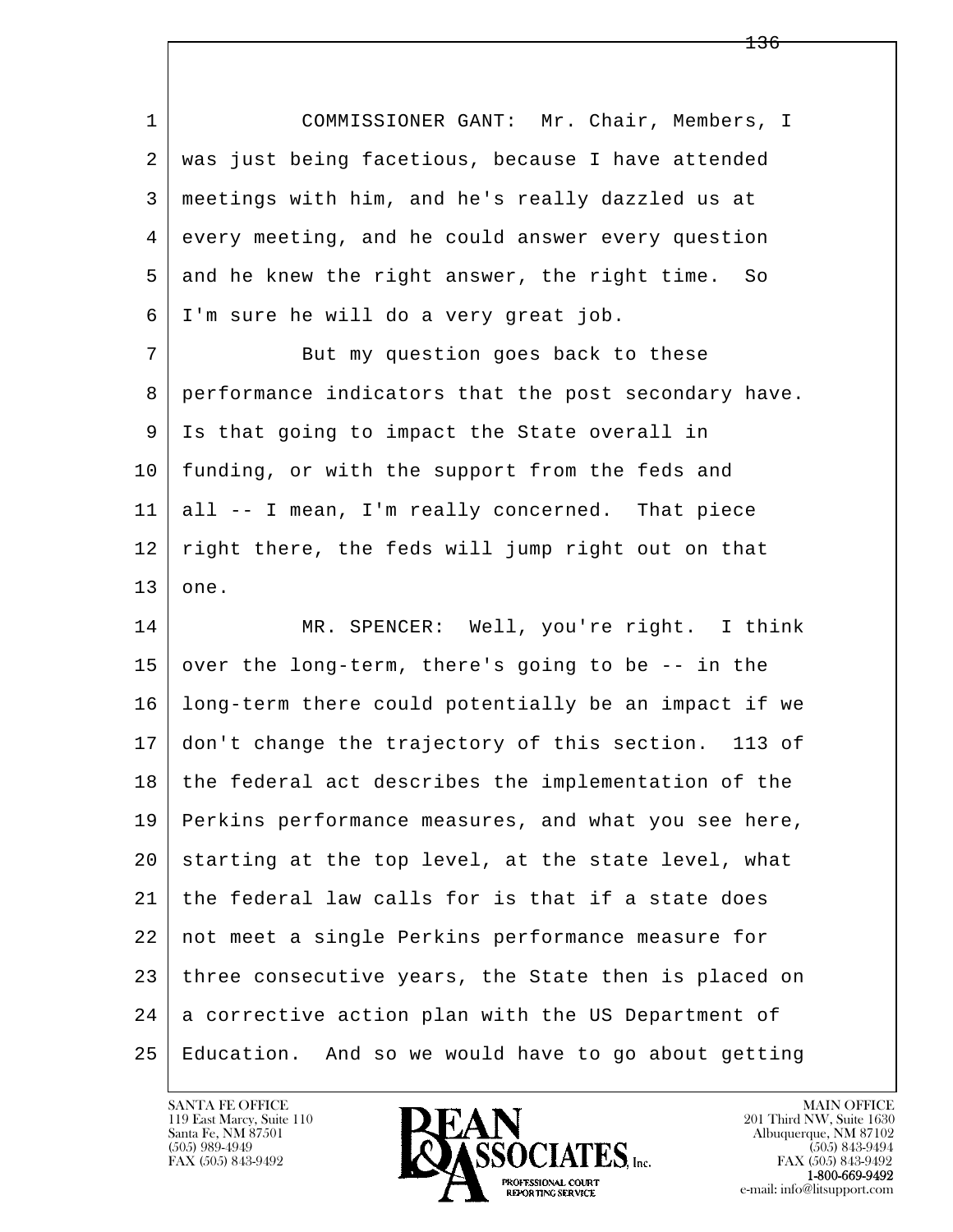| $\mathbf{1}$    | some input from the -- in this case, let's say, post     |
|-----------------|----------------------------------------------------------|
| 2               | secondary institutions for performance measure           |
| 3               | $2-P-1$ . So if $2-P-1$ is not met in 2012/2013, then in |
| $\overline{4}$  | 2013, school year '13/'14, the State would be placed     |
| 5               | on that corrective action plan. And we would have        |
| 6               | to be doing something drastically different. It          |
| 7               | wouldn't be until a couple of years down the road,       |
| 8               | if the State doesn't change that performance level,      |
| 9               | that then the fed could have a little bit more say       |
| 10              | in terms of how the State's going to be using its        |
| 11              | funds for post secondary institutions.                   |
| 12              | And so it might be that -- you know,                     |
| 13              | there's just a variety of things that could come         |
| 14              | about. They might ask for a certain percentage of        |
| 15              | funds to be targeted to that specific activity that      |
| 16              | can change the performance measure or, you know,         |
| 17              | just say, well, you can't fund X, Y, and Z because       |
| 18 <sup>1</sup> | you have got to fund A, B, C. And so it's those          |
| 19              | types of things in a long-term impact.                   |
| 20              | In the short-term, the State does not have               |
| 21              | to write a performance plan or be placed on a            |
| 22              | corrective action plan, but we do have to write a        |
| 23              | performance plan, include that within the                |
| 24              | consolidated annual report, to show that we are          |
| 25              | aware of it, we're going to do something about it,       |

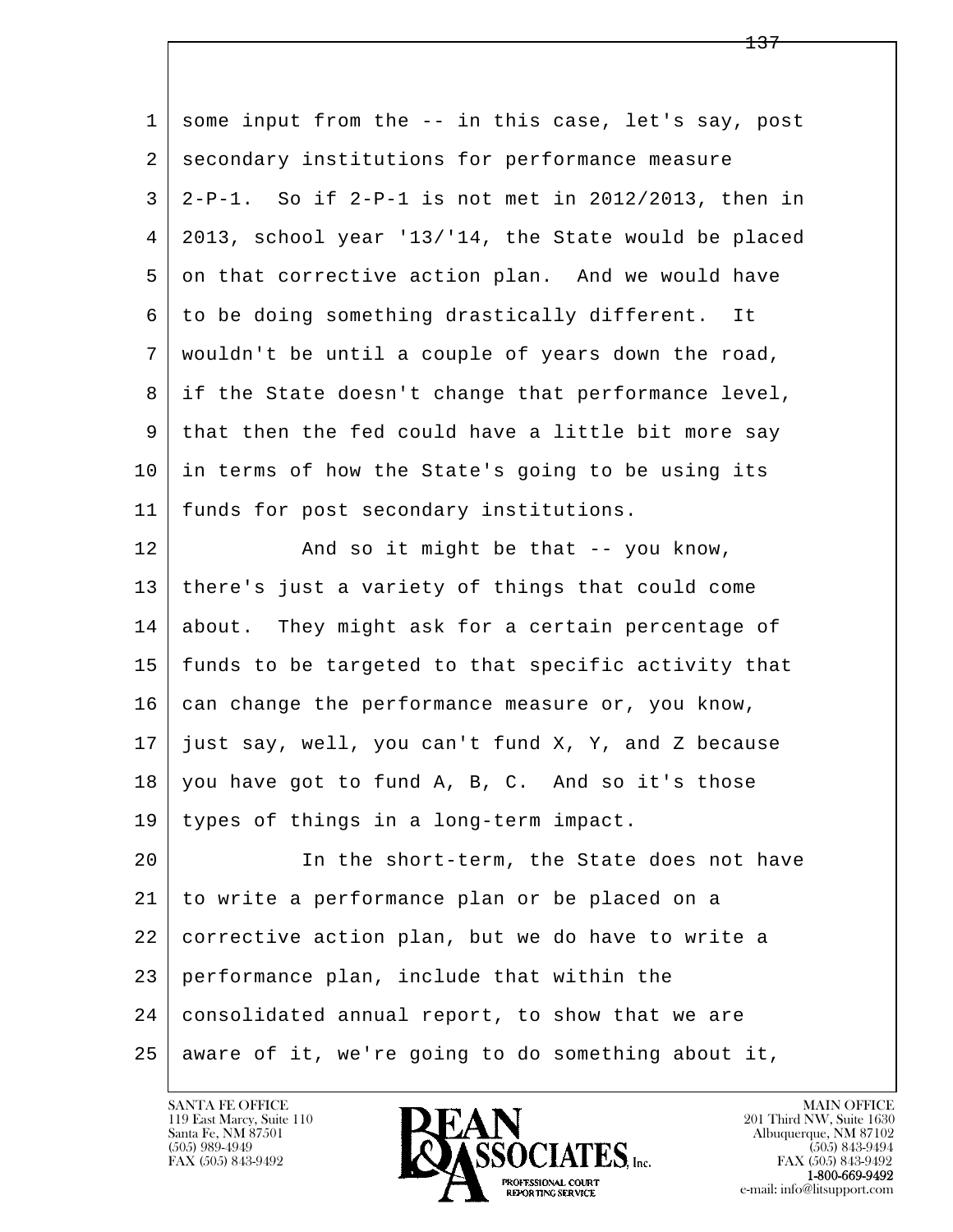l  $\overline{\phantom{a}}$  1 here's what we're going to do, and here's the 2 timeline for getting it done. So it's definitely 3 something we'll be addressing. 4 On the local level, obviously, there's a 5 number of institutions that are not meeting these 6 levels of performance, which is why we're not 7 meeting it at a state level. But if, let's say, you 8 have an institution out there that has not met a 9 performance indicator for three consecutive years, 10 then the Public Education Commission, through 11 College and Career Readiness, places that 12 institution on a corrective action plan and then the 13 Commission, the PED, can also be more 14 straightforward about how they want that institution 15 to be utilizing their funds in order to meet that 16 level of performance. 17 We try and be proactive with that, in a 18 consolidated annual report or in the annual report 19 that institutions submit to the PED, to report their 20 data, and they're to prepare some action steps or 21 action plans around how they're going to change that 22 trajectory. And then it becomes part of the 23 monitoring and the technical assistance that comes 24 out of the office to assist the school in trying to 25 move that particular level of performance forward.

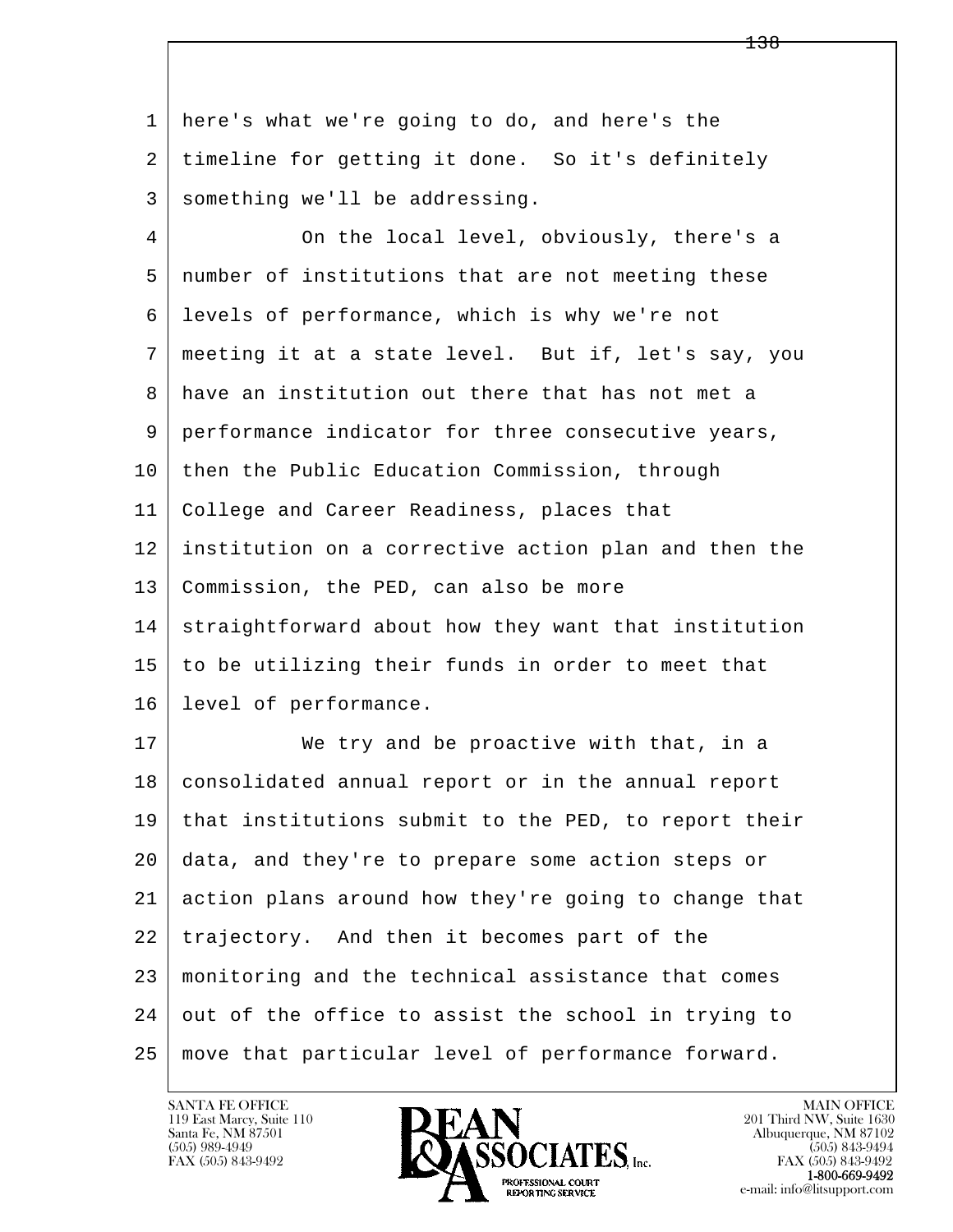1 I know that some of these performance 2 measures, post secondary institutions do feel that 3 the level is not attainable, so the score that has 4 been set just seems to be out of reach. And what 5 they sometimes ask for is that the State go back to 6 the fed and renegotiate a more realistic level of 7 performance, and after digging deeper into this 8 data, that might be something that we might have to 9 consider.

l  $\overline{\phantom{a}}$ 10 | COMMISSIONER GANT: Mr. Chair, just one 11 thing. Later this afternoon -- well, it could be 12 this afternoon, we're going to be figuring out our 13 calendar for next year. And do you have an idea 14 when you have to -- you know, each year we have to 15 go forward and we have to approve it as a 16 Commission. When do you have to have that -- it's 17 usually the first part of March, or is it April -- 18 April -- that you have to turn in the next go-round? 19 MR. SPENCER: Mr. Chair, Members of the 20 Commission, Commissioner Gant, we've included in 21 your 2013 calendar the February meeting to provide 22 you with a final report of the consolidated annual 23 report that's being submitted to Washington on 24 December 30.

25 And then also, at that particular time,

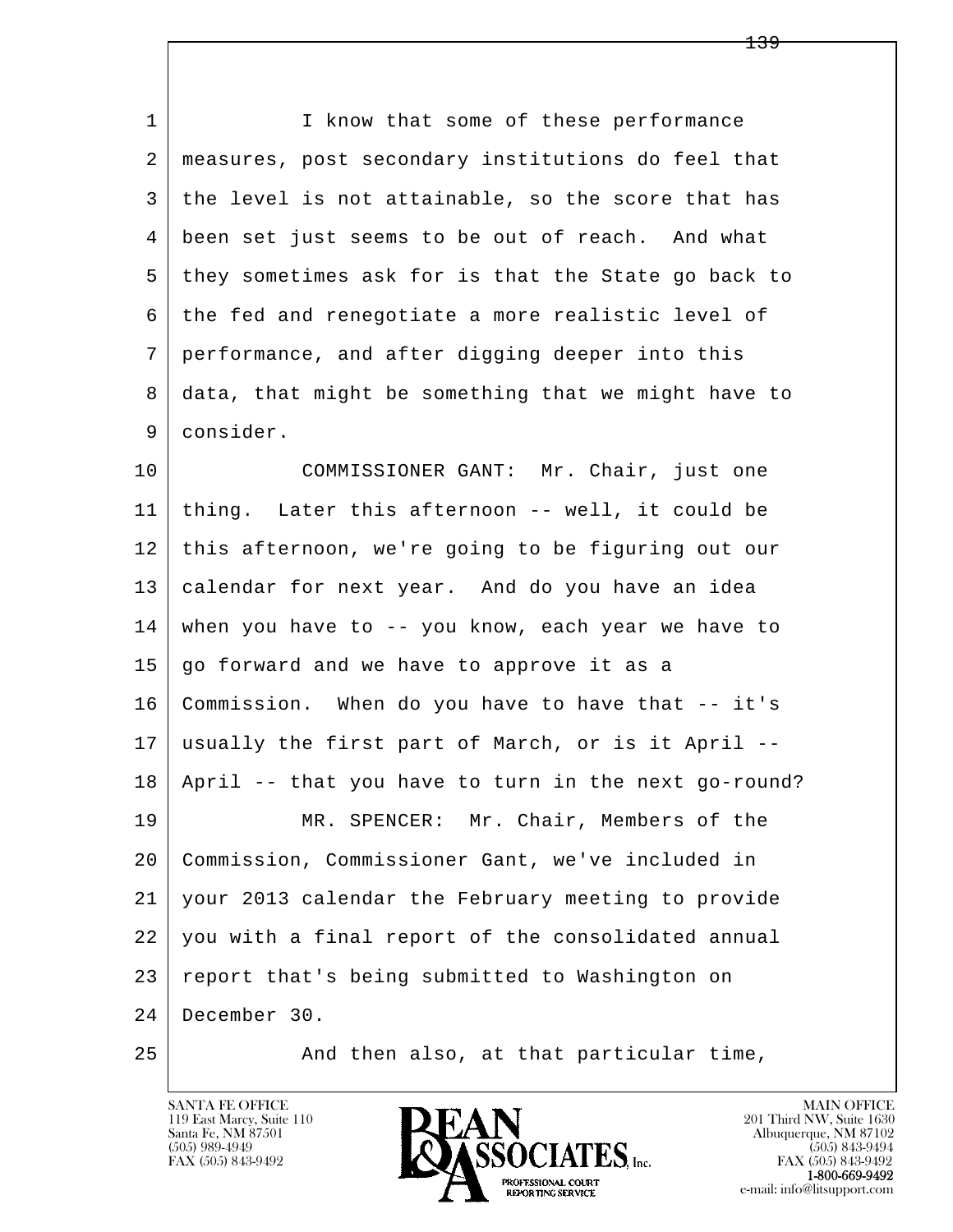l  $\overline{\phantom{a}}$  1 we'll be bringing to you the State's proposal that 2 | we would be submitting to the fed for the next year 3 of funding. Carl Perkins, Perkins IV, comes to a 4 conclusion June 30, 2013. So this is the final year  $5$  of it. 6 Now, what we know is that the president's 7 office is advocating for a continuing resolution, 8 and so we understand that that's on its way to 9 congressional level, but we just don't know what 10 Congress will do with regard to the appropriations 11 act, as to whether they would fund it or not. 12 | Keep in mind that Carl Perkins really goes 13 back to the Smith-Hughes Act of the 1920s, and so 14 it's been around for quite some time, and this is 15 typically one of those programs that Congress looks 16 at as one of those to help get individuals back on 17 | target and back into the work force through a 18 | training program. 19 | So on a national level, individuals 20 sitting in my role are not too concerned about not 21 getting funding in 2013/14 through a continuing 22 resolution. And then there's some pretty healthy 23 and active dialoque around a reauthorization of that 24 coming about for the next six-year plan. But we're  $25$  going to have to address that continuing resolution

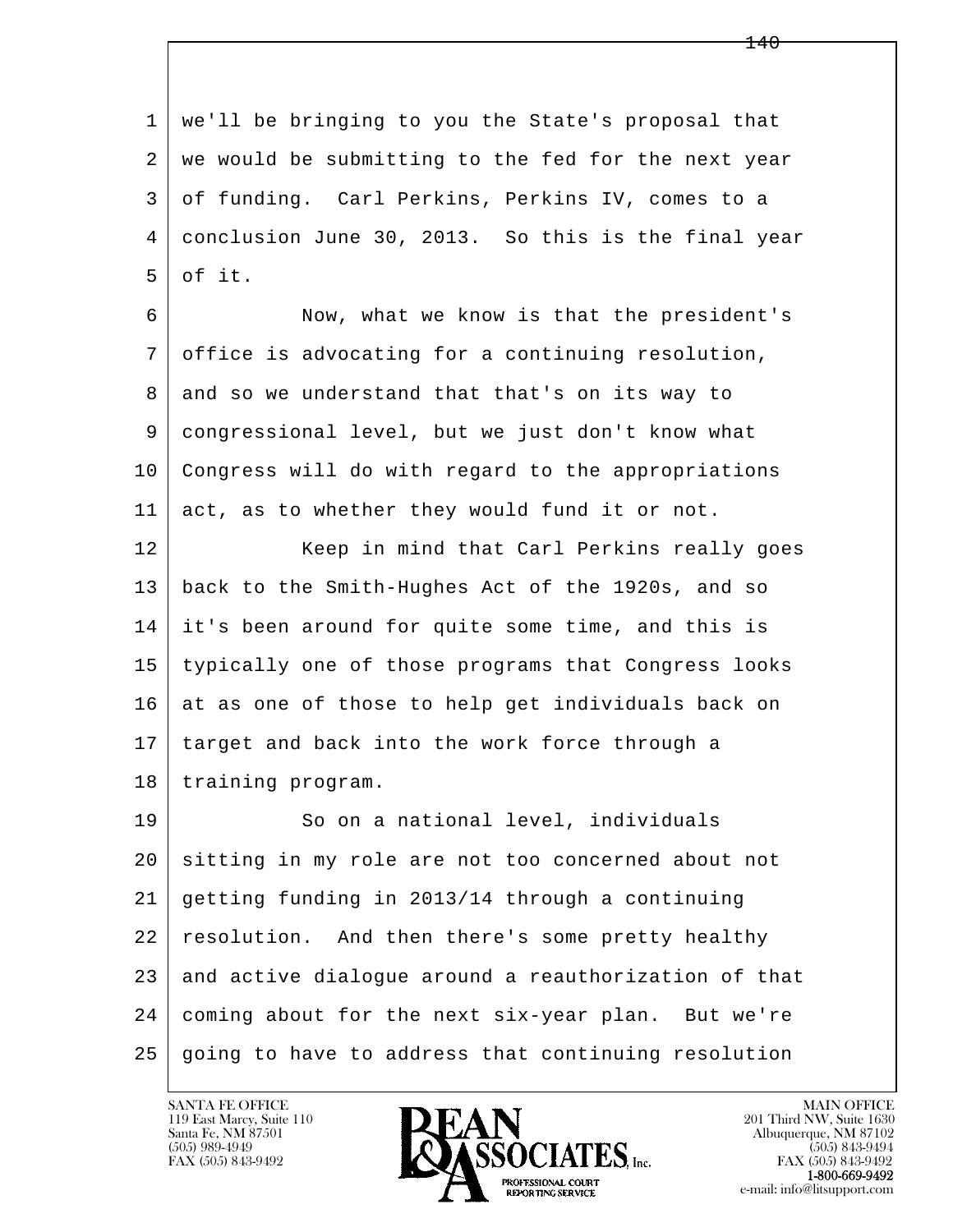| $\mathbf{1}$ | with an update to the plan that we're going to have   |
|--------------|-------------------------------------------------------|
| 2            | to bring forward to you.                              |
| 3            | We've also made a recommendation to give              |
| 4            | you a Perkins update in terms of where we are in      |
| 5            | your July meeting, and then also again in your        |
| 6            | September meeting, and then finally again December    |
| 7            | of 2013. So we've plugged in with Ms. Friedman some   |
| 8            | potential dates that we can come and give you some    |
| 9            | ongoing reports.                                      |
| 10           | COMMISSIONER GANT: Thank you. And I am                |
| 11           | personally -- this is just my opinion -- glad you're  |
| 12           | there, because I have seen you work, and I think      |
| 13           | Carl Perkins is well-served by having you at the      |
| 14           | helm.<br>Thank you.                                   |
| 15           | MR. SPENCER: Thank you.                               |
| 16           | COMMISSIONER GARRISON: Any other                      |
| 17           | questions or comments from Commissioners?             |
| 18           | Mr. Spencer, thank you for your time.<br>We           |
| 19           | appreciate the information and look forward to        |
| 20           | seeing you in January. This is my last meeting.<br>So |
| 21           | thank you very much.                                  |
| 22           | MR. SPENCER: Thank you.                               |
| 23           | COMMISSIONER GARRISON: Is Leighann Lenti              |
| 24           | in the back there?                                    |
| 25           | How are you?<br>MS. LENTI:                            |

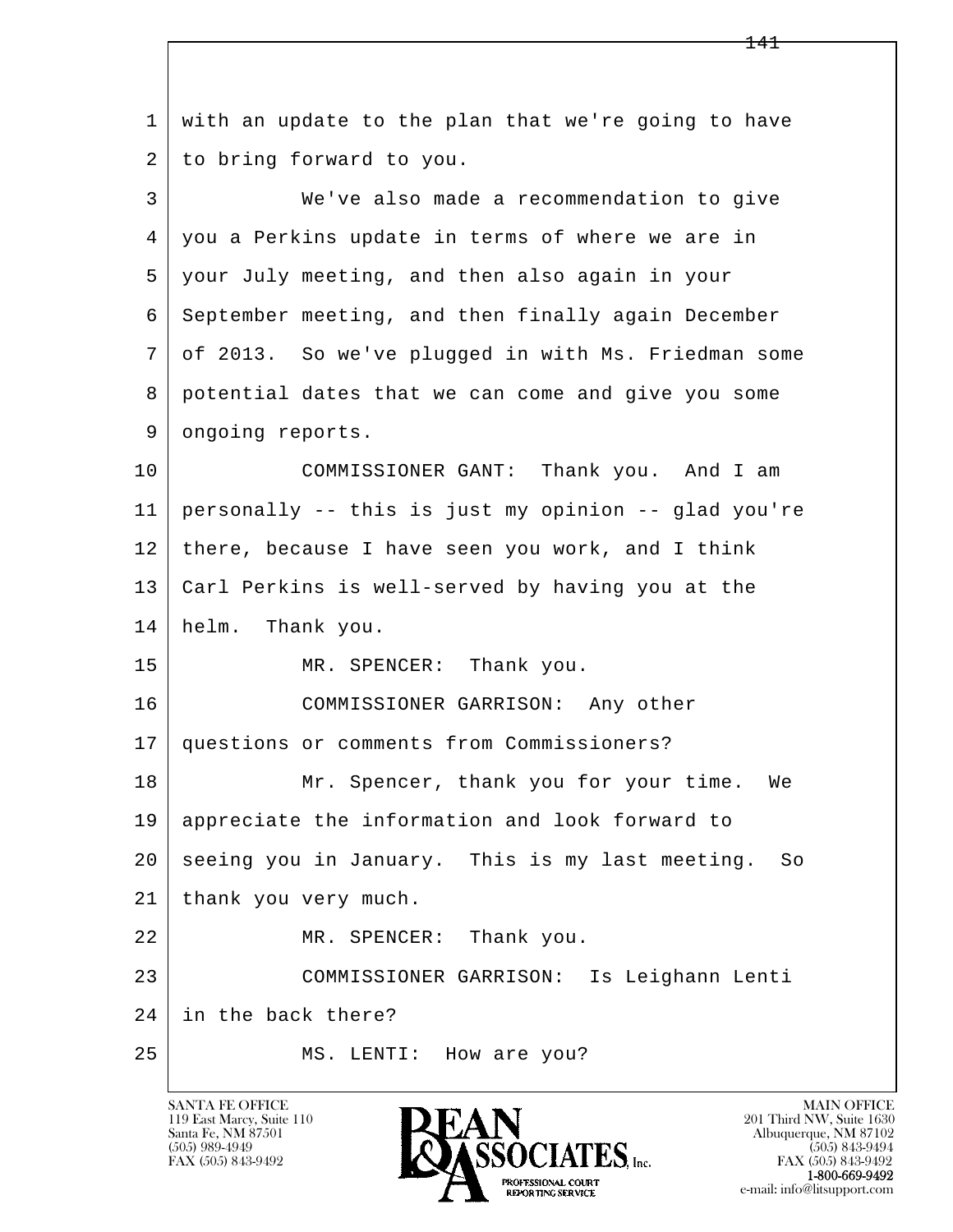| $\mathbf{1}$ | COMMISSIONER GARRISON: Director of                   |
|--------------|------------------------------------------------------|
| 2            | policy. I still love your title.                     |
| 3            | MS. LENTI: Thank you. I'm sorry I                    |
| 4            | couldn't be here earlier. I actually wanted to       |
| 5            | introduce Eric, but I was tied up on a conference    |
| 6            | call. But as you can see, the Perkins program is in  |
| 7            | great hands.                                         |
| 8            | COMMISSIONER GARRISON: Thank you so much.            |
| 9            | Happy holidays.                                      |
| 10           | MS. LENTI: Same to you. Be safe on the               |
| 11           | roads this afternoon.                                |
| 12           | COMMISSIONER GARRISON: Thank you.                    |
| 13           | Item number 18 is Public Education                   |
| 14           | Commission business. We'll begin with the Public     |
| 15           | Education Commission committee reports. The Public   |
| 16           | Education committees are Legislative, Charter        |
| 17           | School, Career and College, and Strategic Plan.      |
| 18           | Following that, as Commissioner Gant                 |
| 19           | alluded to earlier, the Commission will discuss the  |
| 20           | 2013 calendar of meetings, and we'll also review the |
| 21           | Public Education Commission budget. Deputy           |
| 22           | Secretary Aguilar gave us some information in his    |
| 23           | report already. And then we'll discuss memberships,  |
| 24           | the Commission will discuss the National Association |
| 25           | of Charter School Authorizers and the National       |

 $\overline{\phantom{a}}$ 

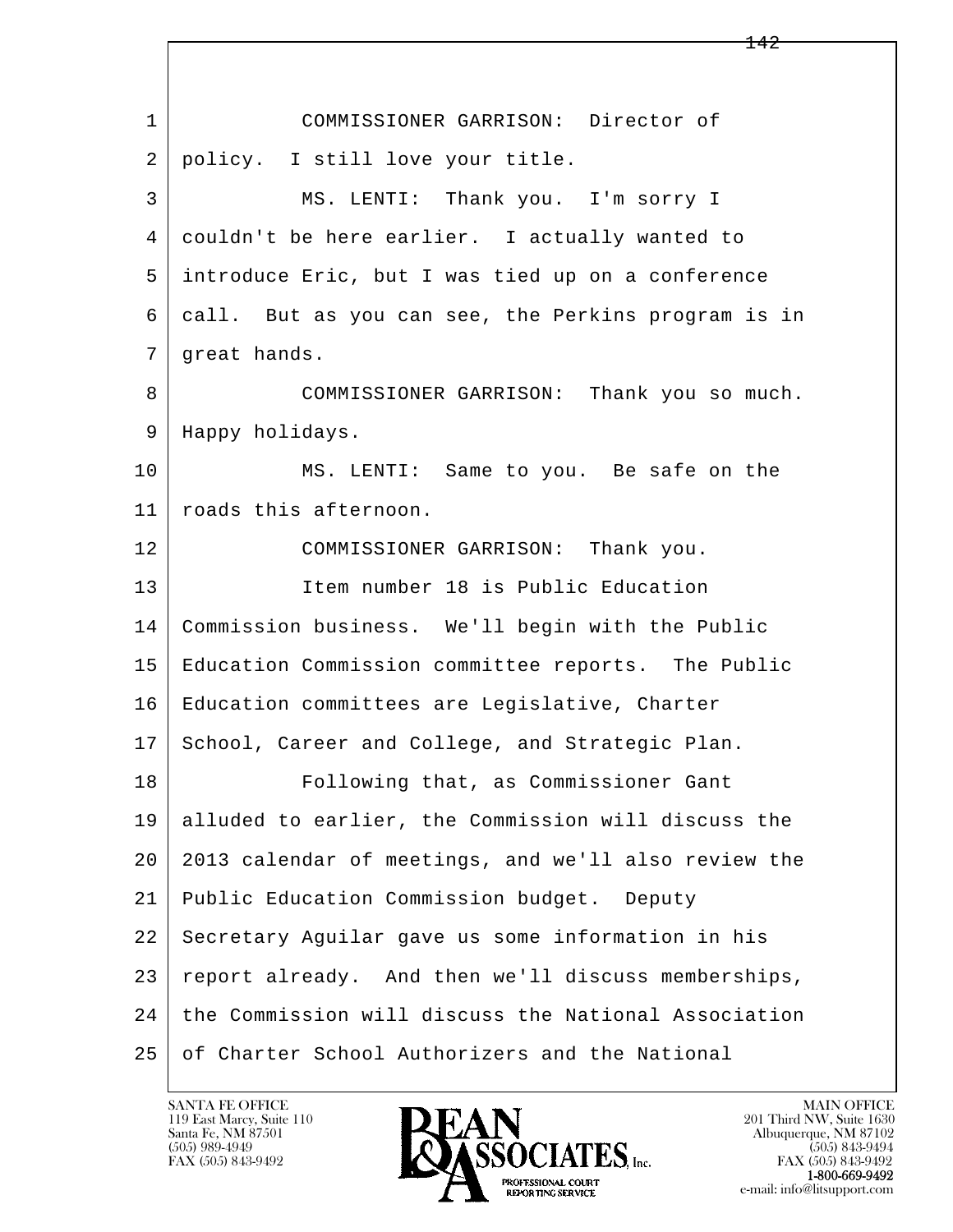l  $\overline{\phantom{a}}$  1 Association of State Boards of Education. 2 So we will begin with the legislative 3 committee chair, Carolyn Shearman. 4 COMMISSIONER SHEARMAN: Thank you, Mr. 5 Chairman. The Legislative Committee and the Charter 6 School Committee met Wednesday afternoon at 3:00. 7 It was a very informative meeting. Francis Maestas 8 from LESC met with us, and she had a very 9 informative handout. I have copies for everyone, so 10 if we could get those distributed. I'm going to 11 give part of the report and I'll turn some of it 12 | over to others to complete. 13 First of all, the information that Frances 14 brought to us is the endorsed legislation, the 15 legislation that has been endorsed by LESC, that 16 they endorsed during their November 2012 interim 17 meeting that they will be proposing to the next 18 legislative session beginning in January. And as 19 you will see, the first concerns virtual schools, 20 which, of course, we're extremely interested in. 21 They propose prohibit virtual charter schools, delay 22 approval of other virtual charter schools until 23 outstanding questions and issues can be addressed, 24 or review the public school code and perhaps other 25 parts of state law to identify those sections that

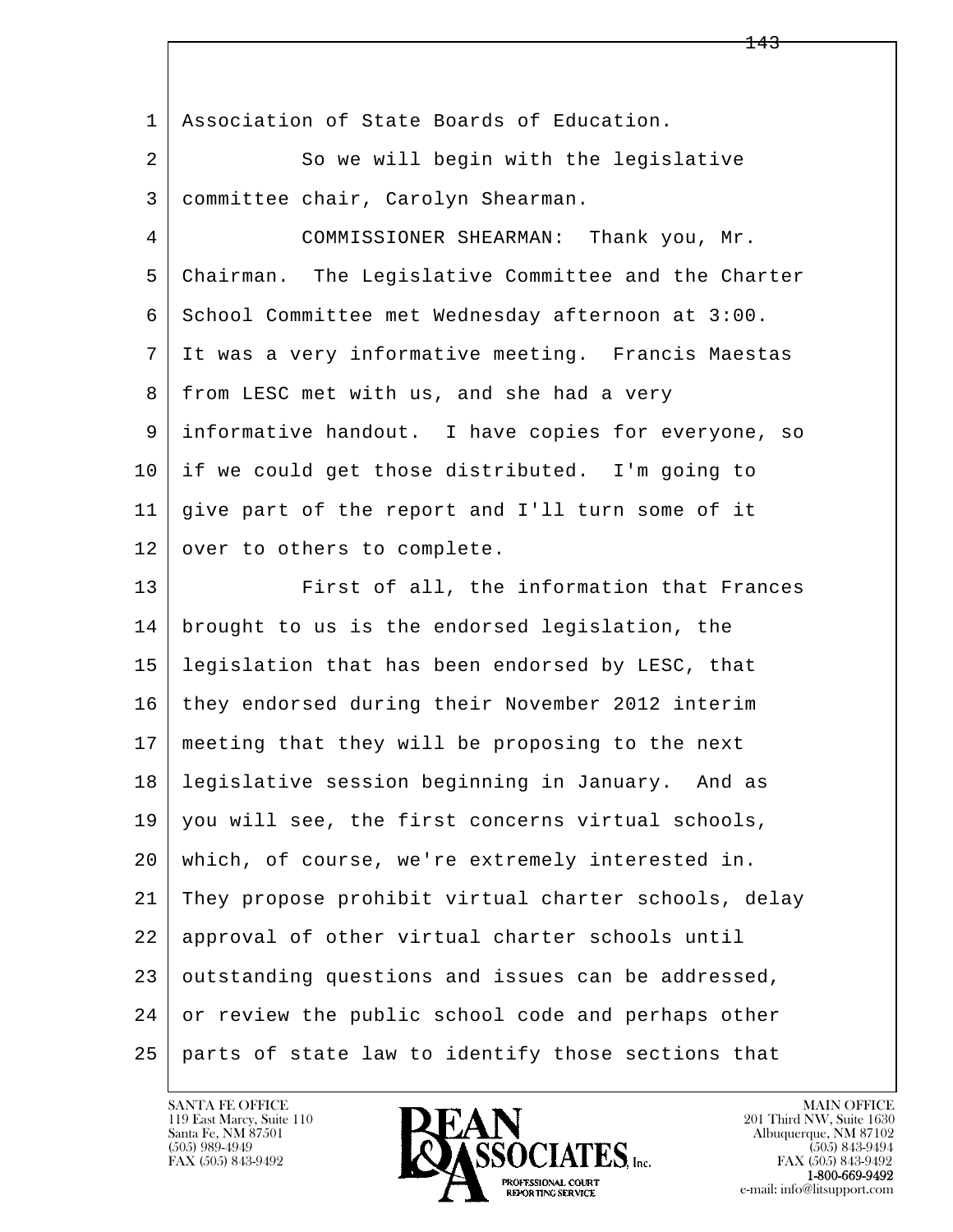l  $\overline{\phantom{a}}$  1 may affect or be affected by virtual charter schools 2 and amend or repeal them as needed or enact new 3 sections to accommodate and regulate virtual charter 4 schools. 5 So there's some opportunities there for 6 the legislation, certainly in my view, to go either 7 way. She did let us know that they had discussion 8 of a possible statewide virtual school. Not a 9 statewide charter virtual school, but a statewide 10 virtual school that would be authorized by PEC and 11 overseen, but not a charter school. And we really 12 didn't get into more specifics than that. 13 They're very concerned about virtual 14 schools being able to verify student attendance, 15 | they're very concerned with student assessment in 16 virtual schools. How do you verify? How do you 17 arrange for that assessment, in some cases? 18 | They're also very concerned with 19 connectivity for students all across the state, not 20 only for virtual schools, but for the required 21 assessments that are now going to be online. So it 22 affects not just the virtual schools, but all 23 | schools in New Mexico. 24 There is concern that some groups, some  $25$  areas in the state that simply do not have

119 East Marcy, Suite 110<br>Santa Fe, NM 87501

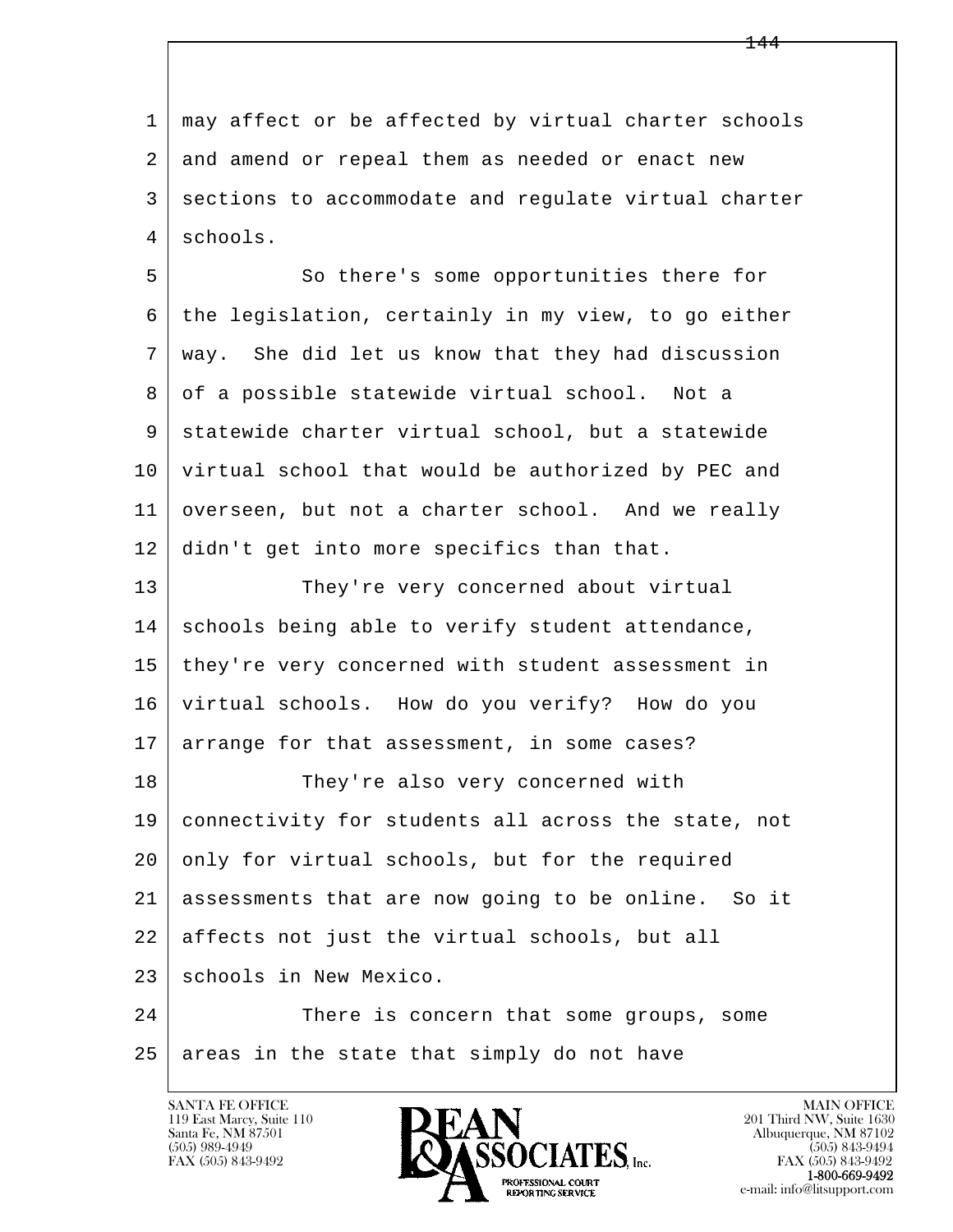1 connectivity -- if this moves forward, there will be 2 lawsuits over that lack of available connectivity 3 for their students.

4 The other thing that certainly concerns 5 the PEC is lower down on that first page, Public 6 Education Commission, they proposed to amend the 7 statute to make the Public Education Commission an 8 independent body, authorizing PEC to carry out all 9 statutory duties and responsibilities, rule-making 10 in matters of charter schools, operational control 11 of dedicated staff sufficient to support the work of 12 | the Commission, and a line item budget sufficient to 13 accommodate the Commission's duties and 14 responsibilities. Additionally, eliminate the 15 | appeal process, which in law is  $22-8(b)(7)(a)$ , (b) 16 and (e), retaining only sections (e) and  $(f)$ , and  $17$  section (f) would need to be amended to read, "A 18 person aggrieved by a final decision of the PEC or 19 local school board may appeal the decision to the 20 district court pursuant to the provisions of section 21 39-3-1.1 NMSA 1978."

l  $\overline{\phantom{a}}$  22 I think Chairman Garrison will agree that 23 these were many of the items that were included in 24 his presentation to the LESC in August of this year, 25 and we are very grateful that they chose to agree

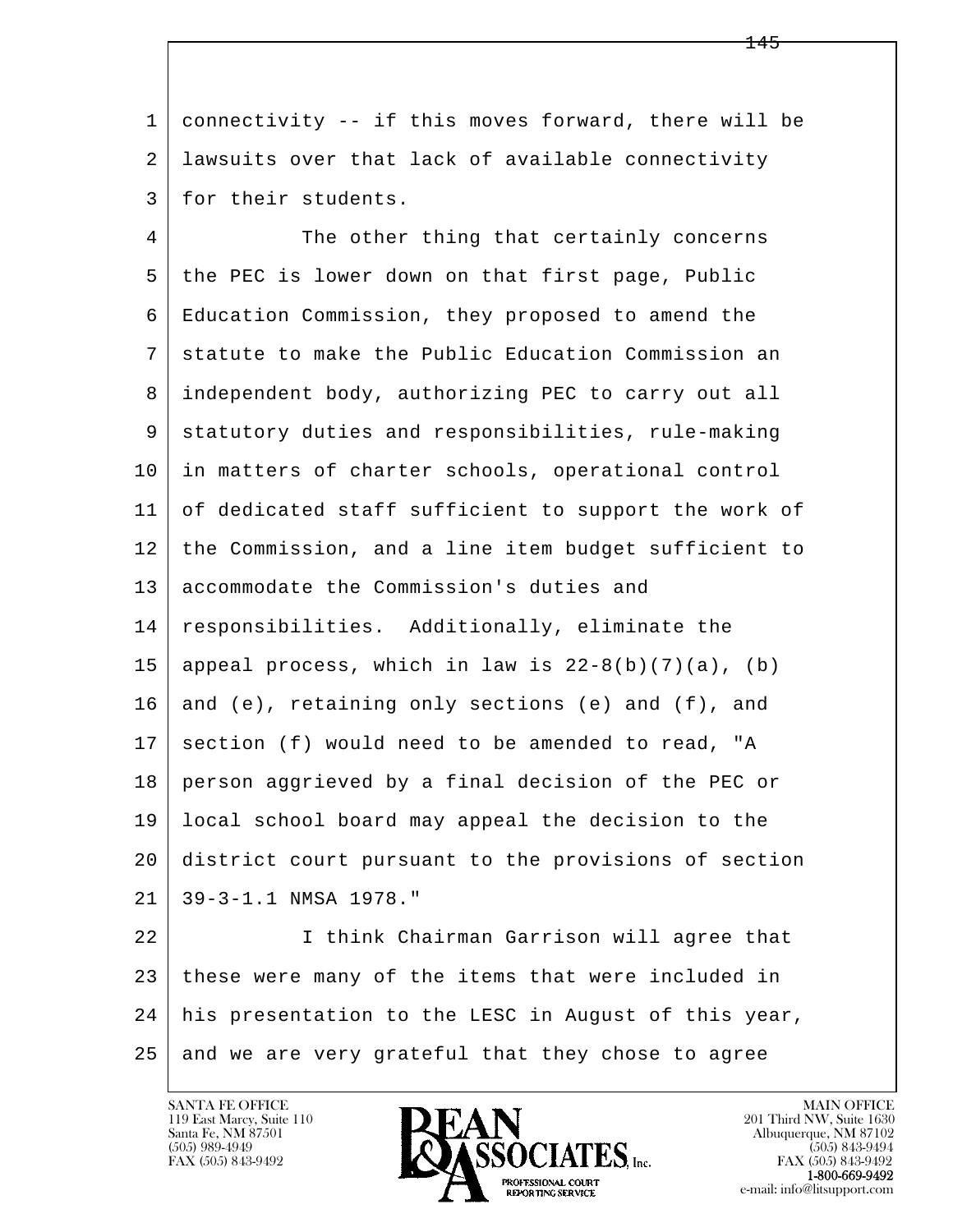l  $\overline{\phantom{a}}$  1 with the items that we said were important to moving 2 our work forward in a more uniform and a more 3 cohesive manner, and that they support our request. 4 At this point I'd like to turn the 5 presentation over to Commissioner Bergman, and I 6 know Commissioner Carr also has some information to 7 bring to us. 8 COMMISSIONER GARRISON: So we'll proceed 9 with the Charter School Committee. Chair Bergman. 10 COMMISSIONER BERGMAN: Thank you. As 11 noted, we did meet together a couple of days ago, 12 because these two issues, the legislative stuff -- 13 | we're intertwined between the Charter School 14 Committee and the Legislative Committee. 15 As noted, the executive director of the 16 LESC was present at our meeting and brought three of 17 her staff, so they were trying very hard to work 18 with us. And as Commissioners, we all remember that 19 we've been working towards this for at least the 20 last two years, and perhaps longer, trying to get 21 these things and trying to get it to where we have 22 opportunities to be more immersed in what's going on 23 in the education of the children in this state. 24 Now, Director Maestas pointed out that the 25 average, when you want legislation accomplished, is

146

119 East Marcy, Suite 110<br>Santa Fe, NM 87501

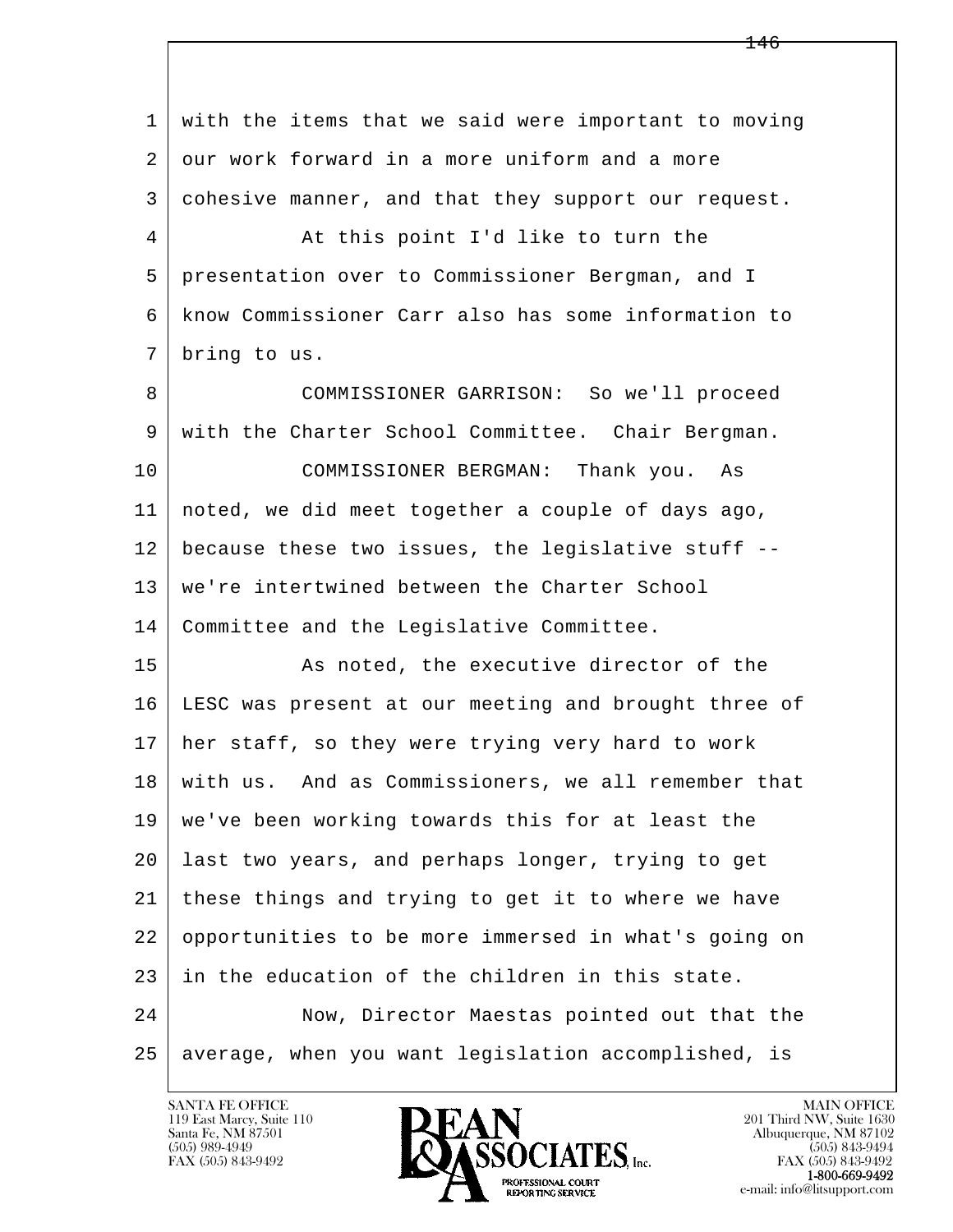| 1  | three years. Well, we don't want to drag it on for   |
|----|------------------------------------------------------|
| 2  | three more years. We need to get this done now. So   |
| 3  | what I'm going to ask is that we finally have gotten |
| 4  | perhaps these bills introduced. Now it is incumbent  |
| 5  | on each one of us as members of the Public Education |
| 6  | Commission -- it may not be in our statutory         |
| 7  | authority, but as private citizens -- it's now, when |
| 8  | these bills get introduced, we have to become        |
| 9  | lobbyists. We have to work with the legislators.     |
| 10 | Each of us knows legislators in our own area where   |
| 11 | we live, and now that we've gotten the legislation   |
| 12 | perhaps introduced, now it's time for to us go to    |
| 13 | work and get it passed, get our legislators to pass  |
| 14 | it, and give us the authority that we've asked for.  |
| 15 | Like I say, the hard part is still in                |
| 16 | front of us. It's not behind us. But we need to      |
| 17 | get behind this, we need to get it passed, so we can |
| 18 | move forward and we have some say in what's going on |
| 19 | in the education in this state beyond what already   |
| 20 | Particularly in the charter schools, since<br>is.    |
| 21 | we're the state authorizer, we certainly need that.  |
| 22 | So that's where we're at right now, and              |
| 23 | January is going to be very busy, as the legislature |
| 24 | starts. Commissioner Shearman and I have talked      |
| 25 | about -- I think we're going to see if it's          |

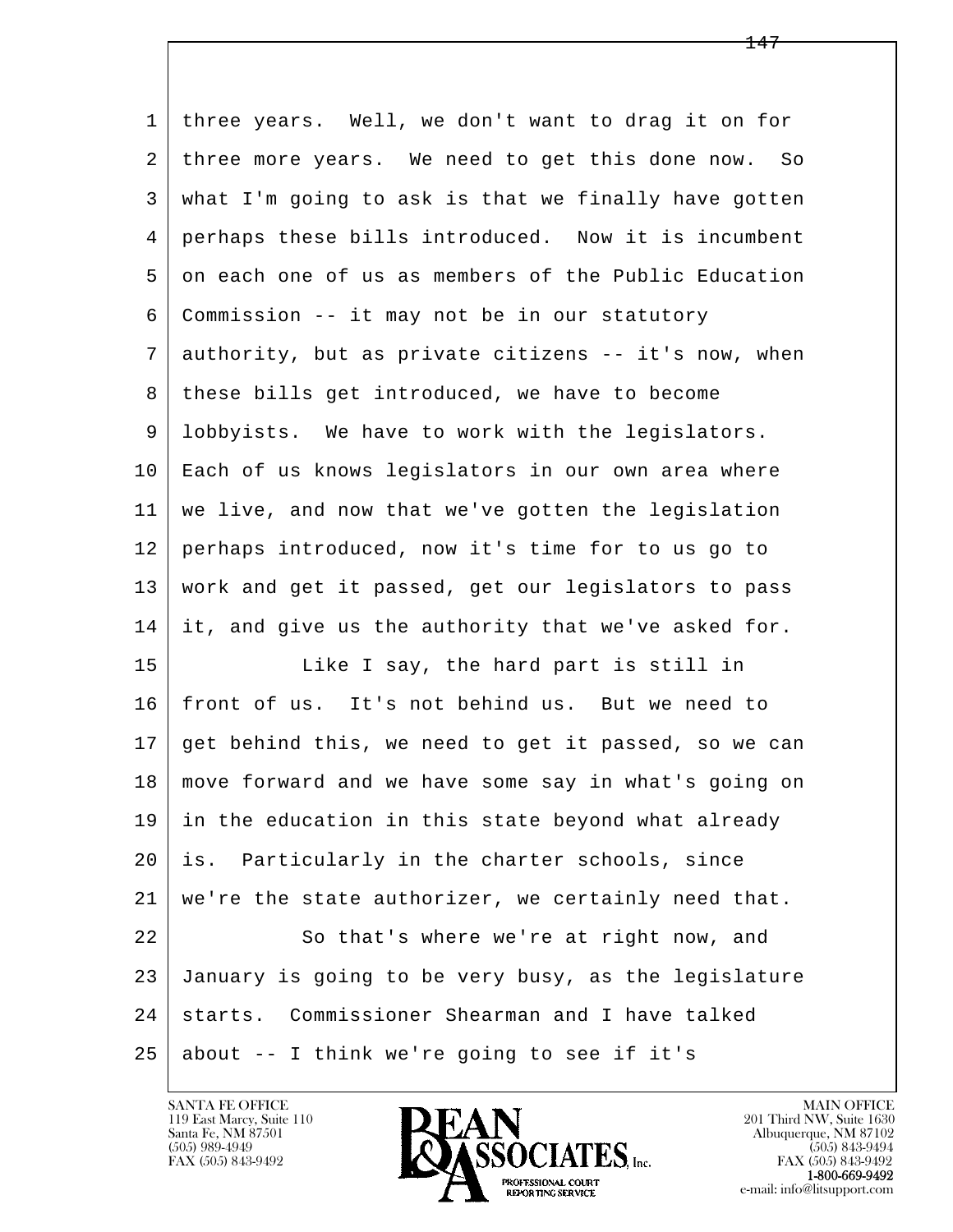| $\mathbf{1}$ | possible -- I don't know if it's even possible --    |
|--------------|------------------------------------------------------|
| 2            | but we're going to try and see legislation that      |
| 3            | affects us before it actually gets dropped into the  |
| 4            | hopper. I don't know why they wouldn't share that    |
| 5            | with us, so we're already on top of that. We're      |
| 6            | going to try to see it. And of course, we'll make    |
| 7            | the rest of you aware of it if we do get to see it   |
| 8            | so we can, you know, be sure that what they're       |
| 9            | asking, what authorities they are going to give us,  |
| 10           | and then when we do our lobbying, we'll be factual   |
| 11           | in what we're asking our legislators to do.          |
| 12           | And of course, it definitely needs to be a           |
| 13           | bipartisan thing. This affects everybody. It's not   |
| 14           | just a Democrat issue or a Republican issue. It's a  |
| 15           | bipartisan issue, and we're talking about, as we've  |
| 16           | noted, the kids, so it's important that we get this  |
| 17           | legislation.                                         |
| 18           | Once it's introduced, then it becomes                |
| 19           | incumbent to get it passed and get it in the books   |
| 20           | and get us going toward -- give us that authority.   |
| 21           | So I appreciate all the hard work that               |
| 22           | went into getting this. It culminated with our       |
| 23           | chairman presenting that report at the August LESC   |
| 24           | meeting and apparently they acted on it in November. |
| 25           | But that's just the first step. Now it's still in    |

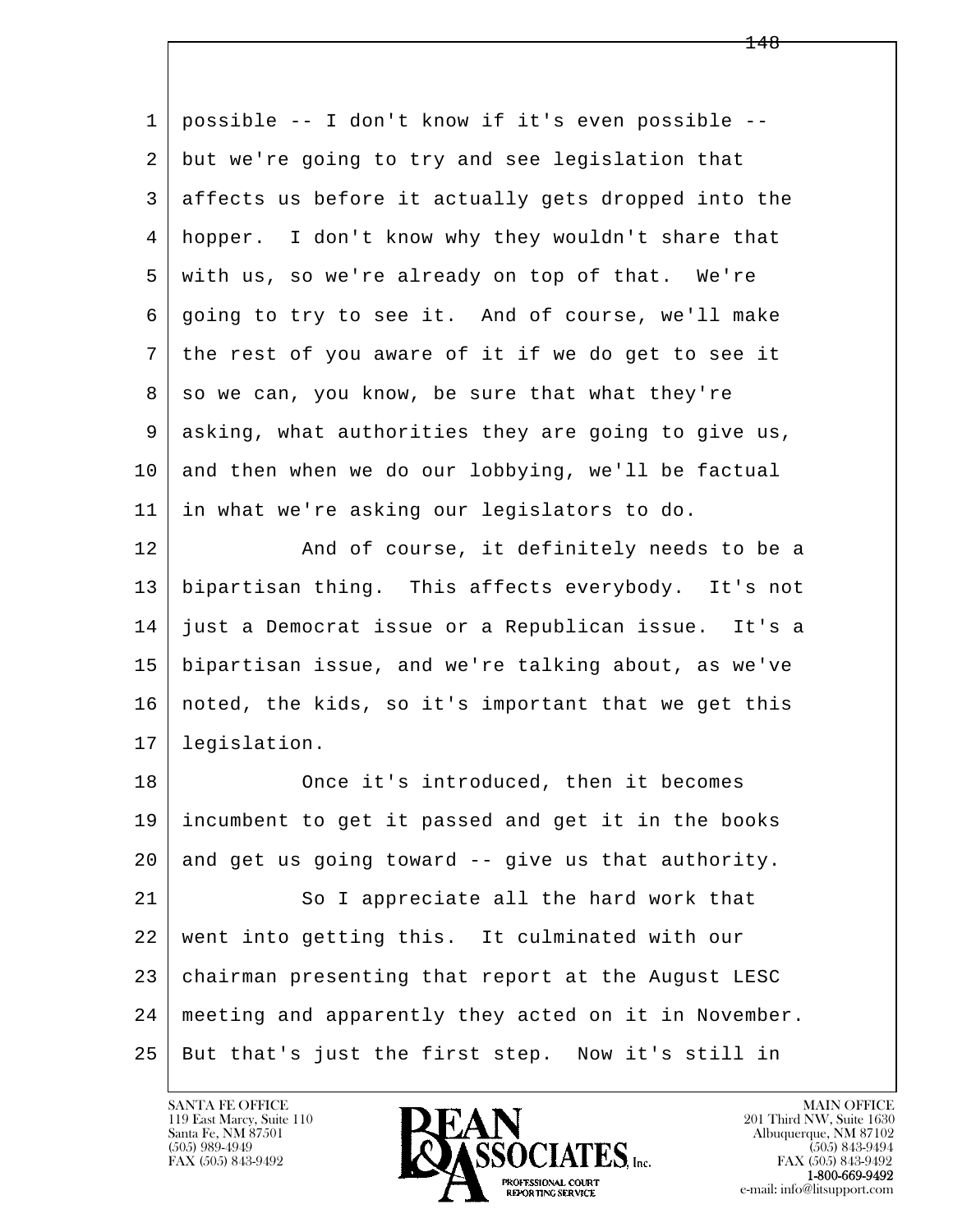l  $\overline{\phantom{a}}$ 1 front of us. 2 So I appreciate all your hard work, but we 3 still got a bunch in front of us. Thank you, Mr. 4 Chair. 5 COMMISSIONER GARRISON: Thank you, 6 Commissioner Bergman. 7 Commissioner Carr, do you have something  $8$  to add? 9 COMMISSIONER CARR: Yes, for the 10 | Legislative Committee. 11 COMMISSIONER GARRISON: Proceed. 12 COMMISSIONER CARR: I may pass these out. 13 Some of you already have these. I'm going to 14 present to the LESC next Tuesday afternoon somewhere  $15$  around 2:00 or thereafter a constitutional amendment 16 that I have talked to this body about before. And  $17$  the wording here -- we can adjust it here and there. 18 This is the wording as it stands in the New Mexico 19 Democratic party's official platform right now. I 20 had hoped that it would be introduced to the 21 New Mexico Republican party, as well, because, like 22 Commissioner Bergman said about the legislation that 23 he requested, I consider this bipartisan. Everybody 24 has their opinion on it. 25 I can read the amendment, and there are

119 East Marcy, Suite 110<br>Santa Fe, NM 87501

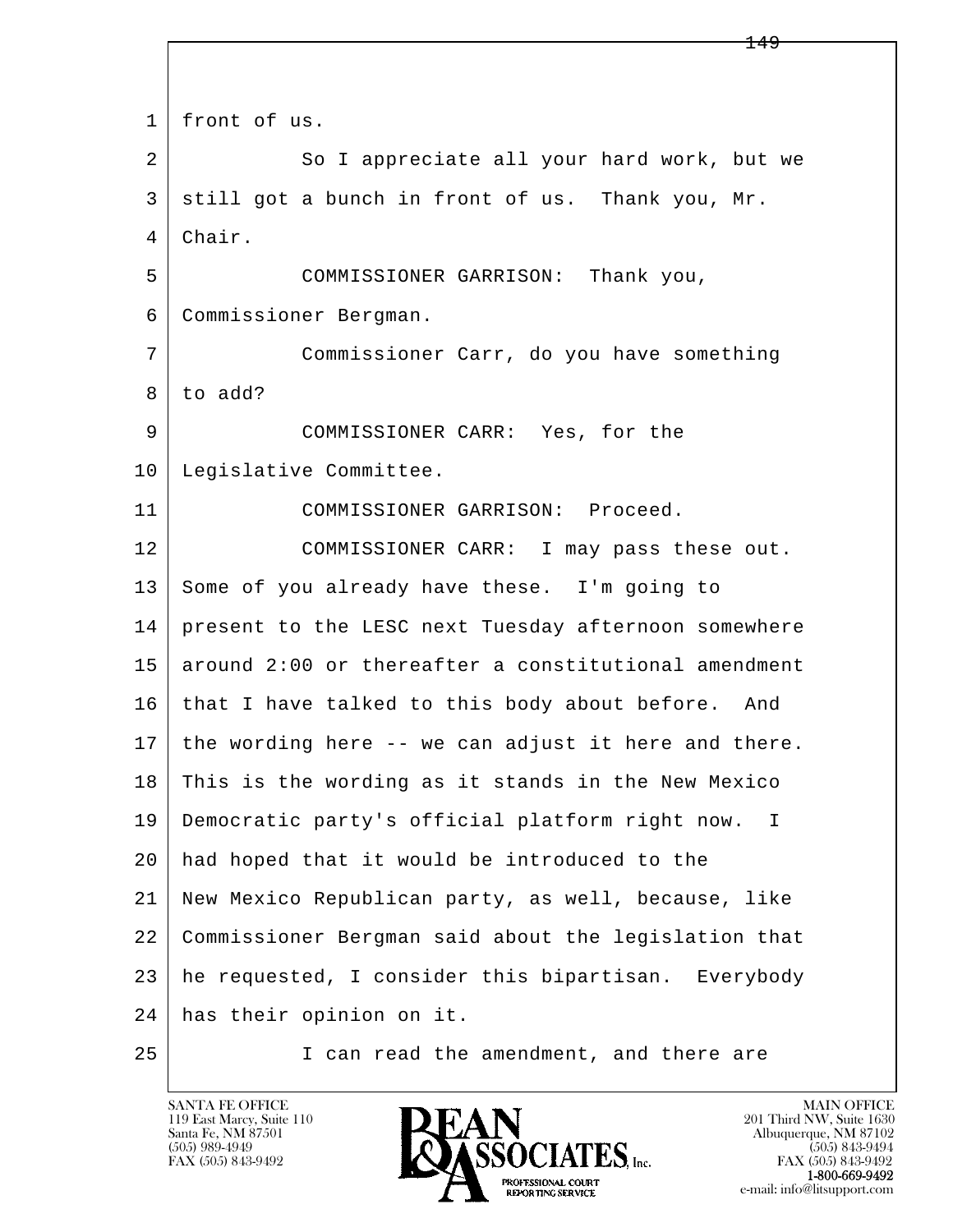| 1  | six items that follow as the rationale arguments     |
|----|------------------------------------------------------|
| 2  | against the current law. And the amendment is quite  |
| 3  | simple and it would not be put up to a vote until    |
| 4  | 2014, at the time of the next governor's election.   |
| 5  | So it would not even come into play until the next   |
| 6  | administration comes in. And of course, the statute  |
| 7  | would have to be rewritten to abide by the           |
| 8  | constitutional amendment, which will take some time, |
| 9  | as well.                                             |
| 10 | Be it resolved that the New Mexico                   |
| 11 | legislature supports an amendment to the             |
| 12 | constitution giving oversight and regulatory         |
| 13 | authority to the New Mexico Public Education         |
| 14 | Commission in regard to budget, licensing, and       |
| 15 | policy.                                              |
| 16 | Be it further resolved that Secretary of             |
| 17 | Education be a statewide elected position and having |
| 18 | a New Mexico education administration certification. |
| 19 | Be it further resolved that if a vacancy             |
| 20 | occurs in the Public Education Commission, the       |
| 21 | Public Education Commission shall appoint a resident |
| 22 | from the district in which that vacancy occurs to    |
| 23 | that position until the next regular election.       |
| 24 | For the biggest part, it takes us back to            |
| 25 | where we were as a state school board before 2003.   |

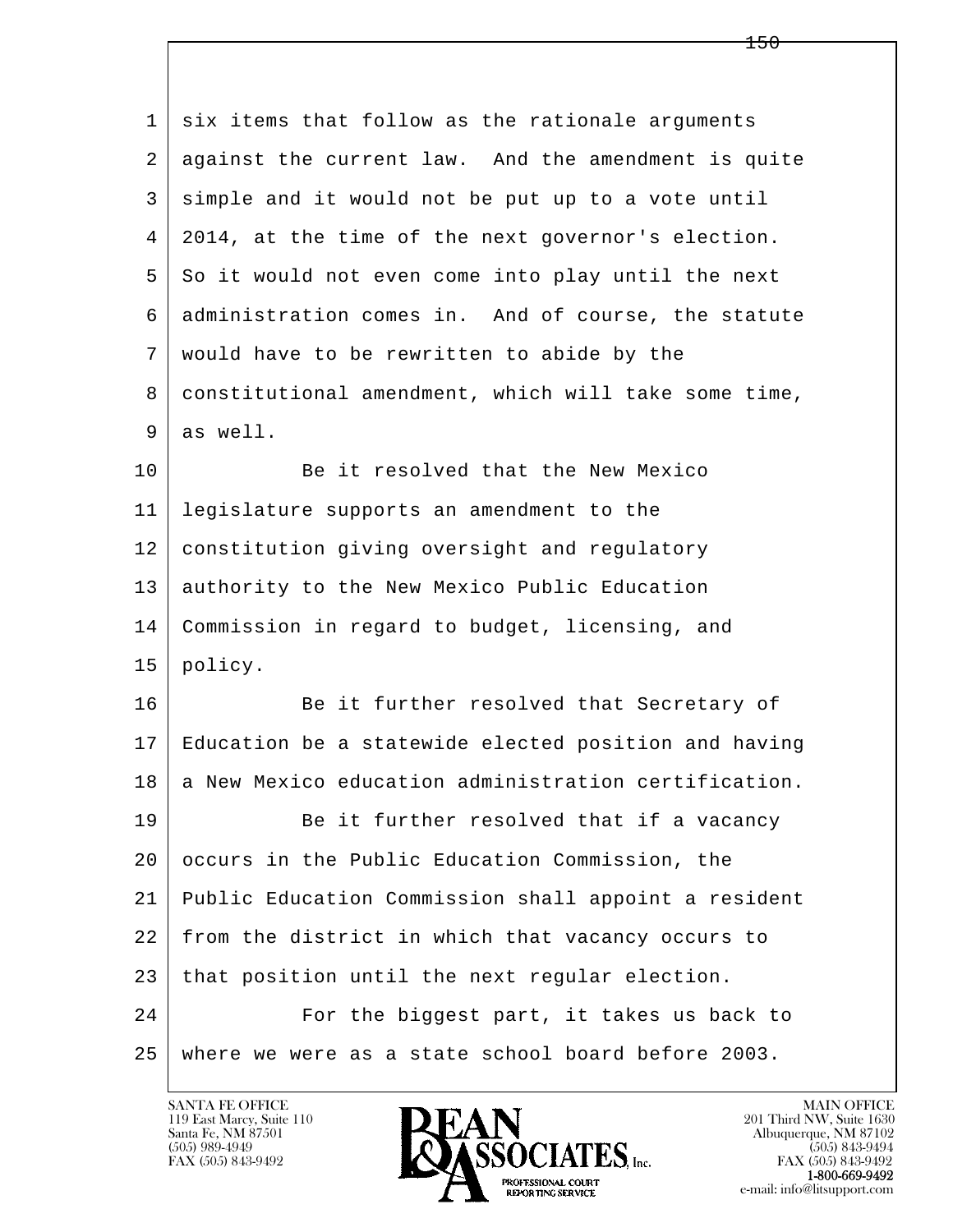| $\mathbf{1}$ | Not completely, you know. You guys, I don't need to |
|--------------|-----------------------------------------------------|
| 2            | go through that. But five members were appointed by |
| 3            | the governor, then ten members were elected. And    |
| 4            | about ten years ago -- well, before that 2003       |
| 5            | amendment was passed, the State Board of Education  |
| 6            | chose the Superintendent of Education. About ten    |
| 7            | years before that, almost twenty years ago, we used |
| 8            | to have a statewide elected Superintendent of       |
| 9            | Education.                                          |
| 10           | So that's it. I'm open to any questions.            |
| 11           | But that's my report.                               |
| 12           | COMMISSIONER GARRISON: Thank you,                   |
| 13           | Commissioner Carr.                                  |
| 14           | (Recess from 12:00 p.m. to 12:11 p.m.)              |
| 15           | COMMISSIONER GARRISON: We're back in                |
| 16           | session. We are at item number 18, letter A, Career |
| 17           | and College Committee. Gene Gant.                   |
| 18           | COMMISSIONER GANT: I will just leave                |
| 19           | Career and Colleges. The report we got from         |
| 20           | Mr. Spence, that will be the report.                |
| 21           | I will make a comment to the Legislative            |
| 22           | Committee thing. I will make a comment to the       |
| 23           | Legislative Committee briefing and all that. I got  |
| 24           | to thinking about it, and I sat through two other   |
| 25           | meetings up here this week. I really urge, like the |

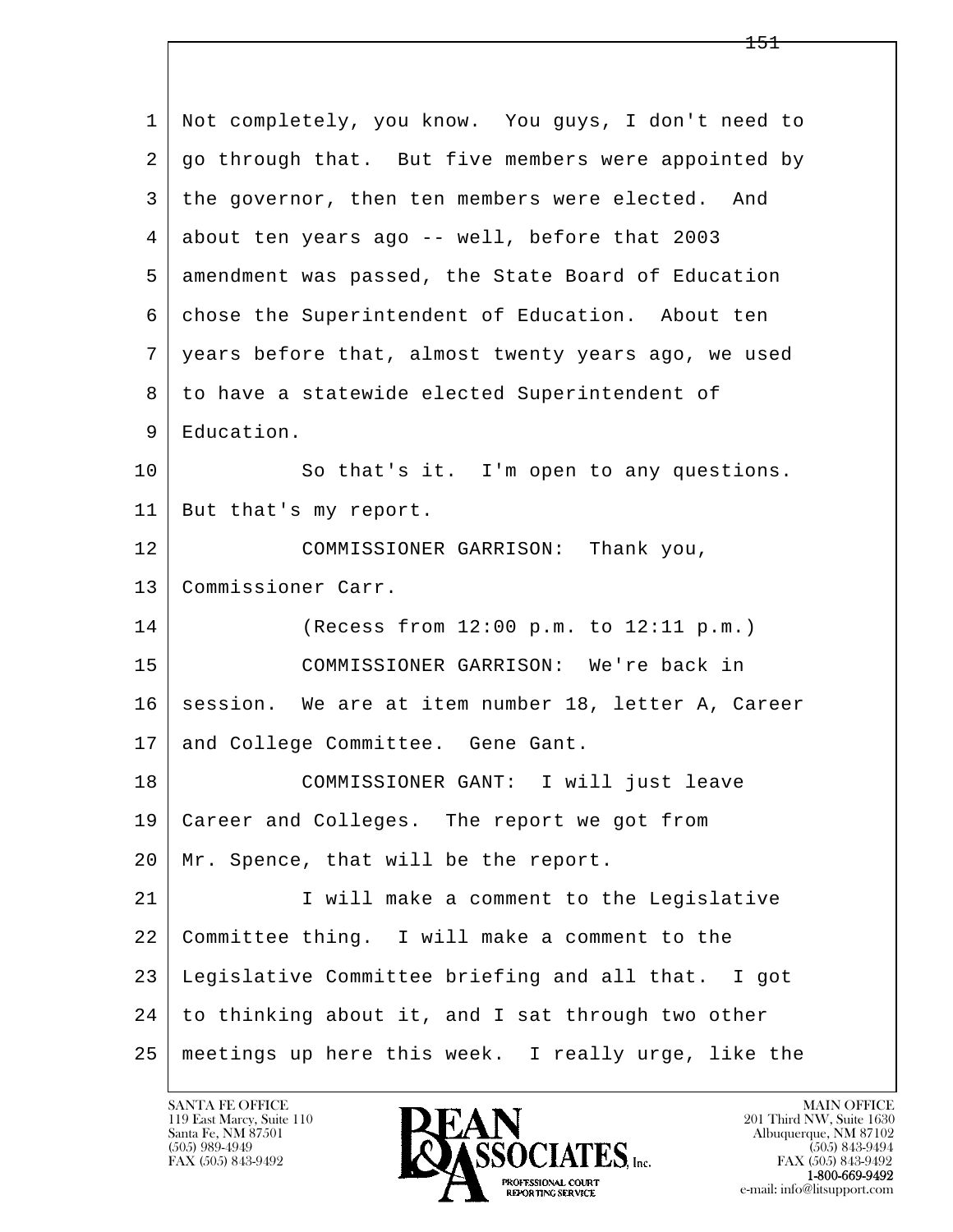| 1              | LESC and the task force and all those, they put       |
|----------------|-------------------------------------------------------|
| 2              | forward their ideas for legislation. I see no         |
| 3              | reason, because we are an elected body, that we       |
| $\overline{4}$ | can't start working on what legislation we would      |
| 5              | like to recommend. Maybe we need to take it through   |
| 6              | the LESC. But we could give it to them to carry for   |
| 7              | us, and I think we need, in the future years, in the  |
| 8              | next year, to start doing that because we need to     |
| 9              | hear our voices through that legislation that way,    |
| 10             | and not wait for somebody else to do it for us, but   |
| 11             | carry ideas for legislation already written, if we    |
| 12             | can, to the LESC or whoever.                          |
| 13             | COMMISSIONER GARRISON: On that point,                 |
| 14             | Commissioner Shearman, was there any discussion       |
| 15             | between the committee and Executive Director Maestas  |
| 16             | about drafting the legislation?                       |
| 17             | COMMISSIONER SHEARMAN: It has not been                |
| 18             | done yet. Help me, Commissioner Bergman.<br>I believe |
| 19             | that's as far as I got with it.                       |
| 20             | COMMISSIONER BERGMAN: We asked her, and               |
| 21             | it is going to be drafted. She assured us that.       |
| 22             | But I concur with Commissioner Gant that in the       |
| 23             | future, we need to get to the point where we're       |
| 24             | drafting our own legislation, and we may have to run  |
| 25             | it through the LESC, but there's no reason why we     |

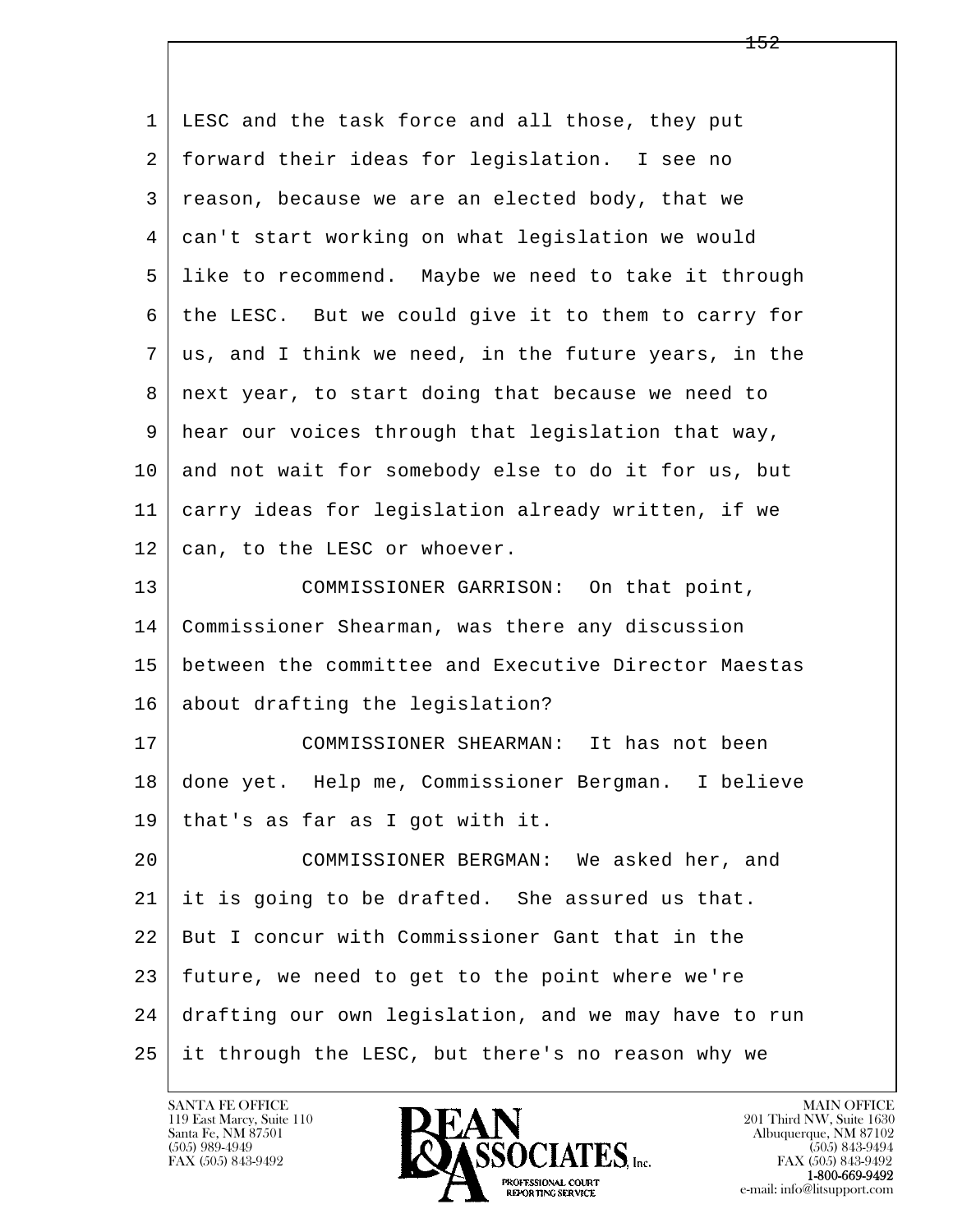l  $\overline{\phantom{a}}$  1 can't present, "We've drafted this bill." We don't 2 have a budget to hire, you know, professional bill 3 drafters. You just don't throw those together. 4 But yes, I agree we're going to have to 5 figure out a way in this coming year to do our own 6 legislation, and I'm pretty sure it's going to be 7 drafted -- like I say, we intend to follow up and be 8 sure that something ends up in the legislature on 9 January 15th, or whenever the bills are introduced.  $10$  So we're going to keep following that. 11 COMMISSIONER GANT: Mr. Chair, I believe 12 it's the Legislative Council that will do the 13 drafting the bills, the various councils or 14 committees or task forces bringing them together. 15 Then I believe it's the Legislative Council that 16 does all the writing because they know exactly -- 17 and then they have to go research the impacts to 18 other statutes, and on and on and on. So they take 19 care of that. 20 COMMISSIONER BERGMAN: But then it would 21 be incumbent upon us to work with the Legislative 22 Council, I guess. 23 COMMISSIONER GANT: Yes. 24 COMMISSIONER GARRISON: Thank you. Letter 25 D, Strategic Plan Committee. Commissioner Peralta.

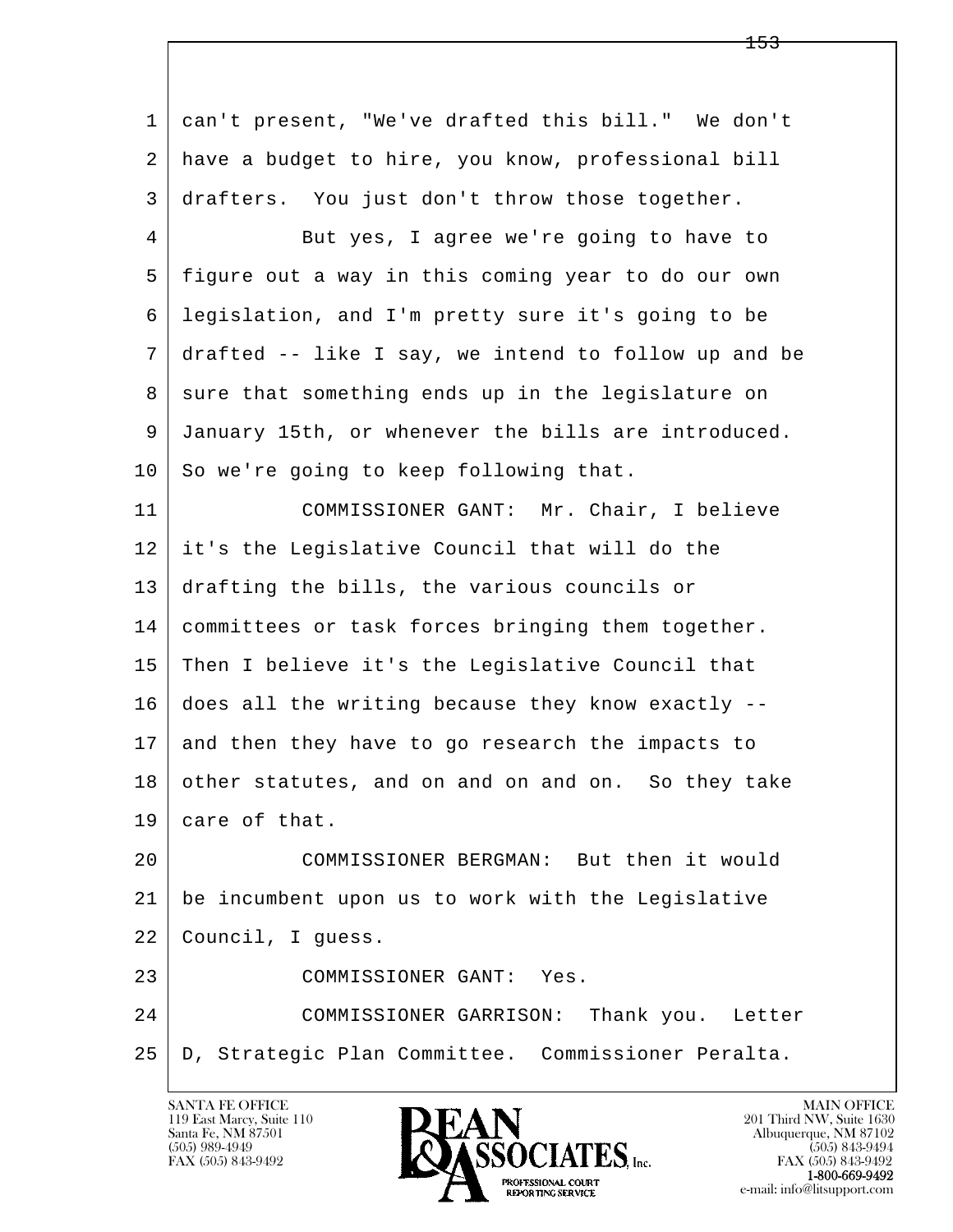| $\mathbf 1$ | COMMISSIONER PERALTA: Mr. Chair, nothing             |
|-------------|------------------------------------------------------|
| 2           | to report at this time other than I did touch base   |
| 3           | with Larry Behrens of PED last week just to see if   |
| 4           | there was anything coming up on the calendar or      |
| 5           | anything like that. And at this point nothing is     |
| 6           | up. So I'll continue to just touch base with him     |
| 7           | and follow up on anything so that he can keep me up  |
| 8           | to date, so I can keep everybody informed.           |
| 9           | COMMISSIONER GARRISON: I would just                  |
| 10          | suggest, being outgoing Commissioner, that the dates |
| 11          | get solidified as far as the Public Education        |
| 12          | Commission actually drafting something and having    |
| 13          | some meaningful work with the Public Education       |
| 14          | Department. I know it seemed like Commissioner       |
| 15          | Peralta and Commissioner Bergman had made some solid |
| 16          | contact and now things have gone a little bit cloudy |
| 17          | on us, for lack of a better term.                    |
| 18          | I think that a strategic plan is super               |
| 19          | important for us to stay involved in, especially     |
| 20          | with the virtual schools coming up. Thank you,       |
| 21          | Commissioner Peralta.                                |
| 22          | The PEC calendar, letter B. The                      |
| 23          | Commission will discuss the 2013 calendar of         |
| 24          | meetings and I want to thank Beverly Friedman for    |
| 25          | providing us some information on the public schools, |

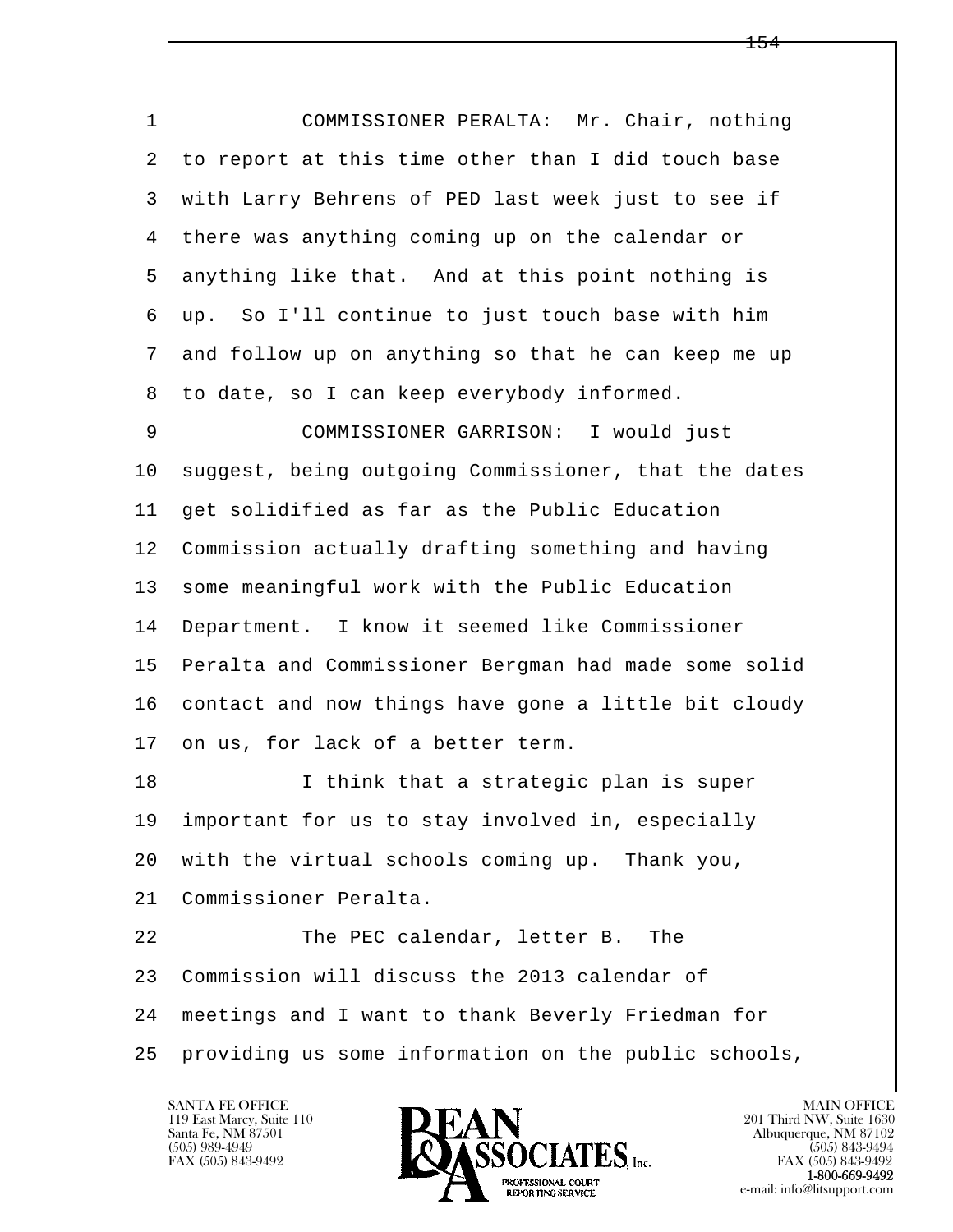l  $\overline{\phantom{a}}$  1 capital outlay subcommittee meeting schedules. 2 We'll talk about budget in a minute. But she gave 3 us some information on NASBE also. 4 So Beverly, if you'll help us through 5 | this, you have a list of important dates here. 6 MS. FRIEDMAN: Commissioner Garrison and 7 Commissioners, these dates on the calendar for 2013  $8$  are suggested meeting dates, and I would like to  $-$ - 9 with some further input from the Charter School 10 Division, we would like to recommend a February 11 meeting date of the 21st or the 22nd rather than the 12 15th. It seems like the 21st or 22nd would be 13 better for the CSD for that meeting. 14 The next two meetings, the April 26th and 15 | the June 7th meeting, would be suggestions, and 16 those were made in light of some charter school 17 decisions that would need to be made. I believe the 18 April -- I'm not quite sure. The April and the June 19 meeting, maybe Kelly, you could give me some 20 indication what those meetings were. 21 But the next one is the community input 22 hearings around the state would be scheduled for 23 August 12th, the week of August 12th. The 24 approval/denial for new charter schools, that 25 meeting date is the 19th and 20th of September, and

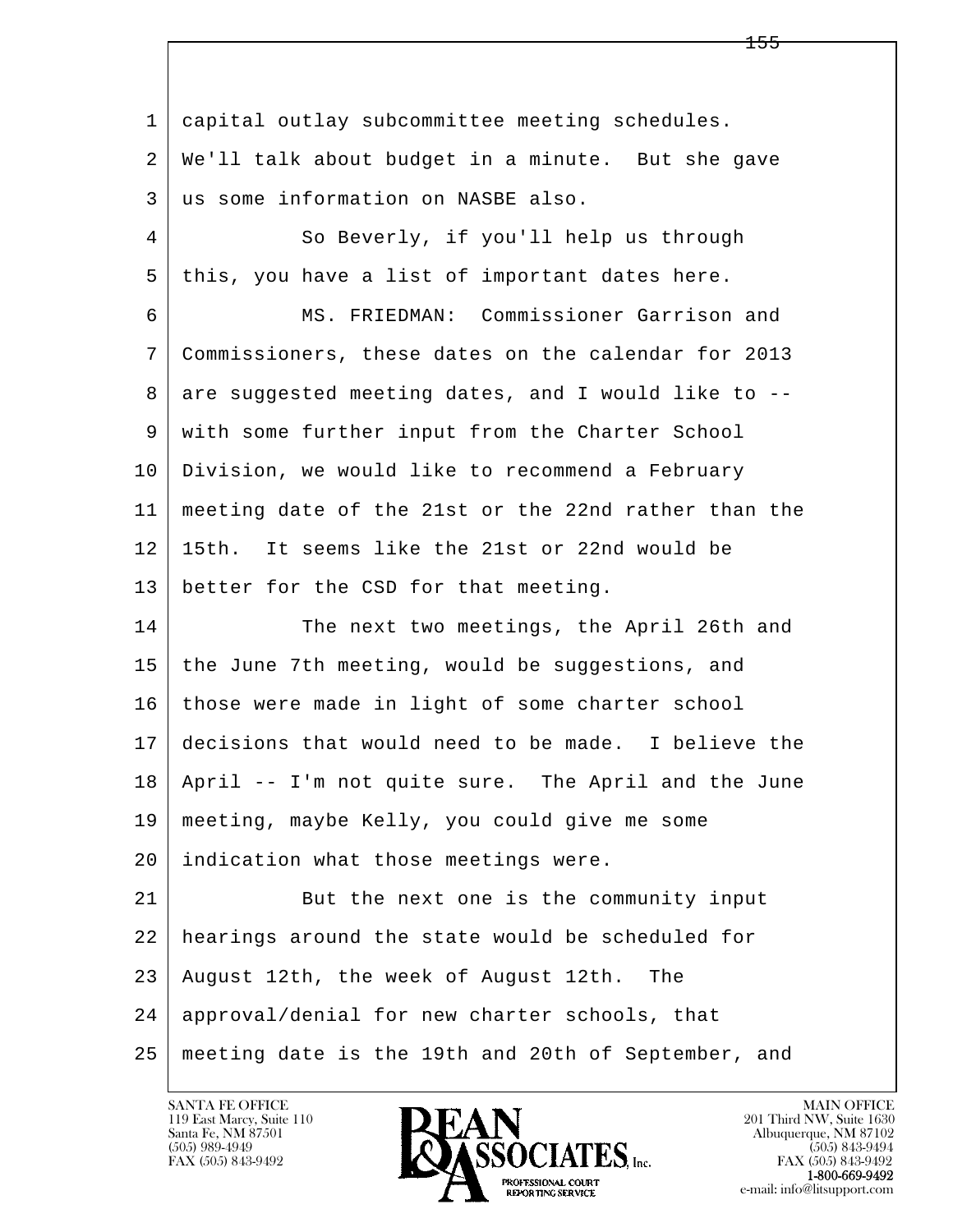l  $\overline{\phantom{a}}$  1 then the November 1st meeting, again, to coincide 2 with the New Mexico Charter School Coalition 3 meeting. And then the December 12th and 13th 4 meeting would be for approval or denial of renewal 5 applications. So those meeting dates are open for 6 discussion, and any other suggestions or comments. 7 COMMISSIONER GARRISON: Thank you, 8 | Ms. Friedman. 9 Commissioner Shearman. 10 COMMISSIONER SHEARMAN: Could we look at 11 August, please? Originally, this year, the second 12 Monday in August was the date set to begin the 13 community input hearings. We pushed that back a 14 week and we also pushed back, did we not, Kelly -- 15 to the best of my knowledge, we pushed back that 16 September meeting also to give more time to review 17 and to come up with recommendations and so forth. 18 But the August 12th meeting is a huge 19 problem for me, and if it could possibly be changed 20 either to the preceding week or the next week, it 21 would certainly be better for me. 22 Commissioner Carr, when does your school 23 start? Do you know yet? 24 COMMISSIONER CARR: No, we don't, but 25 probably the 12th of August, so if we did it the

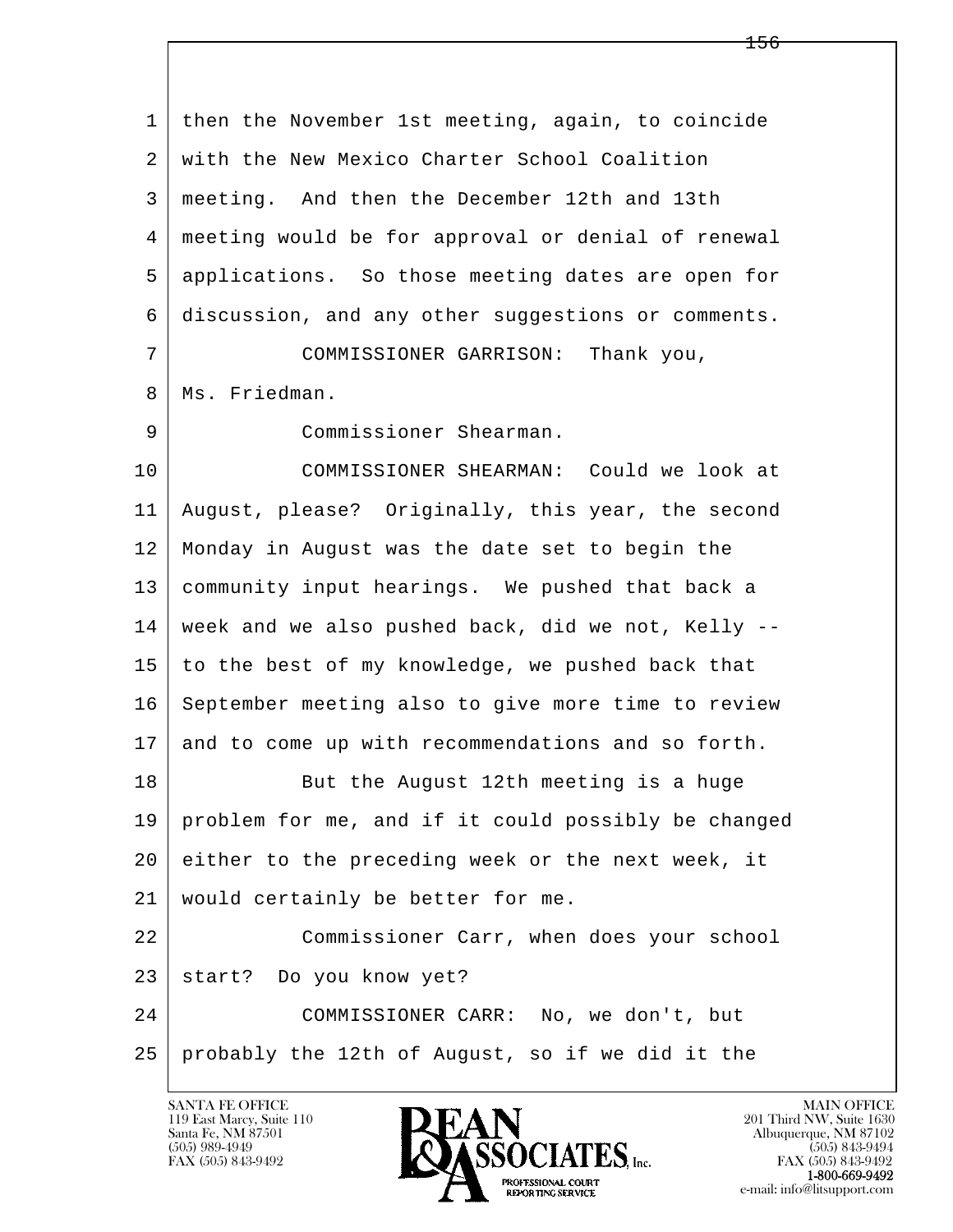l  $\overline{\phantom{a}}$  1 preceding week, I could take full part without 2 having to worry about missing the first week of 3 school. 4 COMMISSIONER SHEARMAN: I would like to 5 recommend that the August date be changed to the 6 19th. Can I do that? 7 MR. GERLICZ: That's fine with me. 8 | MS. CALLAHAN: I'm just thinking about 9 timing, Commissioner Shearman. The only thing that 10 I'm just thinking about the timing, the applications 11 come in July 1, requiring quite an extensive review 12 prior to -- we want to get these preliminary reviews 13 done prior to the visit. So this would be helpful 14 in that part. 15 | The Mand by pushing the meeting back in 16 September, it gives us time to do the final analysis 17 and recommendations. So I think that we would be 18 able to work within that timeline very well. 19 COMMISSIONER SHEARMAN: So are you 20 suggesting September dates be changed, as well? 21 | MS. CALLAHAN: Mr. Chair, Commissioner 22 Shearman, no. 23 COMMISSIONER CARR: I think that gives us 24 almost three weeks to get everything finished to the 25 PEC. Excuse me, Mr. Chair. What about the week of

119 East Marcy, Suite 110<br>Santa Fe, NM 87501

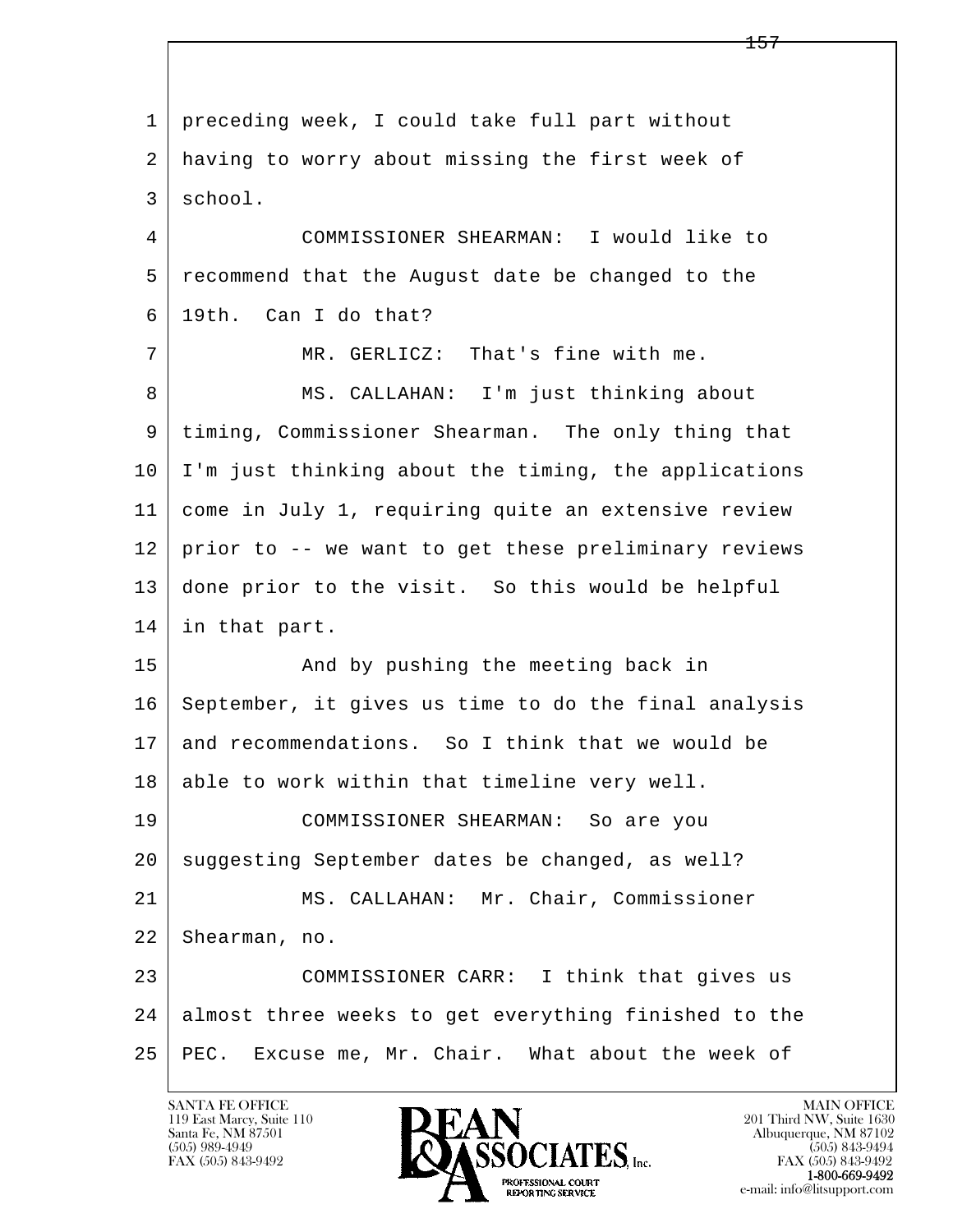l  $\overline{\phantom{a}}$  1 August 5th? Does that give you too much of a  $2$  short  $-$  3 MS. CALLAHAN: Mr. Chair, Commissioner 4 Carr, depending on the number of applications, we 5 had 14 that we had to review, and the year before we 6 had 21. You know, the average number of hours for 7 the teams to review them is running 30 to 40 hours. 8 | That's the time to analyze, review, meet, interview, 9 et cetera. If we get ten, that would be pushing it, 10 and I totally understand. Because of the school 11 issue, it's hard to be out of your classroom. 12 So you know, if we had a crystal ball to 13 know how many we were going to get -- because last 14 year we received 45 letters of intent and 14 ended 15 up applying. So it's hard to gauge, until you 16 actually get that July 1st submission, how many 17 | there are. And you know, remember that there's a 18 Fourth of July holiday, and we're talking probably  $19 \mid 20$  days, 22 days that we'd actually have to  $-$ - 20 COMMISSIONER SHEARMAN: And we have to 21 read them, too. 22 MS. WEAR: Commissioner Garrison, just a 23 quick question. Are we talking about schools that 24 would be opening in 2013? Because the statute  $25$  requires that  $-$  okay. I just want to point out the

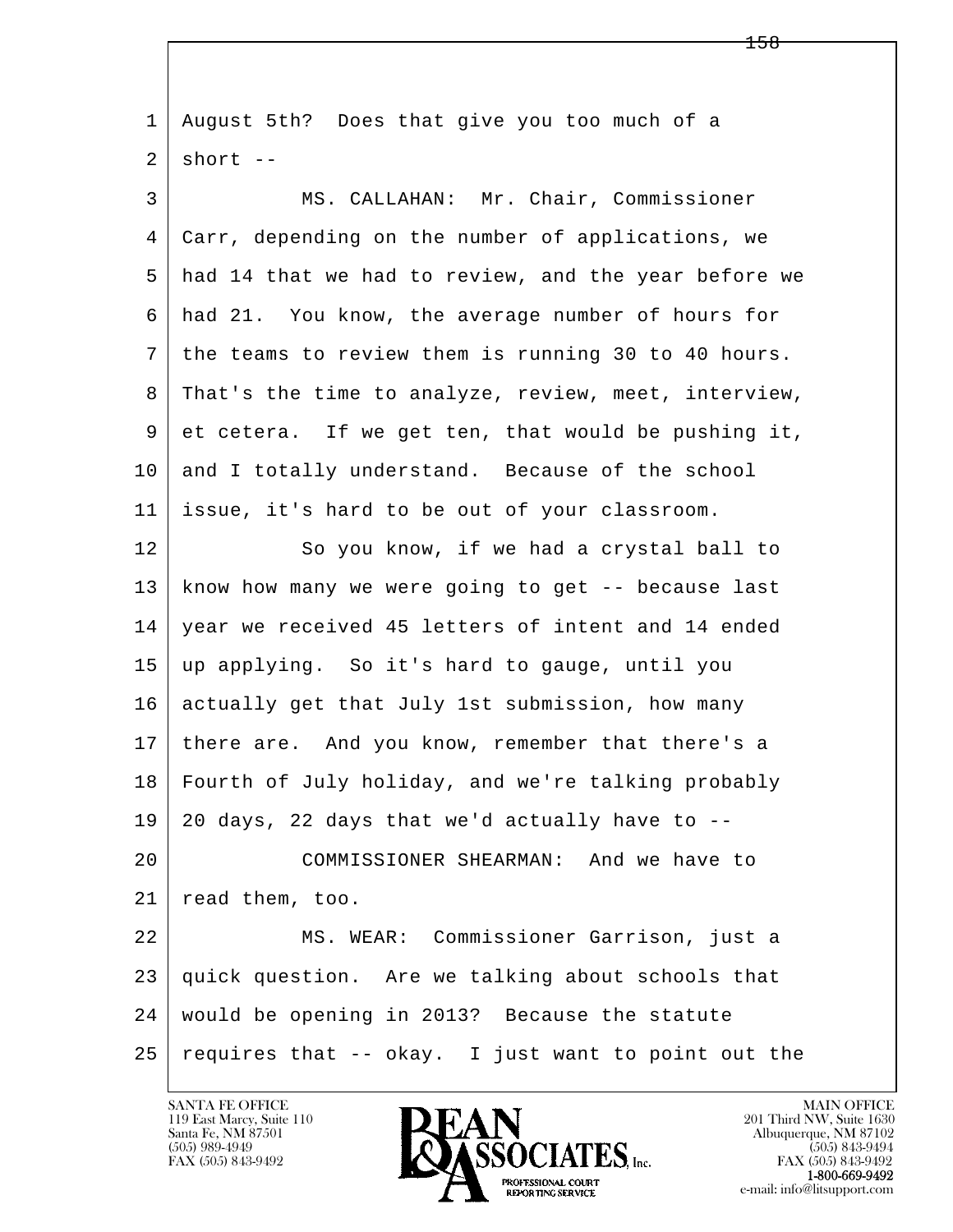l  $\overline{\phantom{a}}$  1 statute requires that they be heard by September 1. 2 Okay. Sorry about that. Just wanted to clarify. 3 COMMISSIONER GARRISON: Thank you. 4 COMMISSIONER CARR: I'm fine. We'll work 5 it out. 6 COMMISSIONER GARRISON: And I believe the 7 statutory requirement you're speaking of is the one 8 that we have had agreement and negotiated that that 9 be moved out. So the charter school applicants have 10 been amenable to that request each year because of 11 the aggressive timeline. Thank you for mentioning  $12$  that. 13 Commissioner Gant. 14 COMMISSIONER GANT: Commissioner Chair, 15 just a couple of comments. I guess you'd say these 16 were personal. Go ahead and set the February date 17 to whatever you wish to do. Just to let the 18 Commission know that I will be here if I have to 19 fly, ride, or hitchhike. But my wife will be going 20 in maybe in February for her second hip. So we've 21 already negotiated with Mayo on that deal. But I 22 think the 15th would work. 23 I'd like the April date because I'm 24 already in Santa Fe, so it would save me an extra 25 ride up and down that beautiful road between here

119 East Marcy, Suite 110<br>Santa Fe, NM 87501

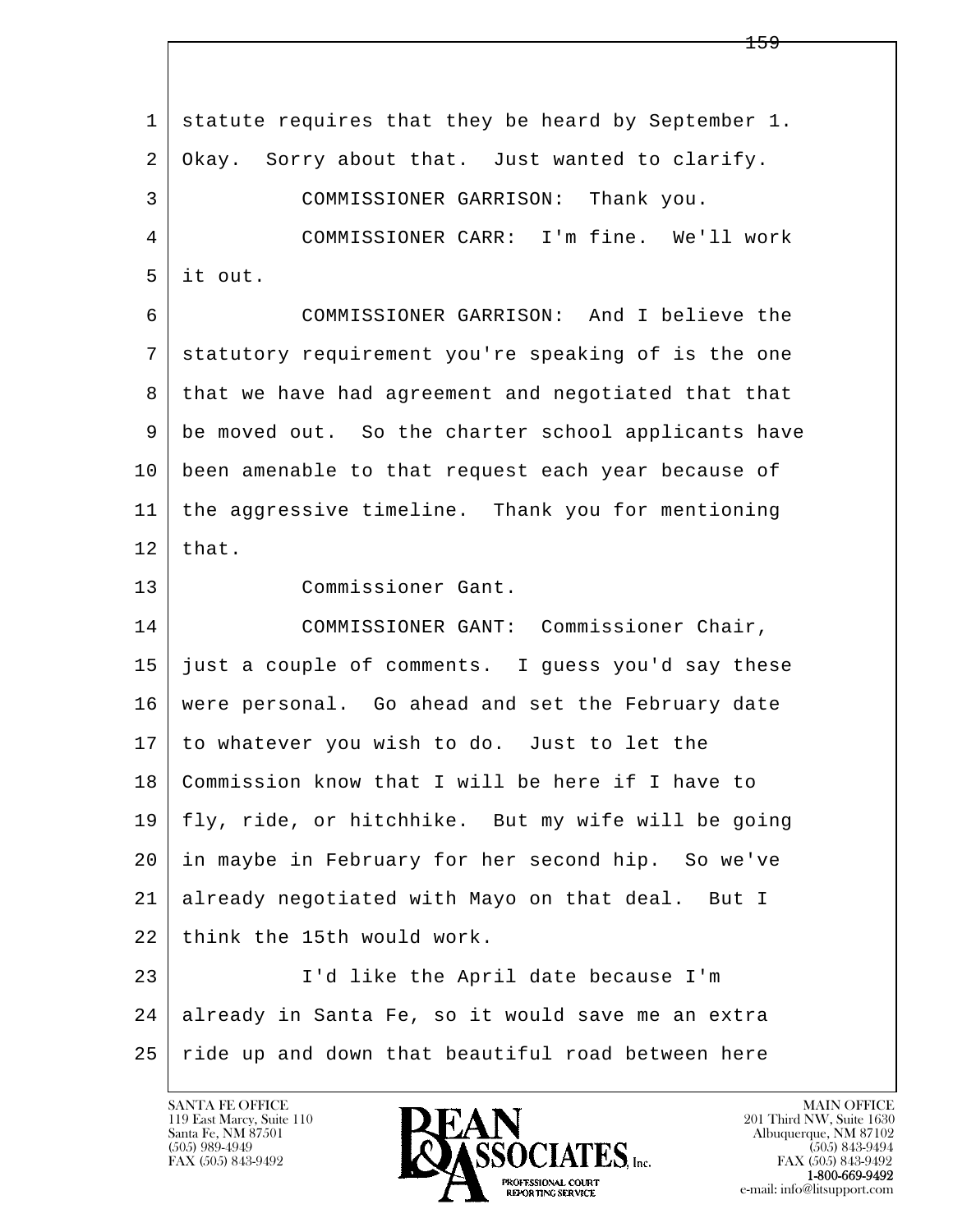| $\mathbf{1}$ | and Las Cruces. So I do appreciate that date. The    |
|--------------|------------------------------------------------------|
| 2            | other dates do not conflict with the PSCOC, so that  |
| 3            | will work also.                                      |
| 4            | COMMISSIONER GARRISON: Thank you,                    |
| 5            | Commissioner Gant.                                   |
| 6            | Ms. Friedman.                                        |
| 7            | MS. FRIEDMAN: Commissioner Garrison and              |
| 8            | the rest of the Commission, Mr. Gant, we were        |
| 9            | talking about February 22nd.                         |
| 10           | COMMISSIONER GANT: Well, see, it's                   |
| 11           | actually scheduled right now for the 17th of         |
| 12           | January, but because of my wife's dedication to her  |
| 13           | company, she's going to ask to slide it until        |
| 14           | February, and we haven't set that date. But set      |
| 15           | whatever date is on the calendar, and I will make it |
| 16           | work.                                                |
| 17           | COMMISSIONER CARR: And in February, I                |
| 18           | would prefer a Friday, of course, the 22nd, if we're |
| 19           | going to do it the 22nd or the 15th.                 |
| 20           | COMMISSIONER GARRISON: Speak up, please.             |
| 21           | COMMISSIONER CARR: The 22nd is George                |
| 22           | Washington's birthday. But we don't celebrate it on  |
| 23           | that day anymore. And I think I'm pretty good with   |
| 24           | all the other dates. Most of them are on Friday, so  |
| 25           | that helps.                                          |

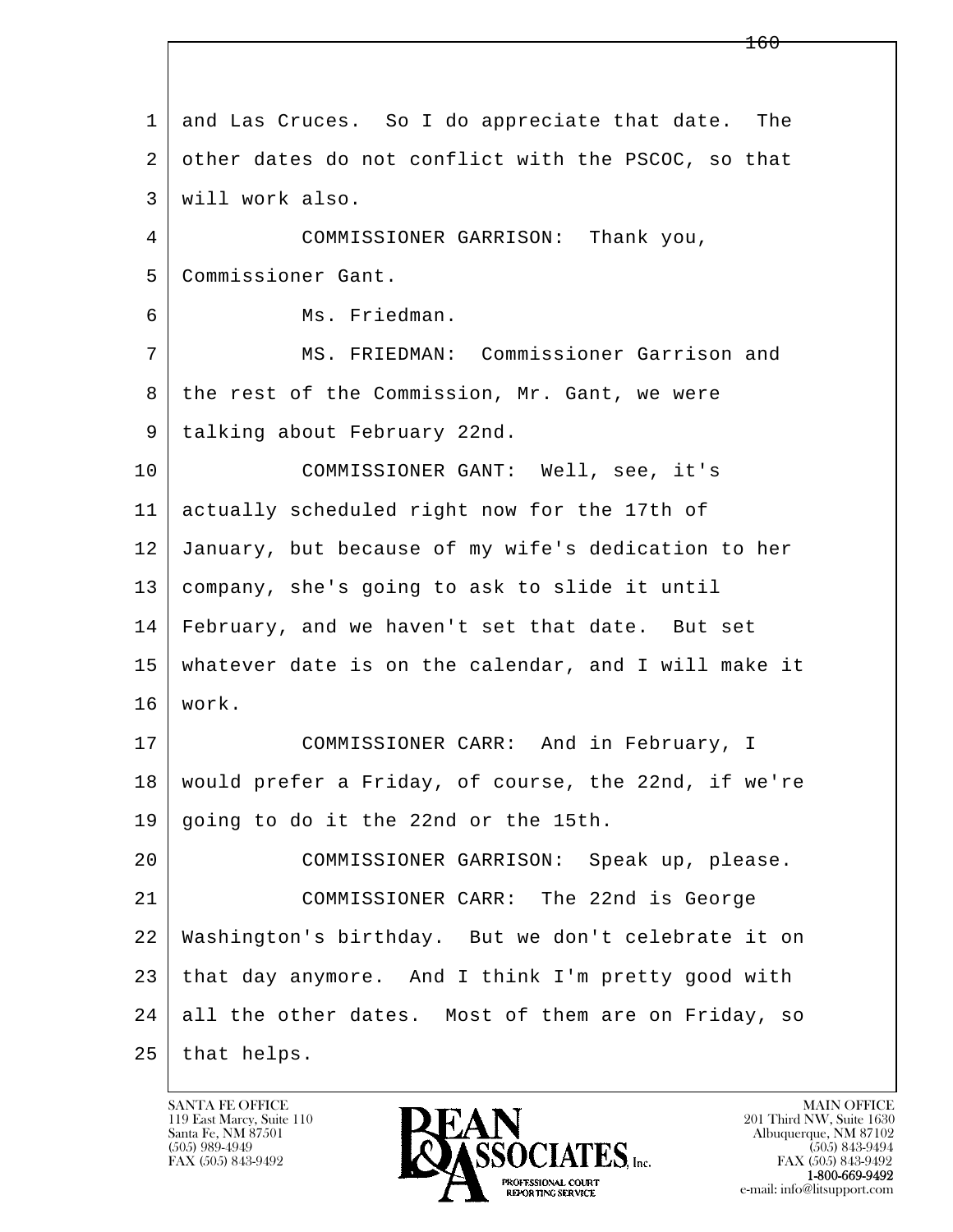l  $\overline{\phantom{a}}$  1 COMMISSIONER GARRISON: Ms. Callahan, you 2 had a comment? 3 MS. CALLAHAN: Mr. Chair, Commissioners, 4 just to put a little frame around why the February 5 meeting needs to happen and the Charter School 6 Committee is actually coming in and spending some 7 extra time with myself and Mr. Gerlicz to look at 8 | the contract negotiation process. 9 We have five schools that we're going to 10 have to negotiate these full contracts, and I gave a 11 draft of the timeline to the Charter School 12 Committee and we're going to discuss that further, 13 to take a look at it. But the way that the 14 negotiation kind of falling out with holidays and 15 everything that's coming in, we need the 22nd or the 16 21st -- 22nd, if it's used -- just because of the 17 tight timeline between final approvals from the 18 governing boards and then bringing the 19 recommendations for these contracts to the PEC. 20 Because we have to do some negotiating over the 21 goals and everything. And it's the first time. 22 It's going to be a very -- this first time through 23 is going to be longer, just because we don't know 24 exactly what kind of things we will encounter. 25 So I'm trying to back the date out as far

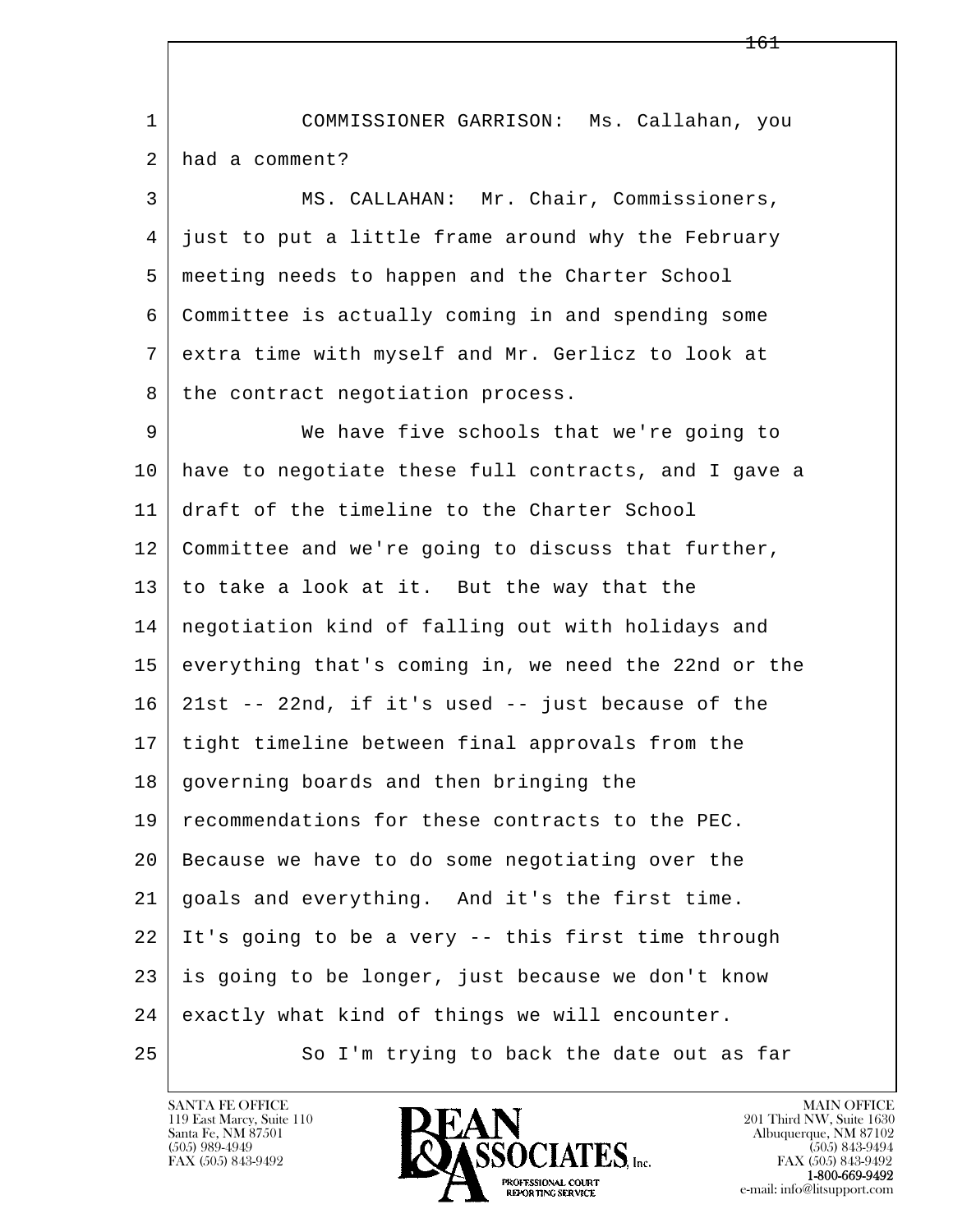l  $\overline{\phantom{a}}$  1 as I can, and we're already going to have to look at 2 an extension because of the fact that the 30 days is 3 just an insurmountable deadline. So I just wanted 4 to give a little context as to why, in February, we 5 wanted look as far as we could and stay, you know, 6 within a reasonable amount of time within the 7 deadline that the statute... 8 COMMISSIONER CARR: And Mr. Chair, I think 9 this will be the first time we had ever met during a 10 legislative session. Is there anything that can be 11 arranged for parking? That will be a major issue. 12 | So I don't know. 13 COMMISSIONER GARRISON: If you had the 14 meeting here. 15 COMMISSIONER CARR: That's true. We don't 16 have to have the meeting here. 17 COMMISSIONER GARRISON: I think sites can 18 be figured out at a later date. 19 Ms. Friedman. 20 MS. FRIEDMAN: Commissioners, I can talk 21 to the legislative group that owns the garage and 22 ask them for that day to have special parking maybe 23 cordoned off or something like that. 24 COMMISSIONER CARR: That would be nice. 25 MS. FRIEDMAN: See if they would consider

119 East Marcy, Suite 110<br>Santa Fe, NM 87501

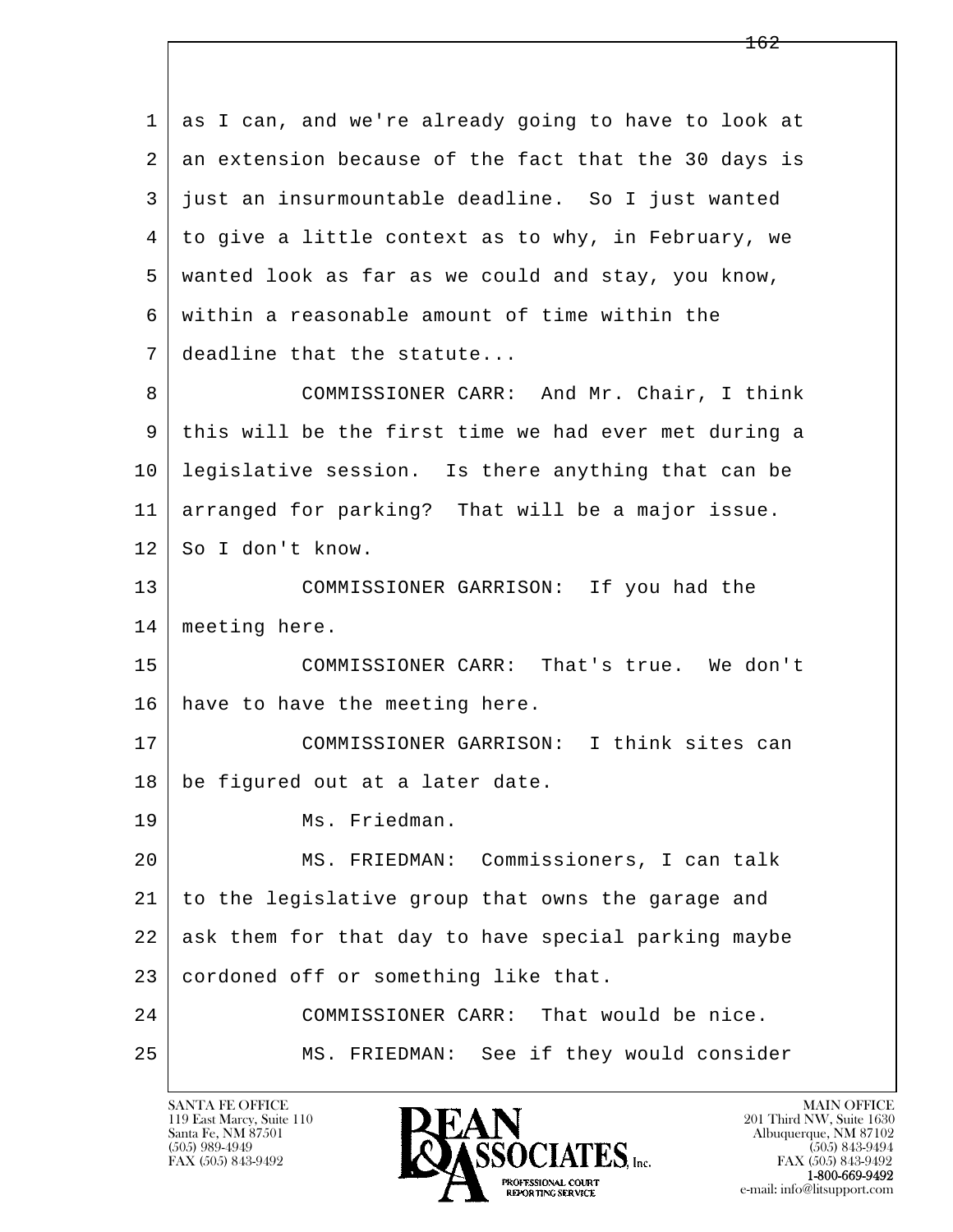l  $\overline{\phantom{a}}$  1 that. I'm sure they would. As far as hotels and 2 motels go, I can't say. 3 COMMISSIONER GARRISON: Director Gerlicz. 4 MR. GERLICZ: Just to resurrect an old 5 idea, if we met offsite, to meet in our state 6 chartered schools, which would be well-received by 7 many, many people, including myself, and the people 8 running that school. 9 COMMISSIONER GARRISON: That's a great 10 call and a great reminder. I think it's just a 11 perfect option, because I know schools are clamoring 12 for us to go visit, and it needs to happen more. A 13 lot more. 14 Commissioner Bergman. 15 COMMISSIONER BERGMAN: That would, of 16 | course, help with the parking, too. I assume they 17 would have adequate parking. Who will take the lead 18 on that? Will you guys want to take the lead? 19 Beverly? Thanks. 20 COMMISSIONER SHEARMAN: We have the phone 21 conference call to set the agenda for that meeting. 22 | That certainly would be solidified at that time. 23 MS. FRIEDMAN: Mr. Garrison? 24 COMMISSIONER GARRISON: Ms. Friedman. 25 MS. FRIEDMAN: Mr. Garrison,

119 East Marcy, Suite 110<br>Santa Fe, NM 87501

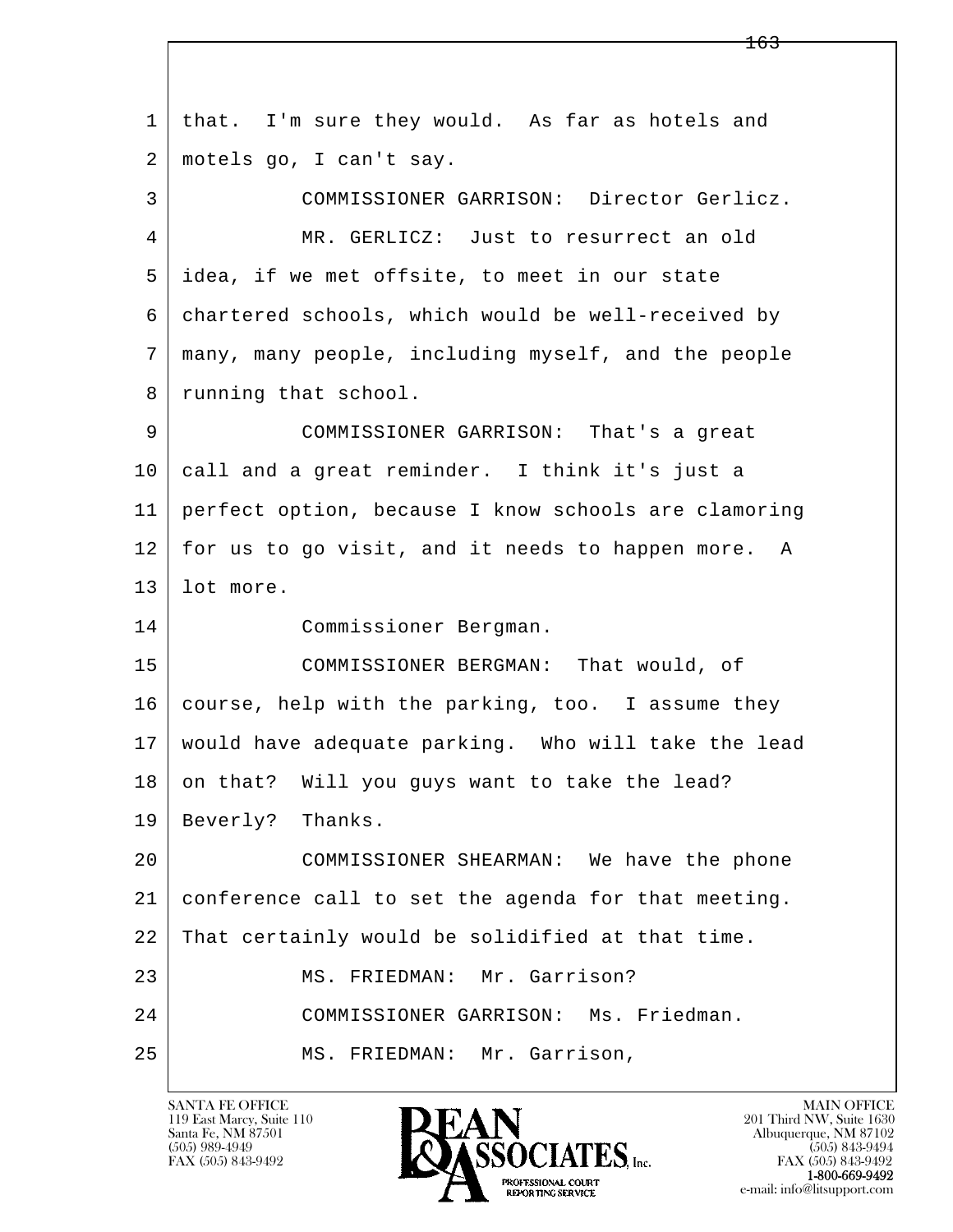| $\mathbf{1}$ | Commissioners, would you like to meet at a charter  |
|--------------|-----------------------------------------------------|
| 2            | school in Santa Fe, opening the opportunity if you  |
| 3            | wanted to, after or before the meeting, do some     |
| 4            | lobbying with the legislators about certain issues? |
| 5            | Is that a possibility?                              |
| 6            | COMMISSIONER SHEARMAN: I think so.                  |
| 7            | COMMISSIONER GARRISON: I think that's a             |
| 8            | good idea.                                          |
| 9            | MS. FRIEDMAN: Okay.                                 |
| 10           | COMMISSIONER SHEARMAN: I think in all               |
| 11           | fairness, the last time we met at a charter school, |
| 12           | it was in Albuquerque. So if we're going to stay in |
| 13           | this part of the country, it probably would be more |
| 14           | fair certainly to rotate, and Santa Fe would be     |
| 15           | logical. Just a thought.                            |
| 16           | COMMISSIONER GARRISON: Or we could go to            |
| 17           | Arizona, to Starshine.                              |
| 18           | COMMISSIONER BERGMAN: If we're going to             |
| 19           | travel, let's go to Honolulu.                       |
| 20           | COMMISSIONER SHEARMAN:<br>Las Vegas.                |
| 21           | Sorry I started<br>COMMISSIONER GARRISON:           |
| 22           | something.                                          |
| 23           | COMMISSIONER SHEARMAN: Are we ready for a           |
| 24           | motion?                                             |
| 25           | COMMISSIONER GARRISON: Well, hold on,               |
|              |                                                     |

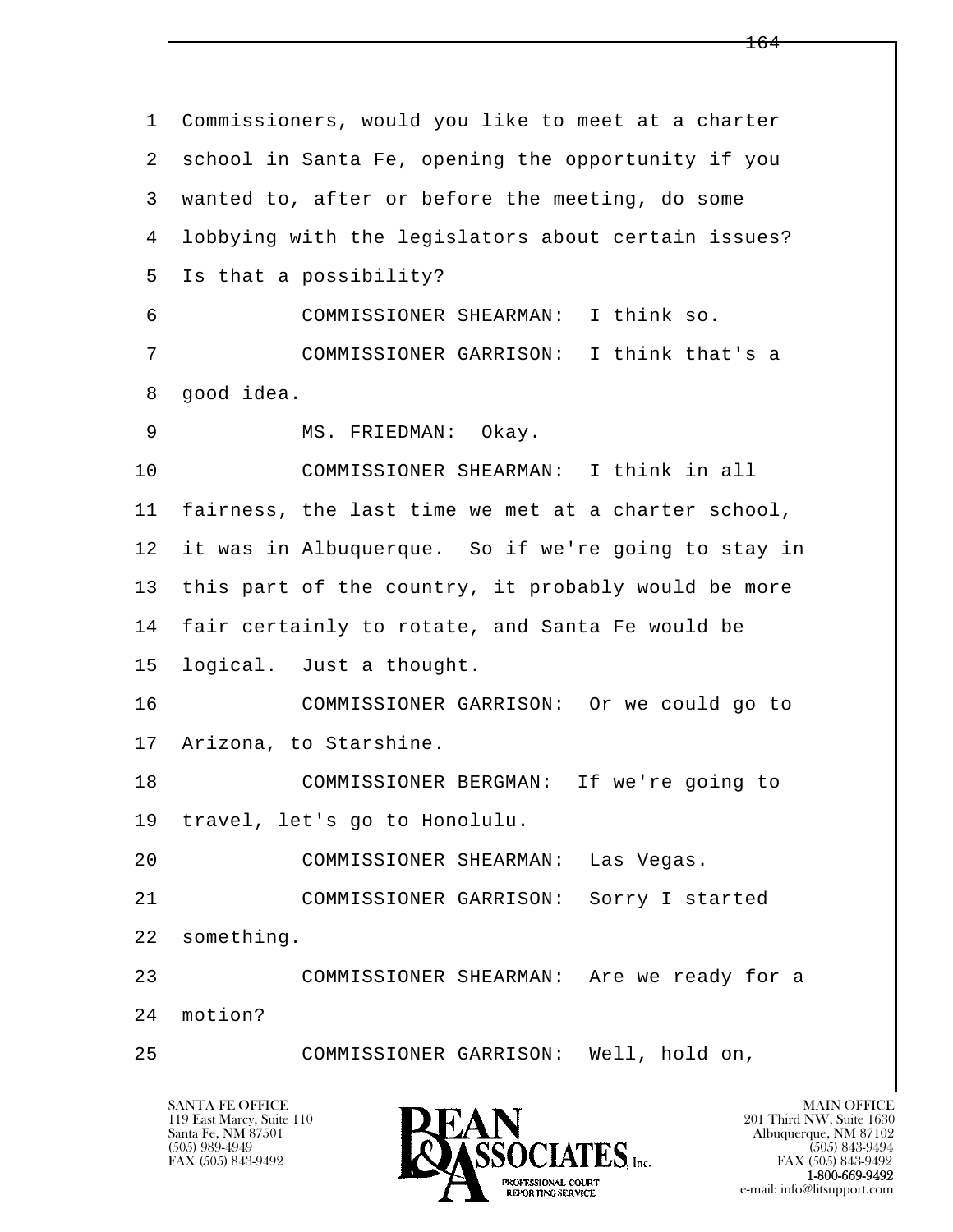l  $\overline{\phantom{a}}$  1 folks. I'm wondering if this discussion isn't 2 enough for now, and we table this until the 3 executive committee can make those final decisions, 4 as we move along. My experience has been every year 5 we're moving or shaking something as we go along, so 6 I don't know that a vote now will be not be changed 7 in the future anyway. 8 COMMISSIONER SHEARMAN: Okay. 9 COMMISSIONER CARR: And Mr. Chair, another 10 point, for the Commissioners-Elect and Commissioners 11 who have been reelected, then there's the question 12 that we traditionally have sworn people in the first 13 meeting in January. If not, of course, you can get 14 sworn in by, I think, any judge in the state. And I 15 just am putting that out there and make sure new 16 Commissioners are informed that you will get your 17 certificate of election and everything, but I didn't 18 know if we want to make an arrangement for that or 19 not. 20 COMMISSIONER GARRISON: Ms. Friedman. 21 MS. FRIEDMAN: Mr. Garrison and 22 Commissioners, there are two hearings next week on 23 appeals, and if either of those appeals go against 24 your decision, there is usually a special meeting 25 | called within 30 days after that hearing. And so

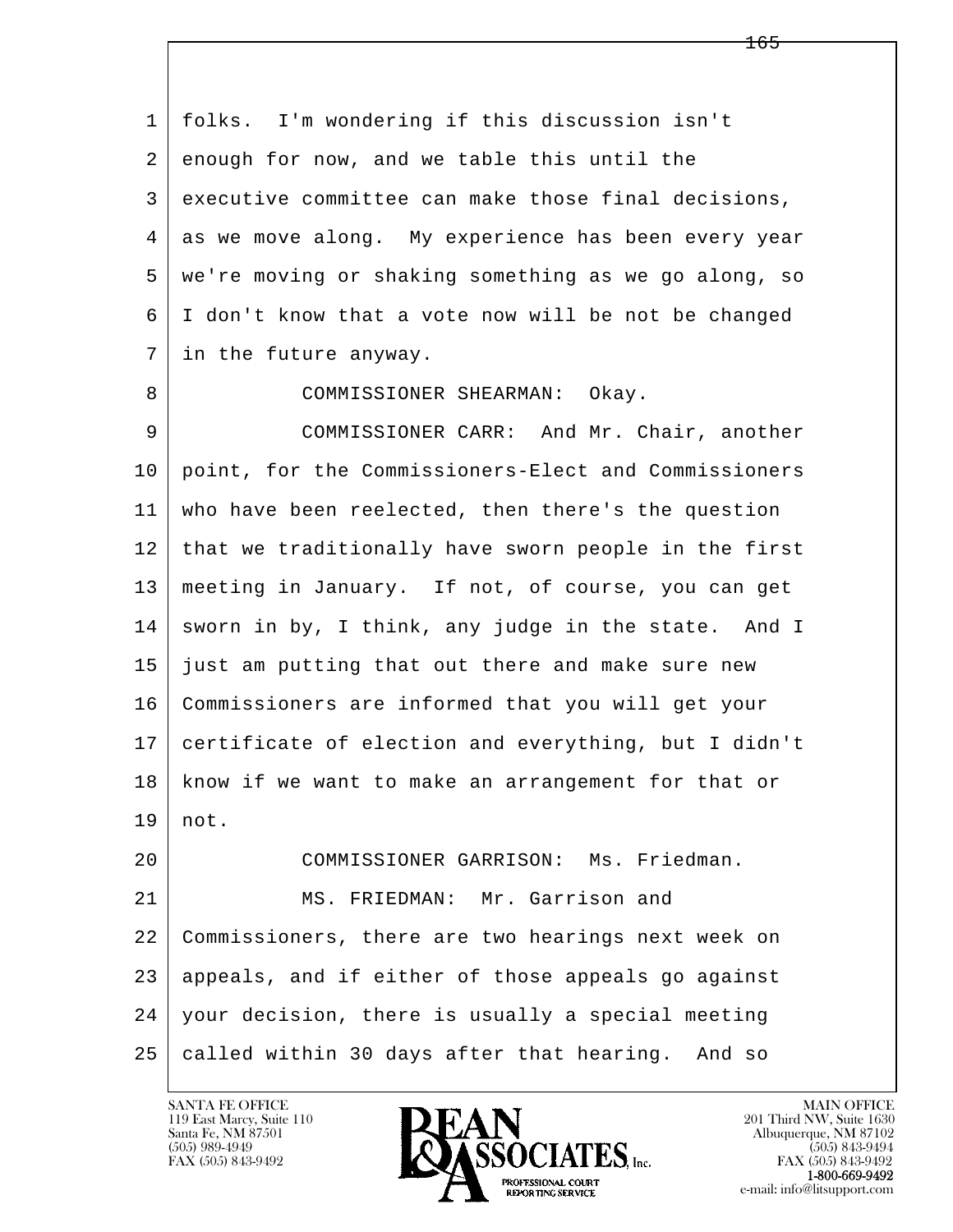l  $\overline{\phantom{a}}$  1 that is also a variable. And that may cause a 2 meeting in January, depending on the Secretary's 3 decision. 4 But the first meeting, according to this 5 calendar, a suggested date is February 22nd. And if  $6$  that's the date  $-$  I have talked to both 7 Ms. Toulouse and Mr. Conroy, who is from Bloomfield, 8 and both of them would like to be sworn in at the 9 first meeting, in addition to those of you who are 10 just newly elected, you would be resworn in. And if 11 we did that meeting here in Santa Fe, here in this 12 building, I was planning on going across the street 13 and getting, you know, someone from the Supreme 14 Court or someone like that. If we go to a charter 15 | school, we may ask former Judge Vigil. 16 COMMISSIONER LOPEZ: I think you have to 17 be a judge or a notary. He's not a judge anymore. 18 He can't do it. 19 MS. FRIEDMAN: Okay. I'll have to find 20 somebody else. All right. 21 COMMISSIONER BERGMAN: Mr. Chair. 22 COMMISSIONER GARRISON: Mr. Bergman. 23 | COMMISSIONER BERGMAN: Is it a requirement 24 that we be sworn in here? I have been making 25 arrangements to get sworn in in Chaves County. They

119 East Marcy, Suite 110<br>Santa Fe, NM 87501

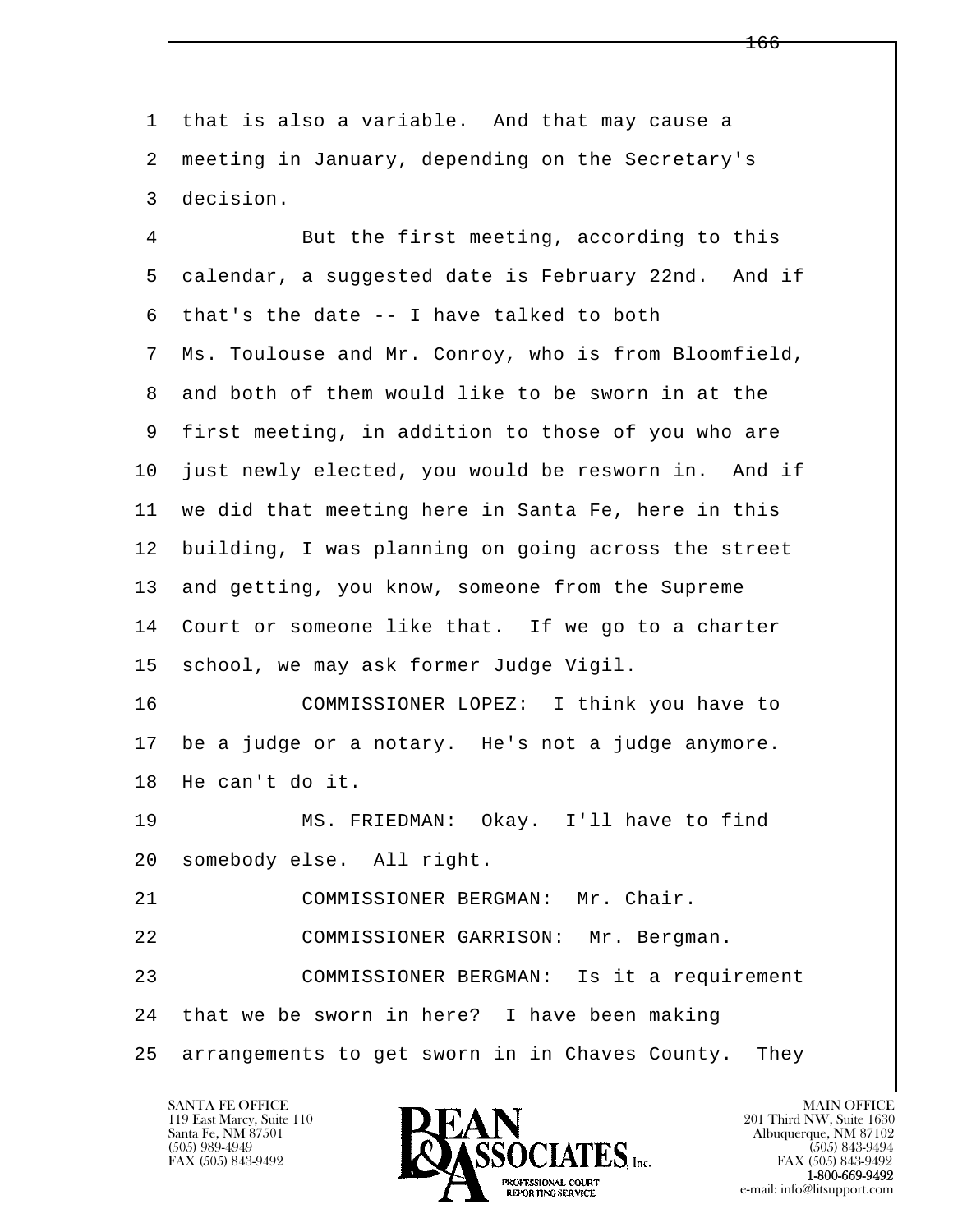l  $\overline{\phantom{a}}$  1 have two commissioners and a county clerk there. 2 Down in Chaves County, they just do one swearing in. 3 I'm already working on getting myself sworn in with 4 that group. So I assume I'm all right doing that 5 then. 6 For our soon-to-be Commissioner Toulouse, 7 you might want to look into that. 8 But that's her decision. I'm going to try 9 to get sworn in just before the first of the year. 10 MS. FRIEDMAN: Commissioner Garrison and 11 Commissioners, let me know which way you would like 12 to go, and if you would like to do it at the 13 Commission meeting, or if you'd like to do your own, 14 private, in your own community. That would be fine. 15 COMMISSIONER GARRISON: Any more 16 discussion on the calendar at this point? Seeing 17 none, the Chair would entertain a motion to table 18 this item until Chair Shearman can determine the 19 course of action for the Public Education Commission 20 | for the new year. 21 COMMISSIONER BERGMAN: So moved. 22 COMMISSIONER GANT: Second. 23 | COMMISSIONER GARRISON: Seconded by 24 Commissioner Gant. Any discussion? 25 COMMISSIONER CARR: Well, shouldn't we at

119 East Marcy, Suite 110<br>Santa Fe, NM 87501

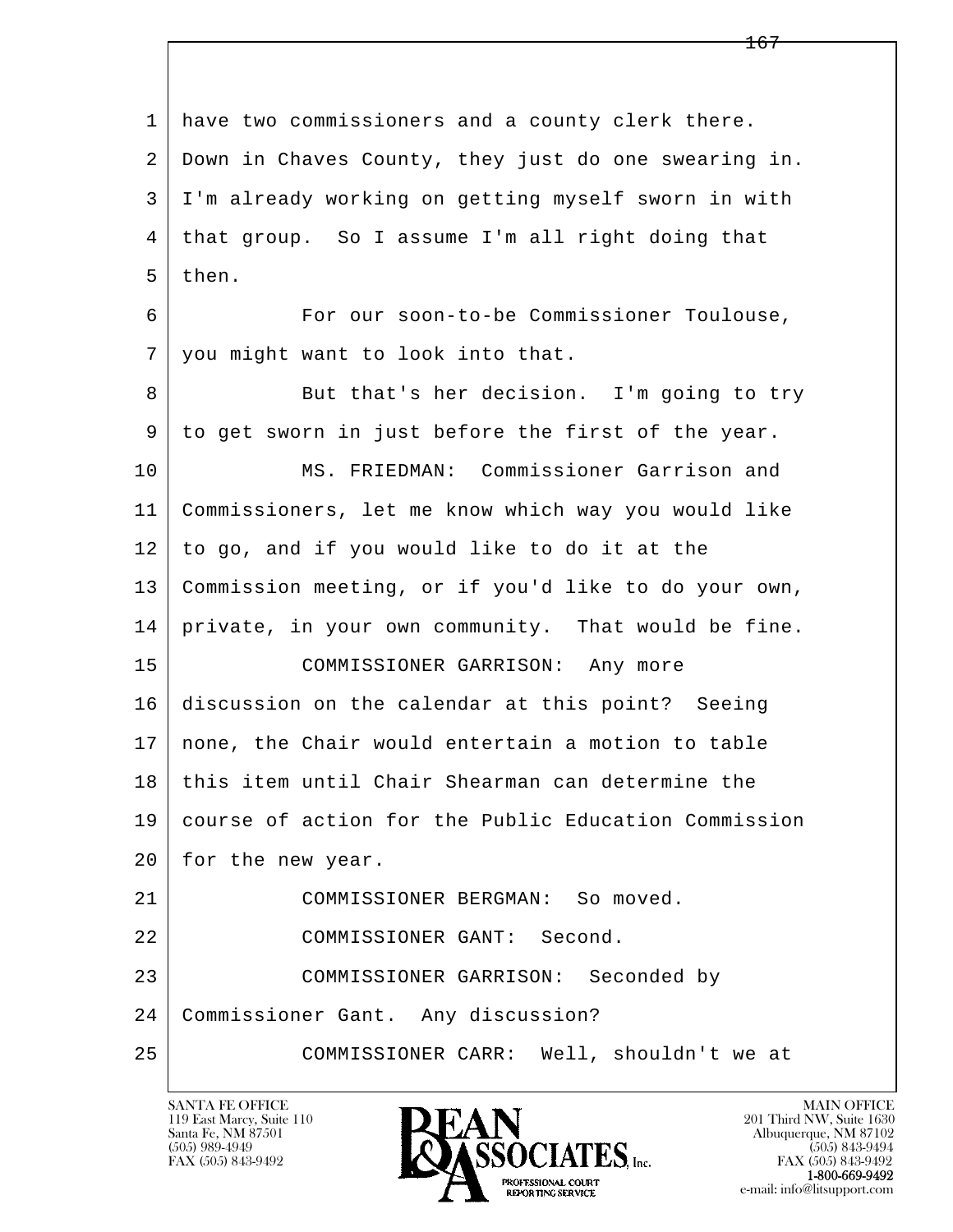l  $\overline{\phantom{a}}$  $1$  least set the first meeting, so that  $-$ - I mean  $-$  2 COMMISSIONER GARRISON: Well, as stated by 3 Ms. Friedman, the first meeting may very well be an 4 appeal result. 5 COMMISSIONER CARR: Okay. I'm fine. 6 COMMISSIONER GARRISON: Mr. Reynolds. 7 | MR. REYNOLDS: From a legal perspective, 8 under the Open Meetings Act, the setting of your 9 calendar or your setting of your meeting is actually 10 | not something that you have to vote on. As a matter 11 of fact, the members of this committee should never 12 discuss something outside of a public meeting that 13 deals with the public business of this Commission,  $14$  to the extent that it reaches a quorum, except you 15 can all be talking about when to set your meeting.  $16$  Okay? 17 So it's perfectly fine to, outside of a 18 public meeting, determine when you're going to meet. 19 So it's not necessary for you to take a vote on when 20 you're going to meet, as long as, once those 21 meetings are set up, you have proper notice of those 22 meetings. 23 COMMISSIONER GARRISON: Thank you, Mr. 24 Reynolds. Where have you been the past eight years? 25 To move forward with the discussion,

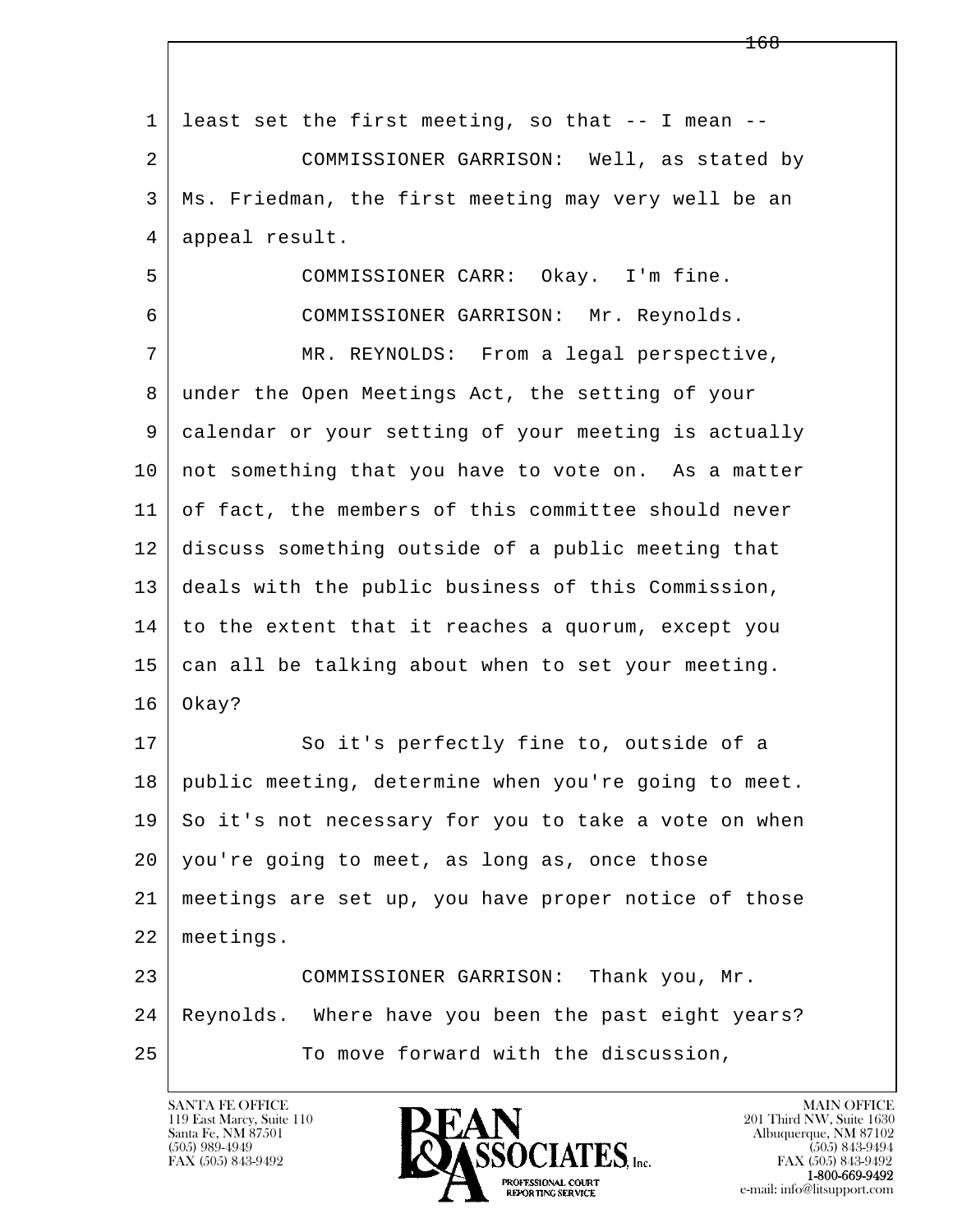| 1  | memberships, National Association of Charter School  |
|----|------------------------------------------------------|
| 2  | Authorizers and the National Association of State    |
| 3  | Boards of Education. I just want to make the         |
| 4  | comment that both organizations are -- there is so   |
| 5  | much wonderful information out there, not just       |
| 6  | regionally, nationally, but internationally, that    |
| 7  | New Mexico can glean from, that New Mexico can share |
| 8  | with, through these organizations. And so I hope     |
| 9  | that the Commission is adamant about keeping those   |
| 10 | memberships.                                         |
| 11 | And Beverly, you have been great at making           |
| 12 | things happen when the money wasn't even there. And  |
| 13 | I know Commissioner Lopez' husband won the lottery,  |
| 14 | so we'll do whatever is needed.                      |
| 15 | Commissioner Gant.                                   |
| 16 | COMMISSIONER GANT: Mr. Chair, on that                |
| 17 | subject, I would suggest that until we have more     |
| 18 | information, which would probably be the February    |
| 19 | meeting, if that's what it is, then we decide who's  |
| 20 | going and where we're going for membership in these  |
| 21 | things.                                              |
| 22 | Do we have to do it, Beverly, soon?                  |
| 23 | MS. FRIEDMAN: Commissioner Garrison,                 |
| 24 | Commissioner Gant, NASBE would like their dues paid  |
| 25 | as of January 1st. I think last year we paid them    |

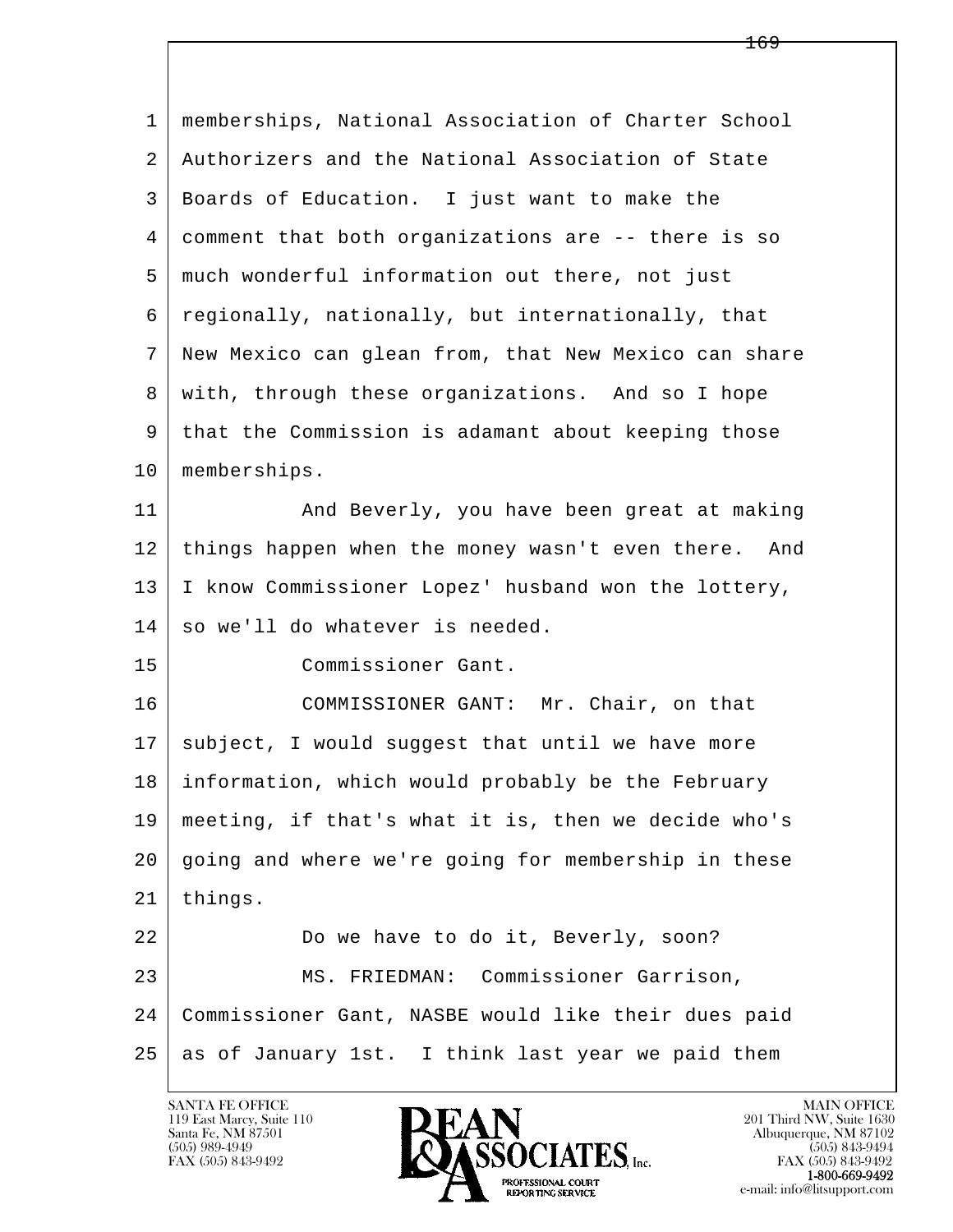l  $\overline{\phantom{a}}$  1 in May or June. And I'd also like to note on that 2 NASBE bill, that you'll note that there are three 3 options. And if we take the \$5,000 off for 4 professional development, it goes down to \$11,000. 5 But that \$5,000 is the travel and registration for 6 the Commissioners who would go on any NASBE travel. 7 Baseline dues for NASBE is \$11,000. 8 COMMISSIONER CARR: Mr. Chair, there will 9 be training for new commissioner -- new board 10 members in July of next year. I never took part in 11 that, and I would be interested in doing that next 12 year. And two of our new commissioners coming on 13 might be interested, as well. Are any of us, I 14 think, who have not taken part in that? 15 COMMISSIONER SHEARMAN: In what? 16 COMMISSIONER CARR: They have a training. 17 | COMMISSIONER GARRISON: An induction 18 | program for new Commissioners. Excuse me, 19 Commissioner Carr. 20 And so Ms. Wear, can you discuss with 21 general counsel -- because general counsel in the  $22$  past  $-$  and I'm talking like the way past, like 23 2005, when I came on board -- there was a structured 24 induction program for new commissioners. And so 25 there was a historical perspective, there was



FAX (505) 843-9492<br>**1-800-669-9492**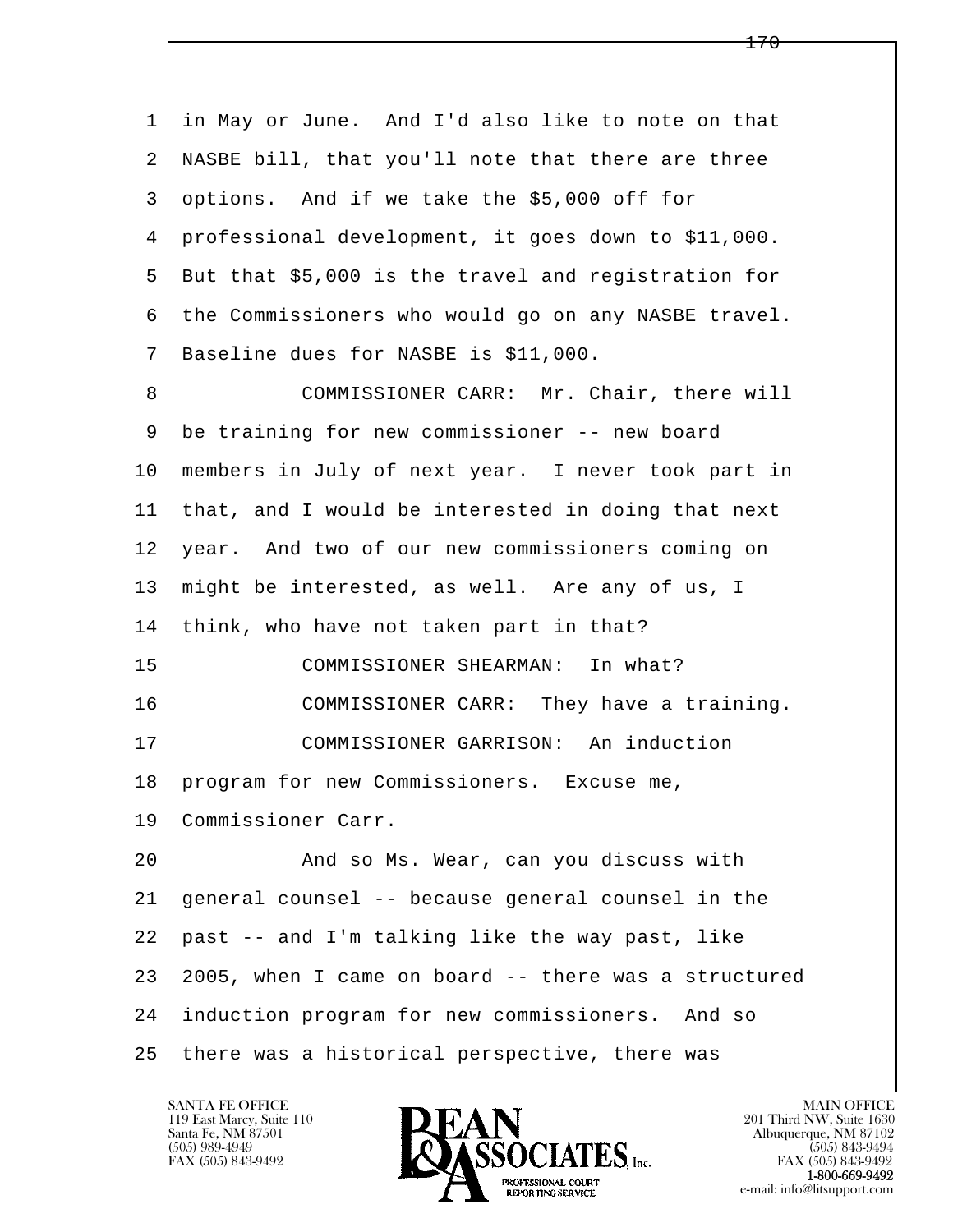l  $\overline{\phantom{a}}$  1 obviously the travel, the reimbursements, all those 2 little things that you better cross your T's and dot 3 your I's to keep yourself out of trouble. Some kind 4 of new employee orientation, if you will, that was 5 given at that time. And I think it would be 6 beneficial. I'm sure the incoming commissioners 7 would greatly appreciate it, and it would make this 8 a much more efficient bunch. 9 | Ms. Friedman. 10 MS. FRIEDMAN: Commissioner Garrison and 11 Commissioners, there is -- I'll come back to it. 12 I'm sorry. It is about training. 13 | COMMISSIONER GARRISON: Training, travel, 14 reimbursement? Induction? Orientation? 15 MS. FRIEDMAN: It will come back to me. 16 COMMISSIONER GARRISON: That's the story  $17$  of my life. 18 MS. FRIEDMAN: I know what it was. Excuse 19 me. I'm very sorry. By the token of the Public 20 Education Commission paying NASBE dues, our general 21 counsel for the department is a member of NASBE, and 22 participates in NASBE-related issues, and so I just 23 wanted to make both of you aware of that. 24 | COMMISSIONER SHEARMAN: Mr. Chair. 25 COMMISSIONER GARRISON: Commissioner

119 East Marcy, Suite 110<br>Santa Fe, NM 87501

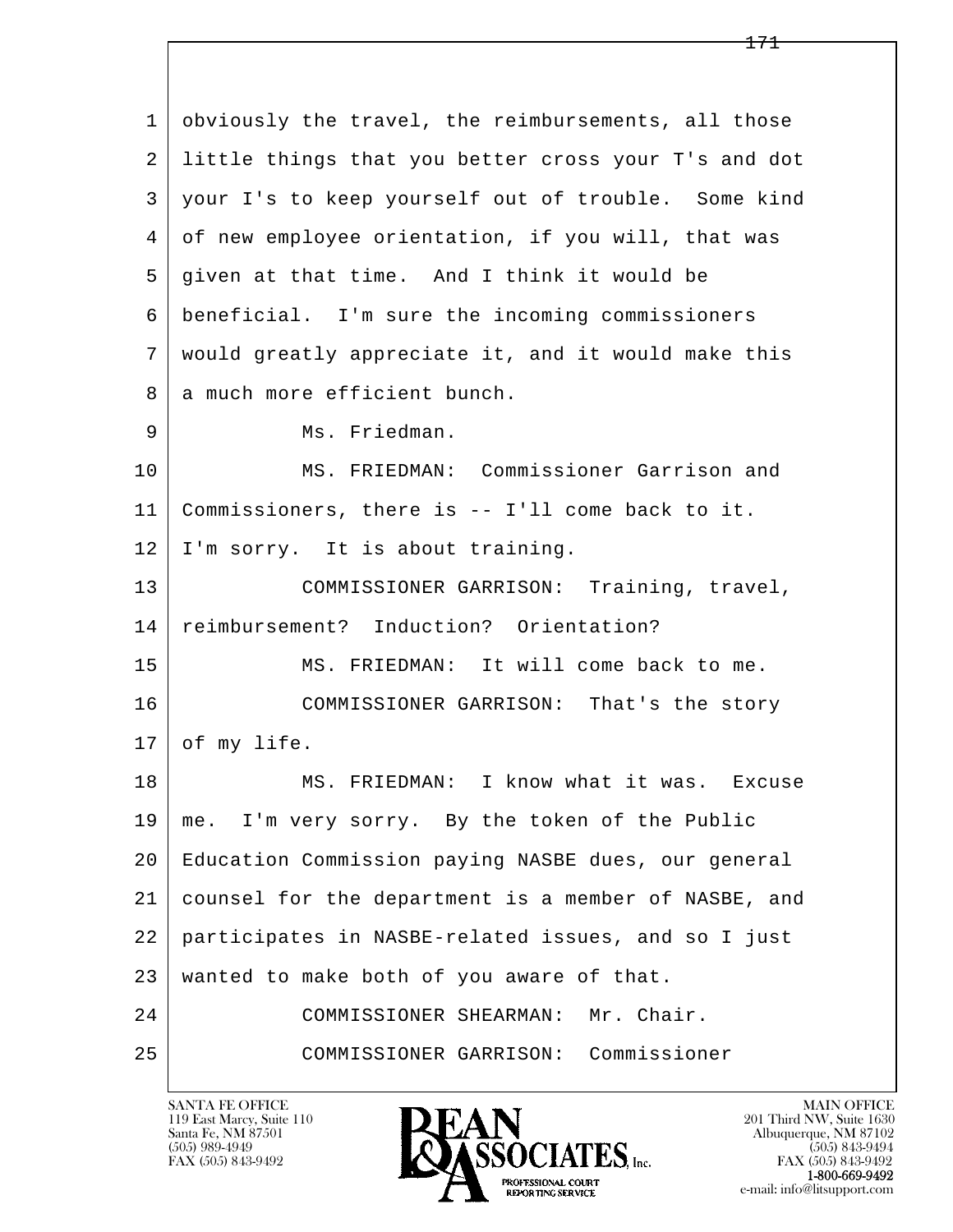l  $\overline{\phantom{a}}$ 1 | Shearman. 2 COMMISSIONER SHEARMAN: Mr. Chair, I would 3 like to put off a decision on membership in both 4 these organizations until our first meeting in 2013, 5 so that the new commissioners can be part of that 6 discussion and also be part of the discussion of 7 what the benefits are of belonging to both of these 8 organizations. And perhaps at that time we'll have 9 a little bit better idea, too, of our budget. 10 COMMISSIONER GARRISON: Thank you, 11 Commissioner Shearman. Any other discussion on 12 agenda item number 18? 13 COMMISSIONER SHEARMAN: That was a motion. 14 COMMISSIONER GARRISON: Oh, I'm sorry. 15 COMMISSIONER GANT: I'll second it. 16 COMMISSIONER GARRISON: Do we need to vote  $17$  on it? 18 COMMISSIONER SHEARMAN: Uh-huh. 19 COMMISSIONER GARRISON: So seconded by 20 Commissioner Gant. 21 COMMISSIONER SHEARMAN: It's an action 22 item. 23 COMMISSIONER GARRISON: Everything is an 24 action item. Is there any discussion on the 25 proposed motion? All those in favor say, "Aye."

119 East Marcy, Suite 110<br>Santa Fe, NM 87501

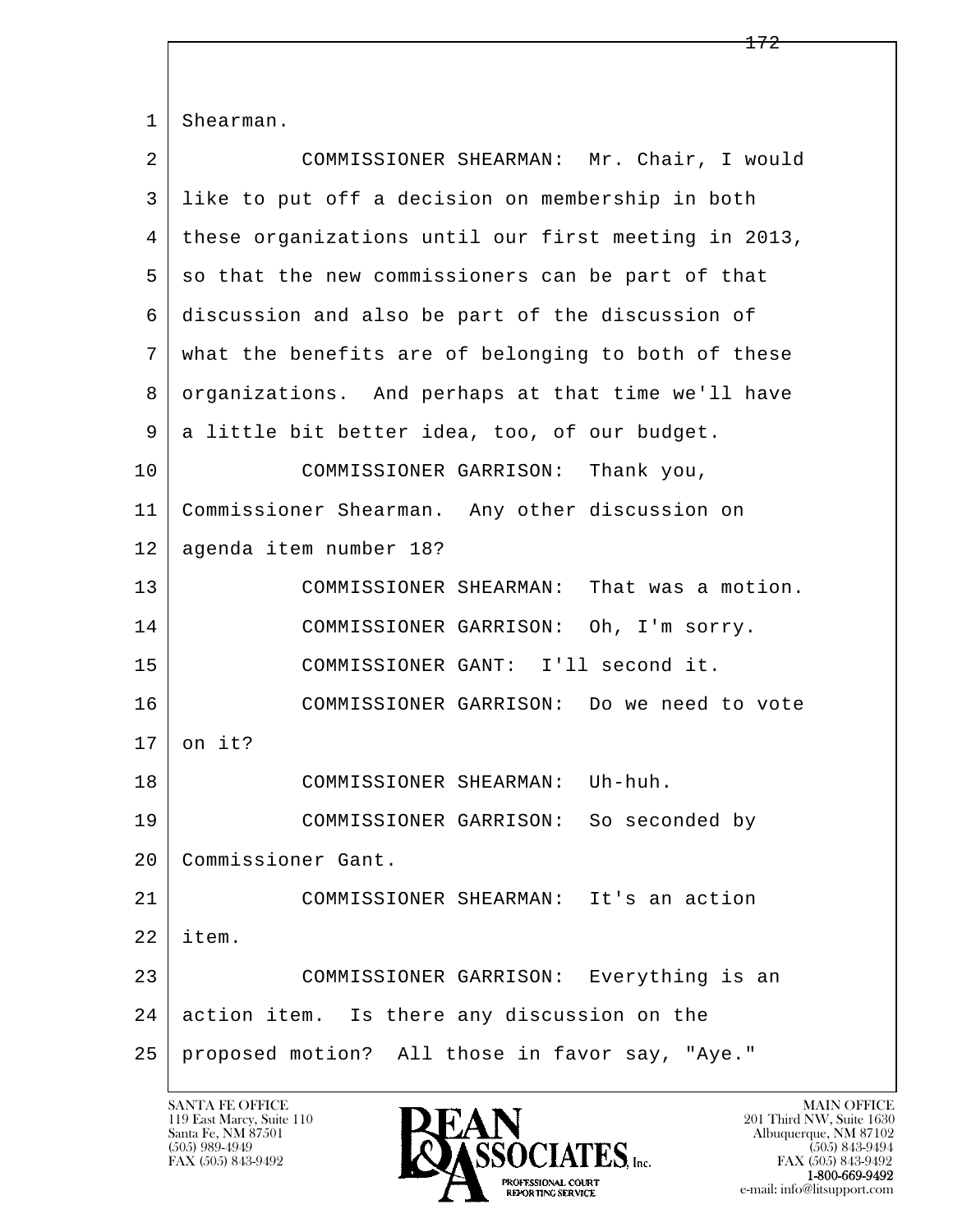| 1  | Opposed, "No"? The motion passes unanimously.       |
|----|-----------------------------------------------------|
| 2  | COMMISSIONER SHEARMAN:<br>Thank you.                |
| 3  | COMMISSIONER GARRISON: Item number 19 is            |
| 4  | Public Education Commissioner comments. We'll start |
| 5  | with Commissioner Carr.                             |
| 6  | COMMISSIONER CARR: Well, I think the only           |
| 7  | thing I want to say is I'm going to miss            |
| 8  | Commissioner Lopez and Commissioner Garrison, who   |
| 9  | have done an outstanding job. And Chairman          |
| 10 | Garrison, you have done an outstanding job as chair |
| 11 | of this Commission, and you will be sorely missed.  |
| 12 | I wish you the best of luck in your writing and     |
| 13 | whatever endeavors you will take up.                |
| 14 | COMMISSIONER GARRISON: The only thing I'd           |
| 15 | say is debauchery. Thank you.                       |
| 16 | COMMISSIONER SHEARMAN: Hear, hear.                  |
| 17 | COMMISSIONER LOPEZ: That sounds like fun,           |
| 18 | and now I have money to do it, so hey. I'm just too |
| 19 | old to get away with it.                            |
| 20 | It's been a great experience, and I really          |
| 21 | appreciate getting to know all of you and working   |
| 22 | with all of you. I think we've done some really     |
| 23 | good work here, and I'm so impressed with what the  |
| 24 | staff does. I don't know how you get it all done,   |
| 25 | frankly.                                            |

 $\lceil$ 

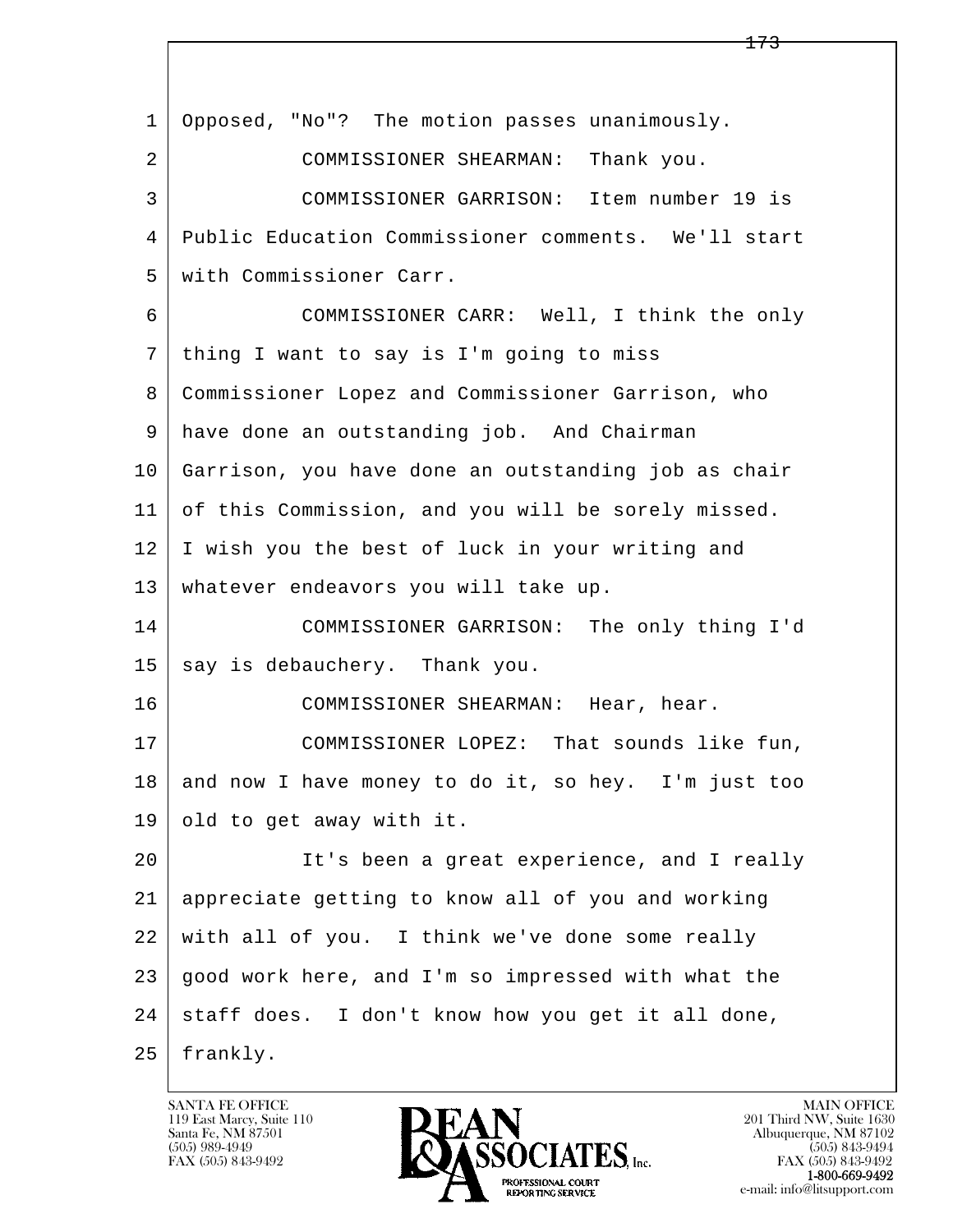l  $\overline{\phantom{a}}$ 1 And I do have to say that when I was first 2 asked to take the appointment, Dr. Garcia said to 3 me, "Oh, it's not very much work at all. Don't 4 worry. It's a few meetings a year, and it's really 5 | not very much work." 6 It has been an astonishing amount of work. 7 But it's been really good work, and I can't say I'll 8 miss the work, but I will be watching everything 9 you're doing from the newspaper and other ways. So 10 it's been great. Thank you. 11 COMMISSIONER GARRISON: Mr. Gant. 12 COMMISSIONER GANT: Mr. Chair, members, I 13 will keep it brief. I did attend the PSCOC meeting 14 on Tuesday, and the PSCOO task force on Wednesday, 15 and I will just keep it like this. It's a lot of 16 discussion, and those two meetings centered on 17 charter schools. And some of it was kind, some of 18 it wasn't, but a lot of it will affect what happens 19 with charter schools, because legislators are 20 definitely waking up to -- how they put it is, the 21 state-chartered charter schools, if you combine them 22 all under one head, which is the PEC, is the 23 third-largest school district in the state of 24 New Mexico, just for your information. 25 Thank you.

119 East Marcy, Suite 110<br>Santa Fe, NM 87501

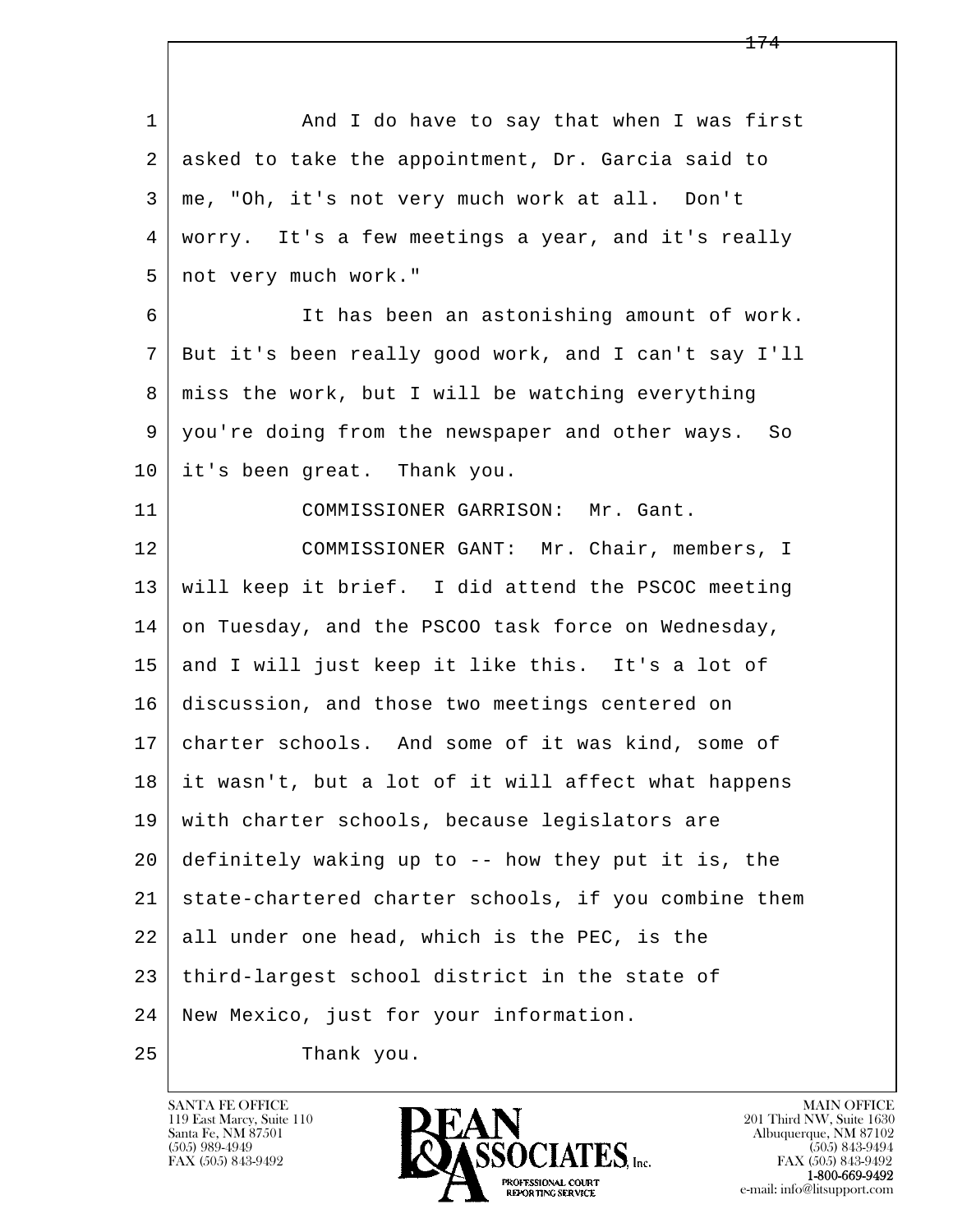l  $\overline{\phantom{a}}$  1 COMMISSIONER GARRISON: Thank you, 2 Commissioner Gant. We'll continue with Commissioner 3 Peralta. 4 COMMISSIONER PERALTA: Again, I just want 5 to state best wishes to Mr. Garrison and Ms. Lopez. 6 It's been a pleasure knowing you and working 7 alongside you. Your professionalism, your 8 knowledge, everything that you have done on this 9 Commission has been excellent. So best of luck in 10 your future endeavors, and I wish everybody happy 11 holidays, and your families. 12 | COMMISSIONER GARRISON: Thank you, 13 Commissioner Peralta. 14 Commissioner Bergman. 15 COMMISSIONER BERGMAN: I just concur with 16 all these thoughts and just a suggestion for Carla 17 and Andrew. Maybe follow Dennis Roach and you guys 18 can get in the legislature and then we'd have a 19 couple more friends there. 20 COMMISSIONER GARRISON: No. 21 Commissioner Shearman. 22 COMMISSIONER SHEARMAN: I simply want to 23 add my thank-you to both of you for the privilege of 24 knowing you and getting to work with you. We'll  $25$  certainly try to continue the good work that you

119 East Marcy, Suite 110<br>Santa Fe, NM 87501

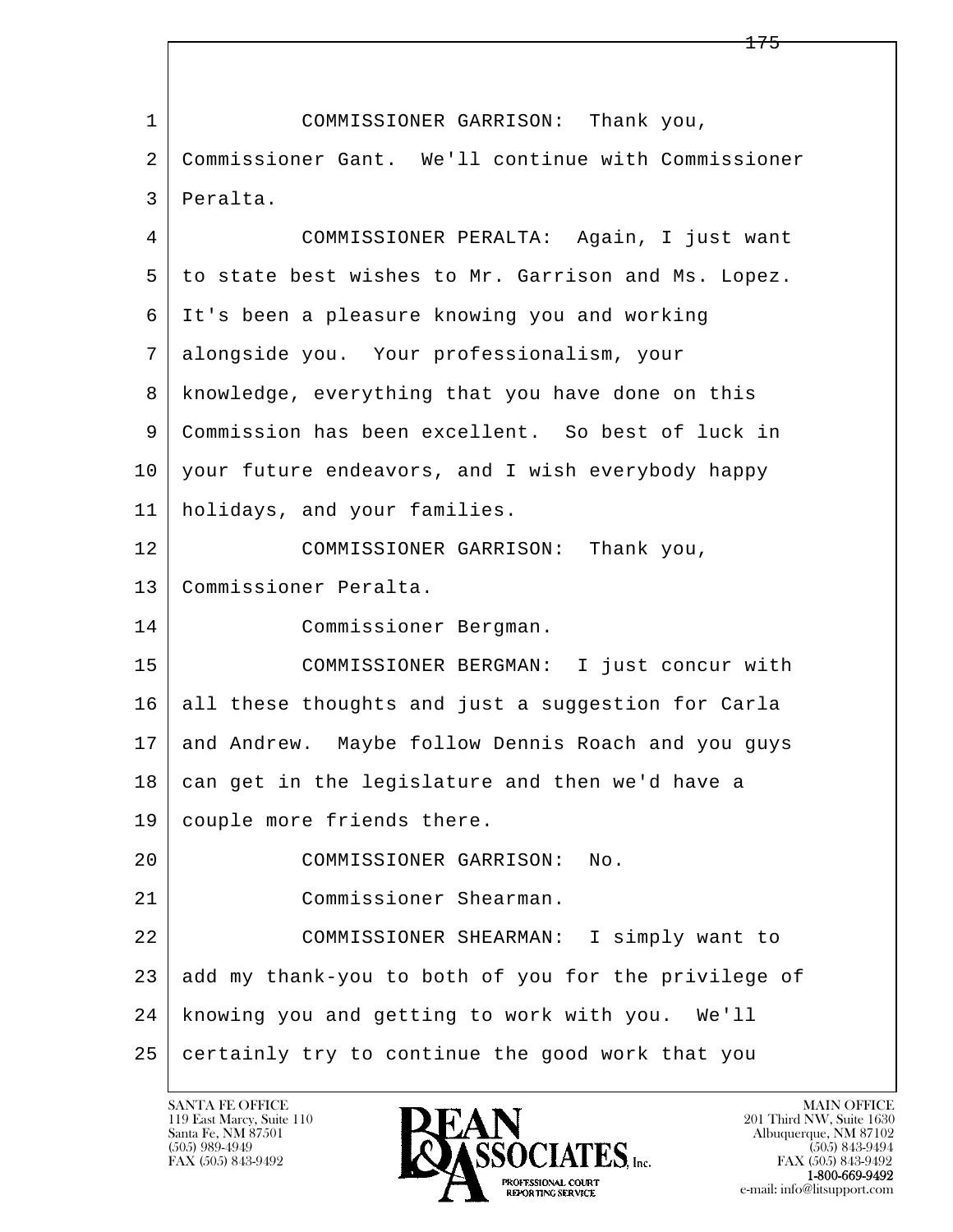l  $\overline{\phantom{a}}$  1 have started, and we appreciate you very much. And 2 happy holidays, best of luck to your families. 3 COMMISSIONER GANT: Be safe. 4 COMMISSIONER LOPEZ: Thank you. 5 COMMISSIONER GARRISON: Thank you. Very 6 quick, I want you all to please attend on December 7 18th from 9:00 a.m. to 12:00 noon the Health Science 8 Academy appeal that will be here in Mabry Hall. 9 | Please attend the next day -- there's two appeals -- 10 December 19th is the New Mexico Connections Academy 11 from 9:00 to 12:00. And then also on December 19th 12 in the afternoon, slated from 1:00 to 4:00 is the 13 Taos International School. So next Tuesday at 9:00  $14$  a.m. and then next Wednesday, 9:00 a.m. 15 MS. FRIEDMAN: And 1:00 in the afternoon. 16 COMMISSIONER GARRISON: And 1:00 in the 17 afternoon. So there are three appeals over two 18 | days. They usually, from our experience, are not 19 the full three hours. It's usually like one and a 20 half or two, but it's slated for the three, for 21 coverage. 22 Mr. Ramon Vigil recommended that we try to 23 go full force, because it just looks good, as far as 24 | that appeal process and what the Secretary of 25 Education has to consider. So I invite you to come

119 East Marcy, Suite 110<br>Santa Fe, NM 87501

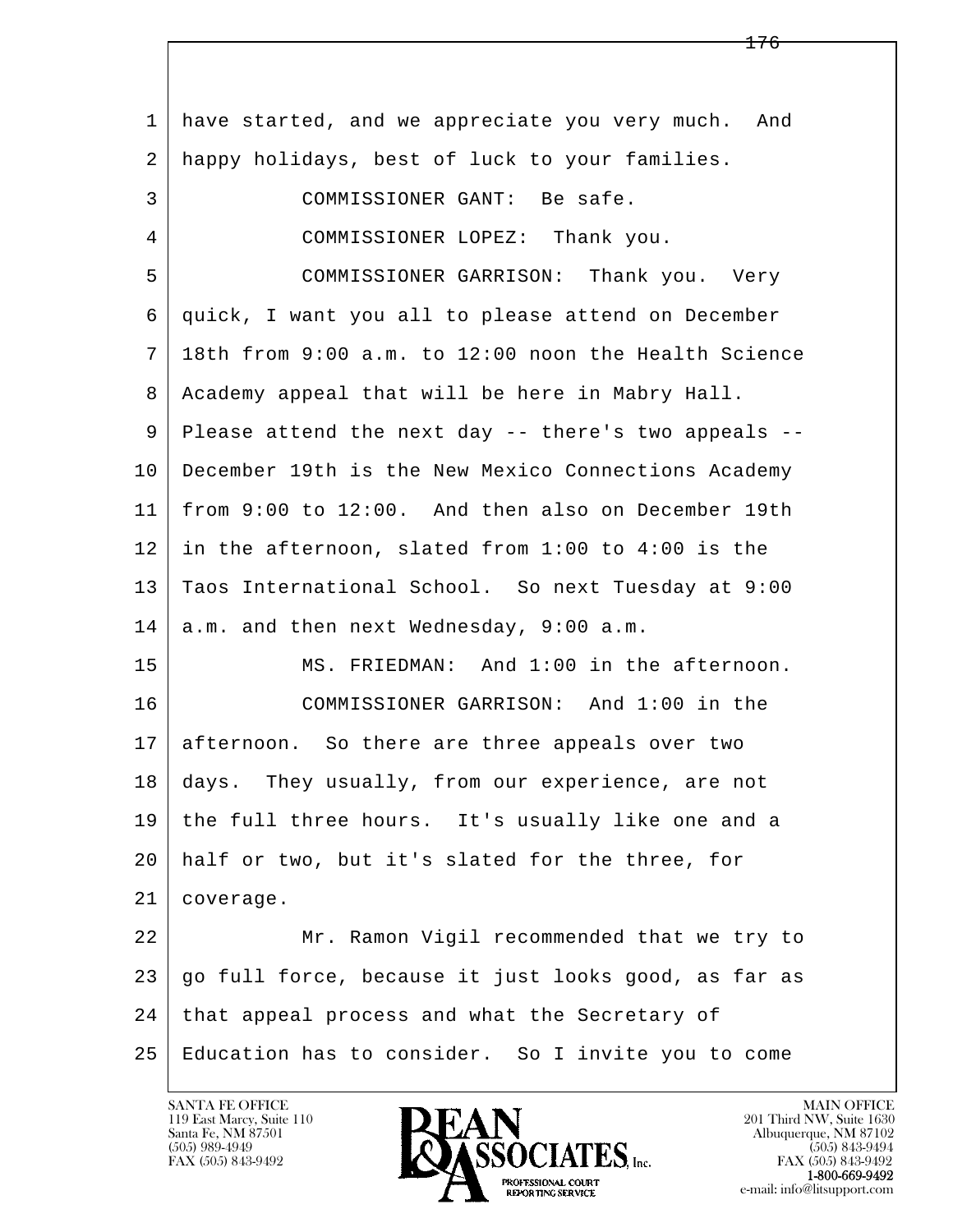l  $\overline{\phantom{a}}$ 1 represent the Public Education Commission. 2 I want to thank everyone. I kind of did 3 that yesterday, but just thank you for your 4 knowledge and for your expertise. I learned a lot 5 about budget, a lot of crossing your T's and dotting 6 your I's, and just enjoyed each and every one of 7 you. I feel like I have personal relationships with 8 you all. I have had conversation with most all of 9 you outside of the Public Education Commission, and 10 it's personal to me, and I applaud you for 11 everything that you do. It's been an honor to work 12 with you. Being vice-chair for two years and chair 13 for three years was quite an experience, and I'll 14 | never forget it. 15 (A discussion was held off the record.) 16 COMMISSIONER GARRISON: The Chair will 17 entertain a motion to adjourn. 18 COMMISSIONER SHEARMAN: So moved. 19 COMMISSIONER CARR: So moved. 20 COMMISSIONER GARRISON: It's been moved by 21 two or three people. Second? 22 COMMISSIONER BERGMAN: Second. 23 COMMISSIONER SHEARMAN: Two or three 24 people. 25 COMMISSIONER GARRISON: So moved by

119 East Marcy, Suite 110<br>Santa Fe, NM 87501

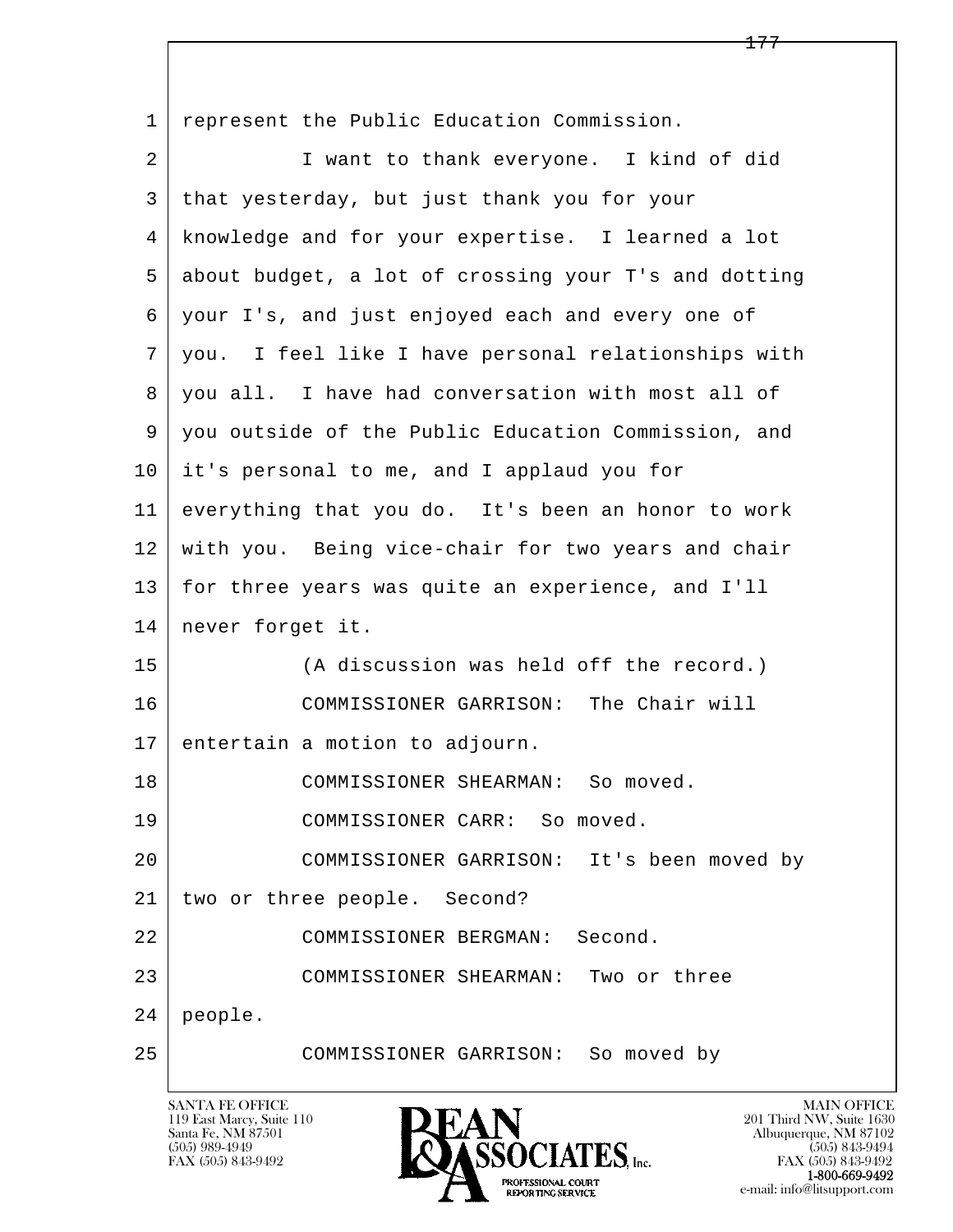| $\mathbf 1$    | Commissioner Shearman, seconded by Commissioner                                                 |
|----------------|-------------------------------------------------------------------------------------------------|
| $\overline{2}$ | Bergman. All those in favor say, "Aye." Opposed,                                                |
| $\mathfrak{Z}$ | "No." Meeting adjourned.                                                                        |
| $\overline{4}$ | (The proceeding adjourned at 12:45 p.m.)                                                        |
| 5              |                                                                                                 |
| $\epsilon$     |                                                                                                 |
| $\overline{7}$ |                                                                                                 |
| 8              |                                                                                                 |
| 9              |                                                                                                 |
| $10$           |                                                                                                 |
| 11             |                                                                                                 |
| 12             |                                                                                                 |
| 13             |                                                                                                 |
| 14             |                                                                                                 |
| 15             |                                                                                                 |
| 16             |                                                                                                 |
| $17$           |                                                                                                 |
| $1\,8$         |                                                                                                 |
| 19             |                                                                                                 |
| 20             |                                                                                                 |
| 21             |                                                                                                 |
| 22             |                                                                                                 |
| 23             |                                                                                                 |
| 24             |                                                                                                 |
| 25             |                                                                                                 |
|                | SANTA FE OFFICE<br>MAIN OFFICE<br>201 Third NW, Suite 1630<br>DEAN<br>119 East Marcy, Suite 110 |